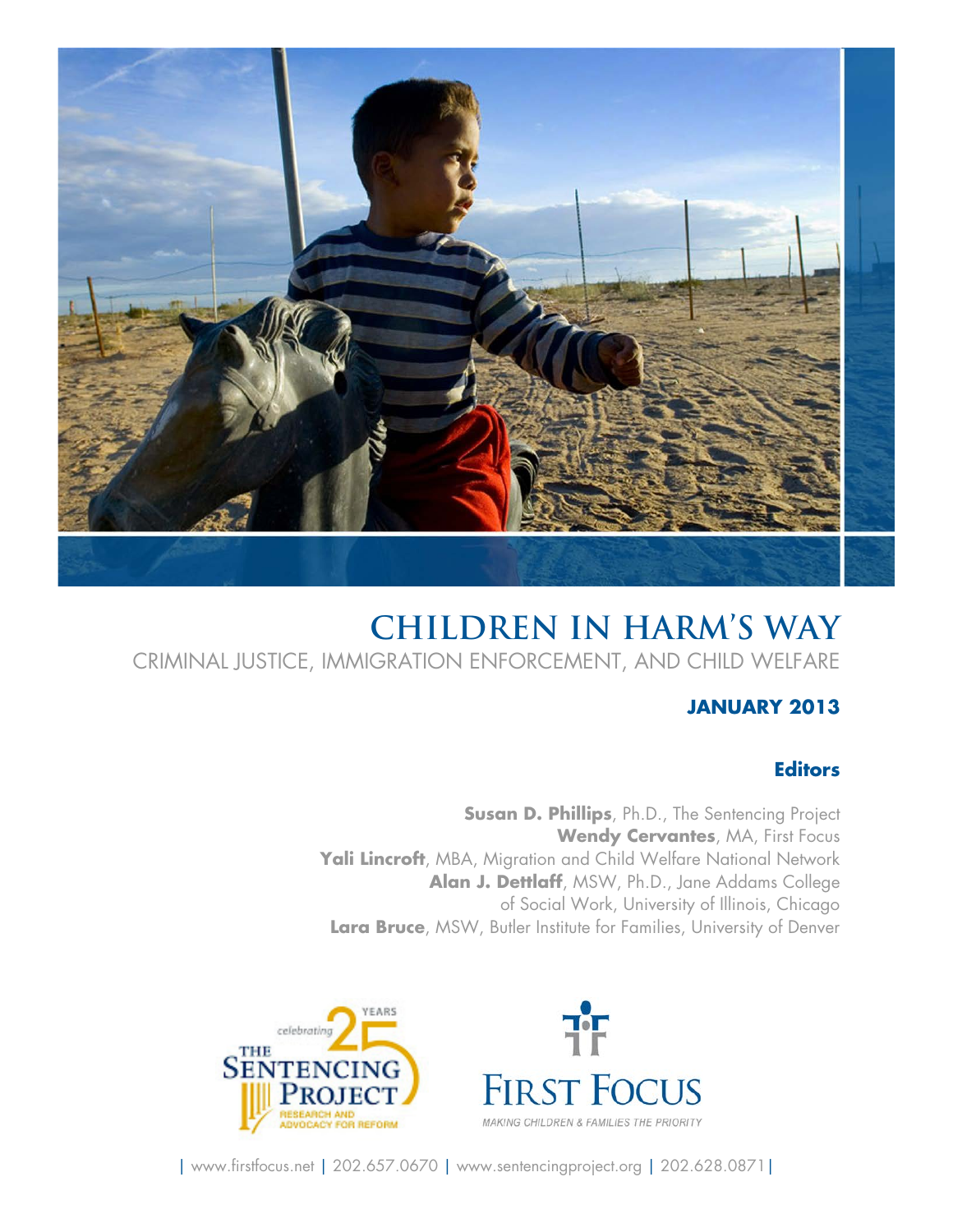# **CONTENTS**

<span id="page-1-0"></span>

| <b>Foreword</b><br><b>Marc Mauer,</b> The Sentencing Project, and <b>Bruce Lesley</b> , First Focus                                                                                                                                   | T                       |
|---------------------------------------------------------------------------------------------------------------------------------------------------------------------------------------------------------------------------------------|-------------------------|
| <b>Introduction: Children in Harm's Way</b><br><b>Susan D. Phillips</b> , The Sentencing Project                                                                                                                                      | $\overline{\mathbf{3}}$ |
| Family Unity in the Face of Immigration Enforcement: Past, Present, and Future<br><b>Emily Butera, Women's Refugee Commission, and Wendy Cervantes, First Focus</b>                                                                   | 11                      |
| The Treacherous Triangle: Criminal Justice,<br><b>Immigration Enforcement, and Child Welfare</b><br>Seth Freed Wessler, Applied Research Center                                                                                       | 22                      |
| <b>Two-Tiered Justice for Juveniles</b><br>Angie Junck, Immigrant Legal Resource Center, Charisse Domingo, Silicon Valley De-Bug, and<br><b>Helen Beasley, Community Legal Services in East Palo Alto</b>                             | 31                      |
| <b>Potential Immigration Consequences of State Criminal Convictions</b><br><b>Steven Weller,</b> Center for Public Policy Studies and John A. Martin, Immigration and the State<br>Courts Initiative/Center for Public Policy Studies | 41                      |
| <b>Immigration Enforcement and Family Courts</b><br><b>David B. Thronson</b> , Michigan State University College of Law                                                                                                               | 51                      |
| <b>Unanswered Questions about Immigration</b><br><b>Enforcement and Children's Well-being</b><br>Alan J. Dettlaff, Jane Addams College of Social Work, University of Illinois, Chicago and Yali                                       | 66                      |

**Lincroft,** Migration and Child Welfare National Network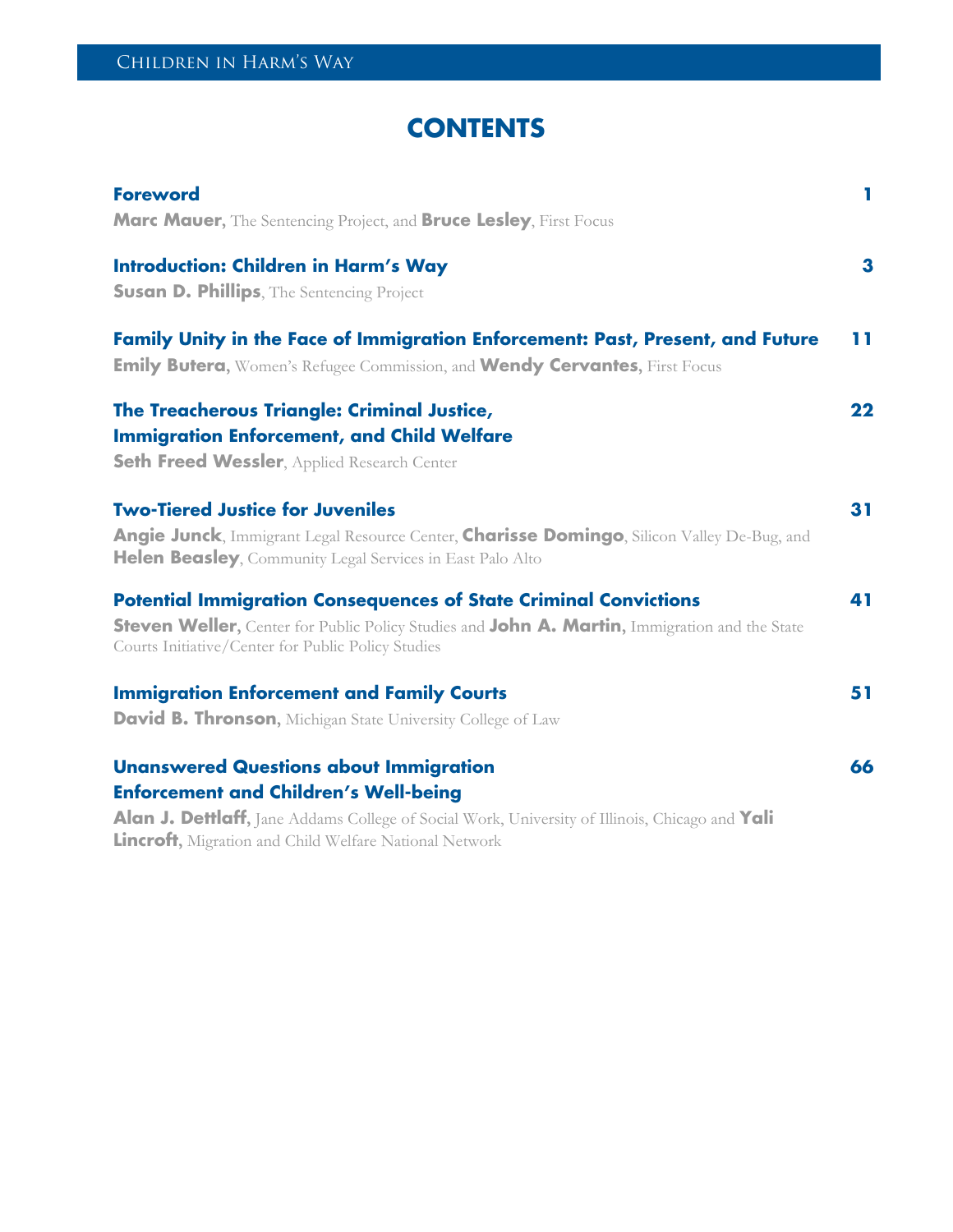# **RECOMMENDED CITATION**

Phillips, S.D., Cervantes, W., Lincroft, Y., Dettlaff, A.J., & Bruce, L. (Eds.) (2013). *Children in harm's way*: *Criminal justice, immigration enforcement, and child welfare*. Washington, D.C.: Jointly published by The Sentencing Project and First Focus.

## **AUTHORS' VIEWS DISTINCT**

The views expressed in this publication are those of the authors alone and do not necessarily reflect those of First Focus or The Sentencing Project. These papers have been published in an effort to facilitate a candid conversation about the important issues addressed in the series.

## **PHOTOGRAPHY CREDIT**

Cover photography: Jeremiah Armenta, Walter Cronkite School of Journalism and Mass Communications, Arizona State University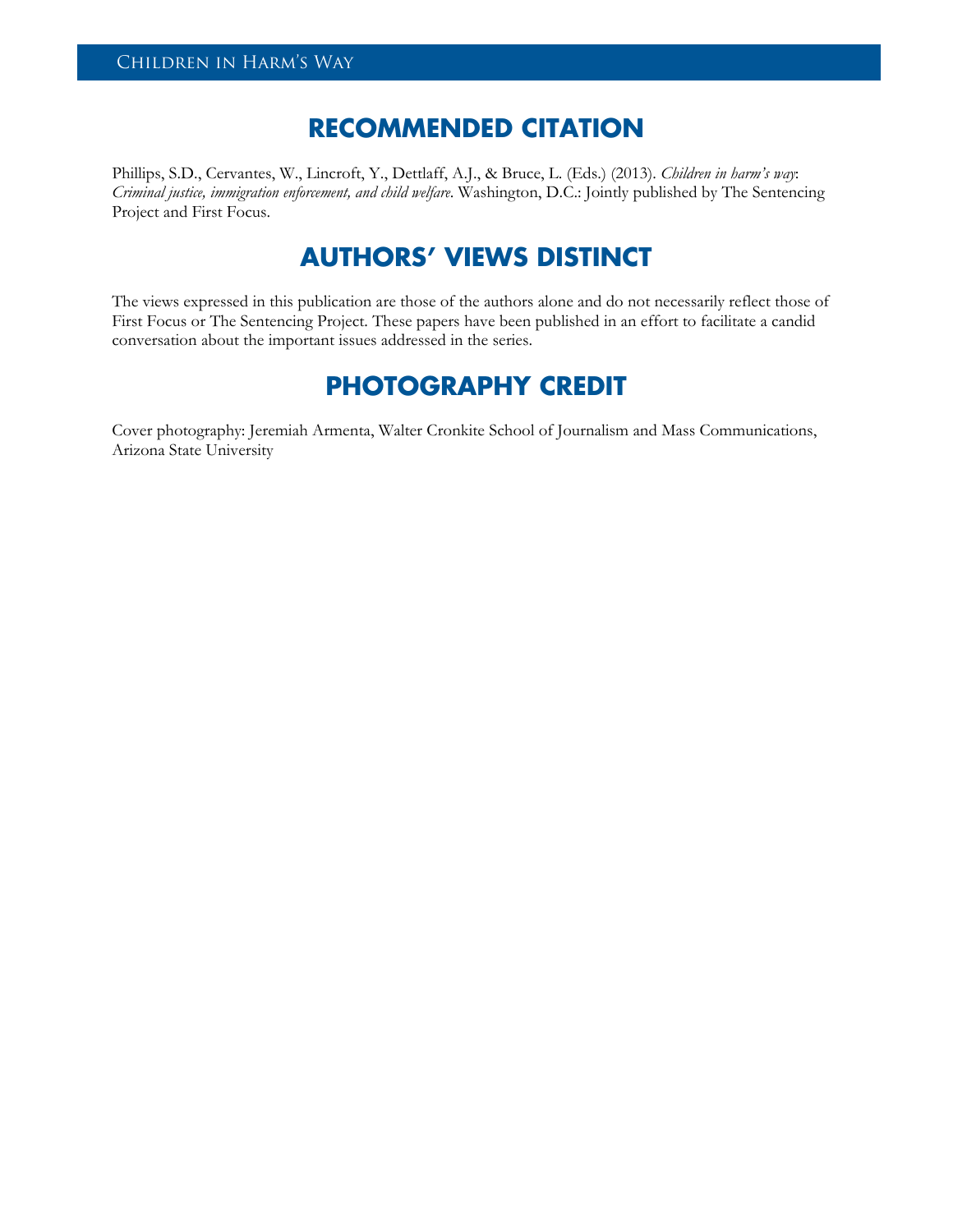## **FOREWORD**

#### **Marc Mauer**, The Sentencing Project **Bruce Lesley**, First Focus

<span id="page-3-0"></span>In 1998, the Child Welfare League of America published a seminal issue of *Child Welfare* describing the needs of children with parents in prison. It marked a milestone in what has become an ongoing effort to influence how the child welfare system responds to children whose parents are arrested and the support available to relatives caring for children whose parents are incarcerated. It pointed to policies and practices that either ignored the needs of this group of vulnerable children and their families, or created impediments to reunifying children with parents who had been incarcerated. This publication, produced jointly by The Sentencing Project and First Focus, introduces readers to concerns about a subgroup of this vulnerable group of children: children whose parents are affected by the interplay of the criminal justice, child welfare, *and* immigration enforcement systems.

In the past decade, the federal government dramatically changed its approach to enforcing federal immigration laws and the scale of its efforts. As a result, a growing number of parents are being apprehended by local and state police (often for relatively minor offenses), turned over to federal immigration authorities, held in federal detention centers, and then returned to their home countries. In many cases, their children are U.S. citizens who are forced to leave their homes to be with their parents, or who remain in the United States permanently separated from their parents. Others end up in the foster care system where they may be placed for adoption.

The number of people being held in immigration detention centers while waiting for their cases to be heard in administrative immigration proceedings has reached a historic high at a time when prison growth is otherwise beginning to slow. For-profit prison companies are poised to seize on this opportunity to bolster their profit margins. This became most evident in 2010 when Arizona legislators adopted the notorious S.B. 1070 law, perceived by many as an open invitation for law enforcement agencies to engage in racial profiling. Not long after the enactment of S.B. 1070, it became clear that the legislation was based on a blueprint that had been handed out by representatives of the private prison industry at a meeting of the American Legislative Exchange Council.

Like an echo from the past, the questions being raised about children whose parents are targets of stepped-up immigration enforcement are similar to those that were first raised nearly 20 years ago about children whose parents were then being sent to jails and prisons in record numbers. Those questions include:

- What happens to children in the wake of authorities taking their parents into custody?
- How do children of color view the legal system after seeing so many members of their communities being taken away by police?
- How are communities changed when arrests or immigration enforcement actions can happen at any time?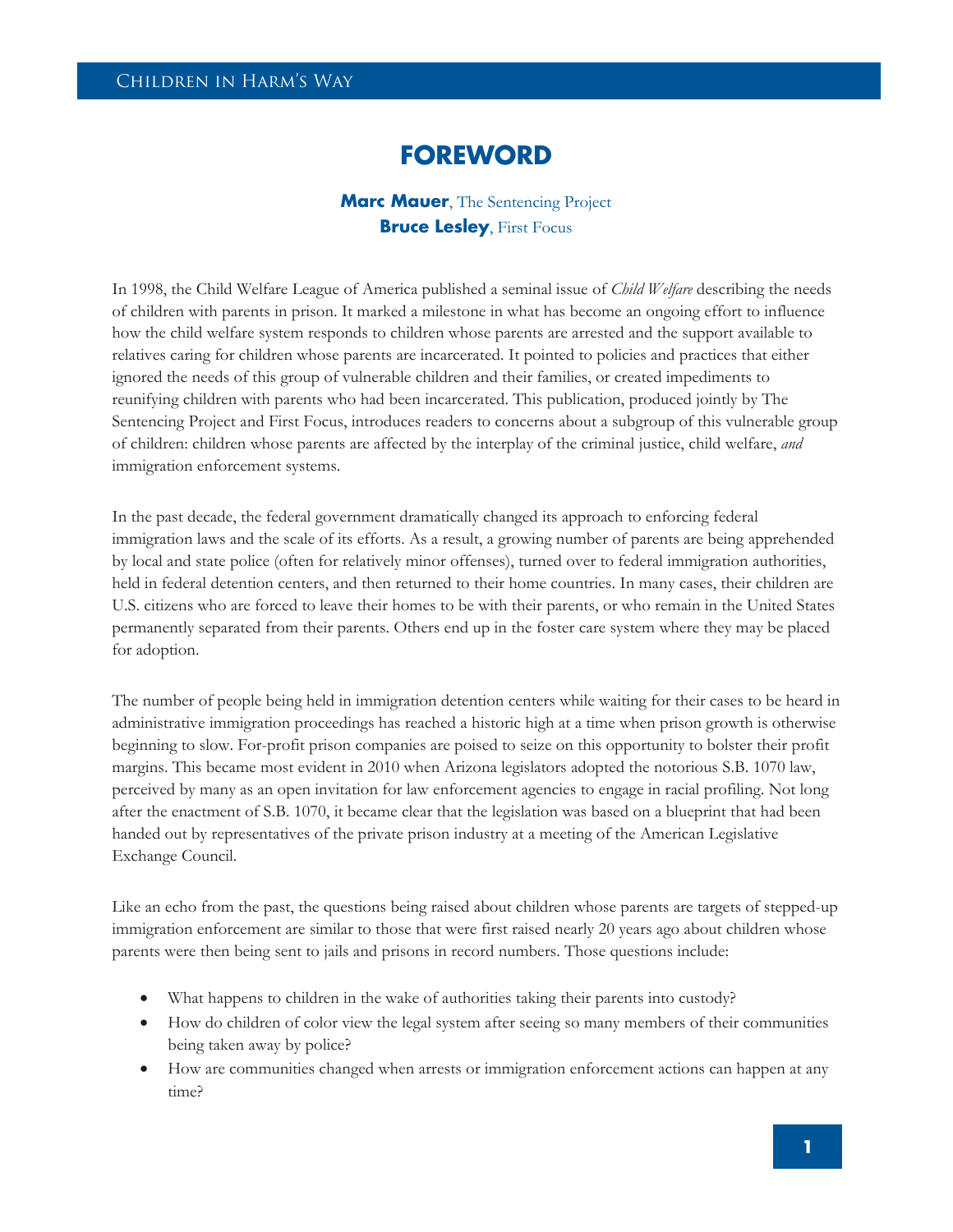• And, a central issue in the articles assembled here: How does the child welfare system help or hinder families in the wake of criminal or immigration court actions against parents?

The Sentencing Project and First Focus have very distinct missions, yet we recognize the potential advantages of advancing understanding of the issues raised by current immigration enforcement practices and highlighting areas that might form the basis for joint advocacy efforts. Our common ground includes mutual concerns about the continued sprawl of the criminal justice system and the collateral harm to children.

Despite these shared concerns, the criminal justice reform, immigrants' rights, and child welfare advocacy communities have remained largely apart. One reason is that these three systems – criminal justice, immigration enforcement, and child welfare – are each rather arcane systems with formal structures that often only provide a glimpse into how daily decision making is actually carried out. A simple flow chart of these systems is hardly sufficient to understand their basic operations or the intricacy of their respective decisionmaking processes.

Actors within each system often operate without fully understanding the ripple effects of their actions. The defense attorney may feel she has succeeded when she negotiates a one-year sentence for her non-citizen client when the prosecutor was seeking a much longer sentence, yet not realize that such a sentence carries the added consequence of deportation that may permanently separate her client from his or her children. The law enforcement officer who takes the domestic violence victim to the station may not understand that the victim's batterer was using her immigration status and the potential for deportation as a threat against her. Family courts may proceed with termination of parental rights without taking into account that parents in detention may not be able to fulfill requirements for reunifying with their children.

The articles in this collection provide a multifaceted look at some of the problems that potentially arise for children when the criminal justice, immigration enforcement, and child welfare systems converge in their parents' life. They provide information and offer insights reflecting diverse perspectives and experiences and lay out a range of policy and practice reform recommendations. Our hope is that these articles will advance understanding of the issues at hand and serve as the basis for discussions of areas in which advocacy groups might join together in promoting reforms that benefit children within these various institutional systems.

#### **RECOMMENDED CITATION**

Mauer, M. & Lesley, B. (2013). Foreword: Children in harm's way. In Phillips, S.D., Cervantes, W., Lincroft, Y., Dettlaff, A.J., & Bruce, L. (Eds.). *Children in Harm's Way: Criminal Justice, Immigration Enforcement, and Child Welfare* (pp. 1-2). Washington, D.C.: Jointly published by The Sentencing Project and First Focus.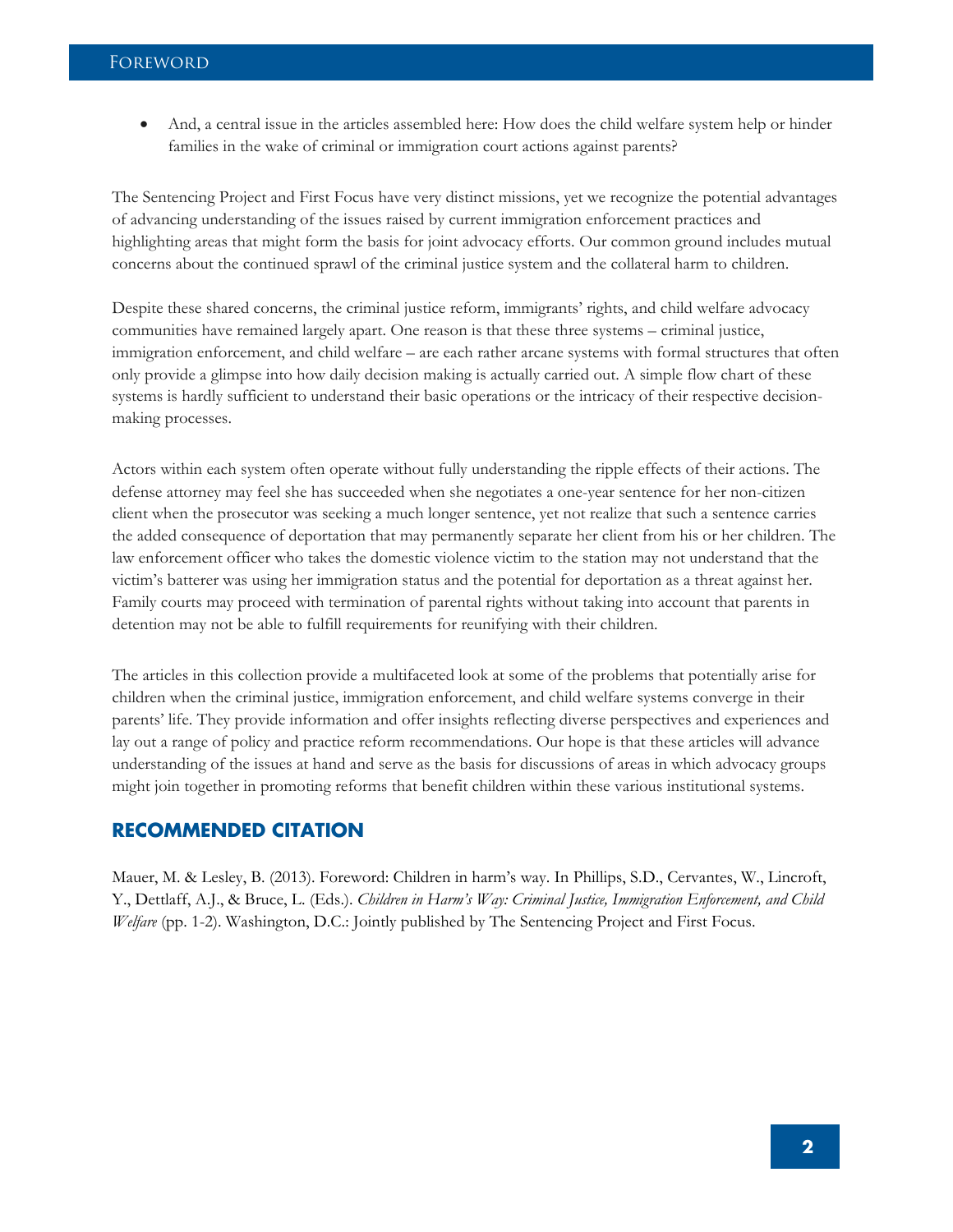## <span id="page-5-0"></span>**INTRODUCTION: CHILDREN IN HARM'S WAY**

**Susan D. Phillips**, The Sentencing Project

One hard-learned lesson from America's era of mass incarceration is that there are innocent children in harm's way when policymakers overly rely on the criminal justice system to address complex social problems. More than half of all adults in penal institutions in the United States are parents.<sup>[1](#page-12-0)</sup> Consequently, about one in every 33 children in this country has a parent in jail or prison on any given day. The public safety benefits of incarcerating a record number of parents are debatable,[2](#page-12-1) but the possibility of collateral harm to children is clear.

Some children experience adversity before their parents are sent to jail or prison, but arresting and incarcerating parents introduces trauma and hardship of its own into children's lives.[3](#page-12-2),[4](#page-12-3) Sending parents to jail or prison can disrupt bonds between children and their parents, lead to children being separated from their siblings, trigger residential instability, and cause children to be alienated from friends and ostracized by peers.[5,](#page-12-4)[6](#page-12-5),[7](#page-12-6) The arrest and incarceration of parents also takes an emotional toll on children, leaving some psychologically traumatized, fearful, anxious, withdrawn, socially isolated, grieving, or possibly acting out their feelings in disruptive ways.[8](#page-12-7),[9,](#page-12-8)[10](#page-12-9) It can result in enduring social and economic hardships for the family members who care for incarcerated parents' children. Accounting for other factors, it can also significantly increase the odds of children living in chronic poverty, which is associated with a wide range of adverse outcomes for youth.[11,](#page-12-10)[12](#page-12-11)

Typically, discussions of the adverse consequences of parental arrest and incarceration for children have highlighted the War on Drugs and the disproportionate impact of mass incarceration policies on African-American families and communities in particular.[13](#page-12-12),[14,](#page-12-13)[15](#page-12-14) The importance of addressing these issues has not diminished, but there are now added concerns about the collateral harm to another group of children, those whose parents are targets of stepped-up policing, criminal prosecution, detention, and deportation for violations of immigration laws. Accounts of the experiences of these children and their parents beg the same question that was first asked nearly 40 years ago about children with parents in jail or prison: Why punish the children?[16,](#page-12-15)[17](#page-12-16)

# **ENTWINING OF THE CRIMINAL JUSTICE AND IMMIGRATION ENFORCEMENT SYSTEMS**

The United States is notorious for being the world's leading jailer. After 40 years of record growth, prison expansion is finally slowing and some states' prison populations are beginning to decline, leading to optimism that we may be on the verge of an era of more rational public safety policy[18.](#page-12-17) But, even as state policymakers are beginning to re-think criminal justice policy, the criminal justice system is emerging as a key player in a new arena: the enforcement of federal immigration policies.

In recent decades, particularly since the Bureau of Immigration and Customs Enforcement (ICE) was created in 2003 to replace Immigration and Naturalization Services, the criminal justice system has become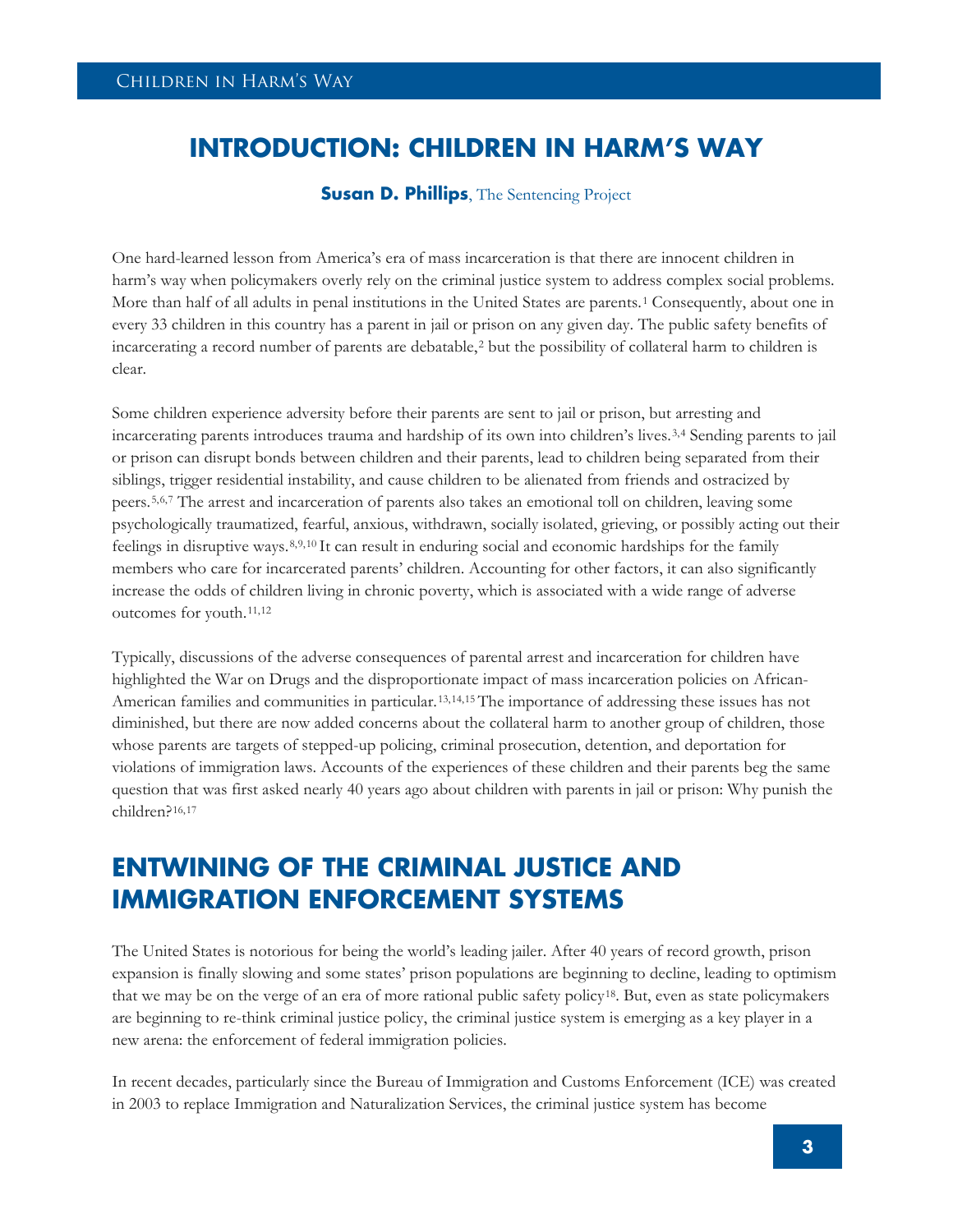increasingly entwined with the immigration enforcement system.[19](#page-13-1) Certain immigration rule violations have been reclassified as criminal offenses, and the number of non-immigration criminal offenses that can result in deportation has increased. Efforts to identify and deport immigrants have expanded, with local and state law enforcement agencies playing a more prominent role in routing people into the federal immigration enforcement system for deportation.

#### **Criminalized Violations of Immigration Law**

Immigration law falls into the realm of administrative law, a body of law that gives rise to rules governing interactions between government agencies and members of the public. Beginning in the 1980s when policymakers were enacting harsher and more severe criminal justice policies, a number of immigration rule violations (e.g., returning to the United States after being deported) were reclassified as criminal offenses.**[20](#page-13-2)** Federal criminal courts in some jurisdictions are now being inundated with people being prosecuted for these criminalized immigration offenses because of zero tolerance initiatives such as Operation Streamline, an initiative that began in 2005 and was expanded in 2008.[21](#page-13-3)

Historically, people apprehended by United States Border Patrol agents were subject to deportation hearings or expedited removal, a form of formal removal with limited judicial review, but most were not prosecuted for criminal offenses.[22](#page-13-4) Zero tolerance initiatives changed that by prioritizing criminal prosecution.[23](#page-13-5) In 2010, 32 percent of the people prosecuted in federal district courts were charged with criminal immigration offenses, compared to 18 percent in 2000.[24](#page-13-6)

### **Immigration Consequences of Non-Immigration Criminal Offenses**

In addition to criminally prosecuting more people for unauthorized entry or re-entry into the United States, the number and types of "regular" criminal offenses that carry immigration consequences has also increased. Whereas Operation Streamline and similar initiatives target people as they are attempting to enter or re-enter the country, increasing the number of non-immigration crimes that can lead to deportation affects people already in the United States, including those who entered the country lawfully and lawful permanent residents.

The major types of criminal convictions that can affect a person's immigration status include aggravated felonies, crimes involving moral turpitude, domestic violence, drug crimes, and firearm offenses. However, as Weller & Martin explain in this issue, the definitions of crimes that carry immigration consequences under federal law are sometimes ambiguous and case law is still evolving. As a result, some crimes that are minor offenses under state laws (e.g., turnstile jumping, prostitution) can also subject people to deportation under certain circumstances.

#### **Expanded Role of Local Law Enforcement**

In the last decade, contact with local and state law enforcement agencies has become a more frequent pathway into the federal immigration enforcement system. In the first few years it existed, ICE conducted numerous workplace raids to apprehend people for immigration law violations. These raids evoked public outrage because children were left abandoned and traumatized in their wake.[25,](#page-13-7)[26](#page-13-8) ICE responded by adopting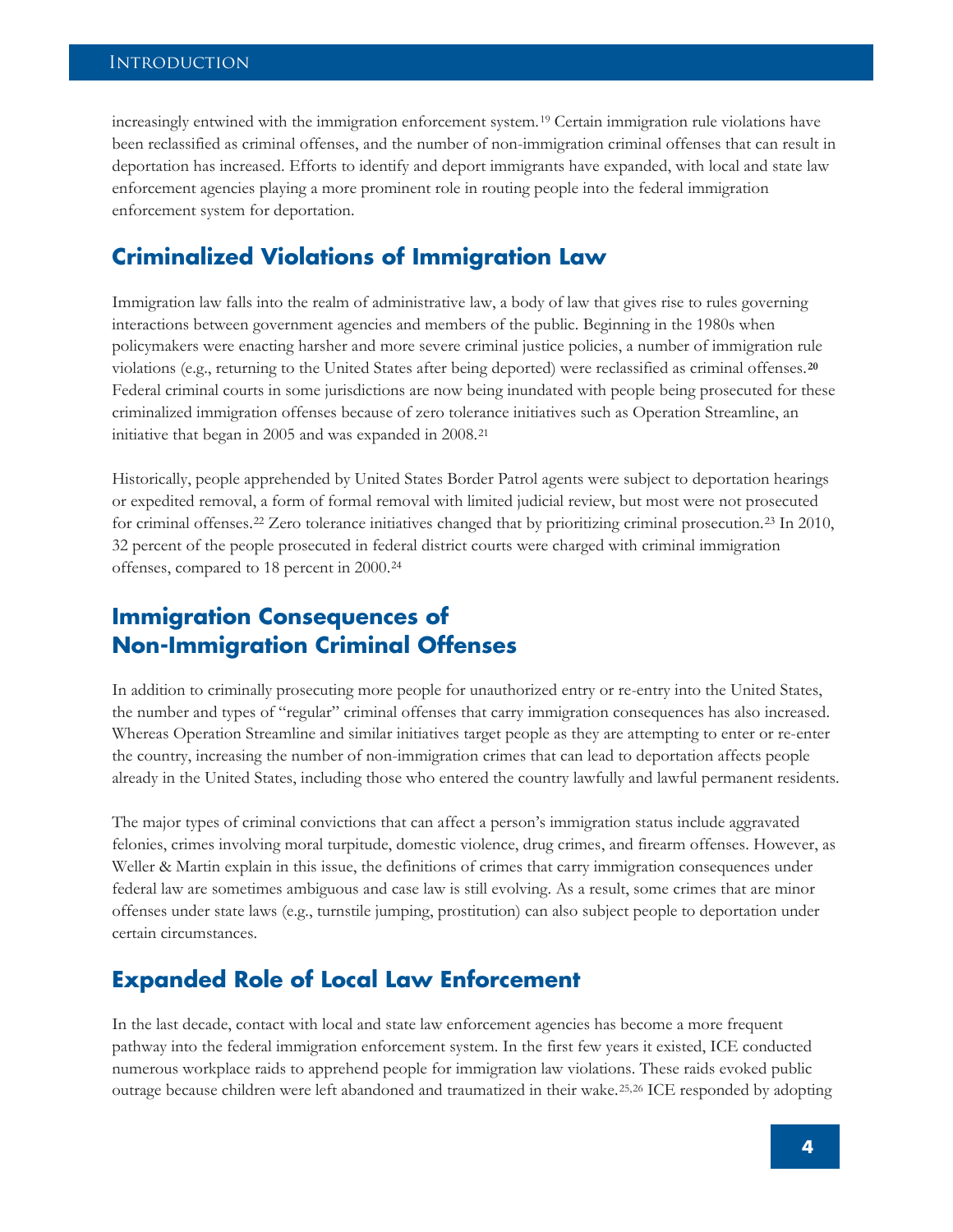a policy of notifying local child welfare agencies in advance of raids so they could coordinate support for detained workers' children. As described below and in the articles by Butera & Cervantes and Wessler in this volume, this practice is also problematic because of the challenges parents face reunifying with their children once family courts are involved.

Workplace raids have since subsided. Currently, parents are more likely to end up in immigration enforcement proceedings because of ICE Agreements of Cooperation in Communities to Enhance Safety and Security programs, particularly the  $287(g)$  jail program and Secure Communities.<sup>[27](#page-14-0)</sup> The  $287(g)$  jail program gives local law enforcement officers expanded authority to check arrestees' federal immigration records. Under Secure Communities, the FBI sends the fingerprints it routinely receives from jails to ICE to be checked against its immigration database.[28](#page-14-1) In either case, when someone is identified who is believed to have violated immigration rules, ICE may issue a detainer. A detainer is an official request asking local authorities to notify ICE prior to releasing someone so ICE can take the person into custody. Once a person is turned over to ICE, he or she may be transported to an immigration detention center and held in custody to await an administrative immigration hearing. Between 2004 and 2010, the number of people held in immigration detention centers increased 54 percent.

Immigration enforcement was purportedly stepped-up to apprehend and deport people who pose a serious threat to national security or public safety.[29](#page-14-2) Jail-based enforcement activities, however, potentially affect everyone law enforcement officers arrest, no matter how trivial the offense or whether they are even found guilty of the charge that was the basis for their arrest. As Junck and her colleagues explain, some jurisdictions even routinely turn juveniles over to ICE, which means that youth who were brought to the United States by their parents and have lived here since infancy can be deported to countries where they have no ties and without a legal pathway to return to rejoin their families.

Local and state law enforcement agencies, however, cannot be made to enforce federal immigration laws and are not compelled to honor ICE detainers. A few jurisdictions (e.g., Cook County, Illinois; Washington, D.C.) have taken the bold step of refusing to cooperate with ICE because of concerns that Secure Communities and 287(g) are undermining public safety by eroding community trust in local law enforcement and destabilizing families. Other jurisdictions are attempting to do the same.<sup>[30,](#page-14-3)[31](#page-14-4)</sup>

## **THE "TREACHEROUS TRIANGLE"**

Enter a third court system: family courts.

Wessler (this volume) describes the complex interplay among the criminal justice, immigration enforcement, and family court systems as "a treacherous triangle" for children that results in "shattered families." The parent-child relationship and the fundamental legal protections that attach to that relationship are not legally altered by either a parent's criminal conviction or their immigration status (see Thronson). Parents have the legal right to determine where and with whom their children will live unless and until a court formally rules otherwise. Family courts (or juvenile courts, in some jurisdictions) typically make such decisions, and the best interests of children are a primary consideration and procedural safeguards are in place to protect children's rights to their relationships with their parents. As a matter of everyday practice, however, criminal courts and immigration courts routinely make decisions with practical consequences for parent-child relationships, but without taking stock of the interests of the defendants' children and without the procedural safeguards that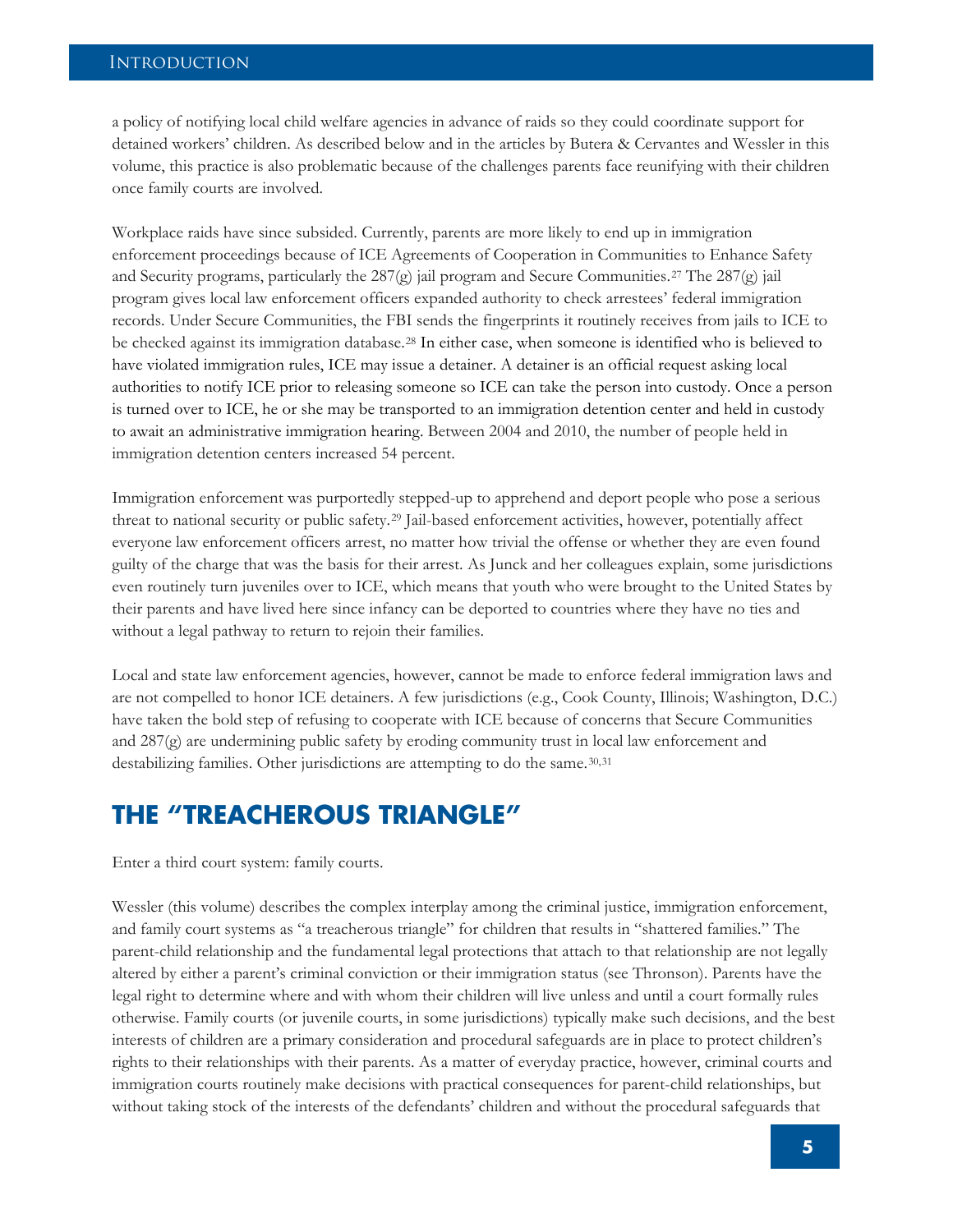operate in family court cases.[32](#page-15-0) At the same time, when parents *are* involved in family court proceedings, the decisions of criminal and immigration courts can create barriers to parents meeting requirements family courts set out for reunification with their children, and impede the ability of parents to participate in family court proceedings.

Some children become involved with family courts as a direct result of law enforcement or immigration enforcement officers taking parents into custody. In other cases, child maltreatment investigations lead to criminal charges being filed against parents and, for parents who are immigrants, possible subsequent immigration detention.[33](#page-15-1) There are also times when parents who are already involved in family court cases are coincidentally arrested or picked up by law enforcement officers or immigration authorities.[34](#page-15-2)

When local or state police arrest parents, local policies and the circumstances of the arrest influence whether officers allow parents to make arrangements for the care of their children or instead turn children over to child welfare authorities; practices vary widely across jurisdictions.[35](#page-15-3) In comparison, when immigration officers arrest parents, it has been the policy of ICE during certain types of operations to have officers contact child welfare authorities rather than permit parents to select a person to care for U.S. citizen children.[36](#page-15-4) Additionally, the arrest of a parent, whether for criminal offenses or immigration offenses, is associated with a greater likelihood of children being placed in foster care (see Wessler, this volume).[37,](#page-15-5)[38](#page-15-6)

As is the case when parents are incarcerated as punishment for violating criminal laws, parents held in immigration detention facilities awaiting immigration proceedings face challenges meeting the requirements family courts impose on them for reunifying with their children (see Butera & Cervantes and Wessler). The timeframes under which criminal justice and/or immigration enforcement proceedings unfold can clash with the time constraints set for family courts to reunify children with their parents, pushing family courts to terminate parents' rights. Parents in confinement also face challenges staying in contact with their children and receiving notification of and participating in family court proceedings.

The deportation of parents further complicates the process of reunifying parents and children because once parents are deported, reunification requires investigating parents' living conditions in their home country, monitoring whether absent parents are meeting the conditions of reunification plans, and possibly obtaining visas for children to enter the parent's country. At the same time, in deciding to deport parents, immigration courts may create circumstances that preclude parents from legally re-entering the United States to participate in family court hearings.

## **ICE PRIORITIES**

The best available current estimate is that about one in five people (23 percent) who are removed from the United States are parents of U.S. citizen children.[39](#page-15-7) What happens to children when their parents are forced to leave the country is unclear because, as Dettlaff & Lincroft explain, no official data are kept on the circumstances of children after their parents are removed from the country. Anecdotally, we know that some are expatriated, taken to live with their parent in their parent's home country. Others remain in the United States, but with one less parent. And, some (currently about 5,100, according to Wessler) end up in the foster care system where they may be placed for adoption.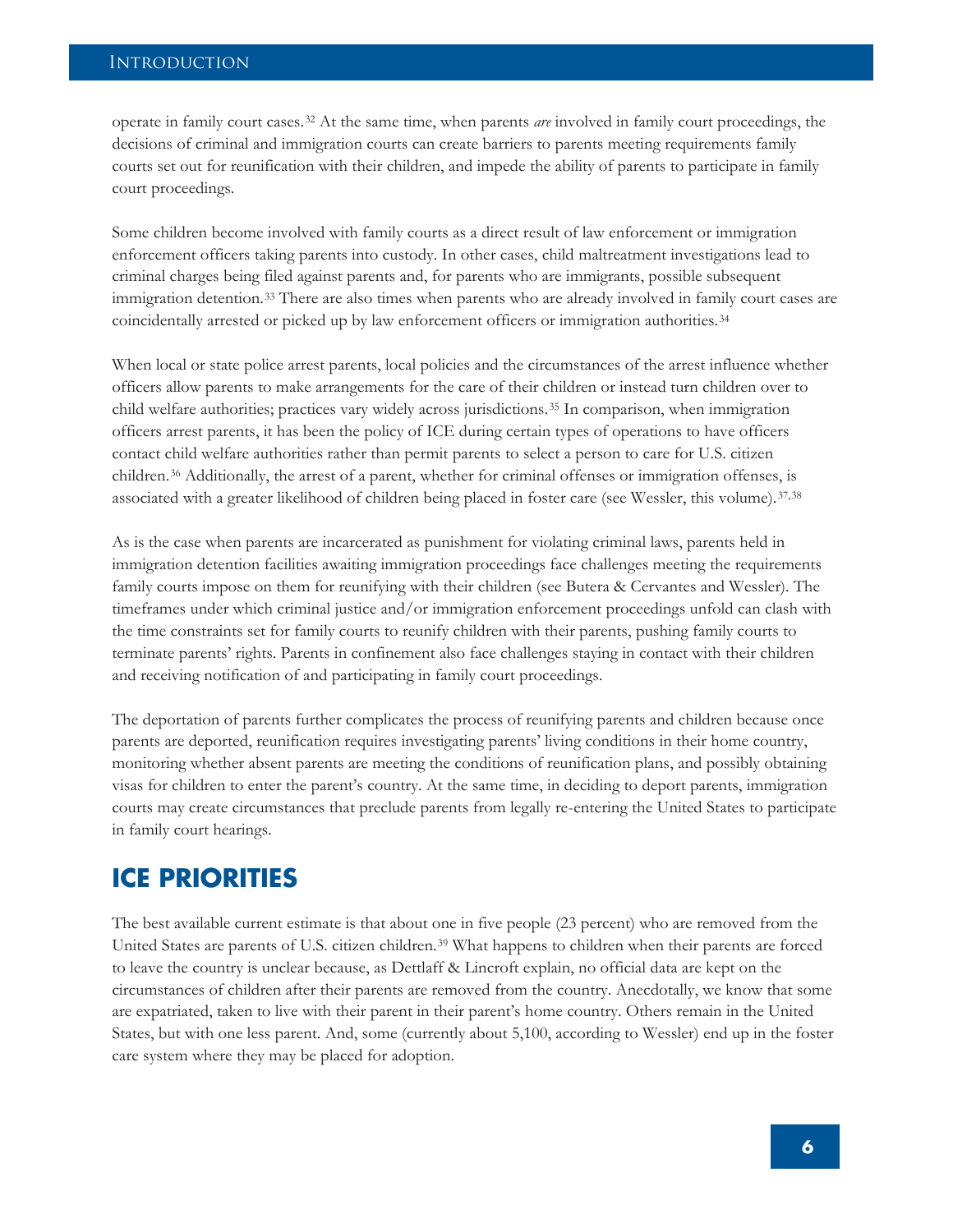Ostensibly, immigration enforcement was stepped up to protect the public from serious threats to national security and public safety – these are legitimate goals. But, as has been the case with criminal justice policy in the last several decades, the penalties being imposed by courts are sometimes overly harsh and fail to recognize the potentially counterproductive collateral harm to children, families, and communities.

ICE estimates it only has the resources to apprehend and remove a small proportion of people (4 percent) who are in the United States in violation of immigration laws.[40](#page-16-0) Because of resource constraints, ICE prioritized

Ostensibly, immigration enforcement was stepped up to protect the public from serious threats to national security and public safety – these are legitimate goals. But, as has been the case with criminal justice policy in the last several decades, the penalties being imposed by courts are sometimes overly harsh and fail to recognize the potentially counterproductive collateral harm to children, families, and communities.

apprehending and deporting people who are a serious public safety threat, among whom they include people convicted of crimes. In rank order, ICE personnel have been instructed to prioritize removing people convicted of (1) an aggravated felony or two or more other felonies, (2) a non-aggravated felony or three or more misdemeanors, and (3) one or two misdemeanors only, with subsequent guidance of priorities for the issuing of detainers.

Approximately 392,000 people were removed from the United States in 2011. At least 39 percent (or about two out of five) had been convicted of a non-immigration criminal offense.<sup>[41](#page-16-1)</sup> On closer examination, two of the largest categories of criminal offenses were traffic offenses (about 11 percent of all deportations) and "other" criminal offenses (7 percent), a category believed to capture many misdemeanor offenses. All other crime categories combined equate to about 21 percent of removals (one in five), of which dangerous drugs (the sale, manufacture, distribution or possession of illegal drugs) is the single largest category (11 percent of all removals).[42](#page-16-2)

#### **Table 1: People Removed, FY 2011**

|                                                                               |               |                 | $%$ of all |  |
|-------------------------------------------------------------------------------|---------------|-----------------|------------|--|
|                                                                               | <b>Number</b> | <b>Removals</b> |            |  |
| <b>Total people removed</b>                                                   | 391,953       | 100             |            |  |
| Violations of immigration rules (expedited removals, overstaying visas, etc). | 203,571       | 52              |            |  |
| Convicted of criminalized immigration offense (charged criminally for         | 37,458        | 10              |            |  |
| unauthorized re-entry, "alien" smuggling, and so forth)                       |               |                 |            |  |
| Convicted of a non-immigration criminal offense                               | 150,924       | 39              |            |  |

Immigration reform advocates argue that the expatriation of some U.S.-born children and the permanent separation of some deported parents from their children is an excessive penalty. In response to criticisms, ICE has instructed its agents and officers to use discretion in making arrests and prosecuting cases.[43](#page-16-3) In particular, they have been instructed to exercise discretion when dealing with minor traffic offenses such as driving without a license, and to consider among other things whether individuals are the primary caregivers of children.[44](#page-16-4) If these relatively recent changes have reduced the number of parents of U.S.-born children being removed from the country, it is not yet detectable in the statistics ICE publishes.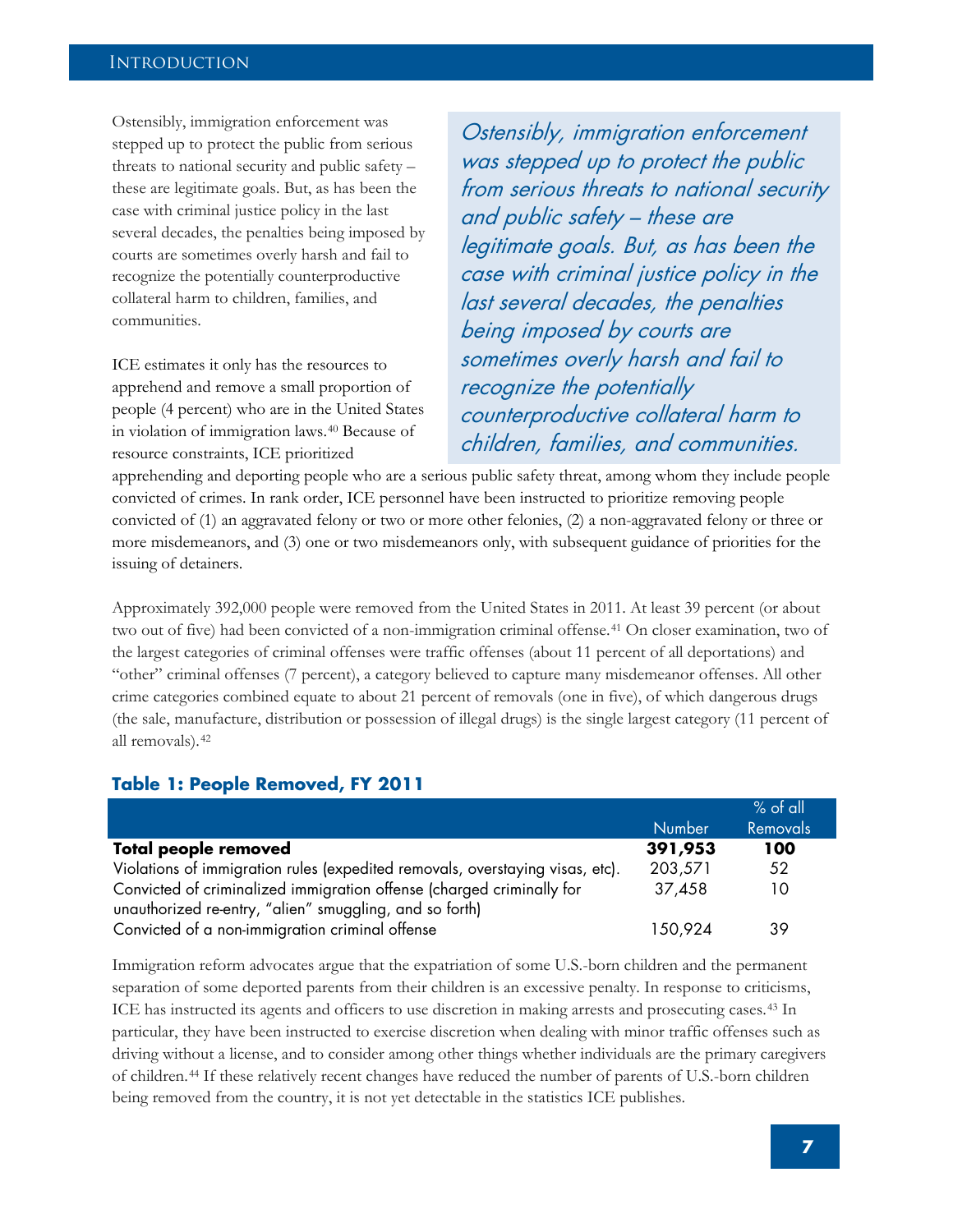|                                                               | <b>Number</b> | % of all<br><b>Removals</b> |
|---------------------------------------------------------------|---------------|-----------------------------|
| Total people removed who were convicted                       | 150,924       | 39                          |
| of a non-immigration criminal offense                         |               |                             |
| Dangerous drugs (sale, distribution, manufacture, possession) | 43,262        | 11                          |
| Criminal traffic offenses                                     | 43,022        | 11                          |
| Other criminal convictions                                    | 27,889        | 7                           |
| Assault                                                       | 12,755        | 3                           |
| Larceny                                                       | 5,705         | 2                           |
| Fraudulent activities                                         | 4,218         |                             |
| <b>Burglary</b>                                               | 3,795         |                             |
| Robbery                                                       | 3,745         |                             |
| Family offenses                                               | 2,961         |                             |
| Sexual assault                                                | 3,572         |                             |

#### **Table 2: Categories of Non-immigration Criminal Offenses**

# **COMMON CONCERNS AND OBJECTIVES OF THE CRIMINAL JUSTICE AND IMMIGRATION REFORM COMMUNITIES**

The criminal justice reform and immigration reform communities have tended to "stay on their own side of the fence"[45](#page-17-0) despite common concerns that might serve as the basis for joint reform efforts. They include common concerns about:

- the sprawl of the criminal justice system;
- the profiteering, political influence, and expansion of for-profit prison companies;
- assuring procedural justice for disempowered groups;
- and, the issue at the heart of this collection of articles, the potential harm to children when the criminal justice, immigration enforcement, and child welfare systems converge on parents' lives.

Where children are concerned, many of the recommendations made by contributors to this anthology mirror recommendations that have been promoted over the years by advocates for children whose parents are in jails or prisons, only extended to include actors and policies specific to the immigration enforcement system. They include:

- implementing protocols for law enforcement and immigration enforcement agents to follow in order to prevent children from being traumatized when authorities take parents into custody;
- allowing parents the opportunity to arrange for someone to care for their children when parents are taken into custody;
- limiting the practice of confining parents prior to criminal/immigration hearings unless doing so clearly serves public safety interests;
- housing incarcerated/detained parents in proximity to their children to make it easier for children to see their parents;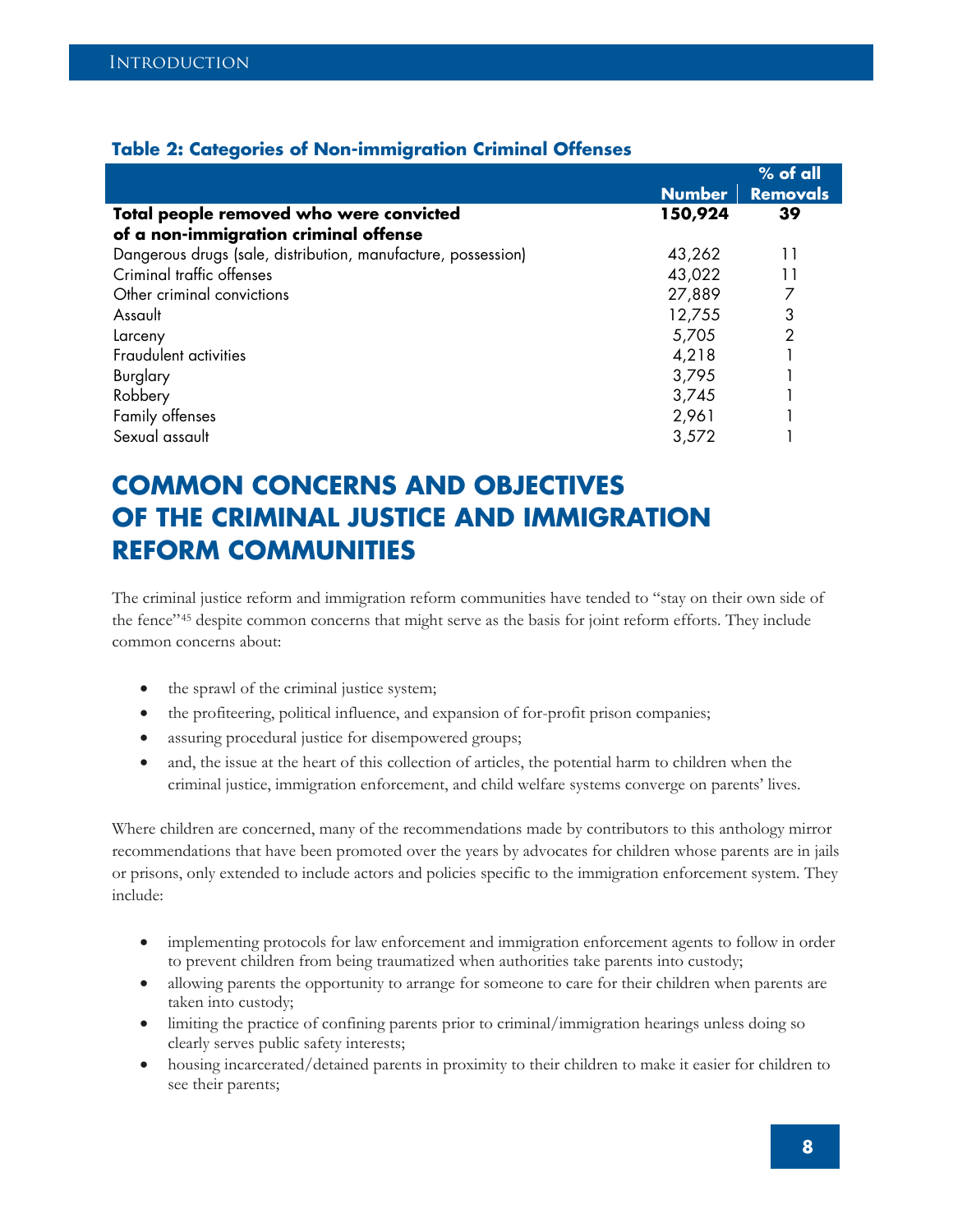- providing affordable opportunities for parents in custody to regularly communicate with their children;
- allowing parents to notify their children and/or their children's caregivers when they are transferred from one correctional/detention facility to another;
- assuring incarcerated/detained parents are able to fully participate in family court proceedings;
- assuring parents who are incarcerated or detained have access to programs and services they need to meet requirements family courts establish for parents to be reunited with their children; and
- adopting policies that allow and encourage judges to consider defendants' parenting responsibilities when making decisions about parents' cases.

Given common concerns and shared objectives, one might wonder what keeps the criminal justice and immigration reform communities from combining forces in advocating for change. As Mauer & Lesley note in the foreword to this volume, one challenge is a lack of understanding of the details of multiple different bodies of policy and the nuances of the day-to-day operations of multiple highly complex systems. The articles in this volume help overcome that barrier by providing basic information about the immigration enforcement system, enumerating specific policies and practices that are problematic for children whose parents are vulnerable to immigration enforcement, and outlining recommendations for reform.

#### **Recommended Citation**

Phillips, S.D. (2013). Introduction: Children in harm's way. In Phillips, S.D., Cervantes, W., Lincroft, Y., Dettlaff, A.J., & Bruce, L. (Eds.).*Children in Harm's Way: Criminal Justice, Immigration Enforcement, and Child Welfare* (pp. 3-10). Washington, D.C.: Jointly published by The Sentencing Project and First Focus.

#### **Notes**

<sup>1</sup> Glaze, L. E., & Maruschak, L. M. (2008). *Parents in prison and their minor children* (NCJ 222984). Washington, D.C.: Bureau of Justice Statistics.

<sup>2</sup> King, R., Mauer, M. & Young, M.C. (2006). *Incarceration and crime: A complex relationship*. Washington, D.C.: The Sentencing Project. <sup>3</sup> Phillips, S. D., Erkanli, A., Keeler, G. P., Costello, E. J., & Angold, A. (2006). Disentangling the risks: Parent criminal justice involvement

and children's exposure to family risks. Criminology and Public Policy, 5(4), 677-702.<br>4 Murray, J., Farrington, D., Sekol, I. & Olsen, R. (2009). Effects of parental imprisonment on child antisocial behavior and mental

health: A systematic review. *Campbell Systematic Reviews*, 4.<br><sup>5</sup> Poehlmann, J. (2005). Representation of attachment relationships in children of incarcerated mothers. *Child Development*, 76, 679-696. <sup>6</sup> Phillips, S.D. & Gates, T. (2011). A conceptual framework for understanding the stigmatization of children of incarcerated parents.

Journal of Child and Family Studies, 20, 286-294.

<sup>7</sup> Johnston, D. (1995). Effects of parental incarceration. In Gable, K. & Johnston, D. (Eds.) *Children of Incarcerated Parents* (pp. 59-88). New York: Lexington Books.

<sup>8</sup> Phillips, S.D. & Zhao, J.A. (2010). The relationship between witnessing arrests and elevated symptoms of posttraumatic stress: Findings from a national study of children involved in the child welfare system. *Children and Youth Services Review, 32*, 1246-1254. <sup>9</sup> Geller, A., Cooper, C. Irwin G., Schwartz-Soicher, O. & Mincy, R. (2010). *Beyond absenteeism: Father incarceration and its effects on children's development*. Fragile Families and Child Wellbeing Working Paper 09-20-FF[. http://crcw.princeton.edu/workingpapers/WP09-20-](http://crcw.princeton.edu/workingpapers/WP09-20-FF.pdf) [FF.pdf.](http://crcw.princeton.edu/workingpapers/WP09-20-FF.pdf)

<sup>10</sup> Murray, J., & Farrington, D. P. (2005). Parental imprisonment: Effects on boys' antisocial behaviour and delinquency through the life course. *Journal of Child Psychology and Psychiatry, 46*, 1269-1278. 11 Foster, H. & Hagan, J. (2007). Incarceration and intergenerational social exclusion. *Social Problems.54,* 399-433.

<sup>12</sup> *Ibid.* 3<br><sup>13</sup> Levy-Pounds, N. (2010). Can these bones live: A look at the impacts of the War on Drugs on poor African-American children and families. *Race & Poverty, 353.*

<sup>14</sup> Hagan, J., & Coleman, J. P. (2001). Returning captives of the American war on drugs: Issues of community and family reentry. *Crime and Delinquency, 47, 352-367.* 15 Wilderman, Comman, Comman, and the concentration of childhood disadvantage. *Demography, 46, 15* Wilderman, C.J. (2009). Parental imprisonment, the prison boom, and the concentrat

265-280.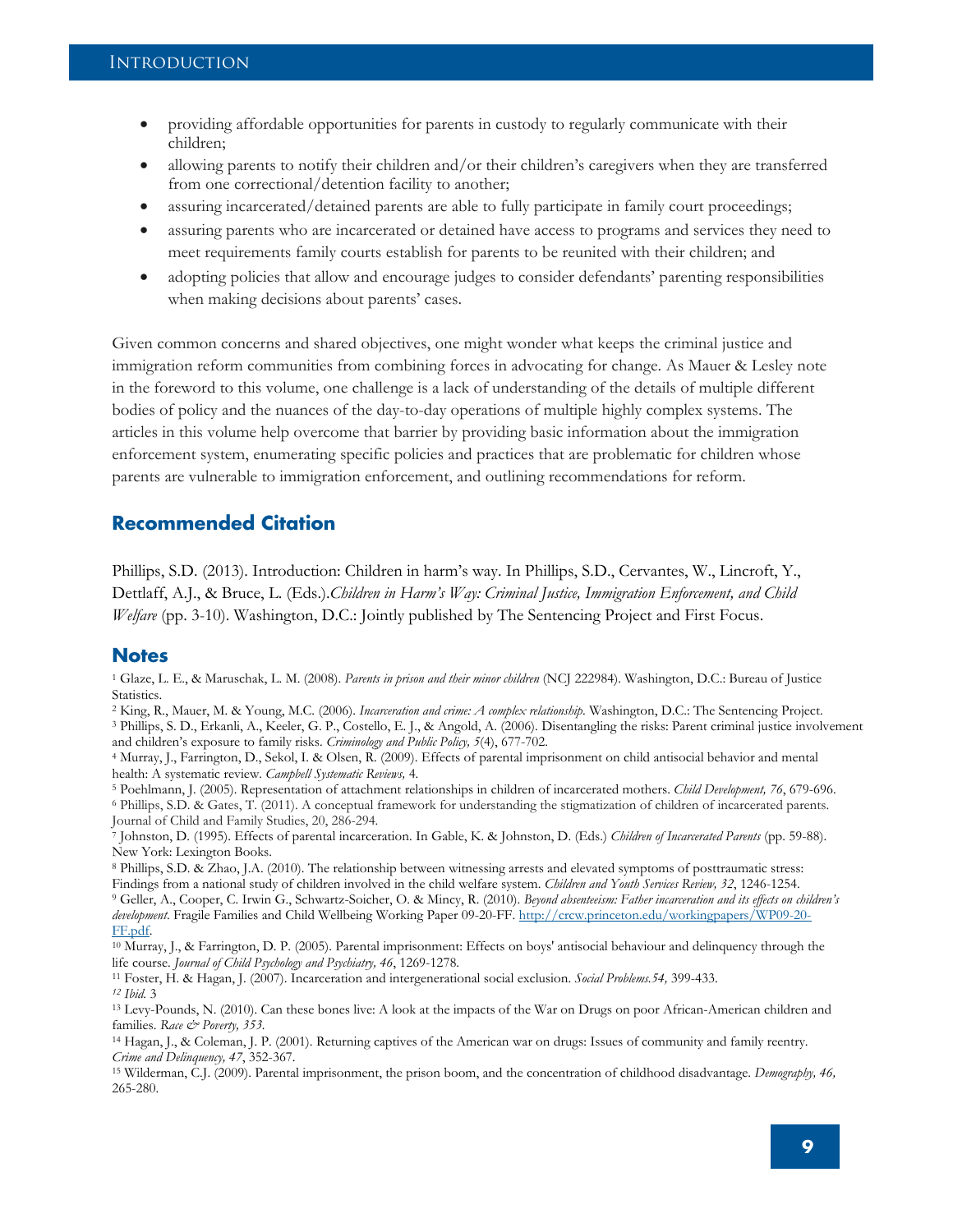<span id="page-12-15"></span><sup>16</sup> McGowan, B. G. & Blumenthal, K. L. (1978). *Why punish the children? A study of children of women prisoners*. Hackensack, N.J.: National Council of Crime and Delinquency.

<span id="page-12-16"></span><sup>17</sup> Blooms, B. & Steinhart, D. (1993). Why punish *the children? A reappraisal of the children of incarcerated mothers in America*. San Francisco: National Council on Crime and Delinquency.

<span id="page-12-17"></span><sup>18</sup> Mauer, M. (2011). Sentencing reform admidst mass incarcerations – Guarded optimisim. *Criminal Justice, 26.*

<sup>19</sup> Stumpf, J. (2006). The crimmigration crisis: Immigrants, crime, and sovereign power. *American University Law Review, 56*. <sup>20</sup> Beckett, K., &Murakaw, N. (2012). Mapping the shadow carceral state: Toward an institutionality capacious approach to

punishment. Theoretical Criminology, 16, 221-244.<br><sup>21</sup> Motivans, M. (2012). *Immigration offenders in the federal justice system,* 2010 (NCJ 238581). Washington, D.C.: Bureau of Justice Statistics.<br><sup>22</sup> Operation Streamlin

<sup>23</sup> Rosenblum, M.R. (2012). Border security: Immigration enforcement between ports of entry. Washington, D.C.: Congressional Research Service[. http://fpc.state.gov/documents/organization/180681.pdf.](http://fpc.state.gov/documents/organization/180681.pdf)

<sup>24</sup> *Ibid.* 22 25 Subcommittee on Workforce Protections Committee on Education and Labor. (2008). *ICE workplace raids: Their impact on U.S.* 

children, families, and communities. Washington, .D.C.: Government Printing Office (Serial 110-92).<br><sup>26</sup> Chaudry, A., Capps, R., Pedroza, J. M., Castañeda, R. M., Santos, R., & Scott, M.M. (2010). Facing our future: Childr *immigraton enforcement*. Washington, D.C.: The Urban Institute.

<sup>27</sup> U.S. Department of Homeland Security: Fact sheet: ICE Agreements of Cooperation in Communities to Enhance Safety and Security (ACCESS). [http://www.ice.gov/news/library/factsheets/access.htm.](http://www.ice.gov/news/library/factsheets/access.htm) 28 U.S. Department of Homeland Security. *Secure Communities.* Accessed October, 2012. [http://www.ice.gov/secure\\_communities/.](http://www.ice.gov/secure_communities/)

<sup>29</sup> Morton, J. (March, 2011). *Civil immigration enforcement: Priorities for the apprehension, detention, and removal of aliens*. Washington, D.C.: U.S.<br>U.S. Department of Homeland Security. http://www.ice.gov/doclib/news

<sup>30</sup> Mitchell, C. (July, 2012). Cook County's disregard of ICE detainers catches on. *WBEZ91.5*. http://www.wbez.org/news/cook-county%E2%80%99s-disregard-ice-detainers-catches-100818.

<sup>31</sup> Estabrook, R. (Oct. 1, 2012). Brown vetoes limits on law Enforcement cooperation with immigration authorities. *KQED News.* [http://www.kqed.org/news/story/2012/10/01/108681/brown\\_vetoes\\_limits\\_on\\_law\\_enforcement\\_cooperation\\_with?source=peni](http://www.kqed.org/news/story/2012/10/01/108681/brown_vetoes_limits_on_law_enforcement_cooperation_with?source=peninsula+press&category=bay+area) [nsula+press&category=bay+area.](http://www.kqed.org/news/story/2012/10/01/108681/brown_vetoes_limits_on_law_enforcement_cooperation_with?source=peninsula+press&category=bay+area)

<sup>32</sup> Boudin, C. (2011). Children of incarcerated parents: The child's contitutional right to the family relationship. *The Journal of Criminal* 

*Law and Criminology, 101*, 77-118. <sup>33</sup> Phillips, S. D., Dettlaff, A. J., & Baldwin, M. J. (2010). An exploratory study of the range of implications of families' criminal justice system involvement in child welfare cases. *Children and Youth Services Review*, 544-550. 34 *Ibid*. 34

<sup>35</sup> Smith, B.E., Elstein, S.G., Laszlo, A.T., Akimoto, M.C., Ayres, M.R., & Smith, J.R. (1994). *Children on hold: Improving the Response to children whose parents are arrested and incarcerated*. American Bar Association, Center on Children and the Law.

<span id="page-12-0"></span><sup>36</sup> ICE Memorandum (August 24, 2007). Juveniles encountered during fugitive operations. Retrieved from http://www.ice.gov/doclib/foia/dro\_policy\_memos/juvenilesencounteredduringfugitive operations.pdf.

<span id="page-12-2"></span><span id="page-12-1"></span><sup>37</sup> Phillips, S. D., Burns, B. J., Wagner, H. R., &Barth, R. P. (2004). Parental arrest and children in child welfare services agencies. *American Journal of Orthopsychiatry, 2*, 174-186.<br><sup>38</sup> Phillips, S. D., Dettlaff, A. J., & Baldwin, M. J. (2010). An exploratory study of the range of implications of families' criminal justice

<span id="page-12-3"></span>system involvement in child welfare cases. *Children and Youth Services Review*, 544-550.

<span id="page-12-4"></span><sup>39</sup> U.S. Immigration and Customs Enforcement. *Deportation of Parents of U.C. Citizen Children July 1, 2010- September 30, 2013.* Accessed by Colorlines.com on December 12, 2012. http://colorlines.com/archives/2012/12/deportations\_of\_parents\_of\_usborn\_citizens\_122012.html.

<span id="page-12-6"></span><span id="page-12-5"></span><sup>40</sup> Morton, J. (March, 2011). *Civil immigration enforcement: Priorities for the apprehension, detention, and removal of aliens* Washington, D.C.: U.S. Department of Homeland Security. Retrieved from

[http://www.ice.gov/doclib/news/releases/2011/110302washingtondc.pdf.](http://www.ice.gov/doclib/news/releases/2011/110302washingtondc.pdf)

<span id="page-12-7"></span><sup>41</sup> Simanski, J. & Sapp, L. M. (2012). Annual report. Immigration actions: 2011. Washington, D.C.: Department of Homeland Security. Retrieved from [http://www.dhs.gov/sites/default/files/publications/immigration-statistics/enforcement\\_ar\\_2011.pdf.](http://www.dhs.gov/sites/default/files/publications/immigration-statistics/enforcement_ar_2011.pdf)

<span id="page-12-8"></span><sup>42</sup> To be sure, there is ambiguity in these numbers with respect to whether underlying offenses are immigration-related or nonimmigration related criminal offenses. Some of the people, for example, who are stopped at the border and removed have criminal records, but that information is not documented. Also, some of the offenses captured under, for instance, fraudulent activity may be directly related to unauthorized immigration activity (e.g., false identification). In addition, there may be cases when prosecutors opt to have people with pending criminal charges transferred to ICE for deportation rather than pursuing a criminal trial.

<span id="page-12-11"></span><span id="page-12-10"></span><span id="page-12-9"></span><sup>43</sup> Morton, J. (June 17, 2011). *Exercising prosecutorial discretion consistent with the civil immigration enforcement priorities of the Agency for the apprehension, detention, and removal of aliens.* Washington, D.C.: U.S. Department of Homeland Security. [http://www.ice.gov/doclib/secure-communities/pdf/prosecutorial-discretion-memo.pdf.](http://www.ice.gov/doclib/secure-communities/pdf/prosecutorial-discretion-memo.pdf)

<span id="page-12-14"></span><span id="page-12-13"></span><span id="page-12-12"></span>44 *Ibid.* 41<br><sup>45</sup> Stumpf, J. (2008). *The crimmigration crisis: Immigrants, crime and sovereign power.* Bepress Legal Series. Working Paper 1635.Retrieved from [http://law.bepress.com/expresso/eps/1635.](http://law.bepress.com/expresso/eps/1635)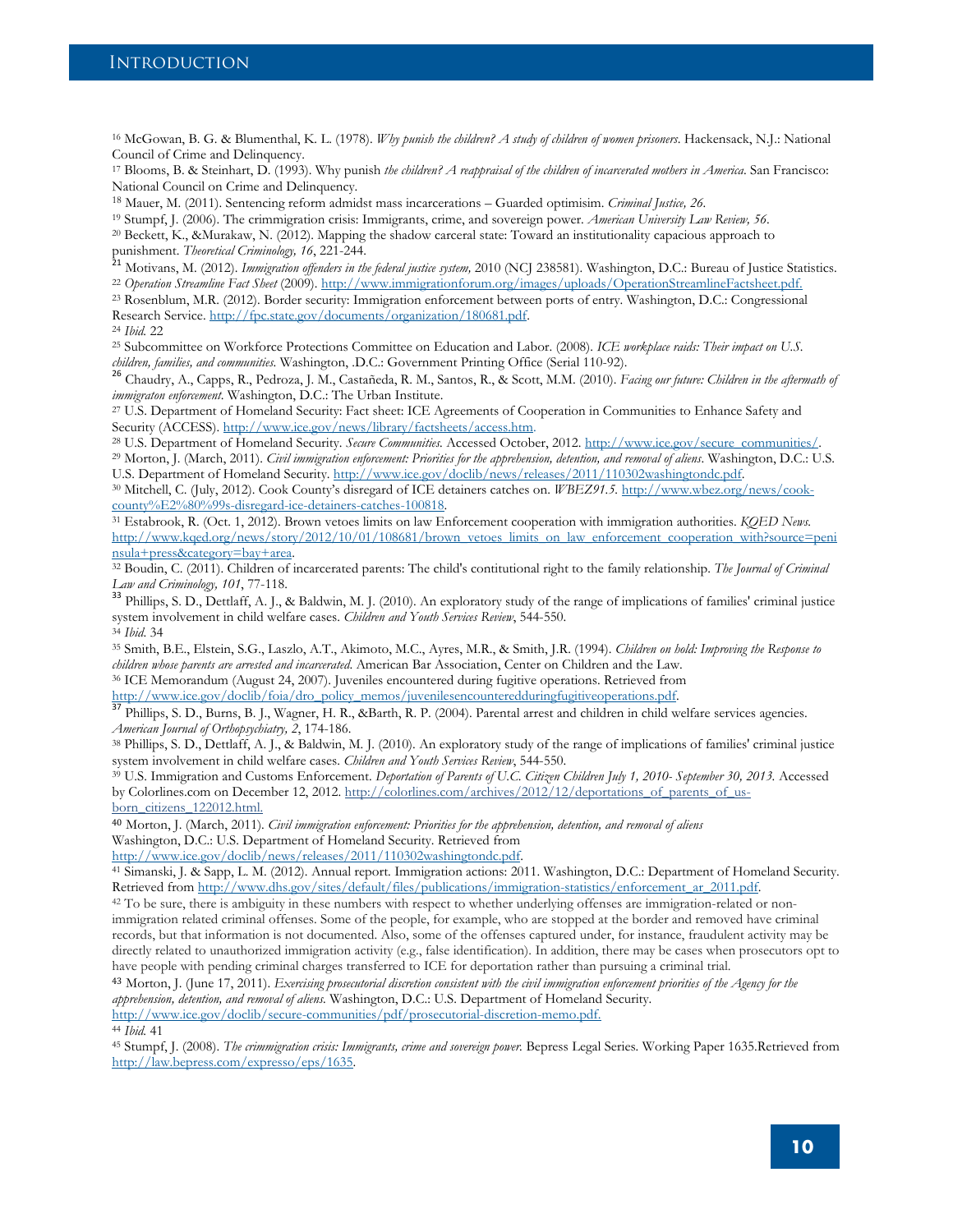# <span id="page-13-0"></span>**FAMILY UNITY IN THE FACE OF IMMIGRATION ENFORCEMENT: PAST, PRESENT, AND FUTURE**

#### **Emily Butera**, Women's Refugee Commission **Wendy Cervantes**, First Focus

<span id="page-13-8"></span><span id="page-13-7"></span><span id="page-13-6"></span><span id="page-13-5"></span><span id="page-13-4"></span><span id="page-13-3"></span><span id="page-13-2"></span><span id="page-13-1"></span>On March 6, 2007, U.S. Immigration and Customs Enforcement (ICE) raided the Michael Bianco, Inc. (MBI) leather goods factory in New Bedford, Massachusetts, on suspicion that the owners had mistreated workers and aided them in obtaining fraudulent documents. The owners of MBI were quickly released back into the community to await legal proceedings, but 361 of their employees, the majority of them women, were not so fortunate. Those apprehended at MBI were taken into ICE custody for suspected violations of immigration law and transferred out of the area for processing. Ultimately, many were sent to immigration detention facilities close to the U.S.-Mexico border pending removal from the United States.

Among those apprehended were 110 sole caregivers of minor children. Although ICE knew many of the workers at the factory were parents, the agency failed to ensure that people with childcare responsibilities were identified and that childcare arrangements could be made. As a result, nearly 200 children were left behind at schools and daycare centers, and many came home that night to a house without a parent. In the days that followed, reports surfaced of children in precarious situations, including a 7-year-old who called a hotline asking for her mother, and a nursing baby who was hospitalized after refusing to take bottles and becoming severely dehydrated. Child welfare workers struggled to locate and communicate with the detained parents to ensure that the children were safe. Ultimately, the Massachusetts Department of Social Services resorted to sending child welfare workers to Texas to locate parents, determine how their children were being cared for, and press ICE to release the parents. Many of the parents apprehended that day were ultimately removed from the United States. Their children suffered, and continue to suffer, the effects of this sudden separation from their parents, and many of the families involved have been irreparably torn apart.

The New Bedford raid, one of many worksite enforcement operations conducted by ICE in recent years, was not unique in its scope or outcomes. However, it was notable for the attention it brought to the events that can occur when the criminal justice, immigration, and child welfare systems intersect. In the aftermath of the raid, senators Ted Kennedy and John Kerry and Massachusetts Governor Deval Patrick called on ICE to implement humanitarian guidance to prevent the needless separation of families in future worksite raids, and immigrant, child rights, and faith-based advocates coalesced around the need for protocols that would minimize trauma at the time of apprehension for families affected by immigration enforcement. Later that year, ICE responded by issuing guidelines instructing officers involved in worksite raids in which 150 people or more were apprehended to identify parents and other vulnerable individuals and consider them for release rather than detention. These guidelines represented a small step forward and proved effective in reducing family separations due to large worksite enforcement operations.<sup>[1](#page-28-0)</sup>

Just as these guidelines were being rolled out, the very nature of immigration enforcement shifted dramatically away from a focus on ICE-run worksite operations and towards expanded use of local and state law enforcement agencies to identify people suspected of violating immigration law. The complex and multisystemic nature of this form of enforcement complicated efforts to make apprehensions more humane by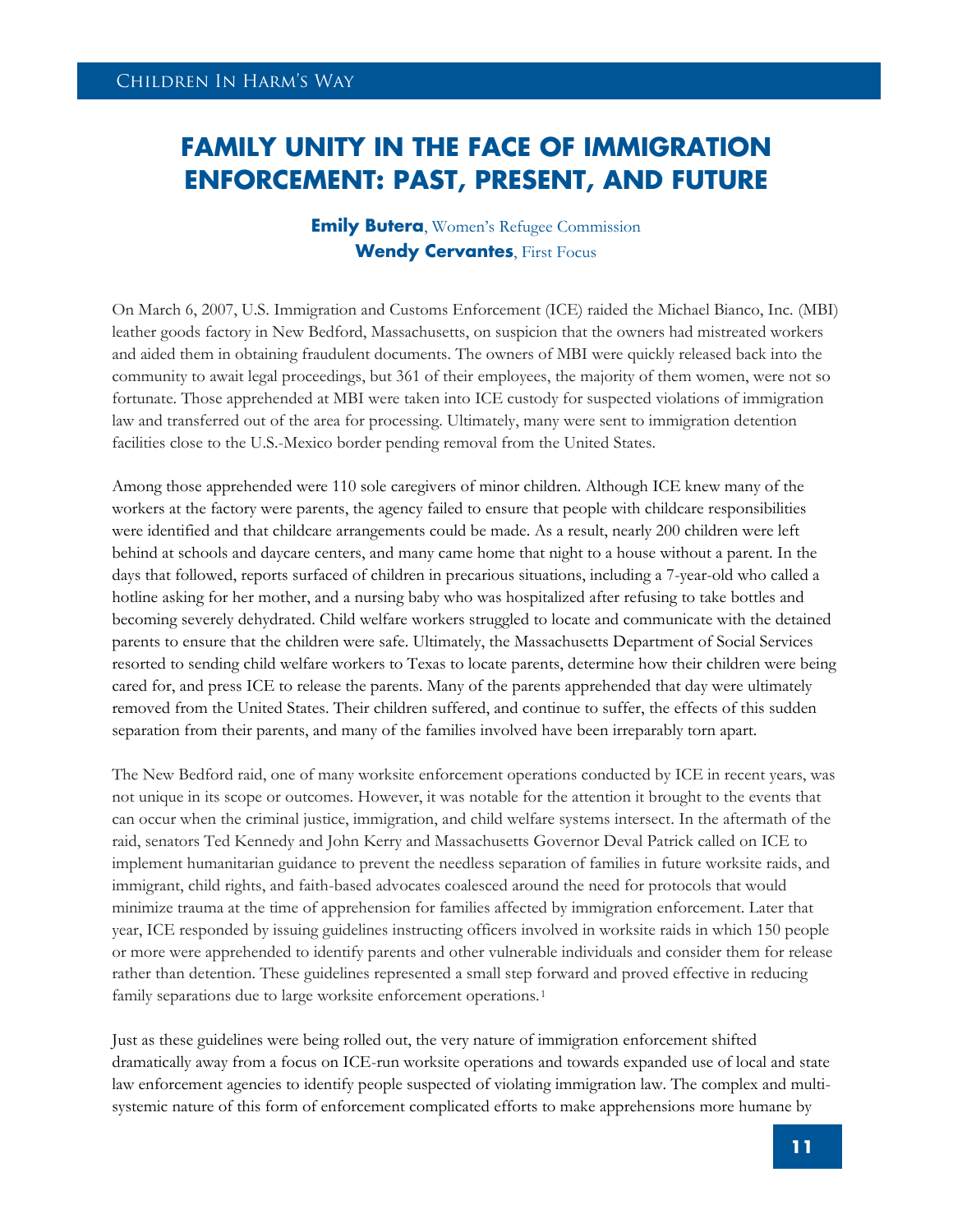reducing ICE's control over how enforcement is conducted. It also changed both the demographics of and the assumptions made about people in immigration proceedings.

Today, a person is more likely than ever to have entered the immigration enforcement system following contact with local and state law enforcement.[2](#page-29-0) Only a small percentage of those apprehended in this manner were arrested for serious criminal acts.<sup>[3](#page-29-1),[4](#page-29-2)</sup> Others may be victims of false accusations, or apprehended as a result of racial profiling or immigration-related pretextual arrest (arrests conducted for improper motives).

The rising trend to conflate all violations of immigration law with criminal activity means that even those convicted of misdemeanors or non-violent offenses, as well as those with no criminal background at all, are perceived to be "criminal aliens." This nomenclature can lead to inaccurate and unfounded conclusions about individuals in immigration proceedings. One of the many situations in which this can be problematic is when parents are simultaneously involved in the immigration enforcement and child welfare systems. The child welfare system, which has limited understanding of the immigration system and a responsibility to assess parental fitness, may make inappropriate assumptions about a person's parenting ability based solely on his or her involvement in immigration proceedings.

# <span id="page-14-4"></span><span id="page-14-3"></span><span id="page-14-2"></span><span id="page-14-1"></span><span id="page-14-0"></span>**THE UNINTENDED CONSEQUENCES OF EFFORTS TO DO GOOD**

Family separations arising from immigration enforcement are sometimes the unintended consequence of the criminal justice, immigration, and child welfare systems' well-intentioned, but siloed thinking. The police officer who responds to a domestic violence call believes he or she is acting in the interest of public safety by taking both parties to the station for questioning. The ICE officer who investigates the arrested domestic violence victim after a fingerprint check revealing she is undocumented believes he is appropriately carrying

out his responsibility to enforce immigration law. The child welfare worker who places the victim's children into foster care believes she is making the best decision for the children's safety and well-being.

These systems, and the individual actors within them, operate in the vacuum of their unique frames of reference, and without sufficient awareness of the ripple effects their actions cause in other arenas. The police officer does

Family separations arising from immigration enforcement are sometimes the unintended consequence of the criminal justice, immigration, and child welfare systems' well intentioned, but siloed thinking.

not realize that the mother's abuser is using her immigration status against her and that taking her to the station could result in her being placed into immigration proceedings. The ICE officer does not recognize that the woman is the victim, not the abuser, and that her children were left alone when a detainer (essentially a referral from law enforcement to ICE) prevented her from returning home. The child welfare worker concludes that if the mother is in federal custody, she must therefore be an unfit parent, even though incarceration alone is insufficient for determining one's parental fitness and immigration detention is administrative custody, not incarceration for punitive purposes. Further compounding the problems that arise because the systems fail to understand each other are fundamental inadequacies in policy and practice that can seriously undermine migrant parents' rights.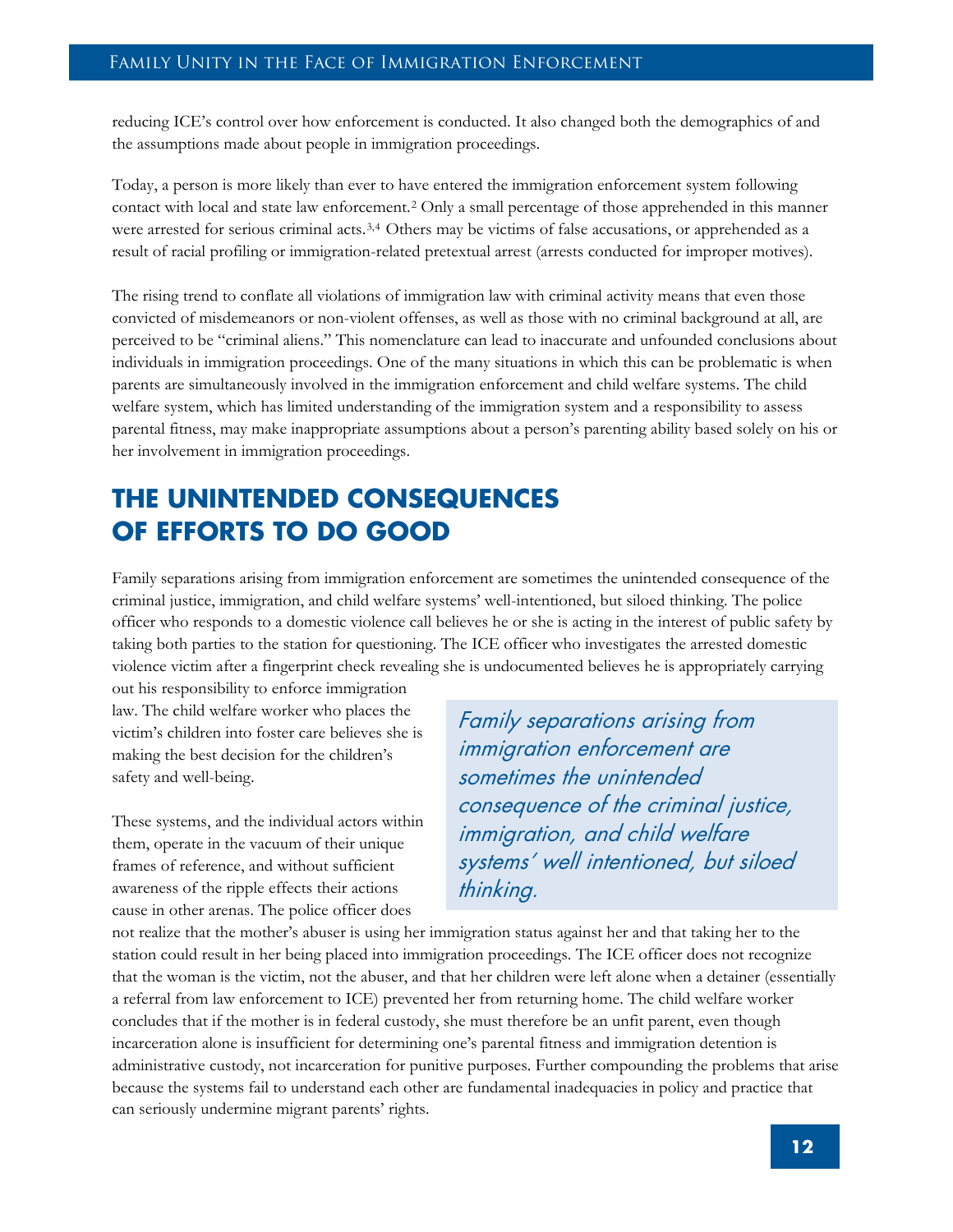The challenges to parental rights and family unity that arise at the intersection of the criminal justice, immigration, and child welfare systems necessitate unique approaches to minimize the likelihood of family separation. Yet, thus far all three systems have failed to put in place adequate safeguards to ensure that parents do not lose their parental rights because they are arrested and detained, and that parents who are involved in immigration proceedings have the ability to maintain a relationship with their children.

This paper will explore key immigration enforcement, detention, and removal policies as they relate to family unity, with an emphasis on parents' ability to protect their due process rights. We will discuss the changes in enforcement policy over recent years, ICE's recent prosecutorial discretion guidance, and its detention and removal practices as they impact families involved with the child welfare system. We will then review promising policy developments and offer recommendations for needed changes in policy and practice going forward.

# **ICE POLICIES AND PRACTICES AND IMPLICATIONS FOR FAMILY UNITY**

### **Humanitarian Guidelines**

<span id="page-15-3"></span><span id="page-15-2"></span><span id="page-15-1"></span><span id="page-15-0"></span>In 2007, ICE issued humanitarian guidelines for worksite enforcement operations involving 150 or more people.[5](#page-29-3) These guidelines require ICE to coordinate with relevant federal and local social service agencies in advance of large worksite operations to ensure the identification and possible release of individuals categorized as "vulnerable," including pregnant women, nursing mothers, and sole caregivers of minor children. While these guidelines have proven effective in minimizing family separations within the worksite context, and were later expanded to include worksite operations involving as few as 25 people, they do not apply to ICE enforcement activities targeting individuals or smaller groups, or those carried out under Secure Communities and other cooperative programs between ICE and law enforcement.

## <span id="page-15-7"></span><span id="page-15-6"></span><span id="page-15-5"></span><span id="page-15-4"></span>**Guidelines when Juveniles are Present at Apprehension**

In 2007, ICE also released a memorandum instructing officers on how to proceed when a U.S. citizen or lawful permanent resident child is present at the time a parent is apprehended in a fugitive operation, a type of enforcement action involving immigrants with outstanding removal orders or other immigration-related violations that is often conducted as a home raid. The memorandum prioritizes contacting local child welfare agencies or the police over permitting a parent to select a caregiver.<sup>[6](#page-29-4)</sup> This policy, which is still under review by ICE as of the writing of this article, undermines parents' rights to determine what is best for their children and places an unnecessary burden on the child welfare system.

#### **ICE Enforcement Actions in Sensitive Locations**

In 2008, ICE issued a "sensitive locations" memorandum clarifying that ICE should refrain from enforcement activities at or near community locations such as schools, places of worship, and religious ceremonies.[7](#page-29-5) While there have been isolated violations of this policy, ICE has taken action to investigate allegations of abuse and encourage compliance.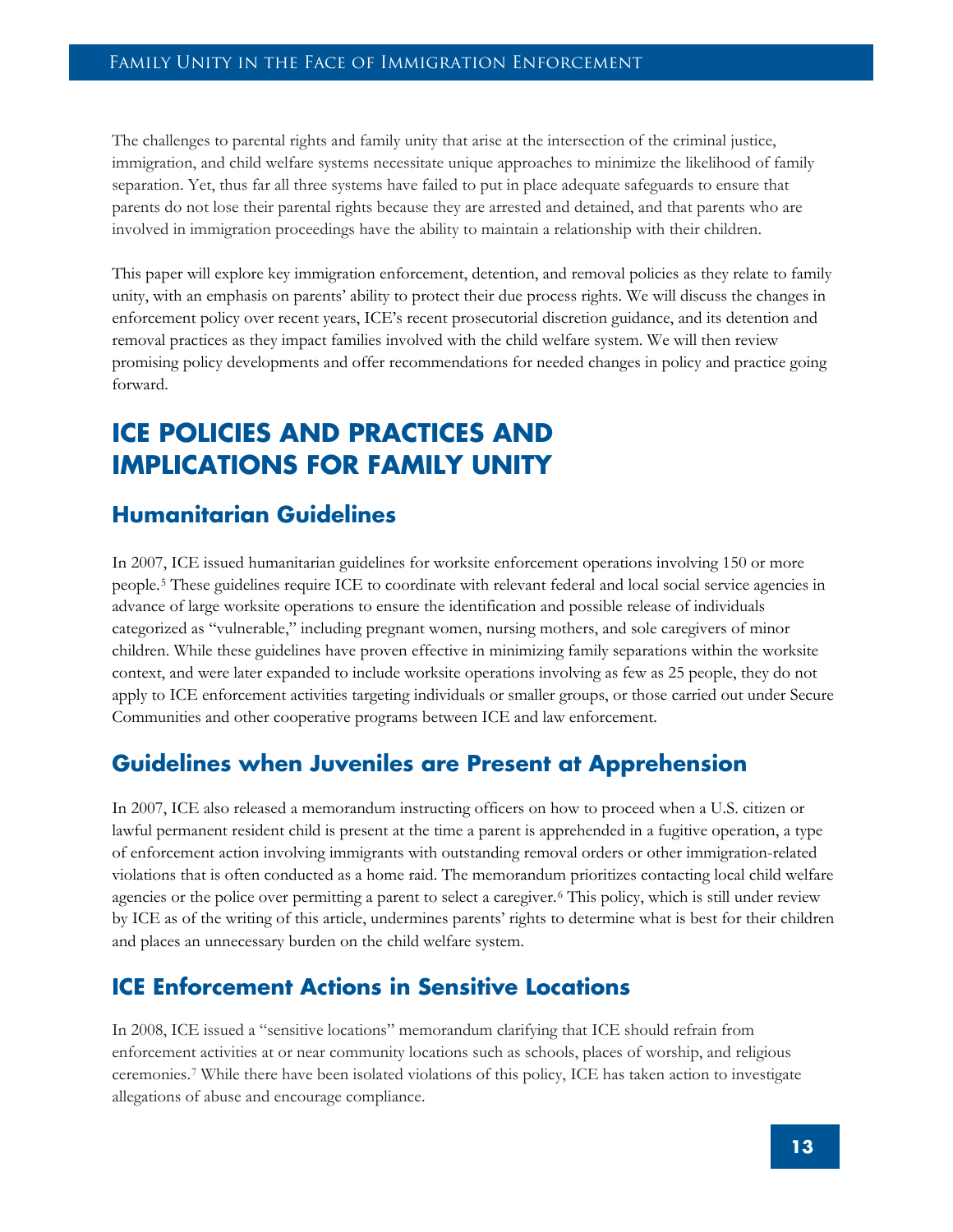#### **ICE Enforcement Priorities, Mandatory Detention Laws, and Prosecutorial Discretion**

While the ultimate goal of cooperation between ICE and law enforcement was apprehension and removal of people who pose a serious threat to national security and public safety, studies have shown that the majority of people apprehended through these programs have only minor, non-violent offenses or no criminal involvement at all.[8](#page-30-0) Following much criticism, in June 2010, ICE Assistant Secretary John Morton issued a memorandum directing the agency to prioritize removal of those who pose a threat to national security; have been convicted of serious crimes, including those who have committed violent crimes, felons, and repeat offenders; have returned after being removed; or have recently crossed the border unlawfully.[9](#page-30-1) This guidance was followed by a June 2011 memorandum that further clarified ICE's enforcement priorities and directed employees to use their prosecutorial discretion to decide to what degree to enforce immigration law in any given case. This memorandum delineated factors to be considered in deciding whether to open or pursue an immigration removal case, including whether the person has U.S. citizen or lawful permanent resident children, or is the primary caregiver of a minor.[10](#page-30-2) In late December 2012, Secretary Morton released another memo detailing new detainer guidance for all ICE enforcement programs, including Secure Communities.<sup>[11](#page-30-3)</sup> The new guidance limits the use of detainers (a request to law enforcement to hold a person while ICE decides whether it wants to initiate removal proceedings against them) to those who fall under ICE's enforcement priorities, including those who have been charged with certain crimes or are repeat offenders. The policy restricts the use of detainers against individuals who are not enforcement priorities and who have come to the attention of law enforcement as a result of minor misdemeanors, such as traffic violations.<sup>[12](#page-30-4)</sup>

Unfortunately, many migrant parents who are involved with the child welfare system will not benefit from these policies because they still fall under ICE's enforcement priorities and are subject to mandatory detention under immigration law. By law, certain categories of people, including those who try to enter the United States without valid immigration documents, those who return to the United States after being removed, and those with certain criminal convictions, including convictions for minor crimes, fall under mandatory detention.[13](#page-30-5) While ICE has the discretion to forego immigration proceedings against a person who is subject to mandatory detention, and similarly could decide to use an alternative to detention, most officers are reluctant to do so, particularly if the individual was identified following contact with law enforcement. The reality is that with expanded cooperation between law enforcement and ICE, a large percentage of parents who are involved in the child welfare system will be detained until they win relief or are removed.

## <span id="page-16-2"></span><span id="page-16-1"></span><span id="page-16-0"></span>**DETENTION POLICIES**

<span id="page-16-4"></span><span id="page-16-3"></span>There is no requirement that individuals in immigration detention be held close to the community where they were living at the time they were apprehended. As a result, detained parents are routinely transferred thousands of miles from home, which has serious consequences for their ability to participate in child welfare plans and proceedings. In addition, detainees can be transferred between facilities without warning, which makes it difficult for child welfare and the family courts to locate and communicate with them. A new transfer policy, released in 2012, aims to minimize the transfer of individuals with family and other humanitarian concerns, but it is not as effective as it could be because it does not apply until after the individual has been placed in the first detention facility, which could be anywhere in the country.[14](#page-30-6)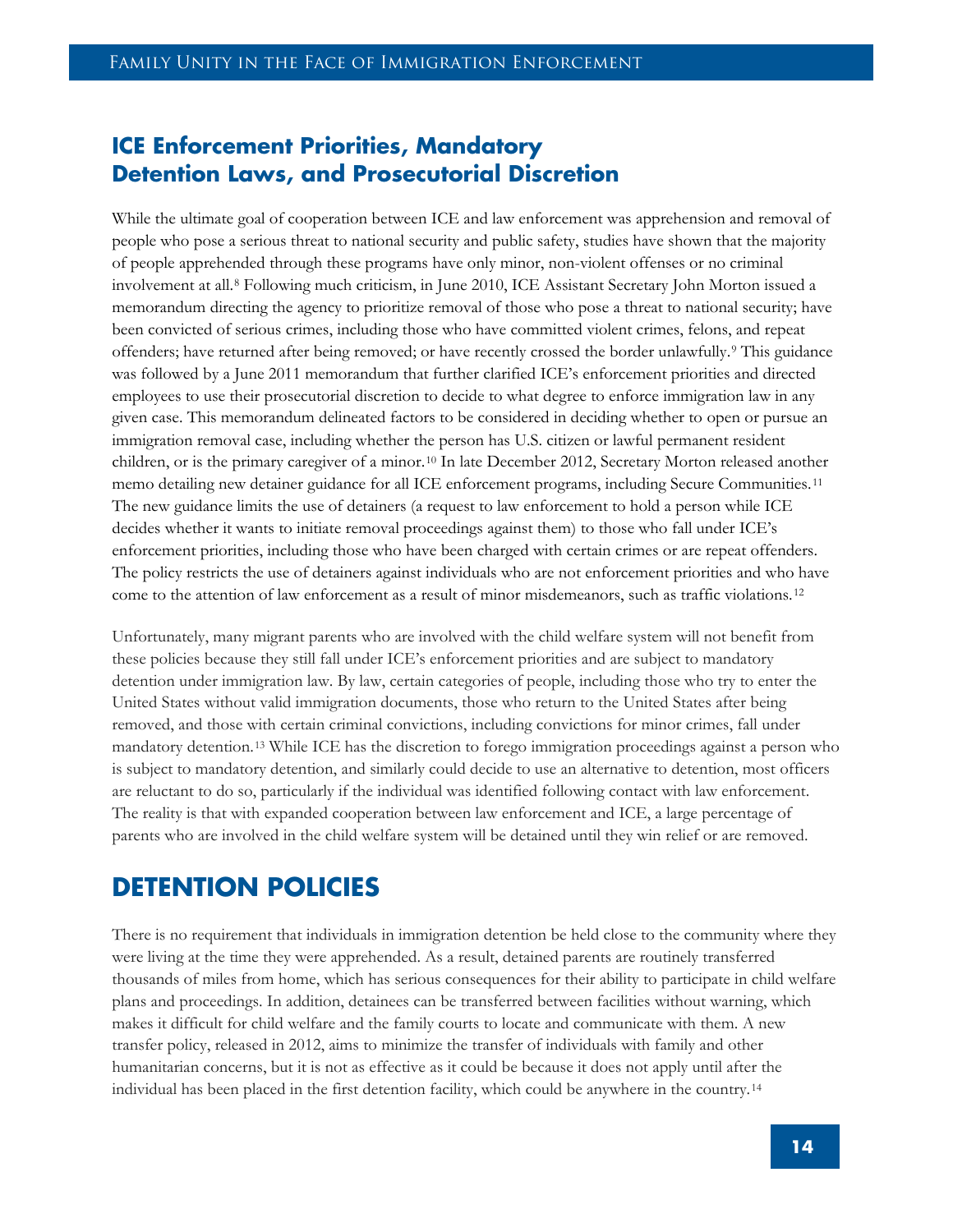Even though detainees are regularly held for months and even years, ICE views detention as a temporary measure designed to facilitate removal. As a result, immigration detention facilities do not provide the sort of programming that child welfare reunification plans typically require. We are not aware of a single immigration detention facility that provides parenting classes. Furthermore, therapeutic services such as drug and alcohol counseling and anger management are extremely rare and difficult to access, particularly those that are culturally competent and offered in multiple languages.

Communication with the outside world is also difficult for people who are detained. Detainees are permitted to make phone calls, but they must purchase phone cards in order to do so. Phone cards are extremely expensive and many detainees cannot afford them unless they have family with the means to send them funds. In addition, in many detention facilities, phones cut out after a few minutes or do not work at all. Visitation is permitted in all detention facilities. However, when parents are held far from home, it is often too difficult or too expensive for child welfare workers or foster parents to bring children for visits. In addition, if the children or their caregiver are undocumented they cannot enter an immigration detention facility. Even when visitation is possible, the facility may prohibit contact visits, creating another potential point of noncompliance with a child welfare reunification plan.

The deleterious effect of a parent's inability to participate in reunification plans is compounded by the inability to meaningfully participate in court proceedings. ICE does not have a consistent or enforceable policy guaranteeing parents' right to participate in family court. Similarly, there is no clear policy on how a parent can request to participate in hearings, either telephonically or in person, and ICE and detention facility staff often claim they need a writ from the family court judge in order to facilitate an appearance. As a result, few parents participate in family court proceedings, leaving child welfare workers and the courts to conclude parents are unwilling or unable to reunify with their children. Too often, the outcome of these limitations is movement to terminate parental rights.

# **CHALLENGES TO FAMILY REUNIFICATION TRIGGERED BY REMOVAL**

Parents in immigration detention do not know exactly when they are going to be removed. This limits their ability to make permanent care arrangements for their children who will remain in the United States or to arrange for their children to accompany them to their country of origin. In addition, because ICE typically removes individuals on dedicated, government-operated removal flights, children are not able to travel with their parents. Families must guess when trying to coordinate children's commercial travel so that they can arrive at the same time or after their parents. ICE keeps travel information confidential, so if someone finds out when a parent is going to be removed, the agency will change the travel arrangements, creating the potential for scenarios in which families have purchased non-refundable tickets for children who ultimately cannot use them because their parent has not yet arrived in the country of origin to receive the children.

<span id="page-17-0"></span>Another complication is the difficulty detained parents face in obtaining a passport and other travel documents for their children, as well as school and medical records. It can be extremely difficult to gather this information without assistance from someone on the outside, yet without these items it may be impossible, or not in children's best interest, to join parents in their country of origin.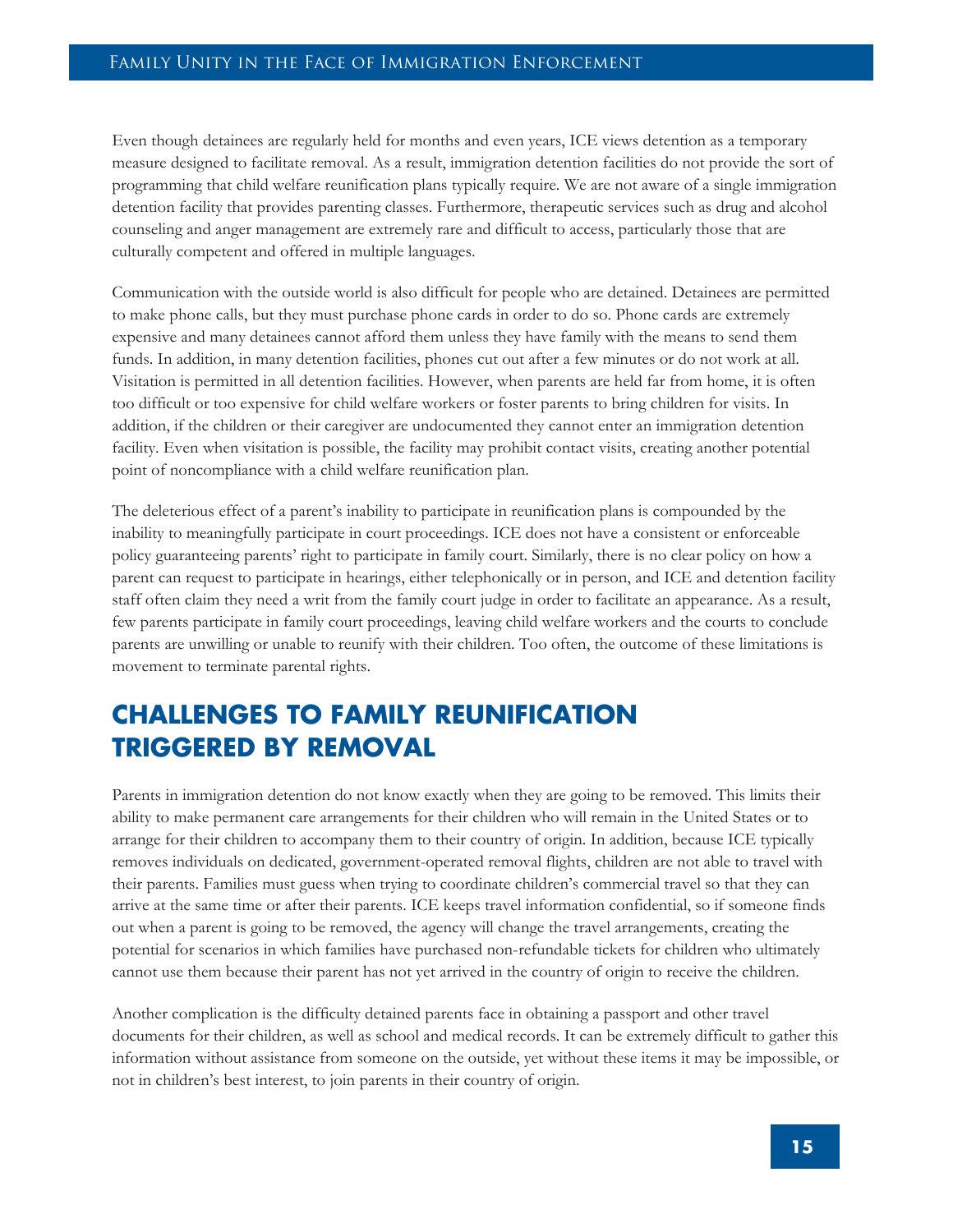When children are in the child welfare system, it can be very difficult, and even impossible, to facilitate family reunification after a parent's removal. This is especially true when there is no coordination between ICE and the child welfare agency. In some cases, a family court judge or child welfare caseworker may determine that it is in the best interest of a child to remain in the United States, even if that means permanent separation from a parent. Or, child welfare workers and the court may decide that the parent needs to continue to participate in the child welfare process to establish their ability and willingness to reunify with their children. Yet, once a parent is deported, it is nearly impossible to fulfill case plan requirements or participate in family court hearings, making termination of parental rights extremely likely.

# **FAVORABLE ADMINISTRATIVE REFORMS AND POLICY DEVELOPMENTS**

As a result of ongoing advocacy by immigrant rights organizations, ICE has recognized that immigration enforcement, detention, and deportation can have adverse effects on family unity. We are hopeful that more comprehensive reforms will be announced soon. In the meantime, the Department of Homeland Security has taken some encouraging steps to reduce the collateral consequences of enforcement on families.

### **Detainee Locator**

Child welfare caseworkers, court appointed attorneys, and the courts themselves often struggle to locate and communicate with parents who have been detained. In 2010, ICE launched an Online Detainee Locator System to make it easier to determine whether and where an individual is being held. This tool has been effective in many cases, and child welfare workers should make efforts to obtain identifying information about a parent so that they can avail themselves of this resource.[15](#page-31-0)

## **Detention Standards on Access to Family Court Proceedings**

ICE's 2011 Performance-Based National Detention Standards include language addressing parents' access to family court proceedings. The standards, which are not enforceable, state that ICE may escort detainees to family court proceedings on a case-by-case basis. However, detainee requests are reviewed by the deportation officer, the same person who is charged with removing the parent, and are only granted with a favorable recommendation from that official. Parents must cover their travel costs and are shackled both during transit and court proceedings. Because ICE is slowly rolling out the standards, this policy has yet to be implemented at the majority of facilities.[16](#page-31-1)

#### **Risk Classification Assessment**

One of the primary purposes of detention is to ensure that people appear at immigration proceedings. However, alternatives to detention exist and studies have shown favorable appearance rates for a variety of different programs.<sup>[17](#page-31-2)</sup> In addition, releasing people on their own recognizance is appropriate in certain cases, especially when the likelihood of winning immigration relief depends on appearing in court. Soon, ICE is expected to have in place nationwide a risk classification assessment tool that will help the agency determine whether a person who comes into custody is eligible for release or alternatives to detention. This assessment is expected to prevent the detention of parents in some instances. However, the only childcare factor that will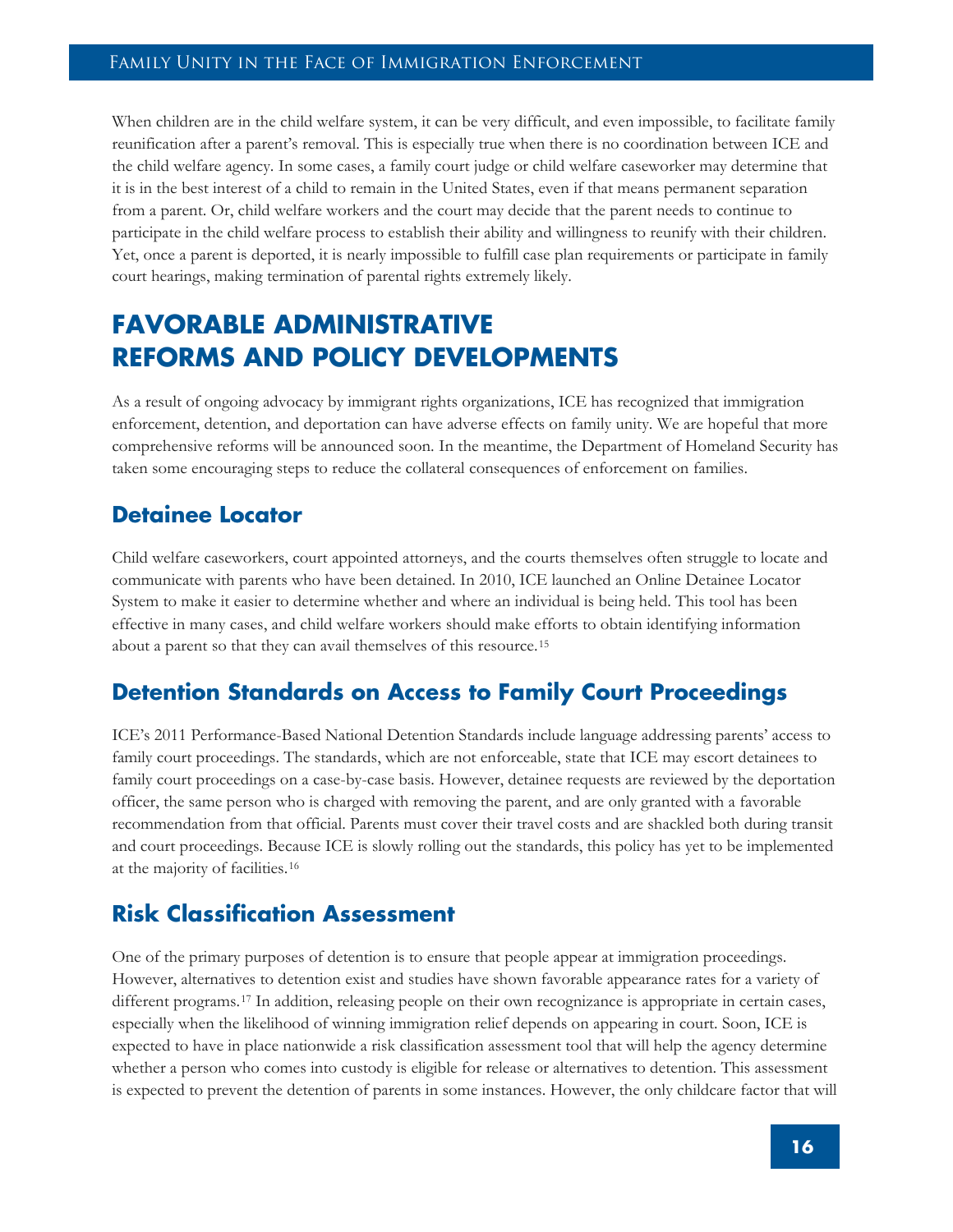be considered is whether someone is a sole caregiver of a minor. As a result, many parents will continue to be detained if there is another parent in the home.

#### **Public Advocate and Community Hotline**

In 2012, ICE created public advocate positions. Public advocates are individuals charged with receiving and responding to problems created by enforcement and detention. Each ICE field office has a designated public advocate who can receive complaints and concerns from stakeholders, including those related to participation in child welfare proceedings. Issues that are not resolved at the local level can be elevated to the public advocate at headquarters. A toll-free community hotline was also established in late 2012 through the Office of the Public Advocate to enhance ICE's ability to engage with stakeholders and to address enforcement and detention concerns.[18](#page-32-0) The hotline is expected to expand to all detention facilities by early 2013. Although the Office of the Public Advocate has not yet been widely tested in the child welfare context, it is a potentially helpful development that warrants use.<sup>[19](#page-32-1)</sup>

#### **Stateside Visa Waiver Process**

Individuals who have been out of immigration status for any length of time and leave the country can face a three- or ten-year bar to reentering the United States. While these out-of-status individuals may have relatives sponsor them for permanent residency, they must return to their country of origin in order to complete their visa processing, an often unpredictable process which may take several years to complete. While waivers for the re-entry bars are available to individuals who can demonstrate that certain U.S. citizen family members may suffer "extreme hardship" as a result of denying reentry, individuals currently must leave the country to apply for the waiver, with no guarantee that they will receive it. In response to these problems, in April 2012, U.S. Citizenship and Immigration Services (CIS) proposed a policy that would reduce the time that families are separated by allowing certain eligible individuals who lack lawful presence to apply for a provisional waiver to the re-entry bar *prior* to leaving the United States to ensure that they are not separated from their family for unduly long periods of time.<sup>[20](#page-32-2)</sup> To receive a waiver, an individual must meet certain requirements including demonstrating that prolonged separation would cause extreme hardship to a U.S. citizen spouse, parent, or child over the age of 21.[21](#page-32-3) While the policy does not allow U.S. citizen children under the age of 21 to be considered under the extreme hardship requirement, it still has the potential to significantly reduce the number of family separations occurring as a collateral consequence of immigration law. The policy is scheduled to go into effect in March 2013.

#### **Deferred Action for Childhood Arrivals**

On June 15, 2012, the Secretary of Homeland Security announced a groundbreaking new policy for certain undocumented migrants who entered the United States as children. The policy, known as deferred action for childhood arrivals, is a temporary but renewable form of administrative relief that provides eligible youth protection from deportation and an opportunity to receive employment authorization for a period of two years. While deferred action does not provide a path to lawful permanent resident status or U.S. citizenship, it does provide an opportunity for those who are eligible to work legally.[22](#page-32-4) The policy directive went into effect on the day of the announcement for qualified individuals who were already in removal proceedings, and as of August 15, 2012, CIS began accepting applications for those not already in the process of removal. An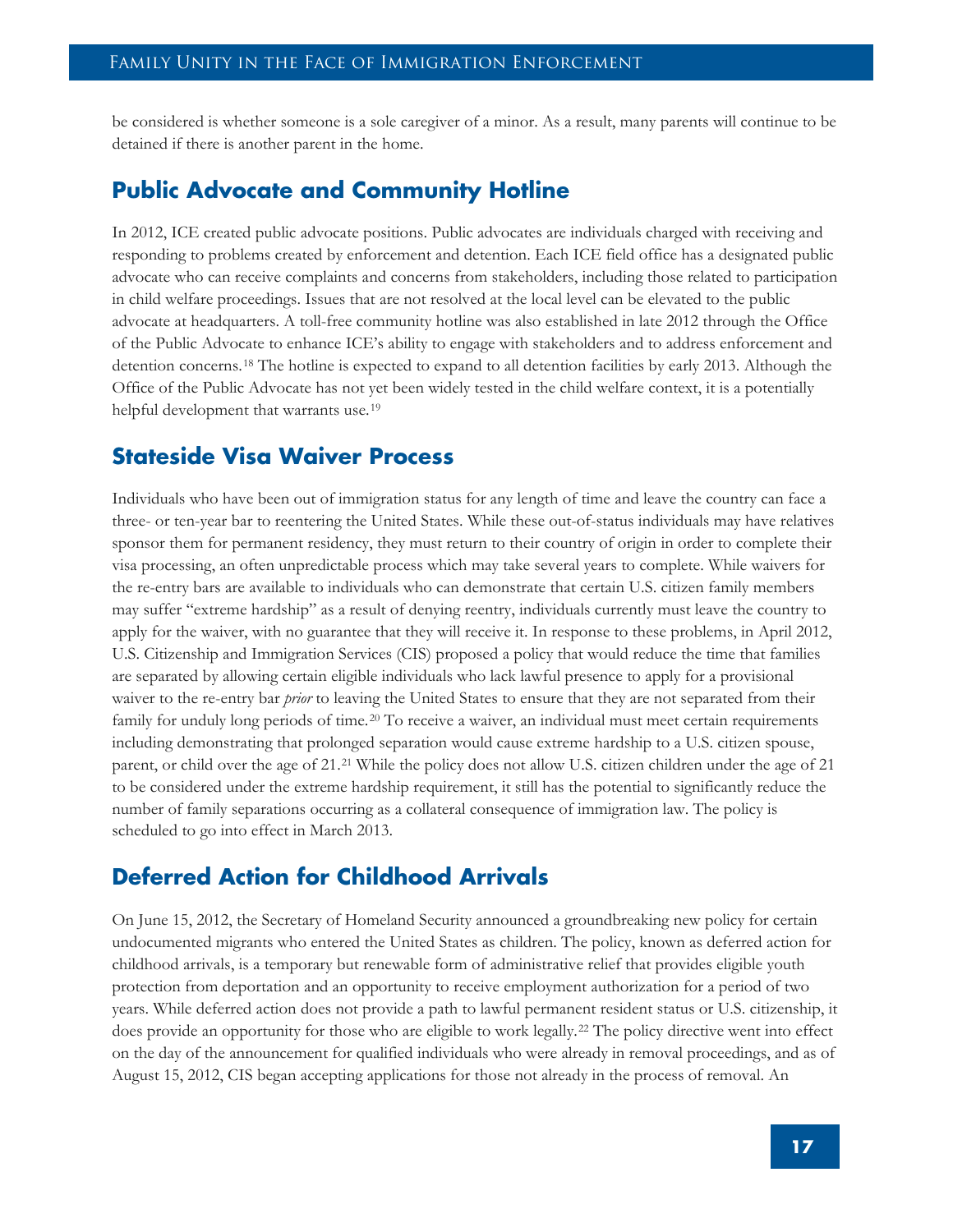estimated 1.2 million individuals may be able to benefit from the policy, which has positive implications for family unity for families with eligible children or parents.

## **POLICY RECOMMENDATIONS: LOOKING TO THE FUTURE**

The face of migration in the U.S. is increasingly that of women, children, and families. Individuals are staying for longer periods, returning to their home country less often, and we are seeing a corresponding rise in the number of mixed immigration-status families. Currently, 5.5 million children in the United States have at least one parent who entered the United States without appropriate documentation, and 4.5 million of those children are U.S. citizens.[23](#page-33-1) The potential for long-term or permanent separation is very real for these families. However, our immigration laws are still calibrated to the single, male, economic migrant who moves relatively easily between the United States and his home country, and are not sufficiently responsive to the family unity considerations that increasingly motivate unlawful migration. Changes in the demographics of the immigrant population, as well as the expansion of enforcement, have resulted in unintended consequences for children and families. Immigrant parents who wish to be with their children may be caught in the intersection of three separate systems, each with their own set of rules and standards that often conflict with one another.

Recent efforts by policymakers to address family separations arising from immigration enforcement are promising, but much more needs to be done. The following legislative and administrative recommendations would promote family unity, a core American value.[24](#page-33-2)

## **Immigration Reform: Reaffirming Our Nation's Commitment to Family Unity**

Congress must pass an immigration reform bill that reaffirms our nation's commitment to family unity. Popular wisdom mistakenly holds that parents can legalize their status and get on a path to citizenship as soon as they have a U.S. citizen child. In reality, children must be 21-years-old to sponsor a parent. In addition, the family visa process is riddled with backlogs, has failed to keep up with demand, and includes waiting periods upwards of ten or 20 years in many cases. These factors make it all but impossible for migrants to comply with the law while maintaining any kind of meaningful family relationship. Individuals who are eligible for family-based visas need an efficient mechanism to apply from within the United States so they are not deterred from legalizing their status by bars to reentry. Similarly, the number of family-based visas must be increased to reflect the current realities of the U.S. population. Lastly, undocumented individuals who can demonstrate strong community and family ties in the United States need a path to permanency so they do not have to choose between family unity and compliance with the law.

## **Train Employees to Identify Individuals with Humanitarian Concerns**

U.S. Department of Homeland Security (DHS) employees who come into contact with individuals suspected of being in violation of immigration laws should receive training in effective techniques to identify parents and other individuals with humanitarian concerns. Prosecutorial discretion and risk classification assessment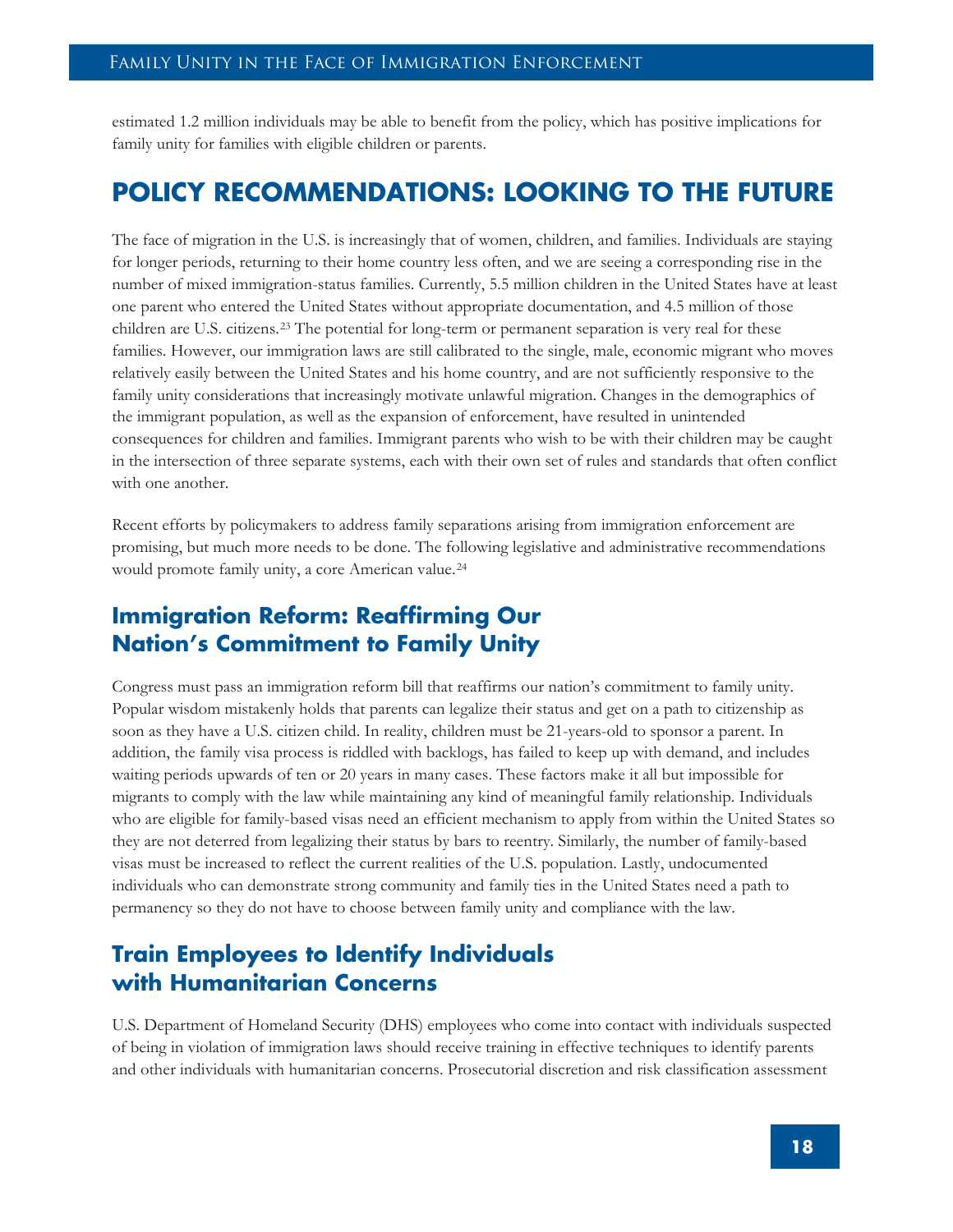will only be as effective as the ability of ICE officers to identify those who are eligible for discretion and release.

### **Issue Guidelines that Allow Parents to Make Childcare Arrangements**

ICE should issue guidelines granting all the individuals they apprehend phone calls to make childcare arrangements within a short time of apprehension by immigration enforcement officials or of a detainer being issued. These guidelines should apply to ICE officials and all state and local law enforcement agencies cooperating with ICE. Phone calls are essential to ensure that parents and others with child care responsibilities who are taken into ICE custody can arrange care for their children. Phone calls will reduce the costly and unnecessary involvement of the child welfare system in cases where alternative care options are available.

#### **Reform Mandatory Detention Laws**

Mandatory detention laws must be reformed or eliminated so that detention is the rare exception and not the norm. The most effective way to preserve family unity is to allow parents to stay in the community with their children while their immigration proceedings move through the courts.

#### **Detain Parents Close to their Children**

In cases where a parent must be detained, ICE should expand its transfer policy to require that the initial place of detention be close to the individual's family**.** Keeping detained parents close to their families will help enable regular visitation with children and makes it easier for child welfare caseworkers to locate and work with parents.

## **Implement Protocols that Aid Parents in Complying with Child Welfare Reunification Plans**

ICE should establish protocols to facilitate the ability of parents to visit with their children, comply with child welfare reunification plans, and participate in proceedings impacting upon child custody. Such protocols should include providing parents with regular, affordable phone calls and visitation with their children and requiring that detention facilities maintain child-friendly visitation areas. ICE and detention facilities should also coordinate with the child welfare agency to provide parents access to court-mandated services and programs, such as parenting classes, and must implement a policy to facilitate participation in family court hearings.

#### **Designate Child Welfare Liaisons in Field Offices**

ICE should designate a liaison in every field office to handle matters that arise as a result of parents' involvement in the immigration and child welfare systems. The liaison could serve as a point of contact for child welfare staff, manage court participation and family travel requests, and ensure that parents receive the resources and information necessary to navigate the child welfare process.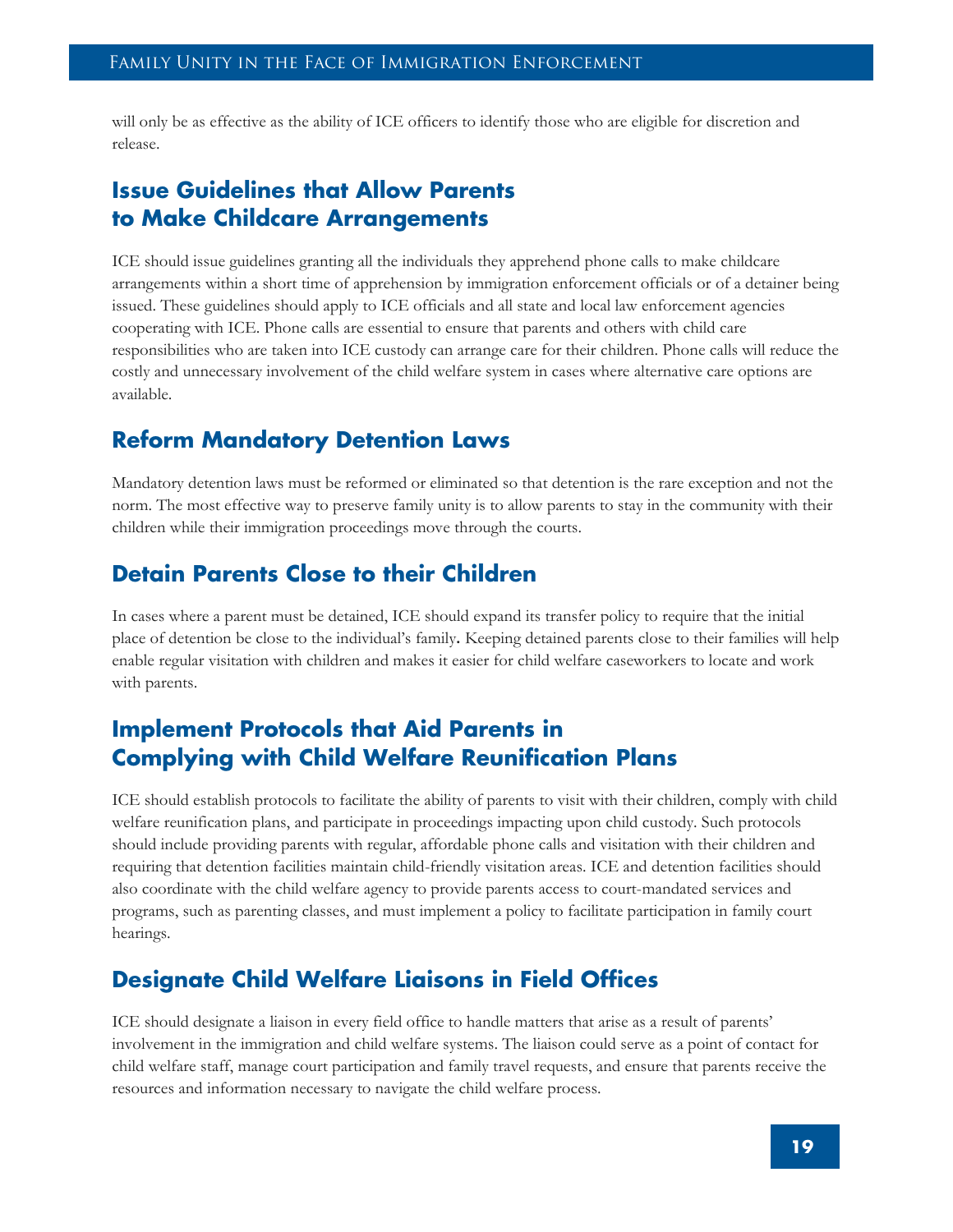#### **Restore Judicial Discretion in Considering Impact of Decisions on U.S. Citizen Children**

Congress should reinstate judicial discretion so that immigration judges may consider the impact of a parent's removal on U.S. citizen children. The Illegal Immigration Reform and Immigrant Responsibility Act of 1996 eliminated immigration judges' discretion to consider the potential harm of a parent's removal to U.S. citizen children. Reinstating this discretion will allow judges to weigh factors such as the psychological and economic hardship to children of removing their parents, as well as the increased risk of children entering the child welfare system.

### **Remove Obstacles to Parents Making Travel Arrangements to Reunify their Children**

ICE must support family unity at the time of a parent's removal by sharing travel information when necessary and delaying a parent's removal to allow time to obtain children's travel documents. ICE carefully guards travel information for people being removed. If detainees' travel information is compromised, the agency will alter the arrangements. There are documented cases of families that purchased costly plane tickets for children to travel with a parent, only to lose the ticket and the likelihood of near-term family reunification when ICE changed the flight. This policy creates significant impediments to family unity in the parent's country of origin, especially for young children who are not able to travel alone.

## **Allow Parents to Remain in or Return to the United States for Child Welfare Proceedings**

DHS must make humanitarian parole readily available to parents who need to remain in or return to the United States pending an outcome in proceedings impacting upon custody of their children. It is extremely difficult for parents to comply with a reunification plan and participate in family court proceedings from outside the United States and removal all but severs any meaningful relationship between parents and children.

#### **Recommended Citation**

Butera, E. & Cervantes, W. (2013). Family unity in the face of immigration enforcement: Past, present, and future. In Phillips, S.D., Cervantes, W., Lincroft, Y., Dettlaff, A.J., & Bruce, L. (Eds.). *Children in Harm's Way: Criminal Justice, Immigration Enforcement, and Child Welfare* (pp. 11-21). Washington, D.C.: Jointly published by The Sentencing Project and First Focus.

#### **Notes**

<sup>1</sup> Capps, R., Castaneda, R.M., Chaudry, A., & Santos, R. (2007). *Paying the price: The impact of immigration raids on America's children.* Washington*,* D.C.: National Council of La Raza and Urban Institute.

<sup>2</sup> Capps, R., Rosenblum, M., Rodriguez, C., &Chishti, M. (2011). *Delegation and divergence: A study of 287(g) state and local immigration enforcement*. Washington, D.C.: Migration Policy Institute.<br><sup>3</sup> Correspondence between Human Rights First and Senior ICE officials (October 1, 2011).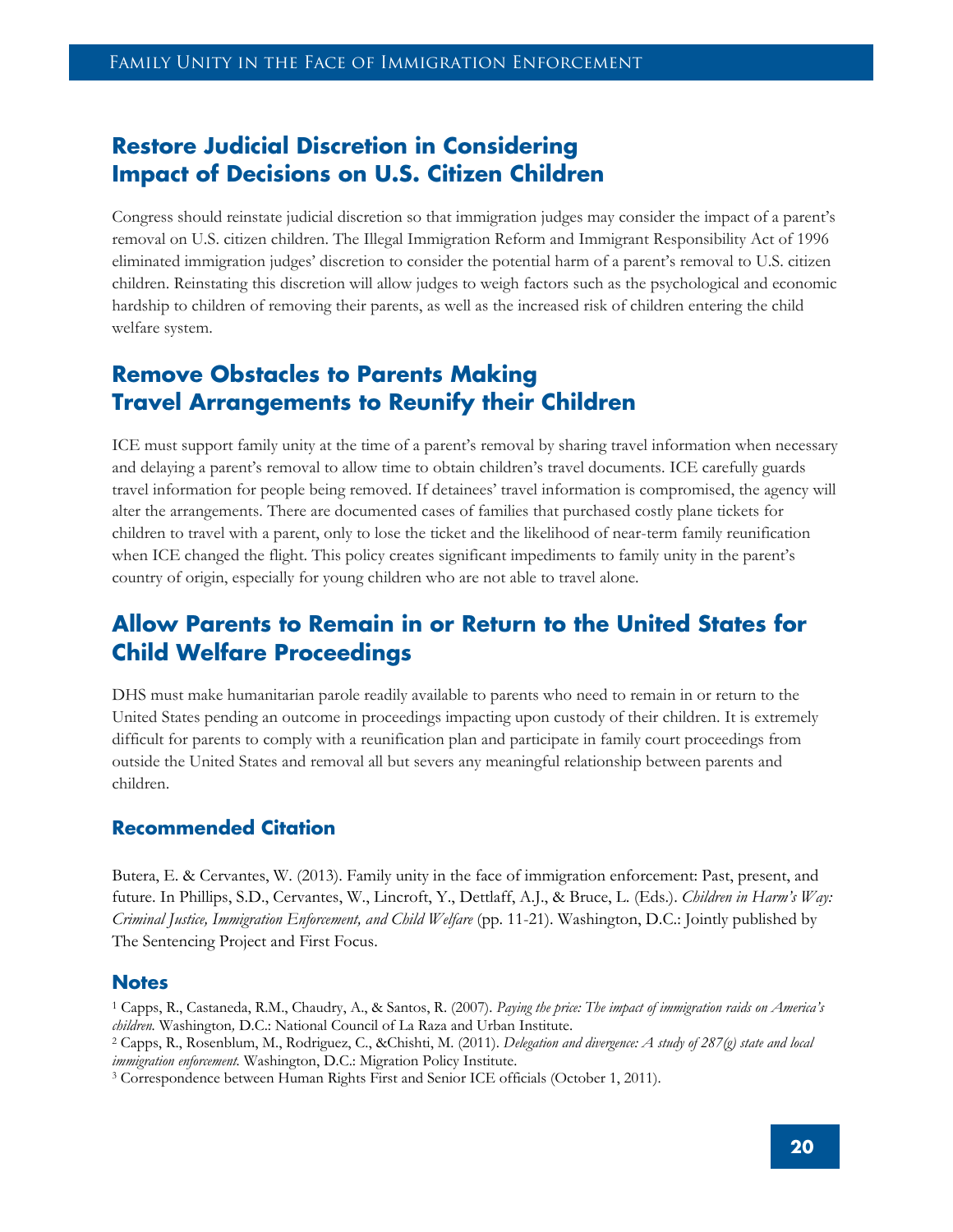<sup>4</sup> Epstein, R. & Acer, E. (2011). *Jails and jumpsuits: Transforming the U.S. immigration detention system—A two-year review*. Washington, D.C.: Human Rights First.

<sup>5</sup> ICE Memorandum (2007). *Guidelines for identifying humanitarian needs among administrative arrestees when conducting worksite enforcement operations*. Retrieved from [www.nilc.org.](http://www.nilc.org/)

<sup>6</sup> Torres, J.P. (2007). ICE Memorandum. *Juveniles encountered during fugitive operations*. Retrieved from

[http://www.ice.gov/doclib/foia/dro\\_policy\\_memos/juvenilesencounteredduringfugitiveoperations.pdf.](http://www.ice.gov/doclib/foia/dro_policy_memos/juvenilesencounteredduringfugitiveoperations.pdf)<br>7 Myers, J.L. (2008). ICE Memorandum. Field guidance on enforcement actions or investigative activities at or near sensitive

Retrieved from [http://www.aila.org/content/default.aspx?docid=33470.](http://www.aila.org/content/default.aspx?docid=33470)

<sup>8</sup> Ibid. 2<br><sup>9</sup> Morton, J. (2010). ICE Memorandum. *Civil immigration enforcement: Priorities for the apprehension, detention, and removal of aliens*. Retrieved fro[m http://www.ice.gov/doclib/detention-reform/pdf/civil\\_enforcement\\_priorities.pdf.](http://www.ice.gov/doclib/detention-reform/pdf/civil_enforcement_priorities.pdf)

<sup>10</sup> Morton, J. (2011). ICE Memorandum. *Exercising prosecutorial discretion consistent with the civil immigration enforcement priorities of the agency for the apprehension, detention, and removal of aliens*. Retrieved fro[m http://www.ice.gov/doclib/secure](http://www.ice.gov/doclib/secure-communities/pdf/prosecutorial-discretion-memo.pdf)[communities/pdf/prosecutorial-discretion-memo.pdf.](http://www.ice.gov/doclib/secure-communities/pdf/prosecutorial-discretion-memo.pdf)

<sup>11</sup> ICE. News Release: "FY 2012: ICE announces year-end removal numbers, highlights focus on key priorities, and issues new national guidance to further focus resources." December 21, 2012. Retrieved from [http://www.ice.gov/news/releases/1212/121221washingtondc2.htm.](http://www.ice.gov/news/releases/1212/121221washingtondc2.htm)

<sup>12</sup> Morton, J. (2012). ICE Memorandum. *Civil Immigration Enforcement: Guidance on the Use of Detainers in the Federal, State, Local, and Tribal Criminal Justice System.* Retrieved from: [http://www.ice.gov/doclib/detention-reform/pdf/detainer](http://www.ice.gov/doclib/detention-reform/pdf/detainer-policy.pdf)[policy.pdf.](http://www.ice.gov/doclib/detention-reform/pdf/detainer-policy.pdf)

<sup>13</sup> *Ibid.* 10<br><sup>14</sup> ICE Policy 11022.1: Detainee Transfers (January 4, 2012). Retrieved from [http://www.ice.gov/doclib/detention](http://www.ice.gov/doclib/detention-reform/pdf/hd-detainee-transfers.pdf)[reform/pdf/hd-detainee-transfers.pdf.](http://www.ice.gov/doclib/detention-reform/pdf/hd-detainee-transfers.pdf)

<sup>15</sup> ICE Detainee Locator System. Retrieved from [https://locator.ice.gov/odls/homePage.do.](https://locator.ice.gov/odls/homePage.do)

<sup>16</sup> 2011 Operations Manual ICE Performance Based National Detention Standards, Standard 5.2 Trips for Non-Medical Emergencies. Retrieved from [http://www.ice.gov/doclib/detention-](http://www.ice.gov/doclib/detention-standards/2011/trips_for_nonmedical_emergencies.pdf)

[standards/2011/trips\\_for\\_nonmedical\\_emergencies.pdf.](http://www.ice.gov/doclib/detention-standards/2011/trips_for_nonmedical_emergencies.pdf)

<sup>17</sup> Vélez, L. (2011). *Unlocking liberty: A way forward for U.S. immigration detention policy.* Baltimore, MD: Lutheran Immigration and Refugee Service.

<sup>18</sup> ICE. Office of the Public Advocate Announcement: "ICE Introduces Community Hotline." September 27, 2012. <sup>19</sup> For more information about the Public Advocate, and instructions for raising concerns, see

[http://www.ice.gov/about/offices/enforcement-removal-operations/publicadvocate/.](http://www.ice.gov/about/offices/enforcement-removal-operations/publicadvocate/)

<sup>20</sup> USCIS to Propose Changing the Process for Certain Waivers (January 6, 2012). Retrieved from [http://www.uscis.gov/portal/site/uscis/menuitem.5af9bb95919f35e66f614176543f6d1a/?vgnextoid=95356a0d87aa431](http://www.uscis.gov/portal/site/uscis/menuitem.5af9bb95919f35e66f614176543f6d1a/?vgnextoid=95356a0d87aa4310VgnVCM100000082ca60aRCRD&vgnextchannel=8a2f6d26d17df110VgnVCM1000004718190aRCRD) [0VgnVCM100000082ca60aRCRD&vgnextchannel=8a2f6d26d17df110VgnVCM1000004718190aRCRD.](http://www.uscis.gov/portal/site/uscis/menuitem.5af9bb95919f35e66f614176543f6d1a/?vgnextoid=95356a0d87aa4310VgnVCM100000082ca60aRCRD&vgnextchannel=8a2f6d26d17df110VgnVCM1000004718190aRCRD)

<sup>21</sup> Federal Register. Department of Homeland Security Final Rule. January 2, 2013. *Provisional Unlawful Presence Waivers of Inadmissibility for Certain Immigrant Relatives.* Retrieved fro[m https://www.federalregister.gov/articles/2013/01/03/2012-](https://www.federalregister.gov/articles/2013/01/03/2012-31268/provisional-unlawful-presence-waivers-of-inadmissibility-for-certain-immediate-relatives) [31268/provisional-unlawful-presence-waivers-of-inadmissibility-for-certain-immediate-relatives.](https://www.federalregister.gov/articles/2013/01/03/2012-31268/provisional-unlawful-presence-waivers-of-inadmissibility-for-certain-immediate-relatives)

<sup>22</sup> USCIS. *Consideration of deferred action for childhood arrivals process* (August 15, 2012). Retrieved from [www.uscis.gov/childhoodarrivals.](http://www.uscis.gov/childhoodarrivals)

<sup>23</sup> Passel, J. & Cohn, D. (2011). *Unauthorized immigrant population: National and state trends, 2010.* 

<sup>24</sup> For more in-depth recommendations, see Butera, E. (2010*). Torn apart by immigration enforcement: Parental rights and immigration detention.* NY: Women's Refugee Commission.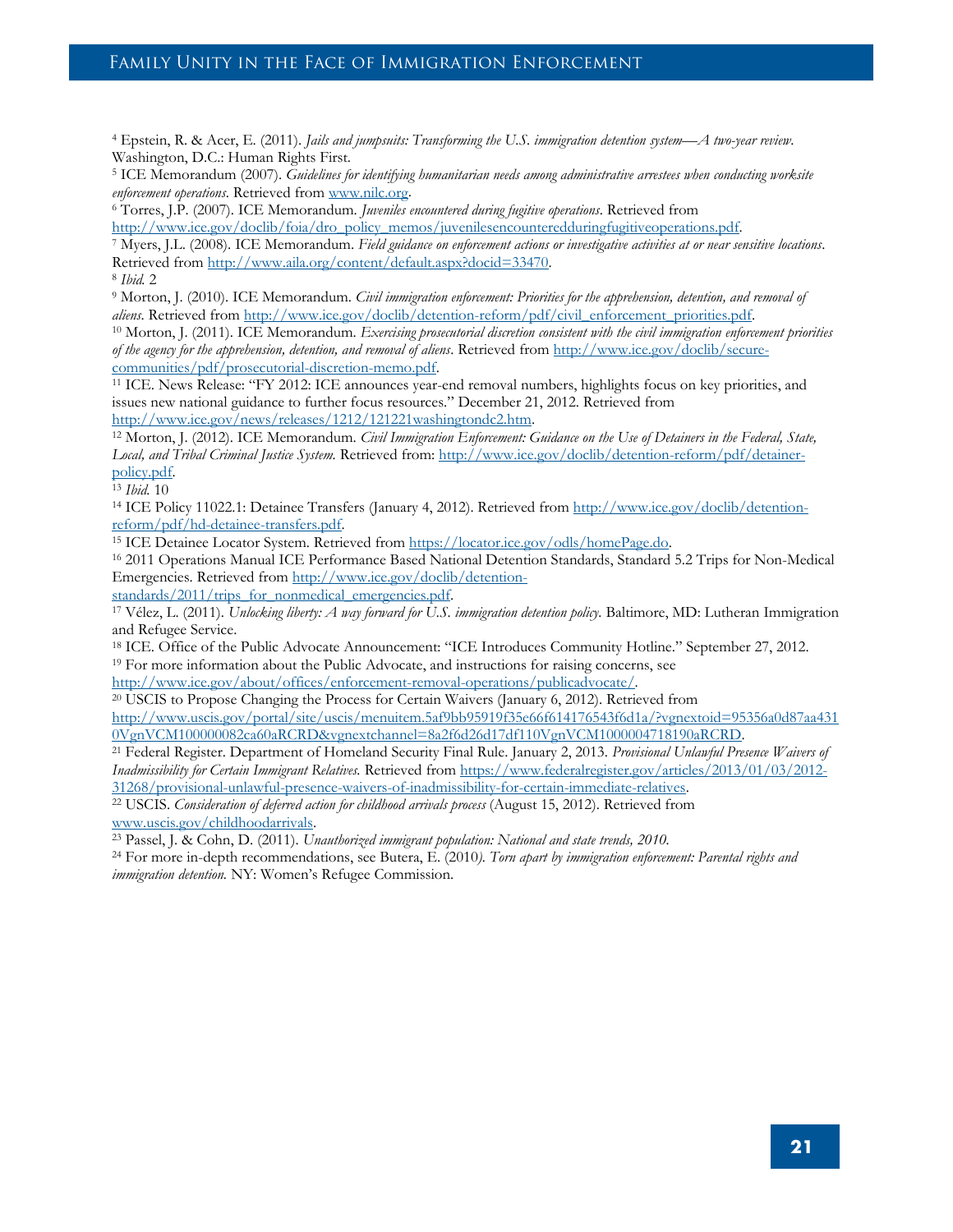# <span id="page-24-0"></span>**THE TRECHAROUS TRIANGLE: JUSTICE, IMMIGRATION ENFORCEMENT, AND CHILD WELFARE**

#### **Seth Freed Wessler, Applied Research Center**

Adapted in part from *Shattered Families: The Perilous Intersection of Immigration Enforcement and the Child Welfare System*: [http://www.arc.org/shatteredfamilies.](http://www.arc.org/shatteredfamilies)

Roberta's story starts when she was pulled over by local police in Phoenix, Arizona, while driving three of her five children home from a family party where she admits she had one too many beers. Local police administered a Breathalyzer and put her under arrest for drunken driving. Roberta was shuttled to the county jail and her three children were immediately placed in temporary foster care. She expected to bond out and quickly return to her children. And, if Roberta were a citizen, that's probably exactly what would have happened. But Roberta is not a citizen. She's an undocumented immigrant. So, despite the fact that she's a single mother of five who lived in the United States without any previous run-ins with law enforcement, Roberta was flagged for deportation by federal immigration authorities and moved to an immigration detention center in the desert an hour and a half south of her home. She lost contact with her children, all five of whom were placed in foster care, and after seven months inside the detention center, Roberta was deported to Mexico without her children.

Roberta's story is not unique. Federal data obtained by the Applied Research Center (ARC) through a Freedom of Information Act (FOIA) request, and first published in *Shattered Families: The Perilous Intersection of Immigration Enforcement and the Child Welfare System,* shows that in the six month period between January and June 2011, the federal government deported over 46,000 parents of U.S. children.[1](#page-32-5) In December 2012, ARC obtained additional federal data through another FOIA request that reveals that the federal government deported nearly 205,000 parents of U.S. citizen children during the time period between July 1, 2010, and September 30, [2](#page-32-6)012.<sup>2</sup> The number accounts for 2[3](#page-32-7) percent of all deportations in that period.<sup>3</sup>

One of the most troubling effects of this mass deportation of parents and separation of families is that thousands of children languish in foster care for long periods and are sometimes put up for adoption, at least in part because of the deportation of their mother or father. Based on surveys with child welfare caseworkers, attorneys who represent parents and children in juvenile courts, and analyses of data from 22 states, the *Shattered Families* report conservatively estimated that as of late 2011, there were at least 5,100 foster children around the country who faced barriers to reunifying with their families because their mothers or fathers had been detained or deported by the federal government. These families are often separated for long periods of time, and sometimes children are permanently separated from their parents.

Although U.S. Immigration and Customs Enforcement (ICE) issued a memo in 2011 instructing its agents to use discretion to focus immigration enforcement efforts on people with "serious" criminal convictions while avoiding the deportation of people charged with low level crimes, or whose sole violation is that they lack proper immigration documentation, the most up-to-date data reveal that this discretion has scarcely been applied and many of those deported as a result of involvement with the criminal justice system have been convicted of minor violations.[4](#page-32-8) Meanwhile, the ICE memo on prosecutorial discretion enumerated a set of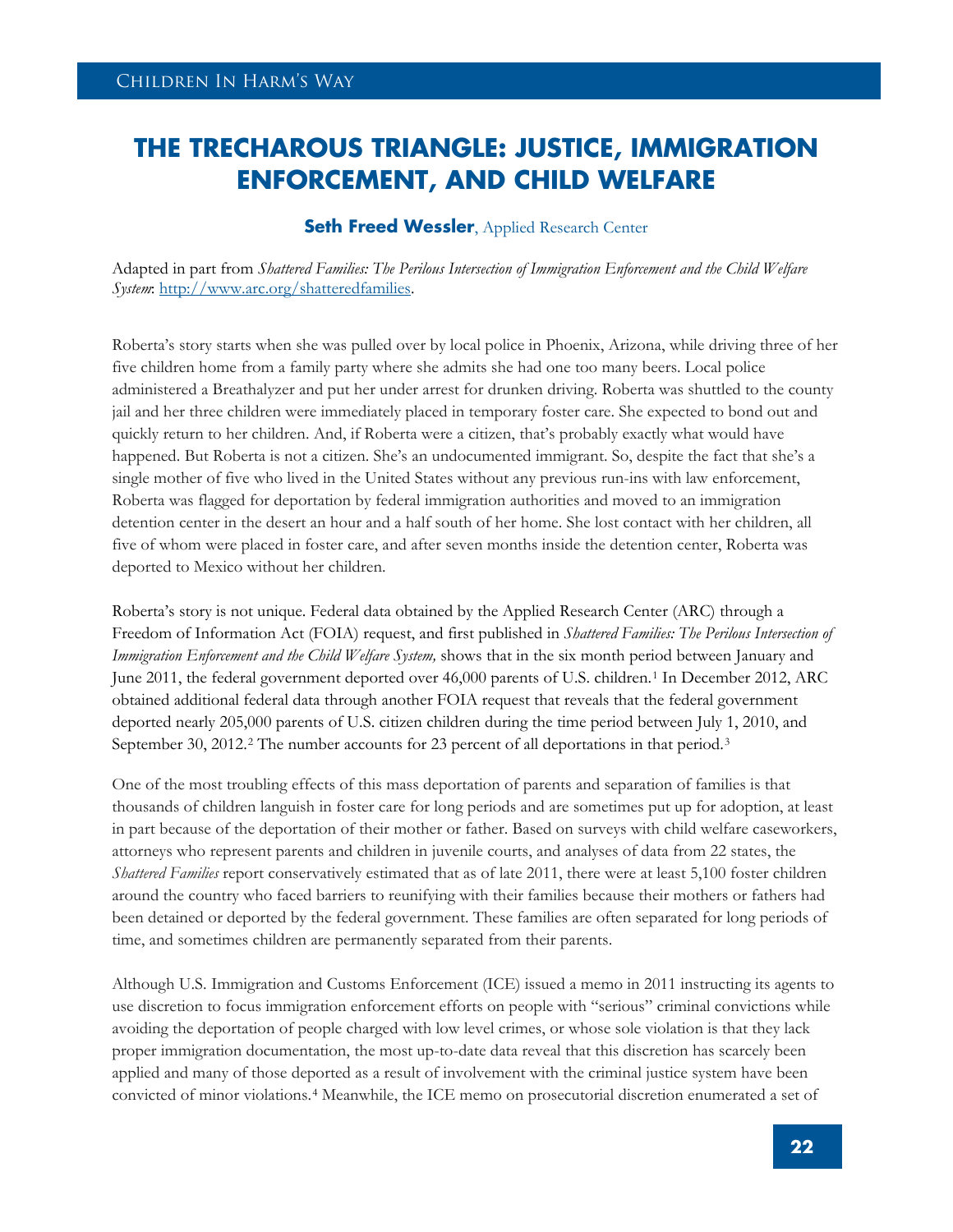factors to weigh while making deportation decisions. One of these factors is whether a potential deportee is a parent to a U.S. citizen child.[5](#page-32-9) The recent data on parental deportations suggest that the memo has not significantly changed ICE practice. Indeed for Roberta, a DUI charge, the first blemish she's ever had on her record, made her subject to rapid movement into deportation. The consequences for her and her children are Spartan: they may never see each other again.

# **EXPANDED ROLE OF LOCAL LAW ENFORCEMENT IN FEDERAL IMMIGRATION ENFORCEMENT**

In recent years, there has been an expanding conflation of immigration and criminal laws and the systems that enforce them and, as a result, a growing proportion of deportees now come to the attention of federal immigration authorities through county and state criminal justice systems. The federal government's flagship deportation program, Secure Communities, is broadening jail-based immigration enforcement, creating a treacherous triangle of the criminal justice, immigration, and child welfare systems. The federal government under the Obama Administration rapidly expanded collaboration with and use of local law enforcement departments to identify noncitizens for deportation. If the Bush Administration's immigration enforcement strategy can be defined by its focus on workplace immigration raids, Obama's enforcement approach is defined by its focus on local law enforcement and jails. The Obama Administration has extended its enforcement infrastructure deeply into local jails in a strategic shift putatively aimed at deporting "criminal aliens" (noncitizens convicted of criminal offenses) rather than on immigrants who have only violated noncriminal immigration laws.

Secure Communities was piloted in 2008 and rapidly expanded under the Obama Administration. The deportation program uses local jails to identify immigrants for deportation. Currently, any time someone is booked into a local jail in the United States, his or her fingerprint data are automatically run through an FBI database. In jails where Secure Communities has been implemented, the FBI forwards that same data to ICE, which then determines the person's immigration status. ICE can issue a detainer to put an immigration hold on any arrested individual who is not a citizen, including lawful permanent residents of the United States, asking the local jail to continue detaining the arrested person until ICE arrives to move him or her to an immigration detention center. Secure Communities now operates in nearly all jails in the country and is scheduled to be implemented in all remaining counties by 2013.[6](#page-32-10) Localities have no choice whether to participate in the program; it is mandatory and, as a partnership between the FBI and ICE, functions automatically.

President Obama and the heads of his U.S. Department of Homeland Security (DHS) and ICE regularly claim that they have deported record numbers of "criminal aliens," largely as a result of this program. And, they claim that the program is color-blind, immune from the racial profiling that's plagued previous federallocal immigration partnerships. However, both claims are shaky. Well over one-quarter of deportees who come to the attention of ICE through Secure Communities have no criminal conviction at all and are deported simply for violating immigration laws, like entering the United States without authorization.[7](#page-32-11) Another 30 percent involve minor charges, including violations like driving without a license, a common charge against undocumented immigrants who, because of laws in most states, cannot obtain drivers' licenses.[8](#page-32-12) In fact, fewer than 30 percent of Secure Communities deportations since the program was implemented have been a result of what ICE calls "level 1" convictions, or felonies.<sup>[9](#page-32-13)</sup> As for the claim of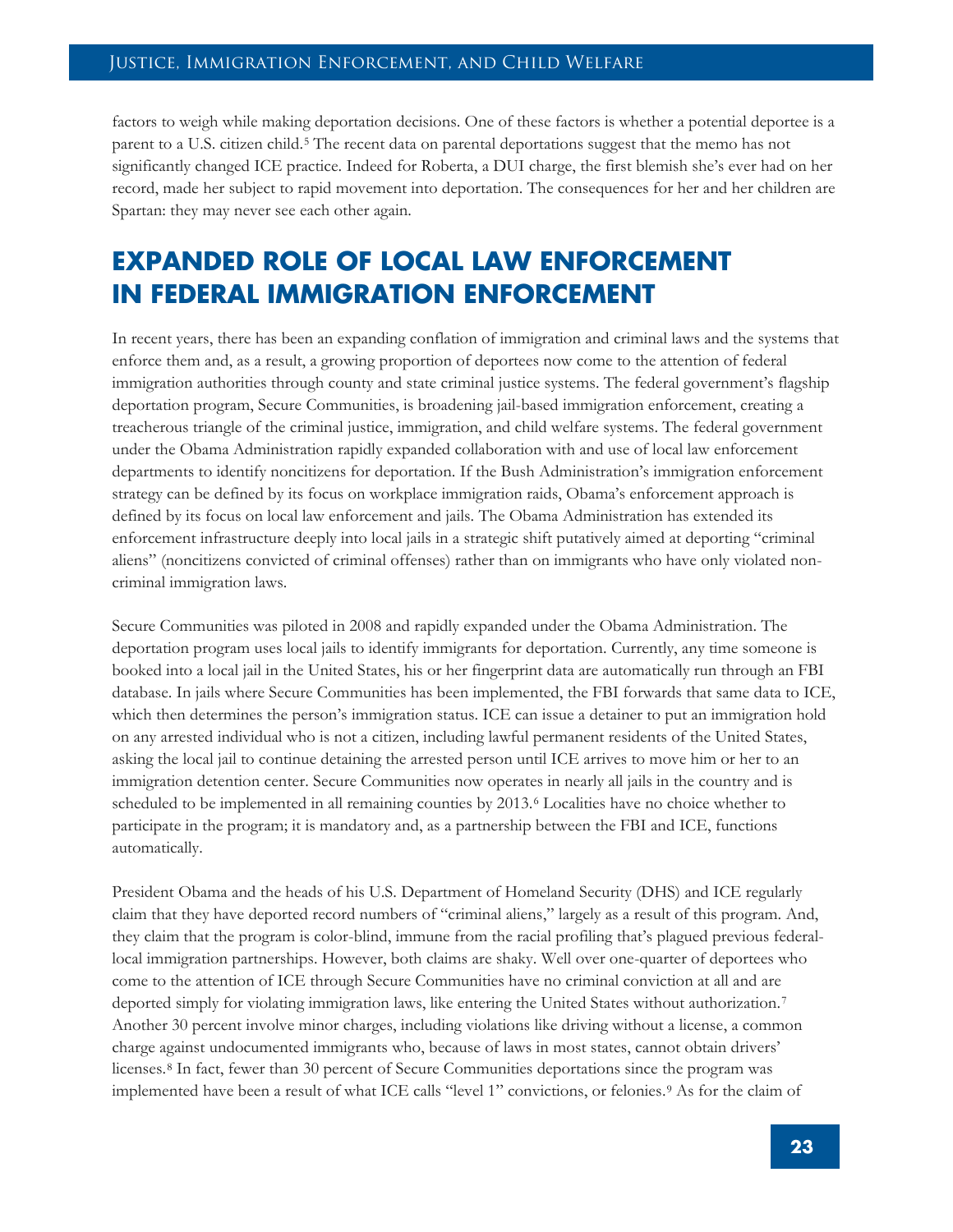color-blindness, although ICE may be correct that database immigration checks are run without regard for identity, the program cannot control for the discretion local police exercise in who they arrest and book into jail. In a jurisdiction where police are interested in targeting people whom they think are immigrants, Secure Communities provides a surefire mechanism for getting people deported. Rather than apprehending people who have been convicted of serious criminal offenses, Secure Communities is much more akin to a dragnet that feeds off of local police practices. The result is that any non-citizen who comes into contact with local police for whatever reason is at risk of deportation.

# **INCREASED RISK OF SEPARATION**

DHS' widespread use of local jails to detain noncitizens puts families at particular risk of separation. In jurisdictions where local police aggressively participate in immigration enforcement through programs like Secure Communities, children are more likely to be separated from their parents and face barriers to reunification. ARC measured the impact of a similar local immigration enforcement program called  $287(g)$  – the name refers to a section of the Immigration and Nationality Act. Through 287(g), ICE deputized local police and jails to act as federal immigration agents, giving them authority to arrest and detain noncitizens.

The impact of aggressive policing and local enforcement is clear when comparing counties that are otherwise similar except for  $287(g)$  programs.<sup>[10](#page-32-14)</sup> In counties surveyed by ARC where local police signed  $287(g)$ agreements with ICE, children in foster care were about 29 percent more likely to have detained or deported parents than in other counties (an average of 4.9 percent of foster care kids in 287(g) counties compared to

3.8 percent in others). The difference was statistically significant when variation in the size of counties noncitizen populations and their proximity to the border were taken into account.

An attorney for children in Tucson, Arizona, explained to the author the impact of jail-based immigration enforcement while describing a current foster care case in which a mother was

In jurisdictions where local police aggressively participate in immigration enforcement through programs like Secure Communities, children are more likely to be separated from their parents and face barriers to reunification.

picked up on charges that were entirely unrelated to the children. Considering the nature of the relatively minor allegations, had she been a citizen, the attorney had little doubt that she would have bonded out of jail in a day or two.

The attorney described a mother who was otherwise "fit" to parent, but was separated from her children for an extended period because of the federal government's use of local jails as staging grounds for deportation. The mother was not released after a day or two, but rather moved to an immigration detention center and deported.

"In this particular case, it was her inability to be with her kids because of detention and deportation that got them into care. The kids are a little older and if she had been a citizen, the children would have made do for a day and then she would have been out and back with them."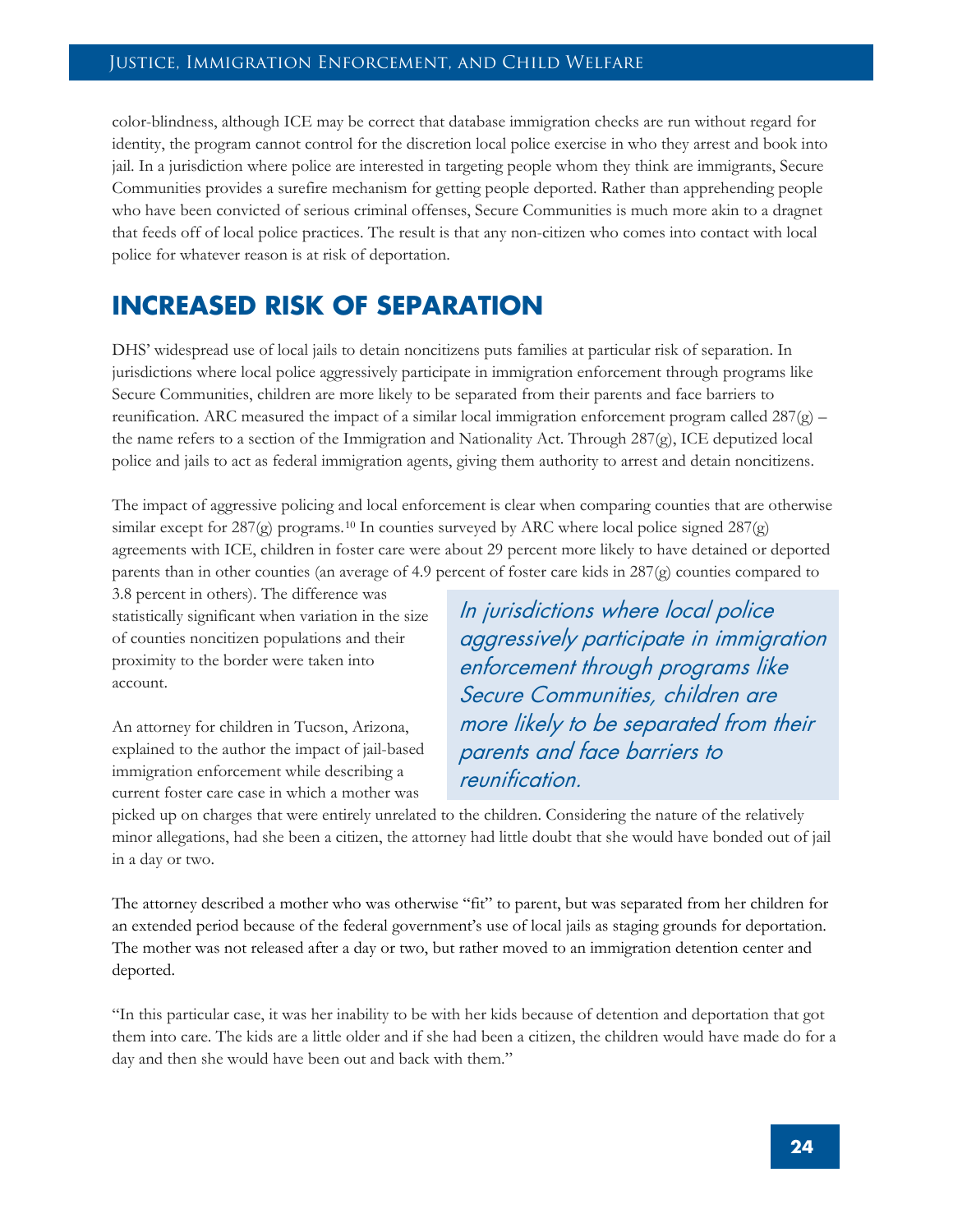The period of separation that was caused by the mother's detention and deportation, the attorney explained, "means it's considered to be neglect now by our state's statutory regime. This case has been open two months and the kids are still in foster care."[11](#page-32-15)

### **BARRIERS TO REUNIFICATION**

Once parents with children in foster care are moved to federal immigration detention centers, they are severed from the vital lines of communication that connect them with their children, the child welfare system, juvenile court, and the court-appointed attorney. According to the ARC study, ICE has categorically refused to transport parents to their juvenile court hearings. While parents are sometimes able to appear telephonically in these hearings, all of the dozens of detained parents interviewed for *Shattered Families* missed at least one hearing because they were detained.

Moreover, detained mothers and fathers are nearly always denied access to the services they need to comply with their child welfare reunification plans. In general, jails and prisons provide few parenting, drug and alcohol, and other programs for parents. The federal immigration authorities, and the counties and private prison contractors paid to run many immigration detention centers, are even less likely to provide these services. Indeed, none of the six detention centers visited during the *Shattered Families* investigation made services available to detainees. And, ARC heard reports of county jails that provide some access to services to "regular" inmates, but refused similar access to ICE detainees held in the same facility.

In the Baker County jail in Florida, which has a contract with the federal government to hold ICE detainees, a British immigrant mother of a young daughter who was in foster care received a letter from her child welfare caseworker listing tasks she was required to complete to reunify with her daughter. The letter read as follows:

*This letter is to advise you that as part of your outstanding dependency case plan tasks, you are court ordered to complete:*

- *1. Parent Educational Training for Teens*
- *2. Psychological Evaluation and follow all Court approved recommendations*
- *3. Substance Abuse Evaluation and follow all Court approved recommendations*
- *4. Family Counseling upon release*
- *5. Stable Housing and Income….[12](#page-32-16)*

The mother could complete none of these requirements from within detention. The document that the caseworker sent her went on to read, "One of the tasks in your case plan is to visit with your child," but the case worker would not drive the daughter to see her mother in the detention center located four hours away. According to a 2011 report by Human Rights Watch, detainees are on average transferred to detention centers 370 miles from their initial arrest or apprehension by immigration authorities.[13](#page-32-17)

## **PATHS OF SEPARATION**

Detained and deported parents' children enter foster care for a variety of reasons, and the child welfare and immigration enforcement systems can intersect in a number of ways. Some children enter into the child welfare system solely because their parents are detained. Other families already have child welfare system involvement, but immigration enforcement derails the family reunification process. Though every case bares a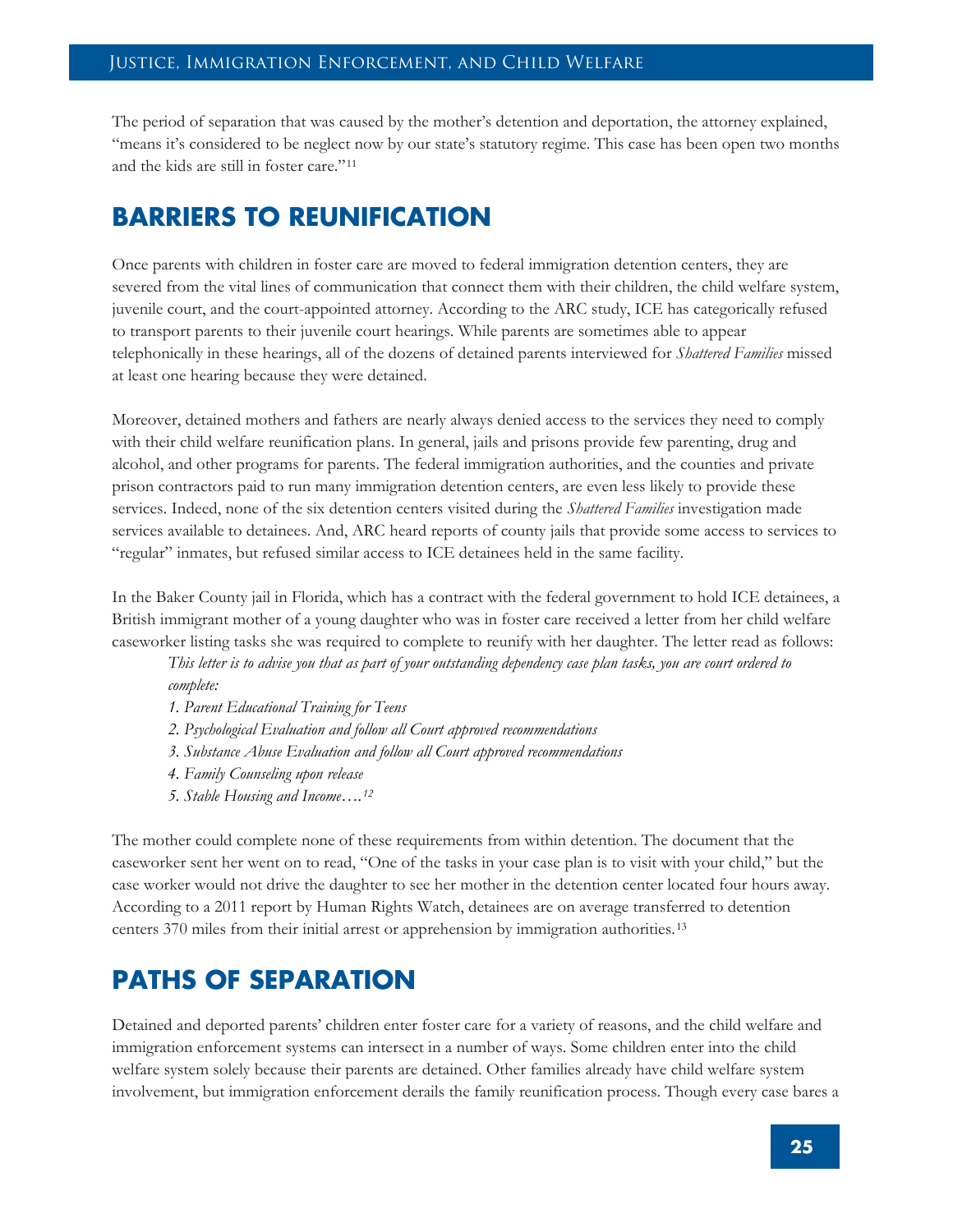unique set of facts, there are a number of common routes leading to the separation of families at the intersection of parental deportation and the children welfare system. In each of these scenarios, detention and deportation result in extended family separation.

#### **Straight Path**

One route is that children enter foster care as a direct result of their parents' arrest or detention. In these cases, when parents are detained by ICE directly or are arrested by police and then shuffled to immigration authorities through Secure Communities or another program, parents are not able to care for their children and their children enter into foster care.

Even if parents in these cases are eventually released from immigration detention through the discretion of immigration authorities, the fact that their children are in the custody of the child welfare system can mean that the family will not be immediately reunified. In Phoenix, Arizona, an attorney told the author of a case in which a 2-year-old girl was placed in foster care when her mother was pulled over by police and arrested because she was undocumented and was driving without a license. The author spoke with the girl's foster care provider who said without equivocation, "The only reason they're not back together yet is the bureaucracy of the system. Before they can return her to her mother, they have to verify that the mom has a stable home, everyone else in the home passes background checks and that takes time." He added that if the mother had not been detained, the child welfare system would never have been involved in this family's life. "None of these were made into problems until she was detained."

#### **Parallel Path**

The second common route entails ostensibly "normal" allegations of child maltreatment that first bring a family to the attention of the child welfare department, but because the mother or father is detained, reunification is not immediately possible. In some cases, when police are involved in child welfare investigations, a case that might have resulted in prompt reunification for a citizen parent leads instead to detention and extended separation. Parents in detention are often denied the due process right to advocate for themselves in juvenile court, and the child welfare system poses obstacles to reunifying families.

<span id="page-28-0"></span>In many cases, children enter into the child welfare system after a parent is deported following abuse or neglect allegations against a remaining parent or relative. In Alleghany County, North Carolina, for example, Felipe Montes, the father of three young U.S. citizens, was deported to Mexico in late 2010 because of repeated driving violations.[14](#page-32-18) His kids remained with their mother, Marie Montes, a U.S. citizen. Marie struggled to take care of the children alone. Her husband had been the primary wage earner and caregiver in their family and she had long struggled with mental health and substance abuse issues. The local child welfare department quickly removed the three young children from their mother, deeming her neglectful. Rather than quickly reuniting the boys with their father, a man who had never been found to be neglectful, the boys were placed in foster homes. The child welfare department refused to consider placing the children with their father in Mexico. Even after Marie and Felipe told the department that they wanted the children sent to live with their father, who now lived with an uncle and aunt in Tamaulipas, Mexico, the child welfare system continued to move toward terminating both Felipe and Marie's parental rights. After nearly two years of separation, in November 2012, Felipe regained custody of his three children on a "trial" basis and as of the writing of this article, he expects the child welfare case to be fully closed in early 2013.<sup>[15](#page-32-19)</sup>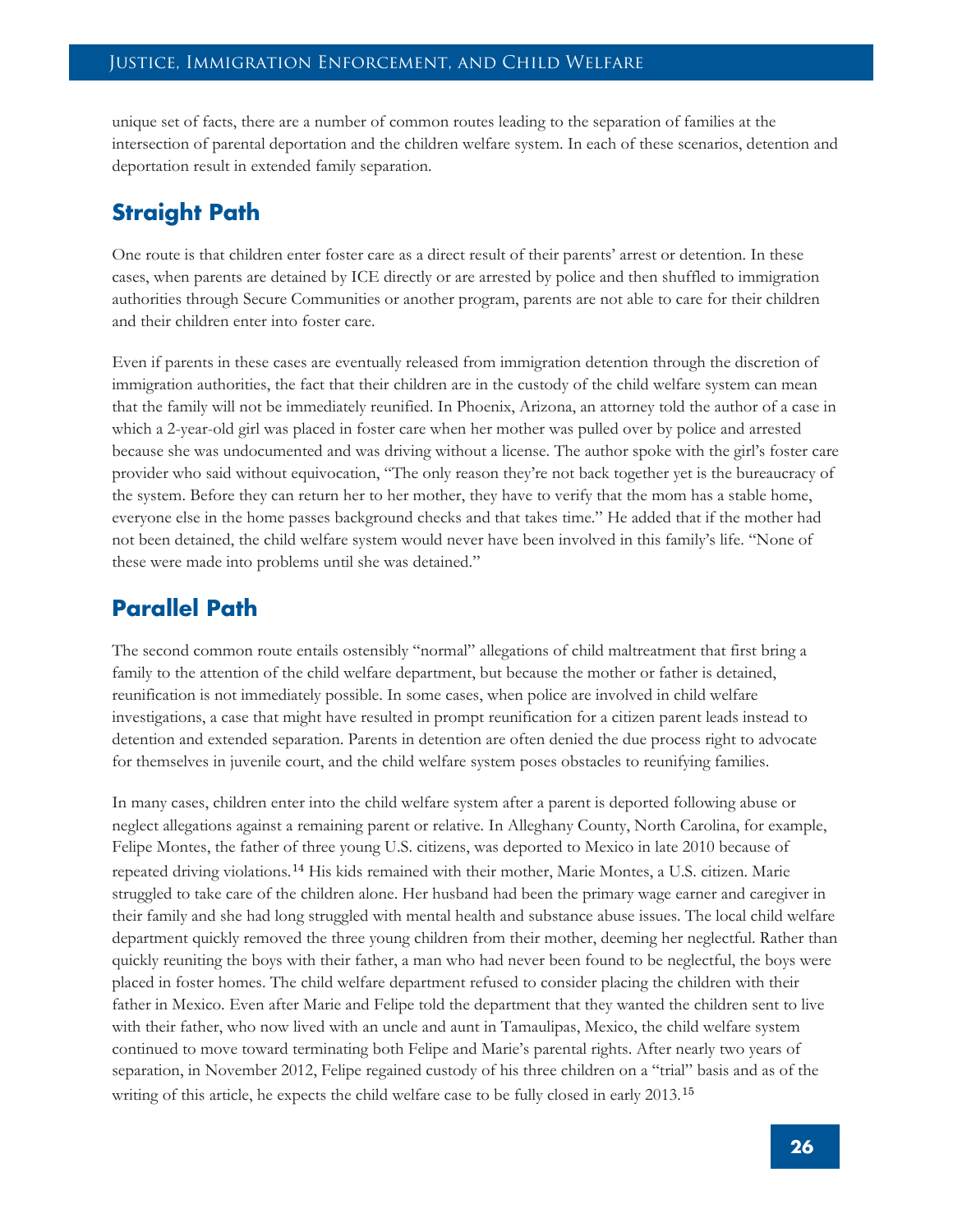#### <span id="page-29-4"></span>**Interrupted Path**

<span id="page-29-5"></span>The third route involves families that were already involved with the child welfare system when parents are detained. Immigration enforcement can interrupt the reunification process for families that are already involved with the child welfare system when parents are taken to detention facilities. A mother, a green card holder from Portugal who we'll call Magda, interviewed by the author in a Florida detention center, was just weeks away from fully reunifying with her son. The boy had been removed from her custody previously because of child maltreatment allegations stemming from substance abuse, but the family was well on its way to reuniting. Magda and her son were spending the afternoon together on one of their unsupervised biweekly visits when her son soiled his pants. With little money to spare, Magda walked across the street to a dollar store and stole the set of clothes he needed. She wanted to avoid taking her son back to the foster home without changing his clothes first. She didn't make it out the door. The security guard called the police, who arrested the mother for petty theft. The officers drove her son back to his foster home and the mother was placed in deportation proceedings because of the theft charge. From detention, she could do little to maintain contact with her son, and their path to reunification was interrupted. Though it's likely an arrest of this kind during a visit would interrupt any reunification process, the difference for Magda was that detention denied her the chance to continue efforts to reunify.

# **CHILD WELFARE PRACTICE AFTER PARENTAL DEPORTATION**

The intersection of child welfare and immigration enforcement is treacherous from all directions. Though detention and deportation separate families on the front end, once parents are deported, child welfare departments often lack clear policies to facilitate the reunification of children with their parents in other countries.

Currently, few child welfare departments systematically contact consulates when child welfare departments take custody of U.S. citizen children of a noncitizen parent. This lack of communication is significant because when foreign consulates are involved in these cases, children are sometimes reunified with their deported parents. Consulates can serve as a bridge between parents and child welfare departments. They can help mothers and fathers access case plan services in other countries, facilitate home studies, conduct searches for parents who may have been deported leaving behind children in foster care, and process passports so that children are allowed to leave the United States. Based on interviews, the practice of involving consulates when a foreign national is involved in a case is increasing in some jurisdictions, but in too many instances, parental deportation leads directly to extended and sometimes permanent family separation.

<span id="page-29-3"></span><span id="page-29-2"></span><span id="page-29-1"></span><span id="page-29-0"></span>Without explicit policies to facilitate reunification with detained or deported parents, reunification decisions may be driven by systemic bias against placing children with their parents in other countries. One common barrier to the reunification of children with parents who have been deported is bias in child welfare systems, which manifests as a belief that children are better off in the United States, even if it means they will be in foster homes or placed for adoption. This bias can supersede the child welfare system's mandate to reunify families whenever possible.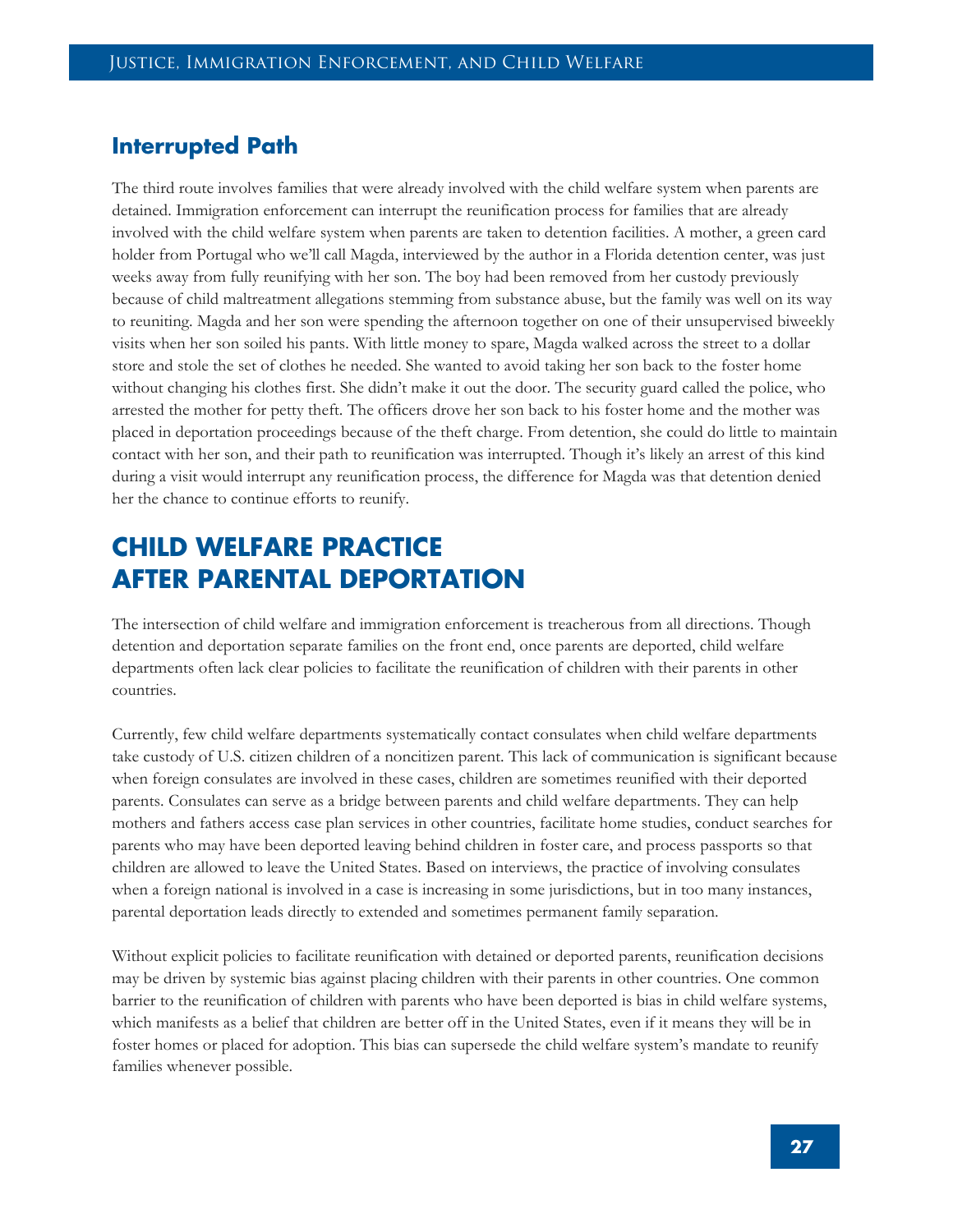#### [Justice, Immigration Enforcement, and Child Welfare](#page-1-0)

<span id="page-30-0"></span>Many of the attorneys, social workers, children's advocates, and judges interviewed in the *Shattered Families* investigation raised questions about prejudice against reunifying U.S. citizen children with their deported noncitizen parents. According to the *Shattered Families* research, these biases were especially pronounced from many children's attorneys, advocates, and caseworkers. A parent and child attorney in Brownsville, Texas, said,

<span id="page-30-1"></span>*With the climate in Mexico, nobody wants to send any of the kids to that – it's unsafe there now. Most of the attorneys don't want to send the kids back to Mexico and their arguments are, one, poor conditions in that county and, two, they only get public education up to a certain age before the parents have to pay for it. Most of our parents don't have education themselves; they are poor and they don't have the ability to pay for further education.* 

<span id="page-30-4"></span><span id="page-30-3"></span><span id="page-30-2"></span>Because child welfare systems are tasked primarily with reunifying children with "fit" parents, the impact of this bias raises serious due process questions about how poverty, immigration status, and national origin may be used inappropriately to determine parental fitness.

<span id="page-30-6"></span><span id="page-30-5"></span>These biases can compound anxieties among child welfare attorneys and courts about giving up jurisdiction over a dependency case, even if that case was near closure. A judge in Pima County took this position explicitly: "As a general matter, everyone is hesitant about placing a kid in another country because, from a practical standpoint, we are going to lose control of the case. Once I place the child [in another country], the judge basically ends up being asked to dismiss the dependency." Without clear agreements with foreign consulates to take part in the transition of children from the United States to reunify with their parents, there's nothing to soothe these anxieties, and children can remain in foster care that might otherwise be reunified with their parents.

## **RECOMMENDATIONS**

If the number of deported parents remains anywhere near the 2011 level, families will continue to be separated and children will continue to become stuck in foster care. This year, the Obama Administration offered a reprieve from deportation and work permits to young immigrants who entered or were brought into the United States without authorization before they were age 16 and who do not have criminal convictions. The deferred action for childhood arrivals policy could protect hundreds of thousands of young people from deportation. Yet some have asked, "What about these young immigrants' parents?" In September during a forum aired on Univision, the president was asked directly if he would consider granting a similar deferral of removal to parents of U.S. citizen children. President Obama did not offer a clear response, but the question placed such a policy shift on the table.[16](#page-32-20)

## **Suspend Secure Communities**

Meanwhile, immigrant rights advocates around the country are advocating for a suspension of the Secure Communities program. As *Shattered Families* found, the use of local jails in identifying non-citizens puts families at risk of separation and increases the chances that children in foster care will have parents who are detained and deported. Advocates call for an end to Secure Communities on the grounds that it is not the selective, targeted enforcement program that the administration claims it to be and that it separates families. In California, the legislature passed a bill that would have instructed local jails to refuse to participate in the program. The bill, called the TRUST Act, was ultimately vetoed by California Governor Jerry Brown, but a number of counties, including Cook County, home to Chicago, and Washington, D.C., have passed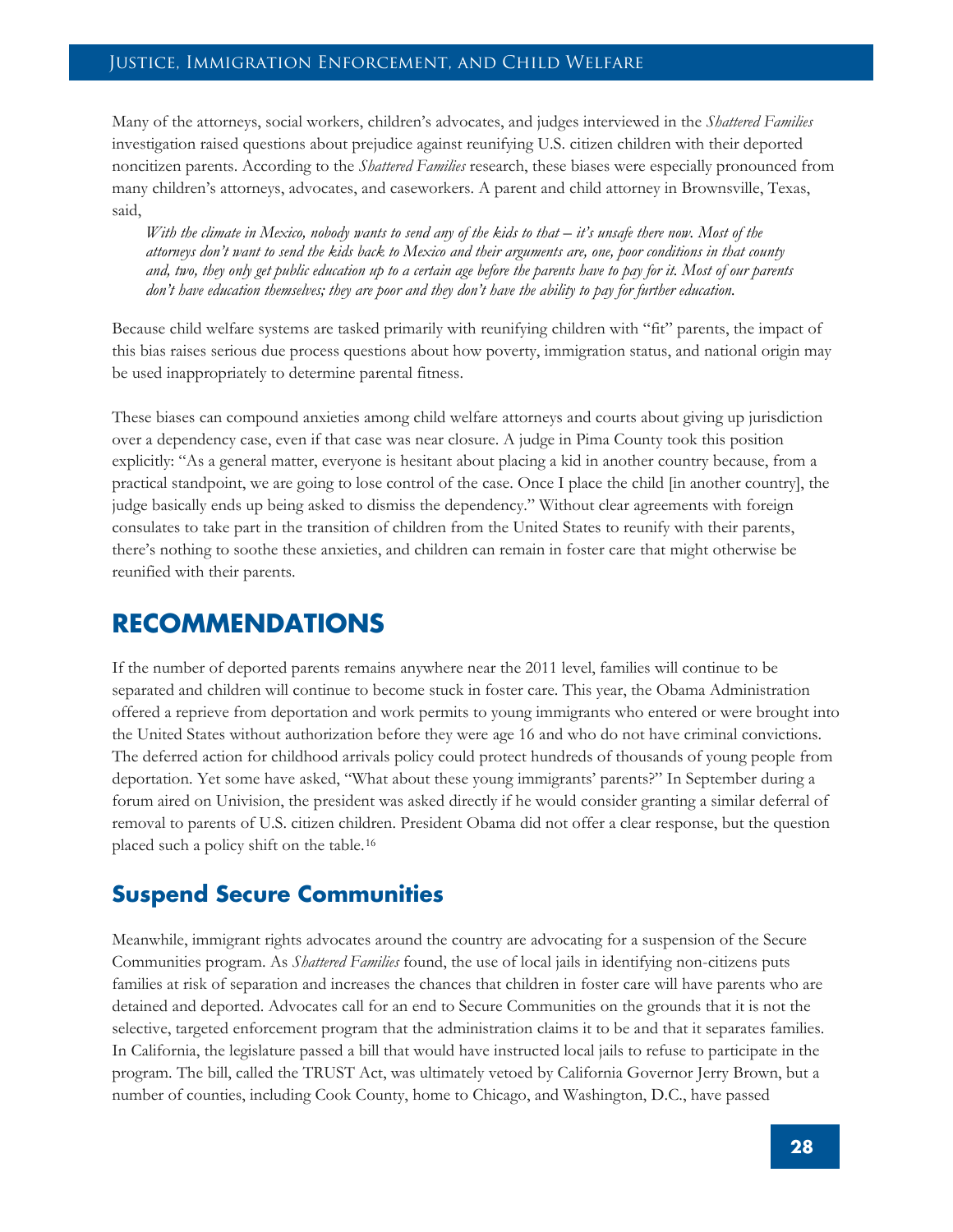ordinances similar to the TRUST Act. By interrupting the pipeline from local jails to deportation, families might be spared separation or allowed the time and space to reunite.

#### **Minimize the Use of Detention before Deportation**

If the federal government ultimately decides to deport parents, minimizing the use of detention before deportation could help reduce the prevalence of foster care cases. Were mothers and fathers released on their own recognizance while their immigration cases proceed, they could fully participate in decision-making about their children. As things stand, detention often makes this nearly impossible.

#### **Train Child Welfare Departments and Attorneys**

Short of changing immigration policy, child welfare departments around the country are the frontline in preventing the prolonged separation of children from their deported parents. These departments, however, often lack clear policies and guidelines to ensure that detained immigrant parents are provided with appropriate due process. Child welfare departments and juvenile courts can implement trainings for child welfare staff and attorneys who represent children and parents in juvenile dependency hearings to improve their understanding of the circumstances facing detained immigrant parents.

#### <span id="page-31-2"></span><span id="page-31-1"></span><span id="page-31-0"></span>**Legislative and Administrative Policy Reforms**

Child welfare policies, protocols, and guidelines can be developed to specifically address detained and deported immigrant parents. The California legislature recently passed two pieces of legislation that would help reunify families separated by immigration enforcement and the child welfare system. California legislation, the Reuniting Immigrant Families Act (SB 1064) would authorize juvenile court judges to provide detained or deported parents additional time to reunify with their children and require state child welfare authorities to offer guidance to counties about how to establish agreements with foreign consulates.[17](#page-32-21) The bill would also prohibit child welfare departments from considering immigration status when making foster care placement decisions. A similar federal bill, the Help Separated Families Act (H.R. 6128), was introduced, but not yet passed in Congress.

Most components of the California and federal legislation could be adopted via administrative reforms at the state or federal level. For example, a number of county and state child welfare departments around the country have had Memorandum of Understanding (MOU) with foreign consulates for a number of years, most often with the Mexican consulate. These MOUs could be adopted without legislative action. Similarly, at least one state, Illinois, has a clear policy that excludes immigration status from consideration in potential kinship placements.[18](#page-32-22) In addition to child welfare departments, juvenile courts could also enter into MOUs with foreign consulates directly, such as the agreement developed by Los Angeles County Juvenile Court and the Mexican consulate.

A second California bill, the Call for Kids Act (AB 2015), would provide incarcerated immigrant parents with clear information in their native language about their right to make two phone calls at the time of arrest, clearly post this right in the jail/police location, and provide an additional two phone calls at the time of their transfer from local law enforcement to a federal detention facility.[19](#page-32-23) Because immigrants in the criminal justice system are often moved quickly to immigration detention, the additional phone calls could help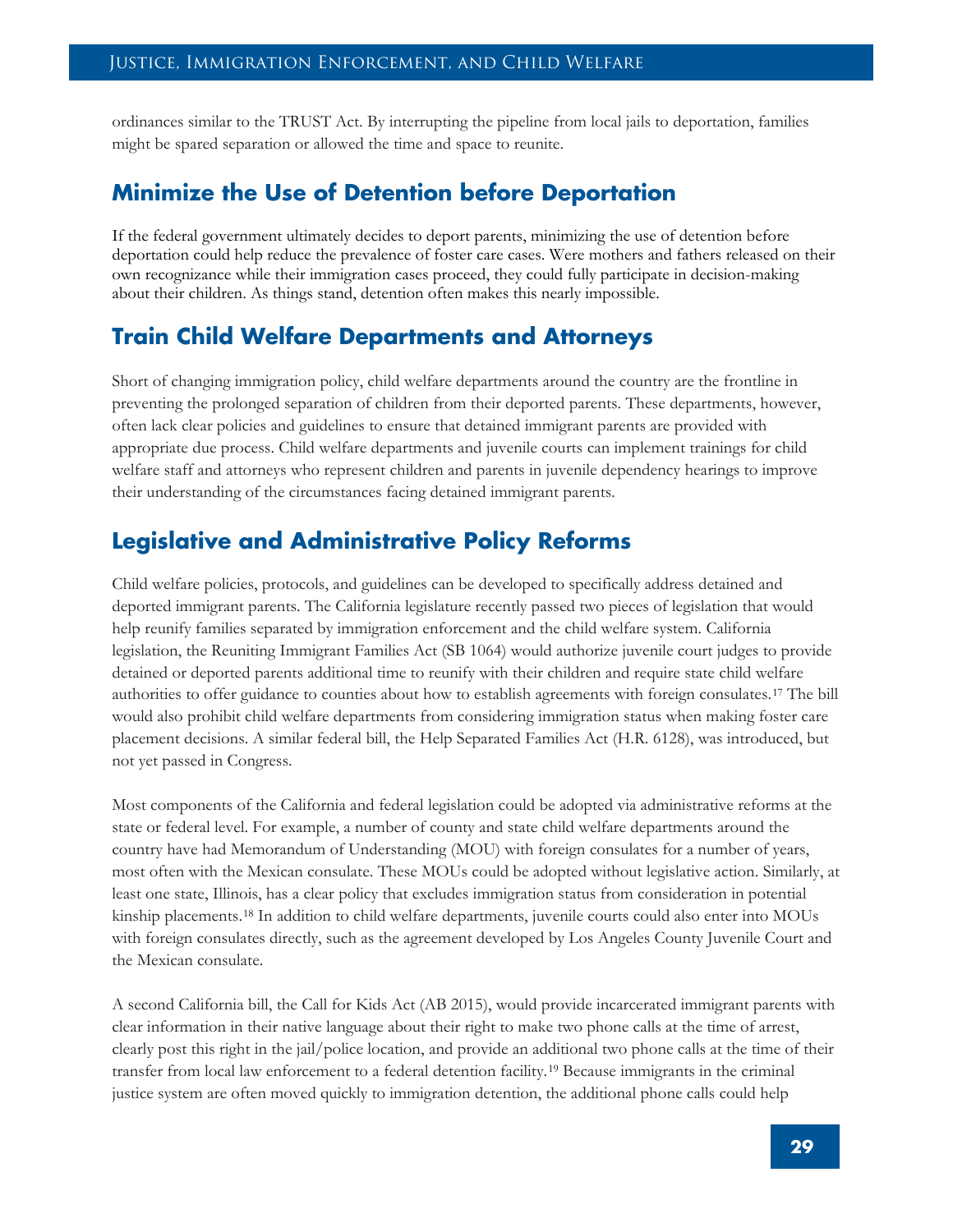parents with childcare arrangements at the time of transfer so that they do not simply disappear into detention. This bill will also help incarcerated parents in general, by providing all parents in the criminal justice system with greater access to the world outside the their cells.

Roberta, the mother whose case was described at the opening of this chapter, was deported late last year and has still not been reunified with her children. According to a local legal services provider who has intermittent contact with Roberta, two of the kids have now been placed in the care of relatives, while three remain in foster care with nonrelatives. With no likely route for her to return to the United States given the mandatory ten-year bar for illegal entry and lack of responsiveness from the child welfare department, she and her children will likely be separated for years. The policy and practice changes discussed here could help to keep other families from facing a similar fate.

#### **Recommended Citation**

Wessler, S.F. (2013). The treacherous triangle: Criminal justice, immigration enforcement, and child welfare. In Phillips, S.D., Cervantes, W., Lincroft, Y., Dettlaff, A.J., & Bruce, L. (Eds.).*Children in Harm's Way: Criminal Justice, Immigration Enforcement, and Child Welfare* (pp. 22-30). Washington, D.C.: Jointly published by The Sentencing Project and First Focus.

#### **Notes**

<span id="page-32-5"></span><span id="page-32-0"></span><sup>1</sup> Wessler, S.F. (2012). *Shattered families: The perilous intersection of immigration enforcement and the child welfare system*. Applied Research Center. Retrieved from [http://www.arc.org/shatteredfamilies.](http://www.arc.org/shatteredfamilies)

<span id="page-32-6"></span><span id="page-32-1"></span><sup>2</sup> U.S. Immigration and Customs Enforcement. *Deportation of Parents of U.C. Citizen Children July 1, 2010- September 30, 2013.* Accessed by Colorlines.com on December 12, 2012. http://colorlines.com/archives/2012/12/deportations\_of\_parents\_of\_usborn\_citizens\_122012.html.

<span id="page-32-8"></span><span id="page-32-3"></span><sup>4</sup> Preston, J. (June 6, 2012). Deportations continue despite U.S. review of backlog, *New York Times*. Retrieved from [http://www.nytimes.com/2012/06/07/us/politics/deportations-continue-despite-us-review-of-backlog.html?\\_r=2&smid=tw-share.](http://www.nytimes.com/2012/06/07/us/politics/deportations-continue-despite-us-review-of-backlog.html?_r=2&smid=tw-share) <sup>5</sup> Morton, J. (2012). ICE Memorandum. *Exercising prosecutorial discretion consistent with the civil immigration enforcement priorities of the agency for the apprehension, detention, and removal of aliens*. Retrieved from [http://www.ice.gov/doclib/secure-communities/pdf/prosecutorial-](http://www.ice.gov/doclib/secure-communities/pdf/prosecutorial-discretion-memo.pdf)

<span id="page-32-9"></span>[discretion-memo.pdf.](http://www.ice.gov/doclib/secure-communities/pdf/prosecutorial-discretion-memo.pdf)

<span id="page-32-10"></span><span id="page-32-4"></span><sup>6</sup> U.S. Immigration and Customs Enforcement. *Secure Communities: Activated jurisdictions*. Retrieved from [http://www.ice.gov/doclib/secure-communities/pdf/sc-activated.pdf.](http://www.ice.gov/doclib/secure-communities/pdf/sc-activated.pdf)

<span id="page-32-11"></span><sup>7</sup> U.S. Immigration and Customs Enforcement*. Secure Communities: Monthly statistics through April 30, 2012*. Retrieved from [http://www.ice.gov/doclib/foia/sc-stats/nationwide\\_interop\\_stats-fy2012-to-date.pdf.](http://www.ice.gov/doclib/foia/sc-stats/nationwide_interop_stats-fy2012-to-date.pdf)

<span id="page-32-13"></span><sup>9</sup> *Ibid.* 6

<span id="page-32-23"></span><sup>19</sup> AB 2015, 2011-2012 Leg., Reg Sess. (CA 2012).

[http://leginfo.legislature.ca.gov/faces/billTextClient.xhtml;jsessionid=fb26709e73be6c01b8866926a8e2?bill\\_id=201120120AB2015.](http://leginfo.legislature.ca.gov/faces/billTextClient.xhtml;jsessionid=fb26709e73be6c01b8866926a8e2?bill_id=201120120AB2015)

<span id="page-32-7"></span><span id="page-32-2"></span><sup>3</sup> *Ibid.*

<span id="page-32-12"></span><sup>8</sup> *Ibid.* 6

<span id="page-32-14"></span><sup>10</sup> *Ibid*. 1

<span id="page-32-16"></span><span id="page-32-15"></span><sup>11</sup> Anonymous interview by author, Tucson, Arizona. July 7, 2011.

<sup>12</sup> Documents provided to author.

<span id="page-32-17"></span><sup>13</sup> Human Rights Watch. *A costly move: Far and frequent transfers impede hearings for immigrant detainees in the United States*. Retrieved from [http://www.hrw.org/reports/2011/06/14/costly-move-0.](http://www.hrw.org/reports/2011/06/14/costly-move-0)

<span id="page-32-18"></span><sup>14</sup> Seth Freed Wessler. "Deported Dad Begs North Carolina to Give Him Back His Kids," Colorlines.com, February 14, 2012. [http://colorlines.com/archives/2012/02/deported\\_dad\\_begs\\_north\\_carolina\\_not\\_put\\_kids\\_into\\_adoption.html.](http://colorlines.com/archives/2012/02/deported_dad_begs_north_carolina_not_put_kids_into_adoption.html)

<span id="page-32-19"></span><sup>15</sup> Seth Freed Wessler. "A Deported Father Wins a Long, Painful Fight to Keep His Kids," Colorlines.com November 28, 2012. http://colorlines.com/archives/2012/11/nc judge reunites deported father with three us citizen children.html.<br><sup>16</sup> Rivas, J. (September 21, 2012). Univision anchor cites Colorlines.com deportation investigation. Colorlines

<span id="page-32-20"></span>[http://colorlines.com/archives/2012/09/univision\\_anchor\\_cites\\_colorlinescom\\_deportation\\_investigation\\_to\\_obama.html.](http://colorlines.com/archives/2012/09/univision_anchor_cites_colorlinescom_deportation_investigation_to_obama.html) <sup>17</sup> SB 1064, 2011-2012 Leg., Reg. Sess. (CA 2012). Retrieved from [http://legiscan.com/gaits/text/574600.](http://legiscan.com/gaits/text/574600)

<span id="page-32-22"></span><span id="page-32-21"></span><sup>18</sup> Illinois Department of Children and Family Services. *Licensing, payment and placement of children with undocumented relatives*. III. *Policy guide* 2008.01. Retrieved fro[m http://www.f2f.ca.gov/res/pdf/PolicyGuideLicensing.pdf.](http://www.f2f.ca.gov/res/pdf/PolicyGuideLicensing.pdf)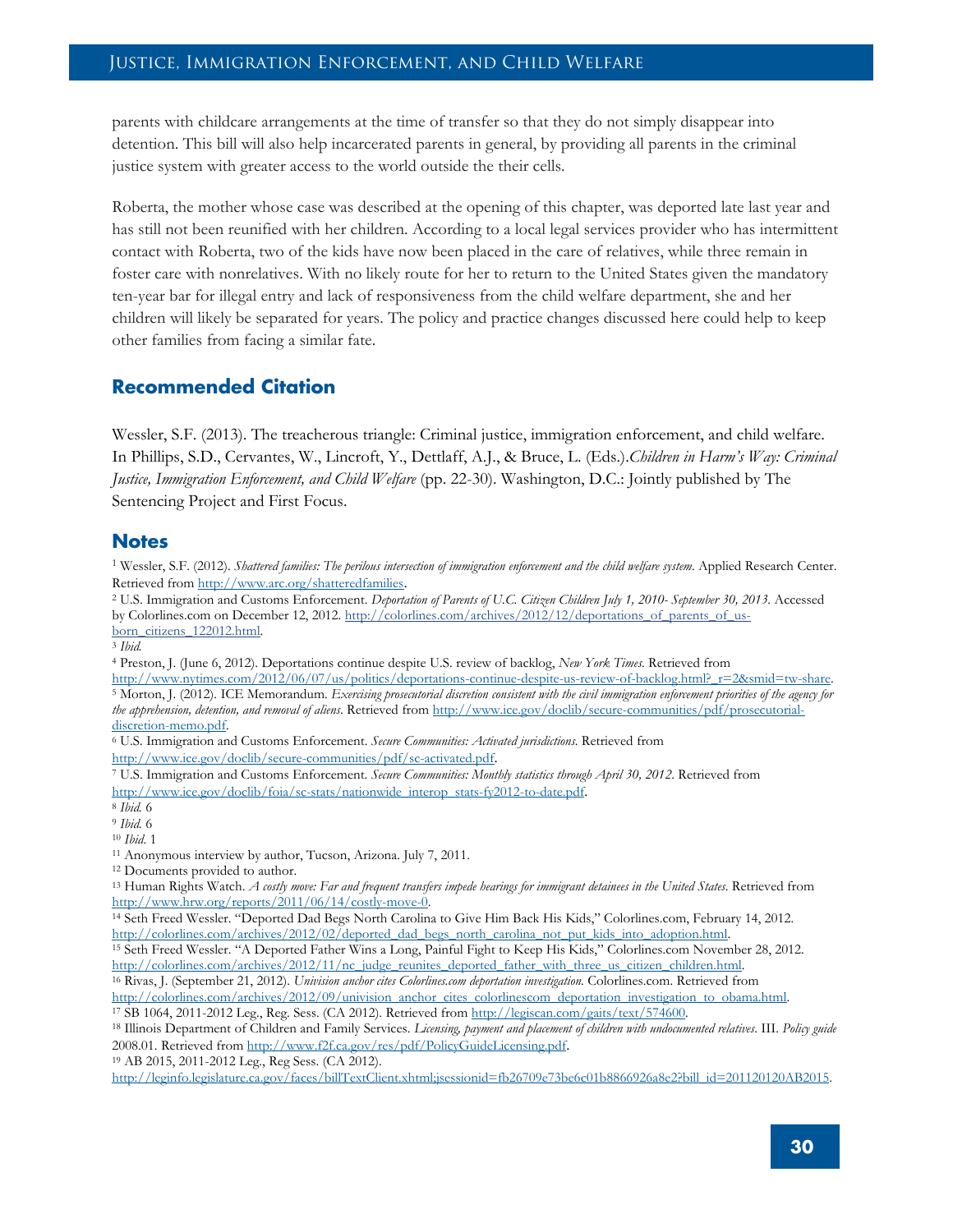## <span id="page-33-0"></span>**TWO-TIERED JUSTICE FOR JUVENILES**

**Angie Junck**, Immigrant Legal Resource Center **Charisse Domingo**, Silicon Valley De-Bug **Helen Beasley**, Community Legal Services in East Palo Alto

In 2010, a mother from East Palo Alto, California, approached the Silicon Valley De-Bug's Albert Cobarub Bias Justice Project for help for her 16-year-old daughter, Yareli. Yareli had been arrested and subsequently reported to federal immigration authorities by a juvenile probation officer at the San Mateo County Youth Services Center (commonly referred to as Hillcrest Juvenile Hall). U.S. Immigration and Customs Enforcement (ICE), the immigration enforcement arm of the U.S. Department of Homeland Security (DHS), had requested that Hillcrest hold Yareli for an additional 48 hours after her juvenile case was concluded so that immigration officials could then arrest her for violating immigration laws. The mother was distraught at the thought of her daughter being sent to a country she had left when she was only 2-years-old. "I wanted to die," she said. "Who was going to care for her?"

Yareli's family moved to East Palo Alto after arriving from Mexico over 15 years earlier. Her parents lived a quiet life, building a foundation for their children to have educational and employment opportunities they did not have in Mexico. Yareli's mother worked as a housekeeper for most of her life, and had recently become a para-educator in the local school district. Her father worked in construction. Her sister was a youth organizer fighting for tenants' rights and economic opportunities in the community. The family was heartbroken at the thought of Yareli being ripped from their home to fend for herself alone in a different land.

Initially, advocates thought that Yareli's case must surely be a rare occurrence. They learned, however, that in 2008, the San Mateo County probation department had begun notifying ICE of all youth processed at Hillcrest who were suspected of being in the United States unlawfully. In fact, according to reports from the federal Office of Refugee Resettlement, in 2009 and from 2011 to 2012, San Mateo County had one of the highest rates of the reporting of youth to ICE in California, and arguably the country.<sup>[1](#page-52-0)</sup>

<span id="page-33-2"></span><span id="page-33-1"></span>It was the policy of the San Mateo County juvenile probation department to report youth to immigration enforcement officials regardless of the nature of their juvenile offense and before youth had even seen a juvenile court judge or met with their defense attorneys. In Yareli's case, she had no idea that she was talking to an ICE official. She explained, "My probation officer asked me 'do you have papers?' I said no. I can't lie to them, so I said no. Then they told me to go talk to this person. He just started asking me questions, and at the end he said, 'By the way, I'm an ICE agent.'" Some youth were turned over to ICE even though their juvenile charges were dismissed. Others were reported to ICE by probation officers as a form of punishment for not complying with the terms of their probation, such as by violating curfew.

It took eight months of advocacy, coordination between her juvenile defender and immigration attorneys, and community support to keep Yareli from being deported. During that time, Yareli spent four months at the San Mateo County juvenile detention facility before being transferred to the custody of federal immigration authorities. When she was transferred, she was first taken to the ICE processing facility in San Francisco. Although federal law prohibits immigration authorities from detaining minors with adults except in facilities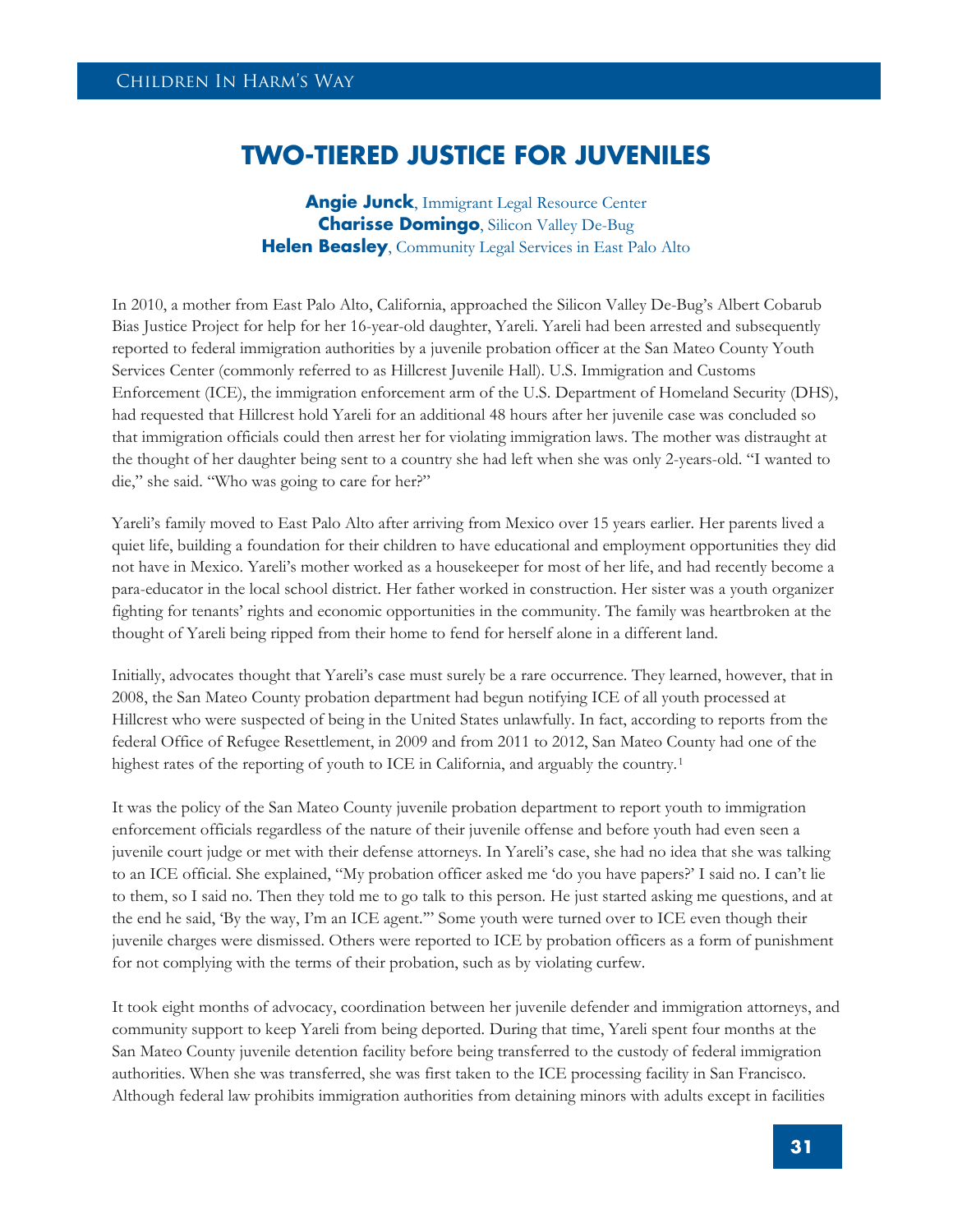#### [Two-Tiered Justice for Juveniles](#page-1-0)

specifically approved for juveniles,<sup>[2](#page-53-1)</sup> Yareli was held for hours in a room with adults. She recalled, "They put me in handcuffs and into a van where you can't see where you're going. Then they took me to San Francisco where I was in a room, and it was all guys in there – guys from prison. I was in a room for hours and hours, and all they gave me was a sandwich. Then they put me on a plane to L.A."

After the transfer, immigration authorities at a group home in Fullerton, California, detained Yareli with other girls who were involved in deportation proceedings. It was a lonely and sad experience, particularly not knowing when or if she would be going home. Yareli remained in detention for four months and was released after ultimately winning her deportation case.

The San Mateo County Juvenile Probation Department based their policy of reporting youth to immigration authorities on a provision of a 1994 state law that prohibited access to public benefits and services for undocumented immigrants.[3](#page-53-2) This provision was subsequently declared unconstitutional in 1995.[4](#page-53-3) It was only when advocates pointed this out to the County Juvenile Probation Department in November 2011 that the chief probation officer recognized the department's error, noting, "Juveniles were being reported, based on a law that was no longer in effect."[5](#page-53-4)

Advocacy groups are now fighting for policy reforms to prevent local authorities from ever reporting youth to ICE. In 2012, the probation department implemented a policy that fell short of this goal. The policy provides broad guidelines for when youth are to be referred to ICE that gives probation officers the widest possible latitude in making referral decisions. Although the new policy continues to allow probation officers to report youth to ICE, probation officers are no longer encouraged to refer every youth suspected of being in violation of immigration laws. Instead, the policy calls for youth to be reported to ICE only if they are: (1) arrested for certain drug offenses, (2) re-arrested after previously being convicted of a serious felony, (3) considered to be a threat to public safety, or (4) if it is in the youth's best interest. Since the policy was enacted, it appears that fewer youth are being reported to ICE, but the probation department has not been able to provide data on the number of youth reported before and after the new policy was implemented.

## **INVOLVEMENT IN IMMIGRATION ENFORCEMENT VARIES**

The phenomenon of juvenile probation departments reporting youth to immigration authorities is not isolated to San Mateo County. Juvenile probation departments throughout California and in other states such as Arizona, Florida, Minnesota, New York, Oregon, Pennsylvania, Texas, and Washington state routinely report youth to immigration officials. Some believe they are legally obligated to cooperate with federal immigration officials. However, there is no federal law that affirmatively requires juvenile justice personnel or other local officials to enforce federal civil immigration laws, as it is unconstitutional for the federal government to require local officials to enforce federal laws.[6](#page-53-5)

While juvenile probation officers in some jurisdictions routinely report immigrant youth to immigration authorities, others believe all youth should be treated equally regardless of their immigration status. These jurisdictions include, for example, Santa Cruz County, California; Multnomah County, Oregon (Portland); and Cook County, Illinois (Chicago). These jurisdictions do not ask about the immigration status of defendants and generally do not interact with federal immigration officials. In fact, several jurisdictions including Santa Clara County, California, and Washington, D.C., have adopted public policies that specifically limit local assistance to immigration enforcement for both adults and juveniles. For example, Santa Clara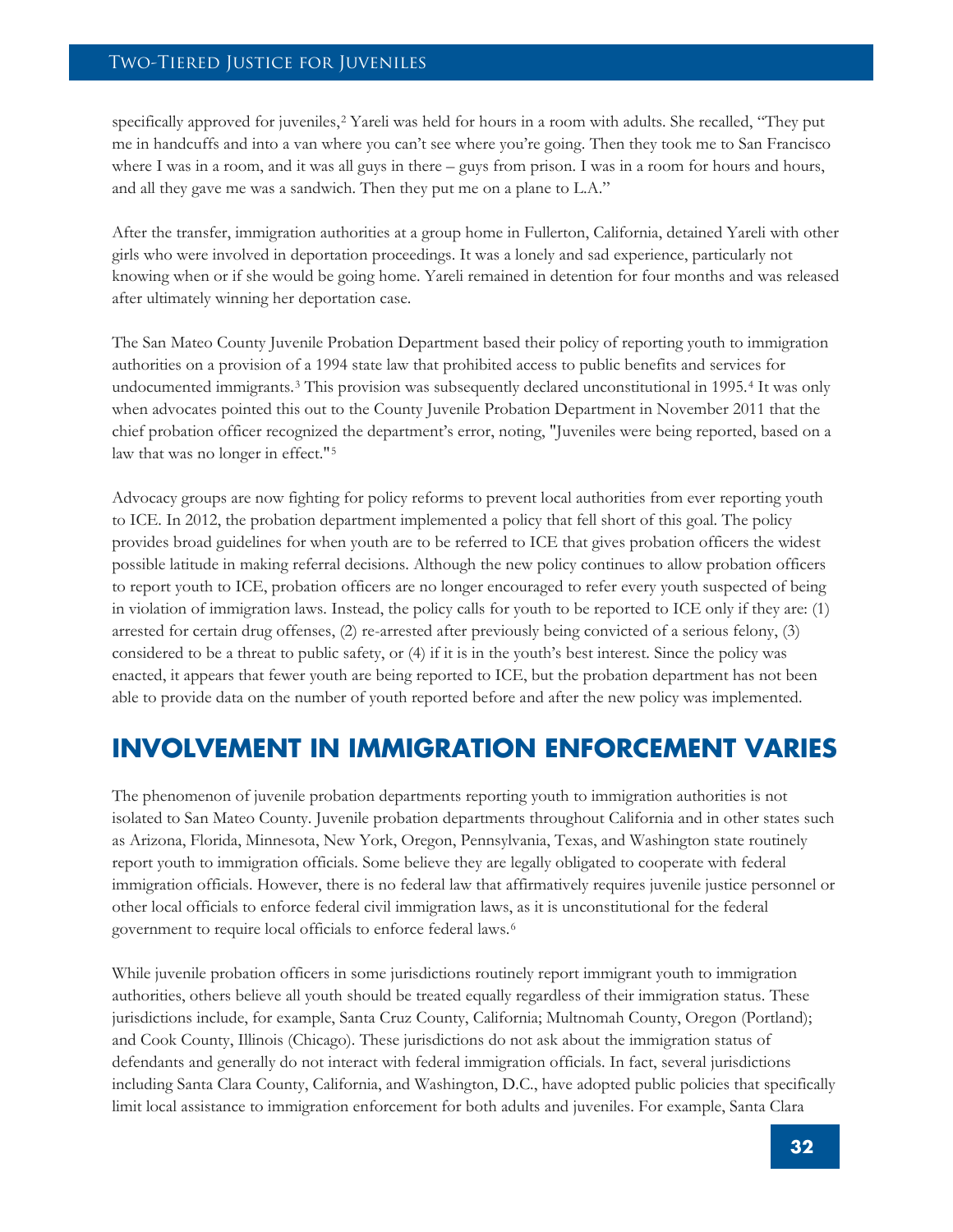#### [Two-Tiered Justice for Juveniles](#page-1-0)

County, a county neighboring San Mateo, adopted a countywide policy that no juvenile shall ever be turned over to ICE.[7](#page-54-0) In the case of adults, various local policies across the country prohibit law enforcement officials from inquiring about an individual's immigration status,<sup>[8](#page-54-1)</sup> prohibit disclosure of several categories of information, or prohibit the use of local funds or resources for the purpose of enforcing federal immigration  $law.<sup>9</sup>$  $law.<sup>9</sup>$  $law.<sup>9</sup>$ 

Although jurisdictions differ in their involvement in immigration enforcement activities, since 2008 there have been reports of an increasing number of immigrant youth being referred to immigration authorities by juvenile probation officers and other juvenile justice officials.[10](#page-54-3) This trend stems from a larger effort by the federal government to dramatically expand the enforcement of immigration law to local jurisdictions by merging immigration enforcement activities into state and local criminal justice systems. With the creation of the ICE Agreements of Cooperation in Communities to Enhance Safety and Security (ACCESS) initiative, the agency merged 13 of its immigration enforcement programs into an umbrella regime with the purpose, according to ICE, of aiding communities seeking ICE assistance.[11](#page-54-4) In reality, ICE is increasingly making local law enforcement agencies part of its immigration enforcement operations.

On May 6, 2009, DHS Secretary Janet Napolitano stated to the U.S. Senate Committee on the Judiciary that a key DHS priority is removing "criminal aliens" using programs under the ICE ACCESS initiative such as 287(g), Secure Communities, and the Criminal Alien Program. Prior to 2008, federal efforts to apprehend these individuals focused on adult jails and prisons. Although the federal government has not affirmatively stated that minors fall into the category of "criminal aliens," which would make their apprehension and deportation a federal priority, law enforcement officials erroneously believe that federal immigration enforcement efforts equally target both adults and children. Consequently, some juvenile justice personnel report youth whom they suspect of lacking legal immigration status to immigration authorities and permit ICE officials to enter juvenile facilities to interview suspect youth. Even departments and staff that would prefer to stay out of immigration enforcement sometimes believe they are legally obligated to cooperate with federal immigration officials to facilitate apprehension of juveniles suspected of violating immigration laws.

# **WHEN YOUTH ARE TURNED OVER TO IMMIGRATION AUTHORITIES**

Once youth are turned over to federal immigration authorities, ICE usually takes them into custody.[12](#page-54-5) They are then classified as accompanied or unaccompanied minors. This designation is critical as it determines who will be charged with the custody of a minor pending the outcome of deportation proceedings.

Federal law defines an unaccompanied minor as an undocumented person under the age of 18 who does not have a parent or legal guardian who is willing or able to provide care and physical custody.[13](#page-54-6) The vast majority of youth turned over to ICE by the juvenile system are designated as unaccompanied minors because many have undocumented parents who are afraid to come forward to claim their children.

The care and custody of unaccompanied minors falls to the U.S. Department of Health and Human Services, Administration for Children and Families, Office of Refugee Resettlement (ORR), Division of Children's Services, rather than to ICE. Therefore, after apprehension, ICE transfers many unaccompanied minors to the custody of ORR, which takes a child welfare approach in handling children rather than an enforcement approach.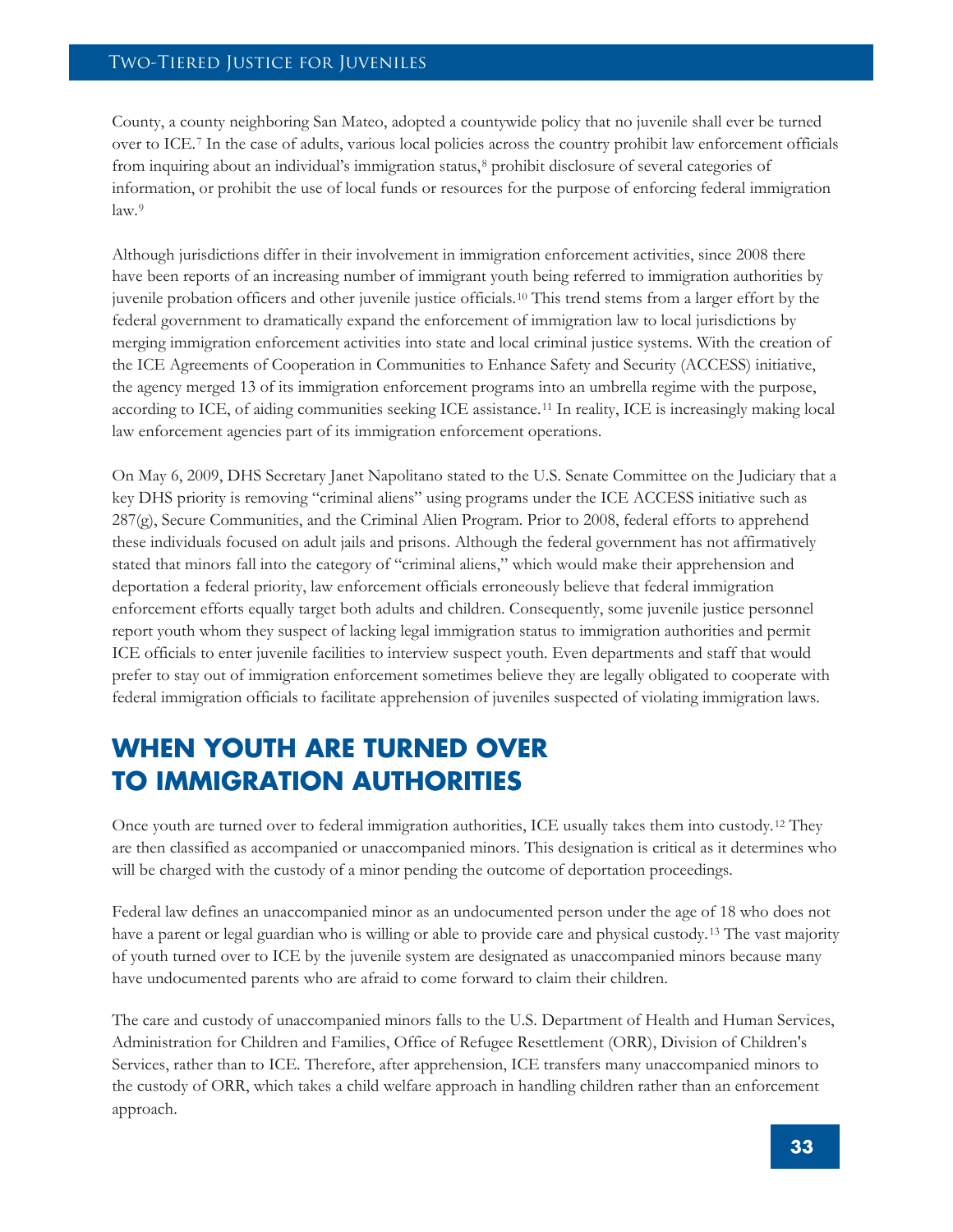Whether ICE or ORR ultimately has jurisdiction of detained youth, youth may be moved to detention centers located far away from their home states. Youth in ORR custody, in particular, can be held in any number of different types of facilities, ranging from juvenile halls to group homes, located throughout the United States.

A minor's placement is determined by a number of factors including delinquency history, mental health, and flight risk. While immigration authorities often try to place minors within their home state, the decision is ultimately based on where bed space is available at the time of detention and the youth's particular needs and background.

Some youth, like Yareli, are fortunate to win their deportation cases and return home. Others are deported to countries where they have few or no ties. Because of prolonged periods of detention, some youth "selfdeport," meaning they voluntarily accept deportation without fighting their case in court, usually to avoid continued indefinite detention in immigration custody. Some do this even though they have an avenue to legally stay in the United States, their entire family lives in the United States, they have no family abroad, and/or they fear returning to their countries of origin. Some also do it to protect their families from being arrested by immigration enforcement authorities.

# **A POOR PUBLIC POLICY OPTION**

The practice of local juvenile justice entities reporting youth to federal immigration enforcement authorities is not in the best interest of youth, their communities, or local agencies. It undermines: (1) the fundamental goals and purpose of the juvenile justice system, (2) community trust in the judicial system and public safety, and (3) due process protections.

### **Undermining the Goals of the Juvenile Justice System**

The underlying purpose of the juvenile justice system is to rehabilitate youth and protect the community. In California, for example, the goals of the juvenile justice system include providing treatment that is in the minor's best interest, rehabilitating youth, and preserving and reuniting families.**[14](#page-55-0)** Reporting youth to ICE directly undercuts these goals because it renders youth vulnerable to physical and emotional harm,**[15](#page-55-1)** undermines their prospects for rehabilitation, weakens family ties, and violates the foundational principles of the juvenile justice system to help youth successfully transition into adulthood.

Reporting youth to ICE can culminate in youth being transferred to the custody of federal immigration authorities, and possibly deportation. Prolonged detention and the perceived betrayal by their probation officers can exacerbate underlying issues that caused youth to enter the juvenile justice system in the first place and may jeopardize their prospect for rehabilitation. Many youth in the juvenile justice system have suffered from some form of childhood trauma or unstable home environments.**[16](#page-55-2)** Detaining these youth for long periods of time can exacerbate underlying mental health and behavioral issues.**[17](#page-55-3)** In addition, multiple transfers and prolonged detention disrupt their education, increasing the likelihood of recidivism.**[18](#page-55-4)** Immigration enforcement also undermines family preservation and reunification because it weakens rather than solidifies ties between youth and their families.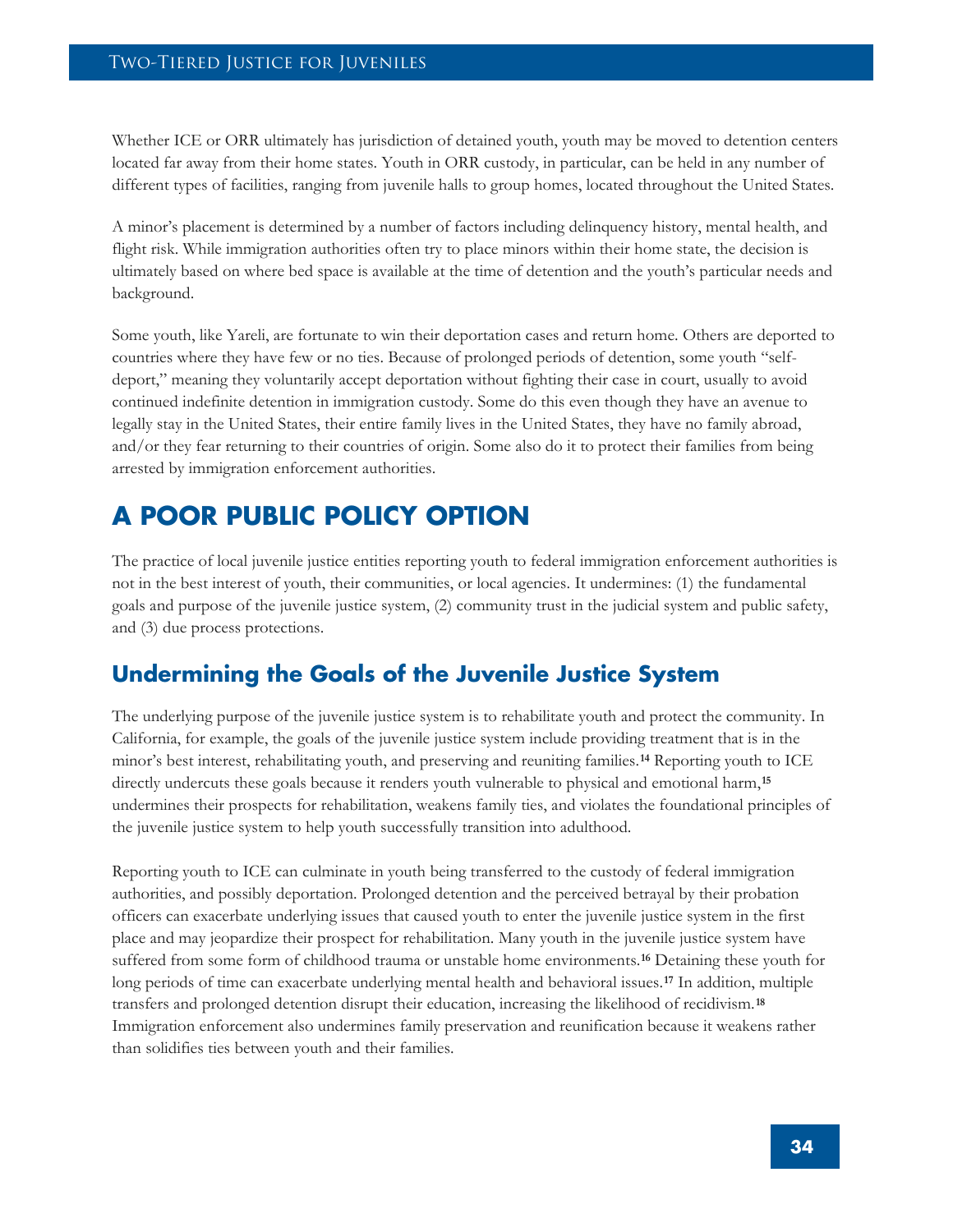Also, youth who know that probation officials disclose information to immigration authorities may withhold important information that is needed to develop case plans that effectively promote rehabilitation and prevent recidivism. This may include information about domestic violence, abuse at home, mental health issues, and addiction problems.

Finally, the practice of probation officers reporting youth to immigration authorities involves sharing confidential information in violation of many states' laws. In California law, for example, it is unlawful to share information about youth who are involved with juvenile justice authorities with third parties without a prior court order.**[19](#page-56-0)** Confidentiality is a core component of a youth's rehabilitation, as it is intended to keep juveniles from being stigmatized as adults by acts they committed in their youth.

### **Undermining Public Safety and Community Trust**

Alerting immigration enforcement authorities of youth who are suspected of being in the United States unlawfully undermines public safety by eroding trust in the judicial system. East Palo Alto Police Chief Ron Davis stated that, "If a person is fearful of [an ICE] hold, then you're asking them to put at risk their entire family to help [the police department] and the community.... Any policy that puts holds on youth and at risk of deportation compromises public safety." In addition, community members may be hesitant to report juveniles who commit offenses because of the disproportionate immigration consequences.

Moreover, family involvement in juvenile case plans is crucial. If families believe that their identities will be revealed to immigration authorities, they are likely to abstain from participating in the juvenile justice process. The practice of reporting youth to immigration authorities in San Mateo had a particularly negative effect on undocumented parents, who already live in fear of deportation. Some did not attend their children's juvenile court hearings out of fear that ICE would be present and that participating in their children's cases would lead to their own deportation. As one youth educator noted, community leaders could not assure parents that they were safe speaking to or cooperating with their children's probation officers. Indeed, in San Mateo County, families like Yareli's felt betrayed and fearful. Parents who cooperated with their children's probation officers felt that they unwittingly aided in their children's deportation. Some parents believed that probation officers were targeting their children, rather than trying to help them.

### **Undermining Due Process**

The practice of reporting youth in the juvenile justice system to immigration authorities results in a two-tiered system of justice, in which immigrant youth may be denied a dismissal or release from the juvenile system, detained for longer periods, or disqualified from rehabilitative programs. Treating immigrant youth differently than U.S. citizens in the juvenile justice system subverts the constitutional principles underlying our criminal justice system: equal treatment under the law and due process protections for all.

Fundamental principles of justice, equal protection, and due process (constitutional rights that apply to all youth in the United States regardless of their immigration status), are undermined when juvenile probation officers report youth to immigration authorities. Youth who are referred to ICE are not told that the information they are providing their probation officer will be used to help the government try to deport them, nor do they have the opportunity to access an attorney before being interviewed by immigration authorities.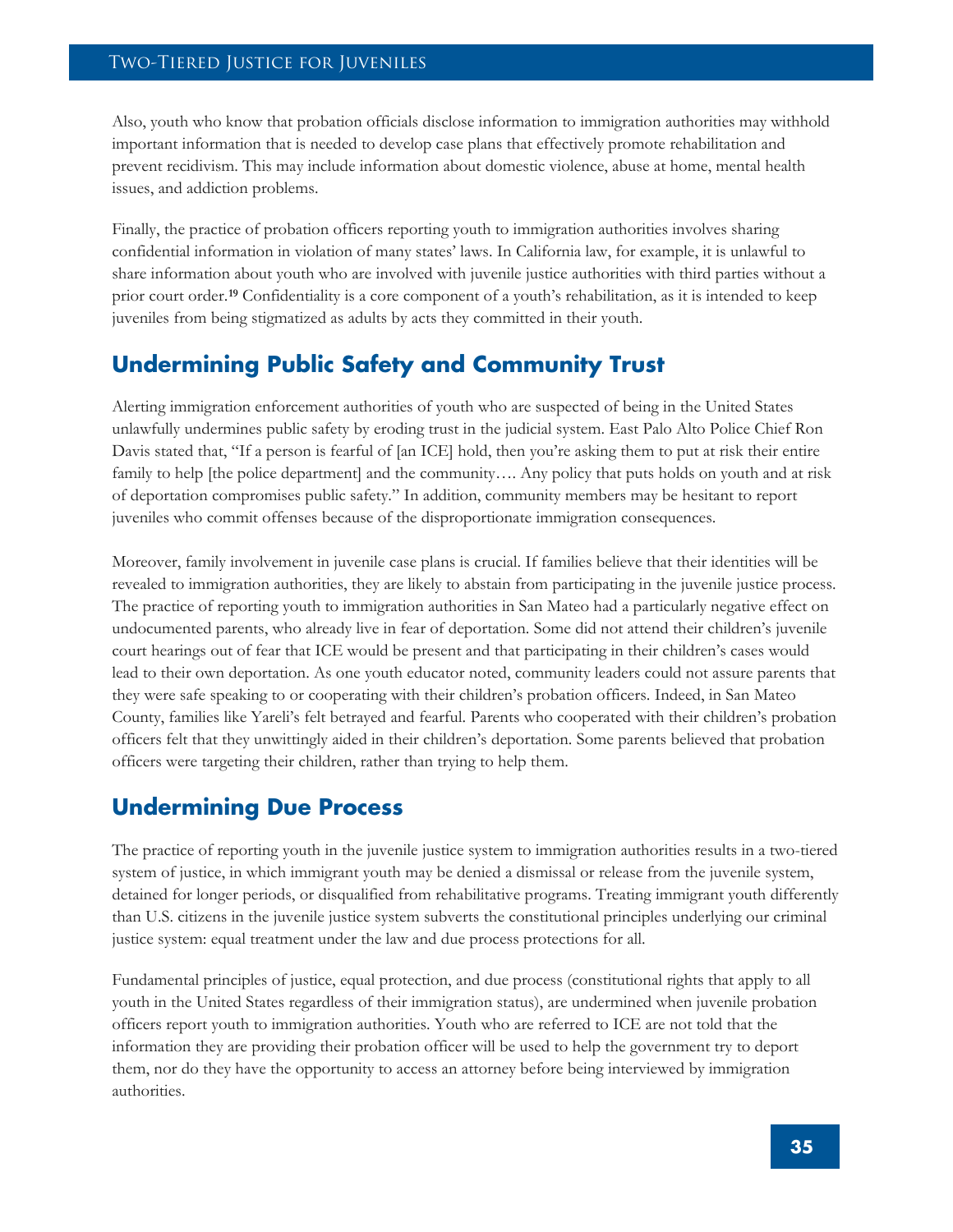In the juvenile justice context, youth are encouraged to speak freely with their probation officers in return for assistance with their juvenile cases. Some youth believe that ICE officers will likewise help them if they cooperate. In one case, a minor's probation officer told him, "Don't worry, the government doesn't deport youth like you." In other cases, youth have reported being told by their probation officers that they must

speak with ICE officials and answer officers' questions, undermining the right of minors to remain silent.[20](#page-57-0)

Reporting youth to immigration authorities also undermines access to immigration relief, a path to legal status and defense against deportation, to which they are otherwise entitled under federal law. Congress has created several means by which undocumented minors may apply to obtain legal immigration status, some of which rely upon assistance by the local juvenile justice

The practice of reporting youth in the juvenile justice system to immigration authorities results in a two-tiered system of justice in which immigrant youth may be denied a dismissal or release from the system, detained for longer periods, or disqualified from rehabilitative programs.

system. For example, Special Immigrant Juvenile Status (SIJS) is an immigration relief option that allows immigrants under 21 years of age to obtain lawful permanent residence (a green card) if they are under the jurisdiction of a juvenile court; cannot be reunified with one or both of their parents due to abuse, abandonment, or neglect; and their best interest is served by remaining in the United States rather than returning to their country of origin. A large number of youth in the juvenile justice system are eligible for SIJS based on their troubled childhoods, but the juvenile court must first make factual findings that youth meet the basic eligibility requirements noted above. Without this order, youth cannot even apply for SIJS.

Notifying immigration authorities before a qualified attorney or agency screens youth to see if they are eligible to obtain legal status through a form of relief such as SIJS cuts youth off from possible avenues for avoiding deportation. This is because youth are put into a defensive posture where they are in adversarial removal proceedings with opposing counsel charging them with illegal conduct, often far away from family members and sometimes with little access to immigration legal counsel. In this context, it is exceedingly difficult for youth to assert a viable claim for relief. On the other hand, if they submit an immigration application affirmatively, meaning before they have been reported to ICE, there is no opposing party or adversarial process. This greatly increases their chances of obtaining legal status.

Reporting youth to immigration authorities can also affect the outcome of their juvenile justice cases. According to juvenile defenders and other advocates, youth who are reported to immigration enforcement officials are detained when in comparable cases non-immigrant youth are diverted out of the juvenile system or released. Because they are persons of interest to immigration authorities, they spend more time in detention, are less likely to be sentenced to alternatives to incarceration such as drug rehabilitation programs, and are less likely to be placed on probation. In some instances, after they have been transferred to the custody of federal immigration authorities, they are issued warrants for failing to appear in juvenile court or for not complying with conditions of their probation when it was physically impossible for them to do so because they were being detained by immigration authorities.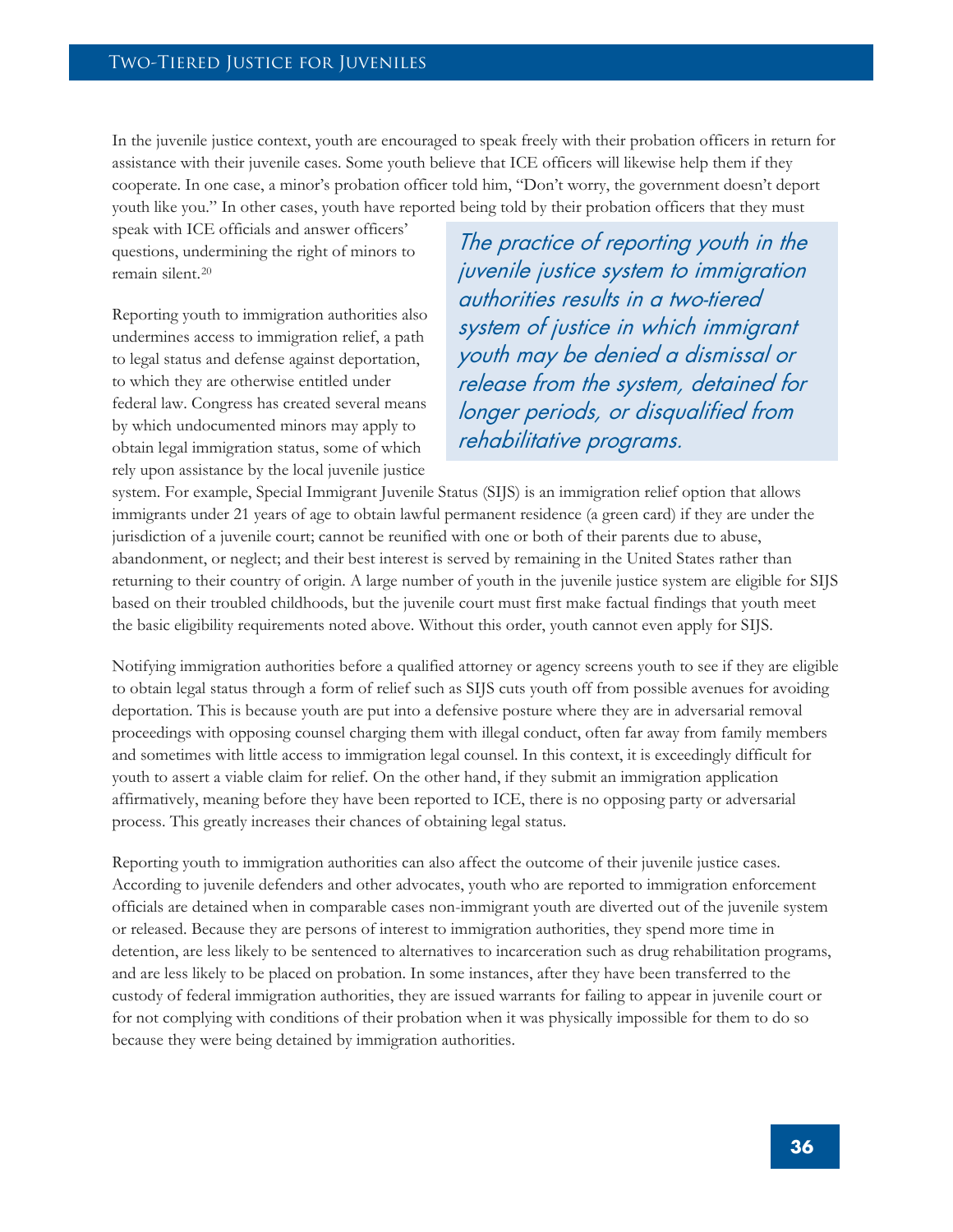# **RECOMMENDATIONS**

The following recommendations are based on work being done in San Mateo County by a coalition of community organizations, legal service providers, and juvenile justice and immigrant rights advocates. This work began in 2010 when the Stanford University's Immigrants' Rights Clinic, along with Community Legal Services in East Palo Alto (CLSEPA) and the Immigrant Legal Resource Center, conducted a study of the practice of juvenile probation officers reporting youth to ICE. The study consisted of interviewing juvenile defense attorneys, community and legal advocates, and youth and families who had gone through this process. Following the investigation, legal and political strategies were developed to: (1) mitigate the impact that reporting youth to ICE has on youth in the short term, and (2) halt the probation department's practice of reporting youth in the long term. The groups that have united in carrying out these plans include:

- ACLU, North Peninsula Chapter,
- *Comitéde Padres Unidos*,
- Community Legal Services in East Palo Alto,
- Immigrant Legal Resource Center,
- Silicon Valley De-Bug,
- Stanford University's Immigrants' Rights Clinic,
- Youth United for Community Action, and
- Individual private juvenile defense attorneys.

## **Mitigate the Impact of Reporting Youth to ICE**

### **Establish Collaboration Between Juvenile Criminal Defense Attorneys and Immigration Attorneys to Obtain Relief from Deportation**

Collaboration between juvenile criminal defense attorneys and immigration attorneys is critical for ensuring that youths' rights are not violated and that they have access to the deportation relief to which they are entitled under federal law. To that end, CLSEPA expanded its Immigrant Youth Outreach Program to provide immigration legal services to youth who have contact with the juvenile justice system. It established a process by which defense attorneys notify CLSEPA when youth are reported to ICE. An immigration attorney from CLSEPA then visits these youth while they are in juvenile detention to provide the youth with basic information about their rights and gather information to determine if the youth are eligible for relief from deportation.

Many youth are eligible for SIJS based on abuse, abandonment, or neglect that they have suffered by one or both parents. In order for youth to apply for SIJS, the juvenile court must first make certain findings of fact. In such cases, immigration attorneys work with defense attorneys to pursue the necessary findings. This enables youth to begin taking legal action with respect to their immigration cases before they are transferred to immigration detention facilities that are often located out of state, making it difficult to communicate with the youth and gather the documentation that is needed to provide effective representation.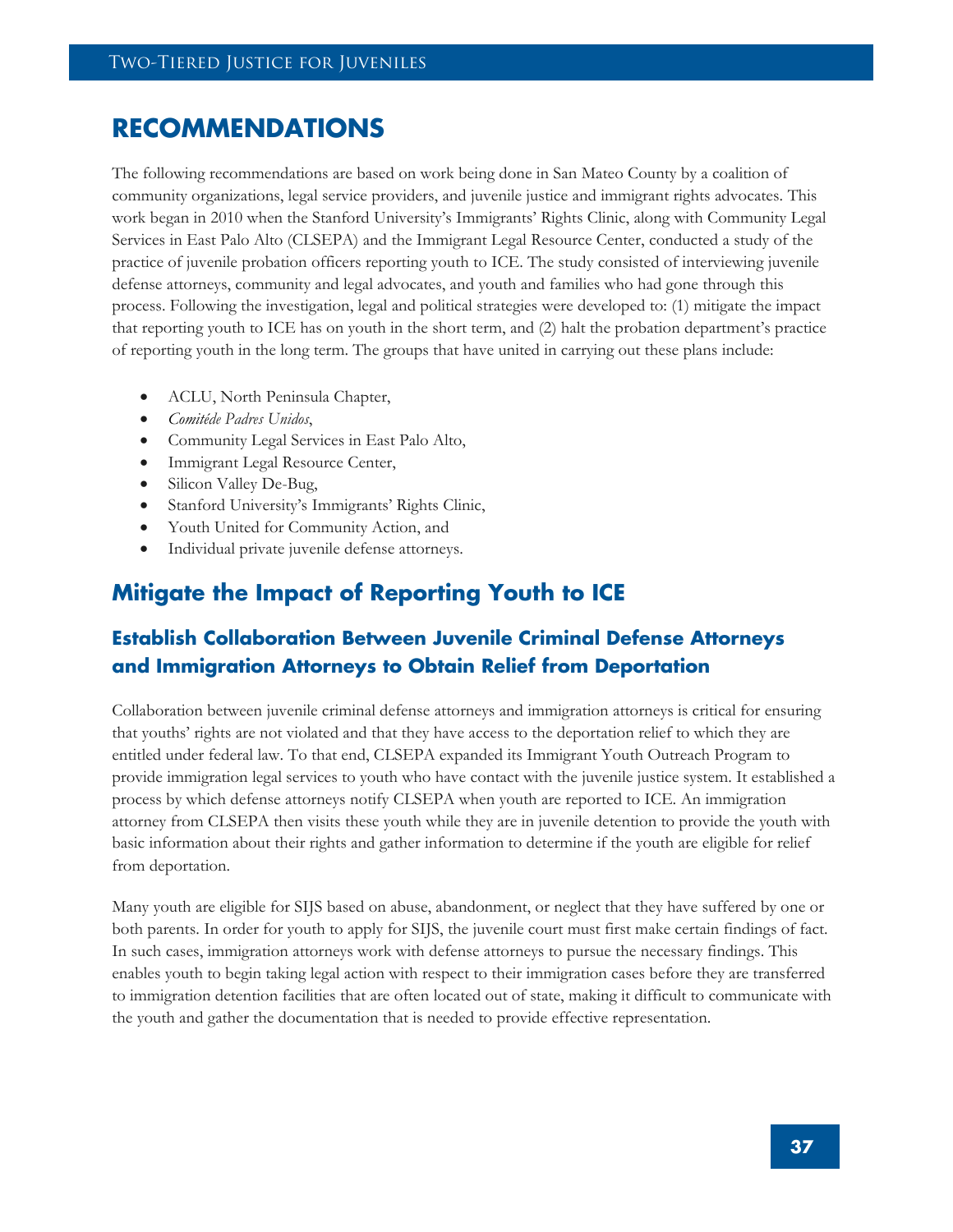### **Take Court Action to Protect Confidential Information from Being Shared with and Used by Immigration Authorities**

Under California law, information related to a youth's juvenile case is protected from disclosure to agencies outside of the juvenile justice system, including federal immigration authorities. One strategy for preventing youth from being deported is for immigration attorneys to seek to have immigration judges throw out evidence that is disclosed by probation departments on the basis that the information was collected in violation of the youth's constitutional right to due process under the Fifth Amendment. To date, no case where this strategy has been implemented has advanced far enough in immigration court to determine the viability of this tactic. A further strategy is to file motions in juvenile court to prevent probation from sharing confidential information with immigration authorities or to hold probation in contempt if information has already been shared.

#### **Create Opportunities for Defense Counsel to Advise Youth of Their Rights**

During negotiations with officials from San Mateo County, County Counsel agreed to add a requirement that probation officers must notify the youth's defense attorney and parent(s) before referring youth to ICE. This gives the defense attorney a chance to advise youth of their rights before they speak with ICE and to prevent ICE from obtaining information that could later be used to deport the youth.

#### **Educate Youth About Their Rights**

Members of the coalition developed a *Know Your Rights* presentation, the aim of which is to inform youth in the community about their rights during encounters with immigration or law enforcement officers. The coalition is also currently working with the probation department to develop youth-friendly *Know Your Rights* brochures and trainings for youth who are detained.

### **Halt the Reporting of Youth**

#### **Adopt a Countywide Policy to Prevent the Referral of Any Youth to ICE**

As a result of advocacy efforts, the San Mateo County Probation Department no longer encourages probation officers to refer every youth suspected of being in violation of immigration laws to ICE. Nonetheless, probation officers continue to have broad latitude in making referrals. In contrast, advocacy groups are calling for a countywide ban on referring any youth to ICE. To that end, advocacy efforts have focused on engaging county officials and decision makers on the issue, including meeting with the presiding juvenile court judge, the chief of the probation department, the San Mateo County Board of Supervisors, and County Counsel. One result of these efforts is that the county board formed a juvenile ICE hold policy subcommittee to address the issue.

In addition to advocacy targeting county officials and decision makers, coalition members are also involved in extensive efforts to educate the community about the practice of referring youth to ICE and about their rights. They also make sure that families caught at the intersection of the juvenile justice and immigration enforcement systems are not alone. For example, Yareli's mom came on Sundays to De-Bug with other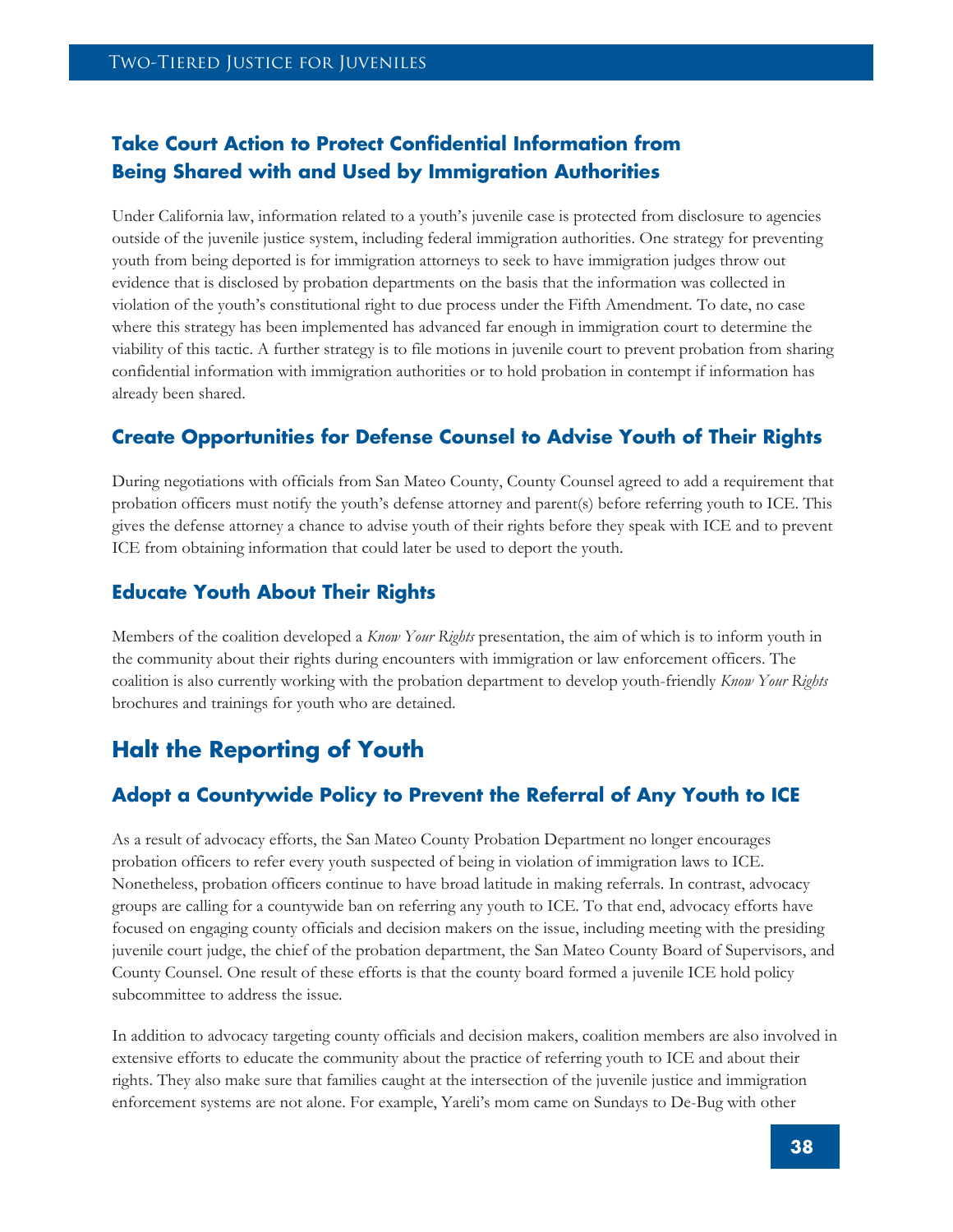families who had loved ones in the criminal justice or immigration systems to seek support, to lend support, and to fight her daughter's deportation. Knowing that she had an entire community fighting with her gave her strength throughout the long process. Another agency, *Comitéde Padres Unidos* in Redwood City, supports families by accompanying them to court hearings. Finally, San Mateo youth are being organized and mobilized to take an active role in the community's campaign to end the practice of referring youth to ICE.

#### **Recommended Citation**

Junck, A., Domingo, C., & Beasley, H. (2013). Two-tiered justice for juveniles. In Phillips, S.D., Cervantes, W., Lincroft, Y., Dettlaff, A.J., & Bruce, L. (Eds.). *Children in Harm's Way: Criminal Justice, Immigration Enforcement, and Child Welfare* (pp. 31-40). Washington, D.C.: Jointly published by The Sentencing Project and First Focus.

#### **Notes**

<sup>1</sup> Email to the Immigrant Legal Resource Center from Maureen Dunn, Director of the U.S. Department of Health and Human Services, Administration for Children and Families, Office of Refugee Resettlement, Division of Children's Services (ORR) on April 2, 2010 providing data from FY 2009 on unaccompanied minors who were in ORR custody after an arrest originating from the California juvenile justice system. Email to the Immigrant Legal Resource Center from Toby Biswas, Policy Analyst, ORR, on August 15, 2012 providing a sampling of data from March 1, 2011, through June 30, 2012, of unaccompanied minors who were placed in ORR custody after apprehension from U.S. Department of Homeland Security, Immigration & Customs Enforcement (ICE) in California.

#### <sup>2</sup> 8 CFR § 1236.3.

<sup>3</sup> California Penal Code section 834b required that "[e]very law enforcement agency in California shall fully cooperate with" federal immigration authorities "regarding any person who is arrested if he or she is suspected of being present in the United States in violation of federal immigration laws." It compelled law enforcement to "attempt to verify the legal status of [any] such person," and, if the inquiry suggests that they are undocumented, to notify the person, the state Attorney General, and federal immigration authorities of the person's apparent illegal status. Cal. Pen. Code § 834b also states that "[a]ny legislative, administrative, or other action by a city, county, or other legally authorized local governmental entity…or by a law enforcement agency, to prevent or limit the cooperation required by subdivision (a) is expressly prohibited."

<sup>4</sup> In 1995, the United States District Court for the Central District of California in *League of United Latin American Citizens v. Wilson*, 908 F. Supp. 755, 771 (C.D. Cal.1995) declared Section 4, which contains the language of Pen. Code § 834b, *preempted in its entirety by federal law*. The court held that "the sole stated purpose and the sole effect of [this section was] to impermissibly regulate immigration," in violation of prior holdings of the United States Supreme Court. This preemption has since been recognized in California courts, and conceded by the California Attorney General's office. *Fonseca v. Fong*, 167 Cal. App. 4th 922, 933-935 (2008); *Sturgeon v. Bratton*, 174 Cal. App. 4th 1407, 1423-1426 (2009); 84 Ops. Cal. Atty. Gen. 189 (2001) ("the mandatory provisions of section 834b… are not subject to enforcement by local law enforcement agencies.").

<sup>5</sup> Eslinger, B. (July 13, 2012). San Mateo County admits mistakenly reporting arrested minors to ICE agents. *Palo Alto Daily News*. Retrieved from [http://www.mercurynews.com/peninsula/ci\\_21066015/san-mateo-county-admits-mistakenly-reporting-arrested](http://www.mercurynews.com/peninsula/ci_21066015/san-mateo-county-admits-mistakenly-reporting-arrested-minors)[minors.](http://www.mercurynews.com/peninsula/ci_21066015/san-mateo-county-admits-mistakenly-reporting-arrested-minors)

<sup>6</sup> *Printz v. United States*, 521 U.S. 898, 927–35 (1996). In this legal decision, the U.S. Supreme Court held that Congress is without the authority to "compel the States to enact or enforce a federal regulatory program" or circumvent that prohibition by conscripting the State's officers directly. See also Huffington Post, October 31, 2011, "Detainers are Not Mandatory." According to internal U.S. Department of Homeland Security documents, local law enforcement agencies are not required to hold undocumented immigrants at the request of the federal government. http://www.huffingtonpost.com/2011/10/31/dhs-hold-undocumented-

[immigrants\\_n\\_1067558.html?13.](http://wwwhuffingtonpost.com/2011/10/31/dhs-hold-undocumented-immigrants_n_1067558.html?13)<br>7 Santa Clara County Board Policy 3.54.

<sup>8</sup> See *Sturgeon v. Bratton*, 174 Cal.App.4th 1407 (2009), upholding the policy of the Los Angeles Police Department prohibiting officers from initiating police action with the sole objective of inquiring into the immigration status of an individual.

<sup>9</sup> See "Annotated Chart of Laws, Resolutions and Policies Instituted Across the U.S. Limiting the Enforcement of Immigration Laws by Local Authorities" National Immigration Law Center at [http://www.ailadownloads.org/advo/NILC-](http://www.ailadownloads.org/advo/NILC-LocalLawsResolutionsAndPoliciesLimitingImmEnforcement.pdf)

[LocalLawsResolutionsAndPoliciesLimitingImmEnforcement.pdf;](http://www.ailadownloads.org/advo/NILC-LocalLawsResolutionsAndPoliciesLimitingImmEnforcement.pdf) Cook County Ordinance 11-O-73 (declining to respond to ICE hold requests unless fully reimbursed by the federal government); District of Columbia Act 19-379 (limiting response to ICE detainers); Santa Clara County Board Policy 3.54 (same). Similar policies can be found at: [http://altopolimigra.com/detainers/.](http://altopolimigra.com/detainers/)

<sup>10</sup> Presentation by Maureen Dunn, Director of U.S. Department of Health and Human Services, Administration for Children and Families, Office of Refugee Resettlement, Division of Children's Services (ORR) at the 2009 National Conference on Unaccompanied Immigrant Children in Washington, D.C. This increase has also been reported to the Immigrant Legal Resource Center by agencies serving such youth including the Lutheran Immigrant and Refugee Service, Vera Institute of Justice's Unaccompanied Children Program, immigrant youth legal service providers across the country, juvenile probation departments, and juvenile defenders.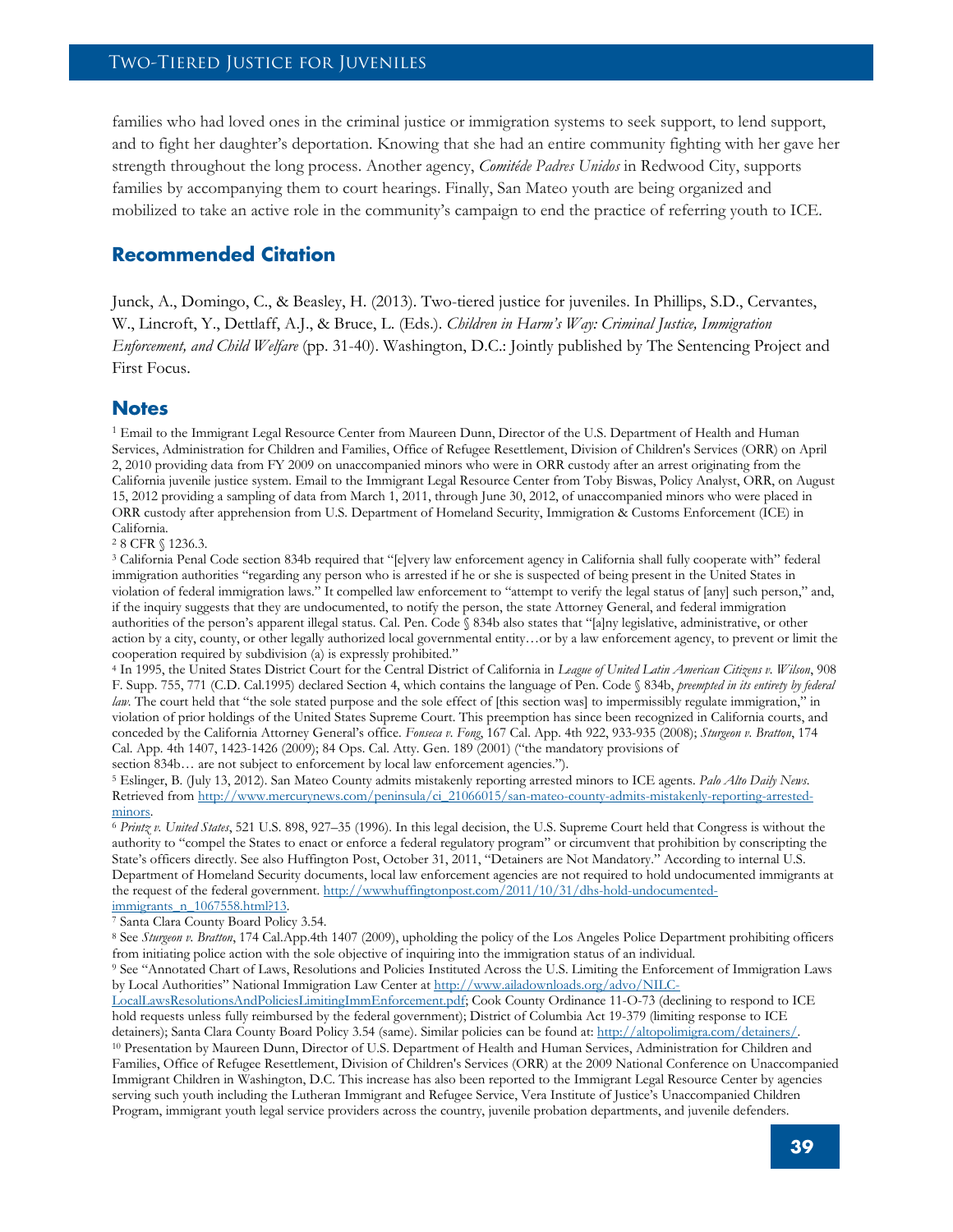<sup>11</sup> [http://www.ice.gov/access/.](http://www.ice.gov/access/)

<sup>12</sup> In places along the border, Customs & Border Protection (CBP), the border enforcement arm of the U.S. Department Homeland Security, serves this function and interfaces with juvenile justice agencies.

<sup>13</sup> 6 USC  $\S$  279(g)(2), as amended by the Homeland Security Act.

<sup>14</sup> California Welfare and Institutions Code § 202.

**<sup>15</sup>** National Collaboration for Youth and National Juvenile Justice Network. *Undocumented Immigrant Youth: Guide to Advocates and Service Providers*. Policy Brief No. 2, November 2006. [http://www.nationalassembly.org/Publications/documents/immigrationbrief.pdf.](http://www.nationalassembly.org/Publications/documents/immigrationbrief.pdf) **<sup>16</sup>** Widom C.S. & Maxfield M.G. (2001). *An update on the "cycle of violence."* Washington (DC): National Institute of Justice; Langsford,

J.E., Miller-Johnson S., Berlin L.J., Dodge K.A., Bates J.E., & Pettit G.S. (2007). Early physical abuse and later violent delinquency: A prospective longitudinal study*. Child Maltreatment*, *12*(3):233–245.

<sup>17</sup> Holman, B. & Ziedenberg, J. (2006). *The dangers of detention: The impact of incarcerating youth in detention and other secure facilities*. Justice Policy Institute.

<sup>18</sup> Hawkins, J.D., Herrenkohl, T. I., Farrington, D. P., Brewer, D., Catalano, R. F., Harachi, T.W. & Cothern, L. (2000). Predictors of youth violence. *Juvenile Justice Bulletin*. Office of Juvenile Justice and Delinquency Prevention.

<sup>19</sup> California Welfare & Institutions Code § 827.

<sup>20</sup> While the scope of constitutional protections differ in immigration and criminal proceedings, youth and adults being questioned by immigration authorities continue to hold the right to remain silent under the Fifth Amendment of the Constitution.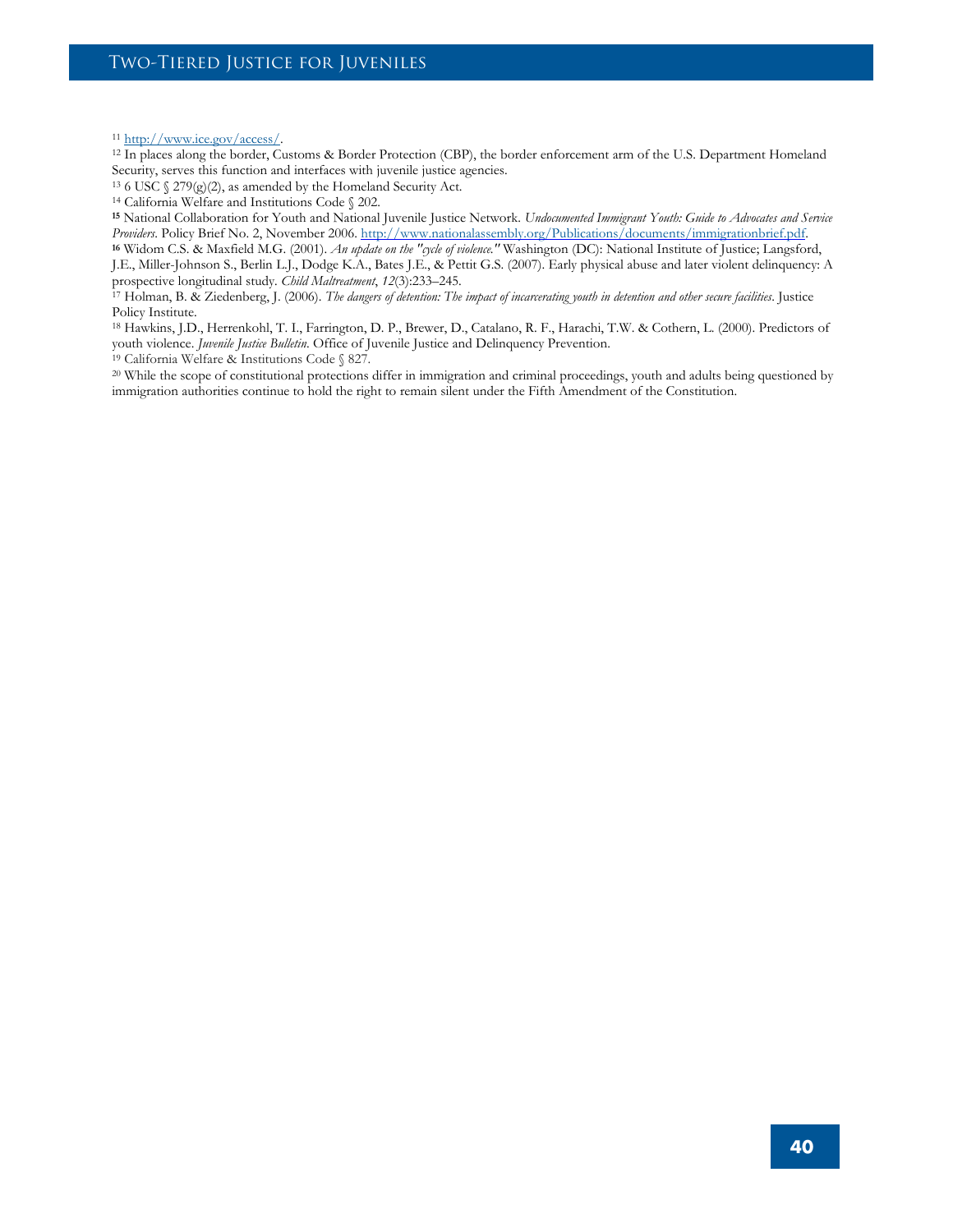# **POTENTIAL IMMIGRATION CONSEQUENCES OF STATE CRIMINAL CONVICTIONS**

**Steven Weller, Center for Public Policy Studies** 

**John A. Martin**, Immigration and the State Courts Initiative/Center for Public Policy Studies

The immigration status of a parent or child may limit the options available to family or juvenile judges or impact the ability of parents to provide for the health, education, emotional well-being, or physical needs of their children. In turn, this can affect child placement or custody decisions. Further, federal immigration law, policy, and practice may result in separating families that family or juvenile courts might otherwise seek to keep together, or may result in children who are legally in the United States being taken to another country by their deported parents rather than allowing families to remain in the United States for the welfare of their children.[1,](#page-68-0)[2](#page-68-1) Also, in some instances, a key party to a family or juvenile court case may be out of the country with no ability to obtain legal entry.

Prior criminal convictions are a primary determinant of non-citizen parents' immigration rights. There are a number of areas where criminal convictions under federal immigration law operate in a manner that is unpredictable and have consequences that appear disproportionate to the level of seriousness of the criminal offenses involved. This makes the immigration consequences of a particular criminal conviction difficult to determine. The discussion that follows, while not a definitive treatise on immigration law, explains ways in which a criminal conviction may affect non-citizens who are parties to family or juvenile court cases.

# **CURRENT AND EMERGING ISSUES**

Contact with the state criminal justice system is now the primary causal factor leading to the removal of immigrants. According to U.S. Immigration and Customs Enforcement (ICE) statistics,[3](#page-68-2) in FY 2011, the

agency removed 396,906 non-citizens, the largest number of removals in the agency's history. Of these, 216,698 individuals, or nearly 55 percent of the people removed, were convicted of felonies or misdemeanors. According to ICE, the 2011 numbers included 44,653 non-citizens convicted of drug related crimes, 35,927 convicted of driving under the influence, 5,848 convicted of sexual offenses, and 1,119 convicted of homicide. That leaves 129,151 people who were convicted of other crimes, including misdemeanors.

There are a number of areas where criminal convictions under federal immigration law operate in a manner that is unpredictable and have consequences that appear disproportionate to the level of seriousness of the criminal offenses involved.

Part of the reason for the increase in removals of non-citizens with criminal records is the expansion of the Secure Communities program, in which fingerprints of individuals booked into local jails are compared to the ICE database through data sharing between the FBI and ICE. Because all individuals who are booked into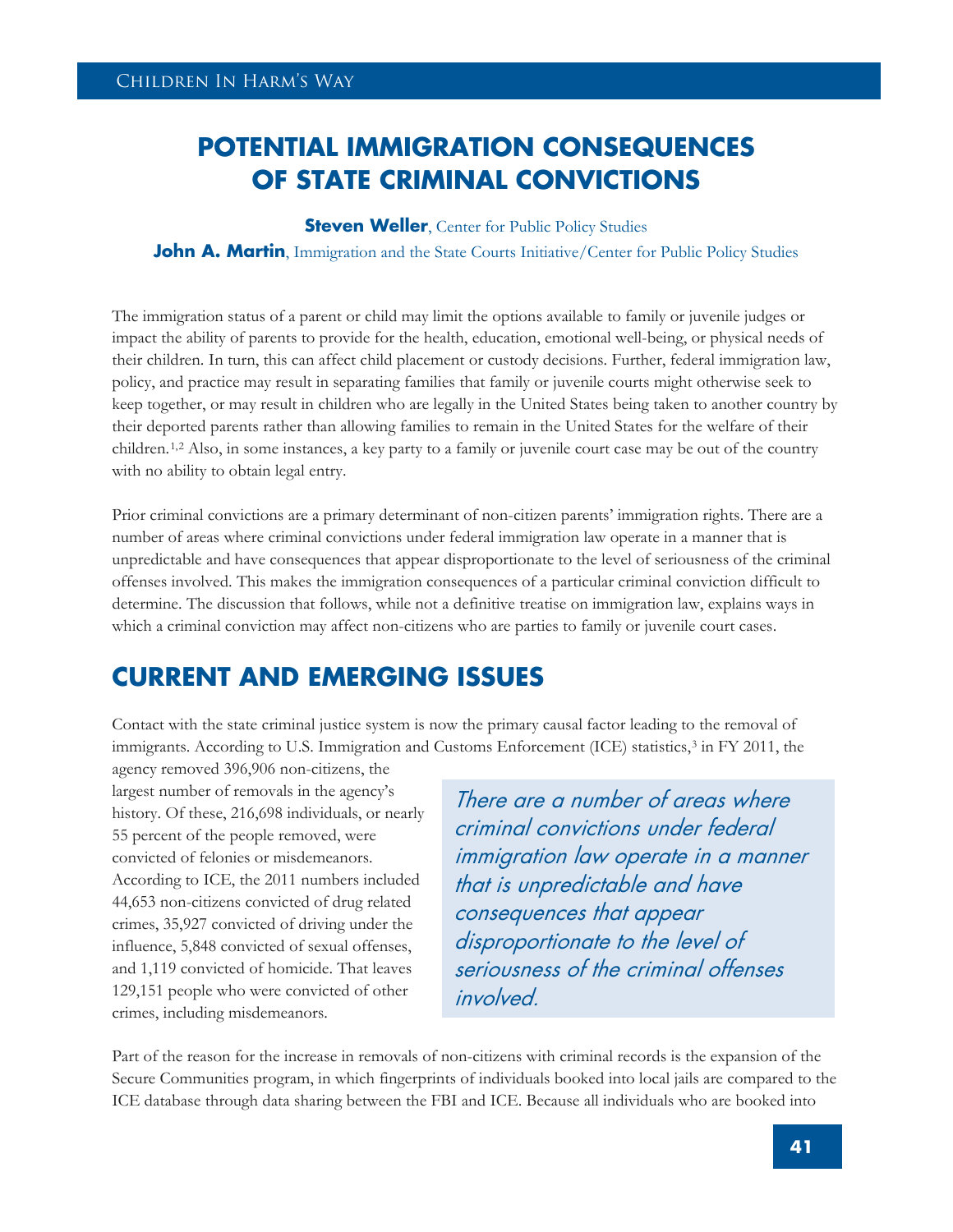jails are screened, many with lesser crimes are coming to the attention of ICE and many crimes that are considered minor under state law can make non-citizens deportable, including those who are lawfully in the United States.

With increased immigration enforcement efforts, the number of individuals involved in juvenile or family cases who are at risk of removal is likely increasing as well. This means that there will likely be a growing number of juvenile and family cases where knowledge of the criminal record of foreign-born parties and the possible immigration consequences of their prior criminal records may provide family court judges with information that may be useful in making decisions regarding child welfare issues.[4](#page-69-0),[5](#page-69-1),[6,](#page-69-2)[7](#page-69-3)At the same time, juvenile and family court judges must be aware of the limitations of predicting immigration consequences from a record of convictions. Judges can rarely be certain about the actual risks facing an immigrant party.[8](#page-69-4)

Further, courts have made it clear that immigration issues should not be allowed to override the basic tenets of family law. Parents have an equal right to the custody and care of their children without regard to their immigration status, so judges must guard against bias against parents solely based on their immigration status.[9](#page-69-5),[10](#page-69-6),[11](#page-69-7) Judges cannot automatically assume in making custody or placement determinations that it is in children's best interests to remain in the United States, as staying with their parents may be more important than remaining in the United States.[12](#page-69-8),[13](#page-69-9)

Given the complexities of the interactions between federal immigration law and family law, and the potential for misunderstanding and even bias on the part of juvenile or family court judges, judges need to be cautious about how they consider immigration status. In many cases it may be desirable for juvenile or family court judges to leave it up to the parties to decide whether and in what circumstances to raise immigration status as an issue affecting child welfare, keeping in mind the possibility that one party may raise immigration concerns as a way to intimidate the other party.[14](#page-69-10)

# **DIFFICULTIES DETERMINING THE IMMIGRATION CONSEQUENCES OF A CRIMINAL CONVICTION**

A criminal conviction can be a major determinant of immigration rights under federal immigration law. Certain criminal convictions can prevent a non-citizen from entering the United States, make a person legally in the United States potentially subject to deportation, and affect the eligibility of non-citizens for certain immigration benefits, including naturalization. These consequences of a criminal conviction apply to both lawful and unauthorized immigrants and can affect family relationships, particularly the welfare of children.

The immigration consequences of a particular criminal conviction, however, are sometimes difficult to determine, due to:

- ambiguities created by unclear definitions in federal immigration law of certain crimes that carry immigration consequences;
- the lack of any definitive list of crimes included under each category of crimes that carry immigration consequences under federal immigration law;
- differences among the federal circuit courts in interpreting which crimes carry immigration consequences under federal immigration law;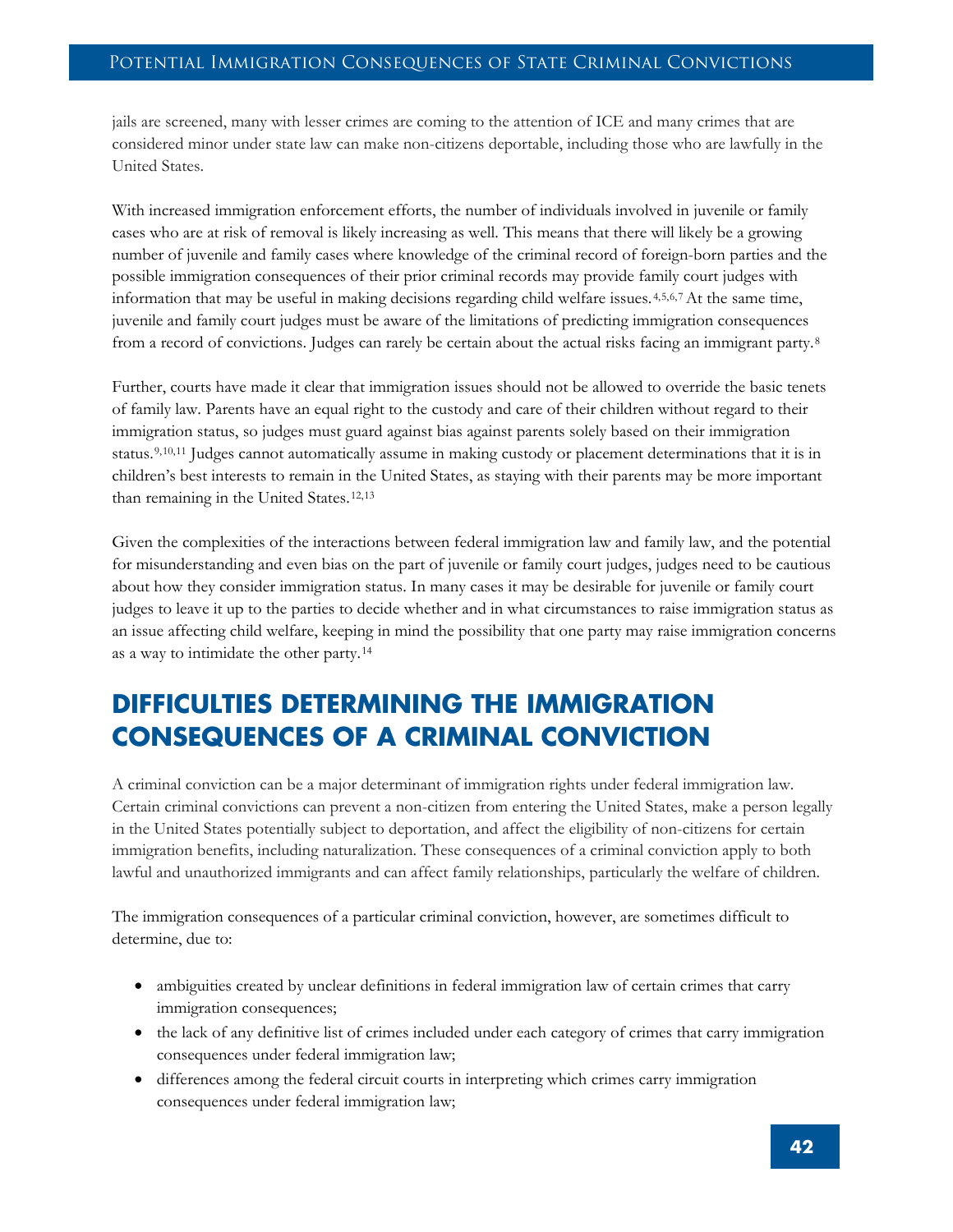- the constantly changing interpretation of federal immigration law as case law develops;
- state criminal statutes include multiple crimes in a single section, some of which carry immigration consequences and some of which do not, so court documents other than the record of conviction may have to be considered to determine the actual elements of the crime for which the individual was convicted;
- the level of discretion that can be exercised by immigration court judges in determining removability of an immigrant and by officers of the U.S. Citizenship and Immigration Services (USCIS) in determining eligibility for naturalization and other discretionary immigration benefits;
- and the possibility that a non-citizen with a criminal conviction may not necessarily come under scrutiny or be prosecuted by ICE.<sup>[15](#page-70-0)</sup>

These difficulties make it risky for juvenile or family court judges to think they fully understand the immigration rights of non-citizen parties before them merely from what they know about the parties' criminal records.

# **POSSIBLE CONSEQUENCES OF STATE CRIMINAL CONVICTIONS**

The following are consequences of a state criminal conviction affecting an immigrant's ability to enter or remain legally in the United States.

## **Deportability**

Certain criminal convictions can make a non-citizen deportable, possibly even after having lived many years in the United States as a lawful permanent resident.[16](#page-70-1) Being deportable means that the immigrant is subject to an order of removal from the United States by an immigration court. Deportation of a parent can have dramatic effects on family unity, as an immigration court cannot prevent a deported parent from taking a child with him or her, even if the child is a U.S. citizen, as long as the parent has legal custody.

## **Inadmissibility**

An immigrant offender who is inadmissible will be prevented from reentry if he or she leaves the country.[17](#page-70-2) Admissibility is also a requirement for eligibility for certain immigration benefits. There are some crimes that do not make a defendant deportable but still make him or her inadmissible. An immigrant who is inadmissible can be denied entry to the United States or removed after reentry if he or she leaves the United States and attempts to return from abroad. An individual may be denied admission even if he or she has a spouse or child lawfully residing in the United States.

### **Ineligibility for Cancellation of a Removal Order**

Cancellation of a legally entered order that the immigrant be deported may be available at the discretion of the immigration judge.[18](#page-70-3) The immigration judge's decision may be based on a variety of considerations, including promoting family unity. An unauthorized immigrant must be able to show that he or she is of good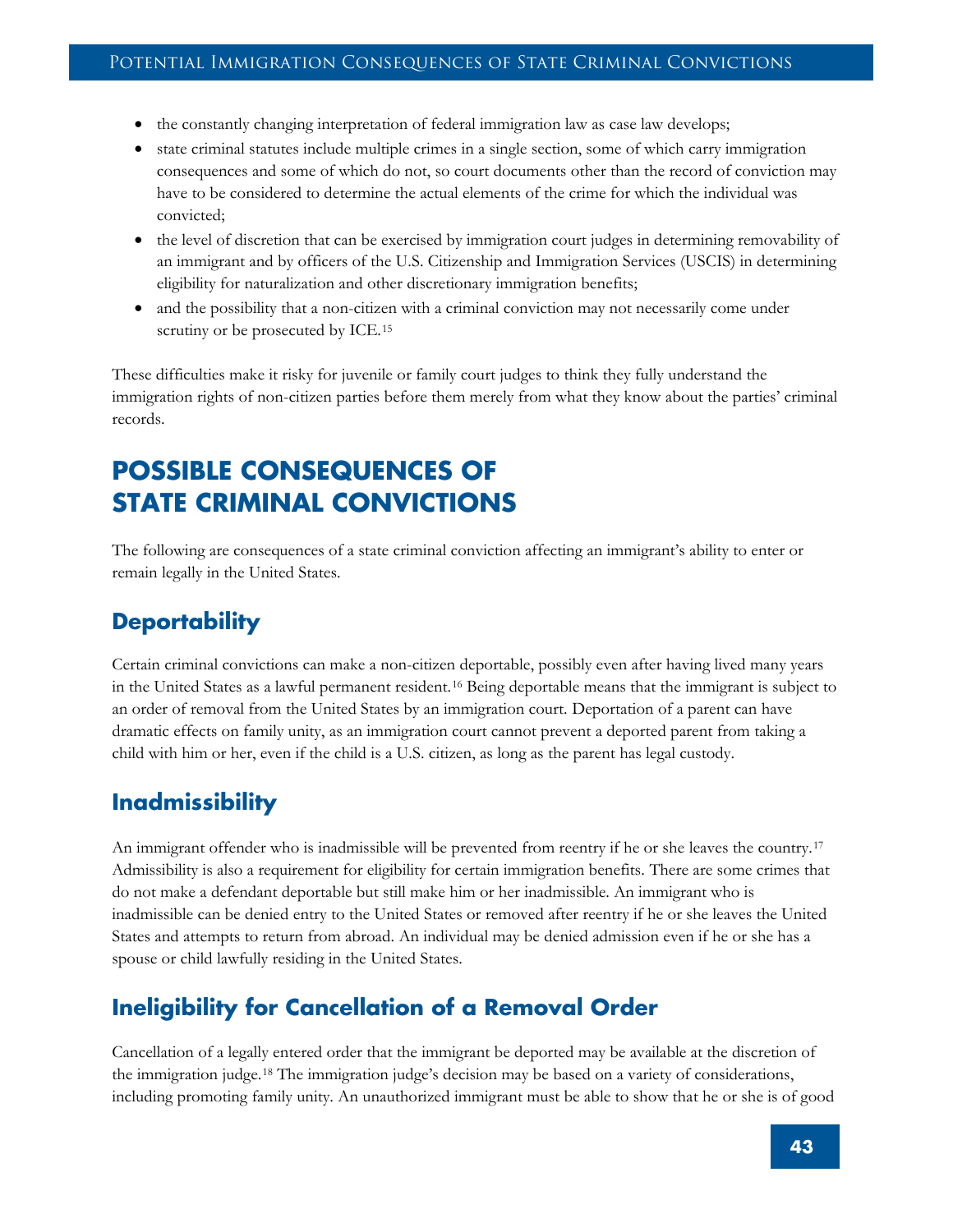moral character to be eligible for such relief, and engaging in certain specified behavior or conviction of certain crimes will negate good moral character.

### **Ineligibility for Naturalization**

A criminal conviction may make the defendant ineligible for naturalization as a U. S. citizen.[19](#page-71-0) Eligibility for naturalization is conditioned on the applicant's ability to show that he or she is of good moral character for a specified time period prior to applying for citizenship, and conviction of certain crimes will negate good moral character.[20](#page-71-1) Becoming a U.S. citizen gives a person advantages in bringing family members into the country. A U.S. citizen can bring a spouse, unmarried child under the age of 21, or parent (if the citizen is 21 or older) into the United States without numerical limitation. Further, non-U.S.-born children of U.S. citizens can attain citizenship through the citizenship of the parent.

# **DEFINITION OF CONVICTION AND SENTENCE UNDER FEDERAL IMMIGRATION LAW**

Under federal immigration law, the term "conviction" means, with respect to immigrants that are both lawfully and unlawfully in the United States, a formal judgment of guilt of the non-citizen entered by a court or, if adjudication of guilt has been withheld, where:

- a judge or jury has found the person guilty or the person has entered a plea of guilty or *nolo contendere,*  or has admitted sufficient facts to warrant a finding of guilt; and
- the judge has ordered some form of punishment, penalty, or restraint on the person's liberty to be imposed.[21](#page-71-2)

Something considered as a conviction under federal immigration law may not be considered a conviction under state law. For example, the following all constitute a conviction under federal immigration law, if coupled with some form of punishment, penalty, or restraint on liberty:

- admission on the record of facts supporting a conviction;
- diversion, if there is a finding of guilt or admission of facts on the record that would support a finding of guilt;
- deferred adjudication where a plea of guilty or *nolo contendere* is entered; and
- deferred adjudication coupled with rehabilitative treatment.

An expungement of a criminal conviction does not erase the conviction for immigration purposes. A presidential or gubernatorial pardon does erase certain convictions for immigration purposes.

With regard to what constitutes a sentence, federal immigration law provides that "[a]ny reference to a term of imprisonment or a sentence with respect to an offense is deemed to include the period of incarceration or confinement ordered by a court of law regardless of any suspension of the imposition or execution of that imprisonment or sentence in whole or in part."[22](#page-71-3) A sentence of incarceration that is suspended for probation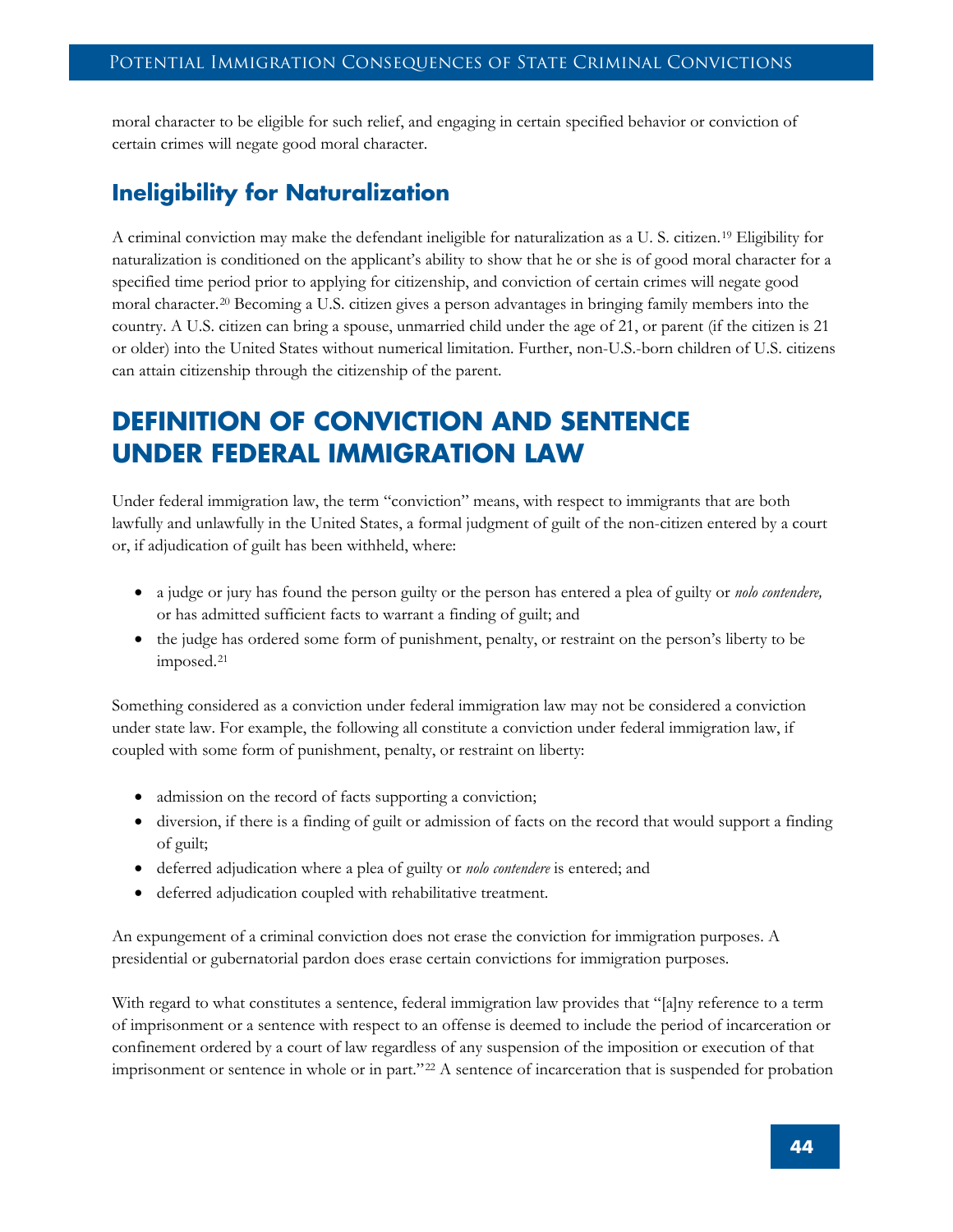is still a sentence for the full term of the possible incarceration. A sentence solely to probation with no incarceration is not a sentence to a term of imprisonment.

# **TYPES OF CONVICTIONS THAT CARRY IMMIGRATION CONSEQUENCES**

The major types of criminal convictions that can affect an immigrant's status include aggravated felonies, crimes involving moral turpitude (CIMT), crimes of domestic violence, crimes related to a controlled substance, and firearm offenses. For a crime to carry immigration consequences, it must fall within one of the defined categories under federal immigration law, but the elements of the crime as defined by state statute, the possible sentence under state law, the actual sentence imposed, when the crime was committed, whether the individual has committed other crimes, and the present immigration status of the individual can all affect whether a specific conviction carries immigration consequences. For a juvenile or family court judge, then, just looking at a person's criminal record may not tell the judge whether the person is at risk of deportation. The record may not provide enough information about the elements of the crime for which the individual was convicted for the judge to determine whether the crime carries immigration consequences.

### **Aggravated Felony**

Aggravated felonies carry severe consequences. Federal immigration law contains a long list of crimes that are classified as aggravated felonies,<sup>[23](#page-72-0)</sup> some of which may be neither aggravated nor classified as felonies under the laws of some states. Further, there is no definitive list of which specific state crimes may be considered aggravated felonies under federal immigration law. Some crimes require a term of imprisonment of one year or more imposed by a judge to qualify as an aggravated felony, keeping in mind, as noted previously, that the length of the term includes time for which imposition or execution of the sentence was suspended. Conviction of an aggravated felony makes an immigrant deportable, ineligible for discretionary relief from a removal order, and ineligible for naturalization.

The following are some of the more common aggravated felonies:

- murder;
- rape;
- sexual abuse of a minor;
- crime of violence, as defined in federal law, with a term of imprisonment of one year or more;
- theft with a term of imprisonment of one year or more;
- burglary with a term of imprisonment of one year or more; and
- drug trafficking.

Note that this is not an exhaustive list.

A crime that meets the definition of a crime of violence under 18 U.S.C. 16 may be an aggravated felony if it also has a term of imprisonment of one year or more. A crime qualifies as a crime of violence if it involves: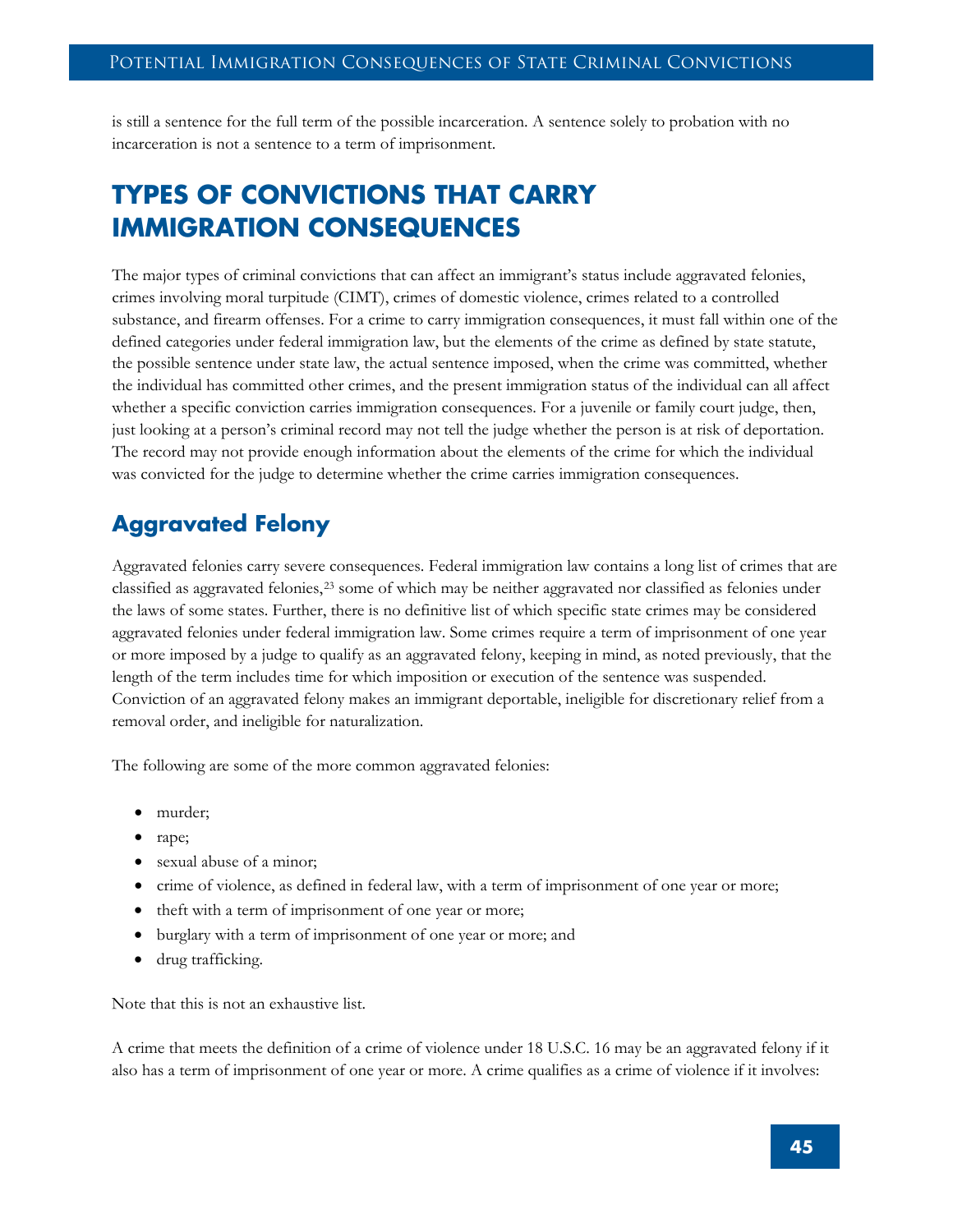- the use, attempted use, or threatened use of physical force against the person or property of another; or
- a felony that involves a substantial risk that physical force against the person or property of another may be used.

Some misdemeanors may fall within the above definition of a crime of violence, and if they also involve a term of imprisonment of one year or more, they qualify as an aggravated felony even if the sentence is suspended. Examples of typical state court misdemeanors that could fall in this category include:

- reckless endangerment,
- assault,
- unlawful imprisonment,
- menacing or threatening,
- coercion, and
- theft.

Conviction of an aggravated felony makes a person deportable and ineligible for cancellation of a deportation order. It also is a lifetime bar to establishing good moral character and thus prevents the person from ever being able to naturalize. Note, however, that conviction of an aggravated felony does not make an immigrant inadmissible.

### **Crime Involving Moral Turpitude**

A CIMT is a crime containing an element of fraud or other behavior considered morally offensive. This category is deceptive, as many crimes classified as a CIMT may be considered very minor, and even classified as misdemeanors under state law.

There is no definition of a CIMT in the relevant section of federal immigration law,<sup>[24](#page-72-1)</sup> so all of the crimes so classified depend on case law from the immigration courts or federal circuit courts. Case law is not all that helpful either. For example, the most commonly applied definition of a CIMT from the federal case law is the rather vague: "a crime that shocks the public conscience as being inherently base, vile, or depraved, contrary to the rules of morality and the duties owed between persons." The courts have interpreted this to include crimes that involve:

- evil or malicious intent or inherent depravity,
- intent or reckless behavior to commit great bodily harm, or
- intent to defraud, including theft.

Neither the seriousness of the crime nor the severity of the sentence is determinative of whether a crime is a CIMT. The aspect of moral turpitude must be a necessary element of the crime as defined by state statute. If a person could be convicted of the crime, as defined by statute, without an aspect of moral turpitude, it is not a CIMT. Where the crime as defined by statute includes both crimes that qualify as moral turpitude and crimes that do not, the record of conviction, including indictment, plea, verdict, and sentence, and other evidence of what specific elements were involved, may be considered to determine the elements of the crime.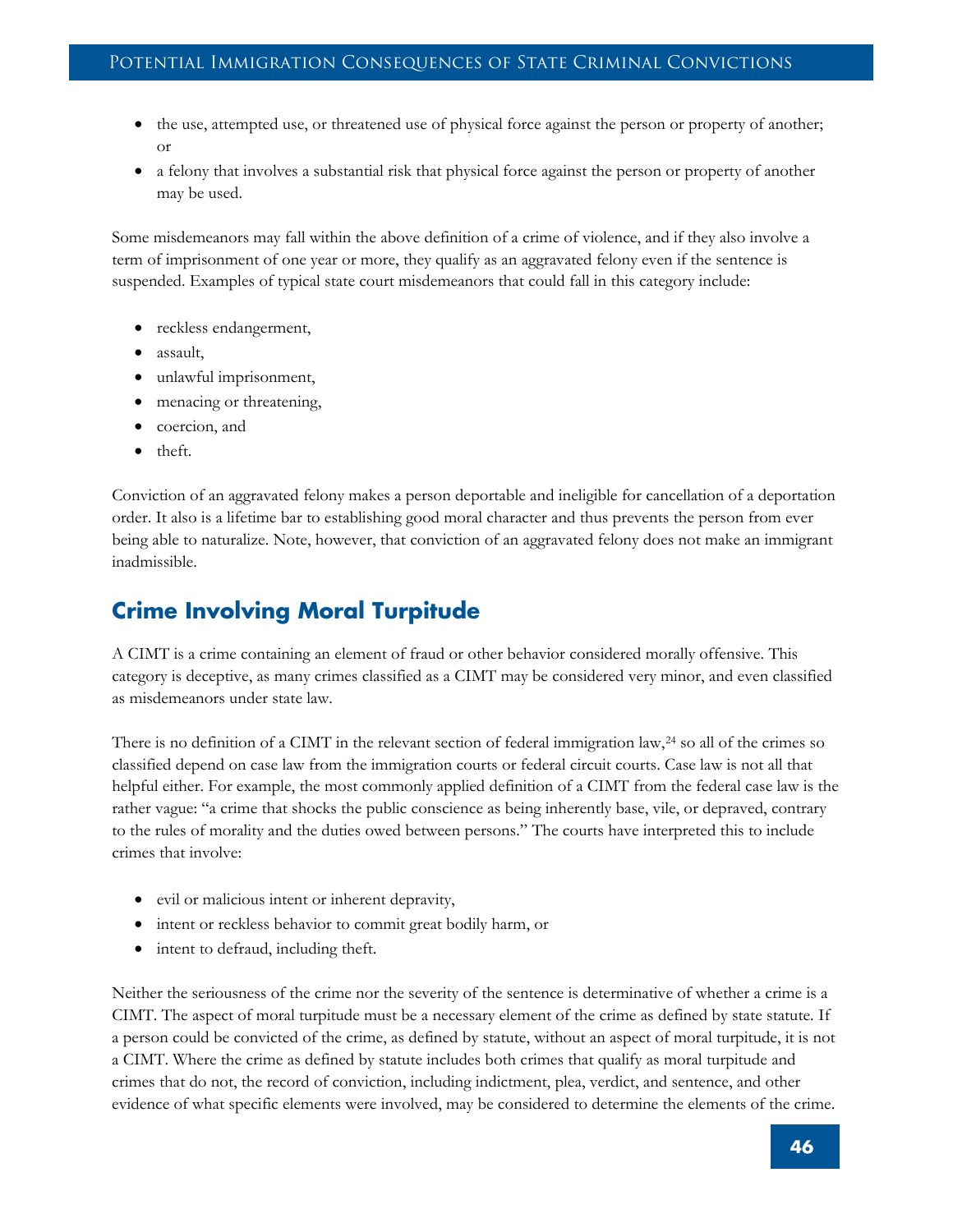In addition, to be deportable, a CIMT must involve:

- a crime that carries a possible sentence of one year or more, or
- two convictions not arising out of the same incident, regardless of possible sentence.

There are some common crimes that are considered minor in state law that can qualify as a CIMT and put a lawful permanent resident at risk of removal. Some misdemeanors could qualify as a CIMT if the possible sentence is one year or more or a person commits two of them, such as:

- petty theft (for example, turnstile jumping has been found to be a CIMT),
- fraud,
- perjury, and
- prostitution.

A crime involving intent or reckless behavior to commit great bodily harm may be a CIMT if there is specific intent to cause physical injury or reckless behavior causing serious bodily injury. Knowing gross deviation from a reasonable standard of care is reckless behavior, but reckless behavior alone is not enough to constitute a CIMT, unless coupled with the infliction of serious bodily injury.

Conviction of a CIMT carries the following immigration consequences:

- Any crime involving the elements of moral turpitude, or attempt or conspiracy to commit such a crime, renders the person inadmissible, subject to the petty offense exception for an individual who has just one conviction of a crime involving moral turpitude with a maximum sentence of one year or less and actual sentence of six months or less.
- The following CIMTs are grounds for deportation: (1) a CIMT with the possibility of a sentence of one year or longer committed within five years of admission to the United States, and (2) any two convictions of CIMTs not arising from a single event.
- For non-permanent residents, conviction of a CIMT is a bar to eligibility for cancellation of a deportation order if it meets the requirements for deportability.
- Conviction of a CIMT is a bar to establishing good moral character if committed within the specified statutory time period unless it falls within the petty offense exception described above.

## **Crime of Domestic Violence**

Conviction of a crime of domestic violence makes an immigrant deportable.[25](#page-72-2) A crime of domestic violence may also be classified as an aggravated felony or CIMT in certain circumstances.

The crime must be committed by a current or former spouse of the person, by an individual with whom the person shares a child in common, by an individual who is cohabiting with or has cohabited with the person as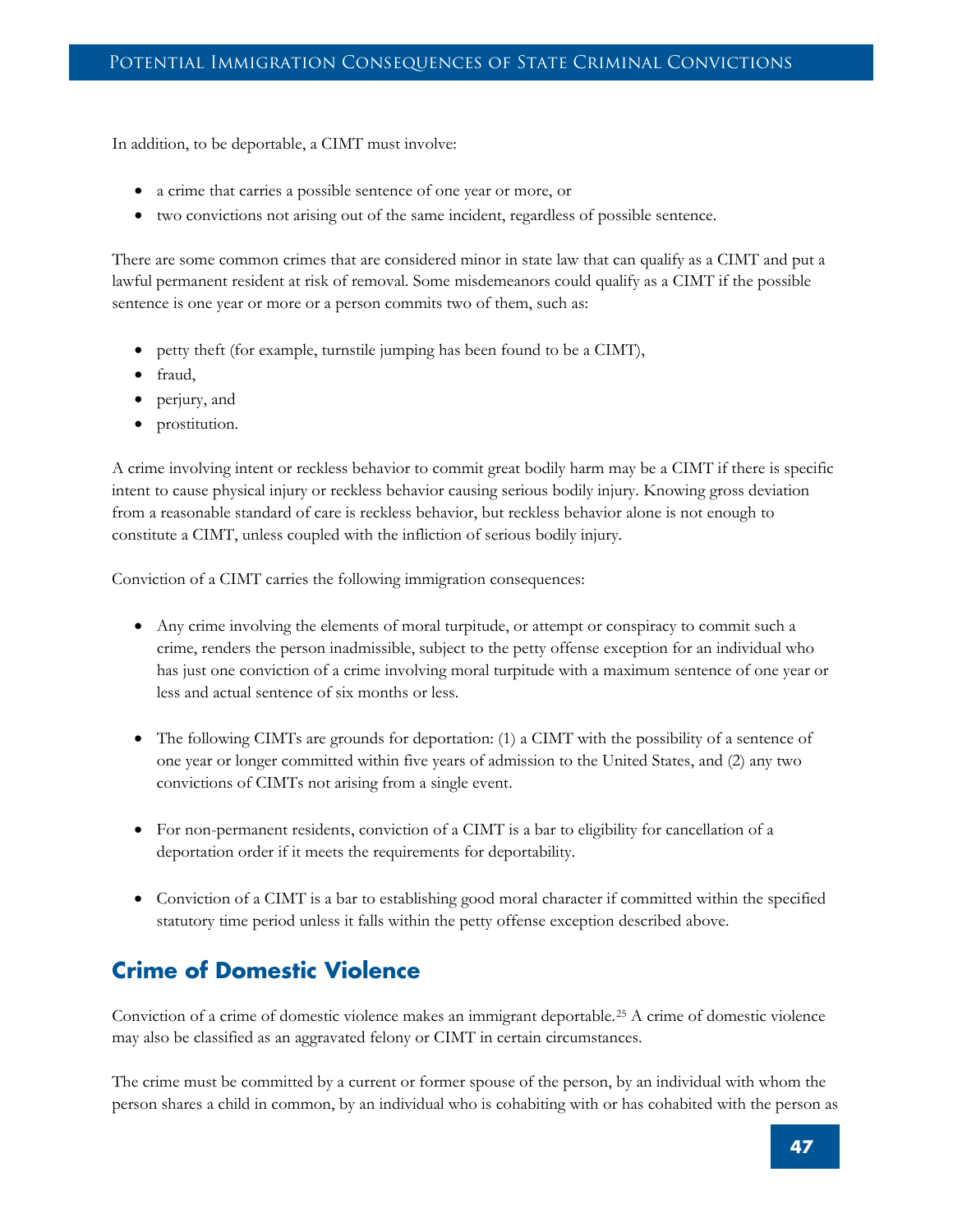a spouse, by an individual similarly situated to a spouse of the person under the domestic or family violence laws of the jurisdiction where the offense occurs, or by any other individual against a person who is protected from that individual's acts under the domestic or family violence laws of the United States or any state, Indian tribal government, or unit of local government.

Crimes of domestic violence include the following under federal immigration law:

- stalking;
- domestic violence, if it qualifies as a crime of violence (could also be an aggravated felony, with actual sentence of one year or more); and
- criminal child abuse, neglect, or abandonment.

In addition, violation of a civil or criminal protective order makes a person deportable. Also, having a protection order issued against an immigrant will be treated by USCIS as an act that prevents the immigrant from showing good moral character.

### **Crime Related to a Controlled Substance**

A violation of a law related to a controlled substance, as defined in 21 U.S.C. 802, can carry immigration consequences under federal immigration law. In addition, conviction of trafficking in a controlled substance, where trafficking includes the sale, possession for sale, or manufacture of a controlled substance, and state drug felony convictions that are analogous to offenses punishable as felonies under federal drug trafficking laws, can also be classified as conviction of an aggravated felony.

Conviction of a crime related to a controlled substance carries the following immigration consequences:

- Conviction of any crime related to a controlled substance, with an exception for a single conviction of simple possession of 30 grams or less of marijuana, makes an immigrant deportable.<sup>[26](#page-72-3)</sup>
- Being a drug abuser or addict makes a person potentially deportable without conviction of a crime.<sup>[27](#page-72-4)</sup> Being a drug abuser or addict may also make an individual inadmissible on health-related grounds.
- Conviction or admission to having committed a crime relating to a controlled substance makes a person inadmissible, and there is no automatic exception for simple possession of 30 grams or less of marijuana, although that can be the subject of a discretionary waiver. In addition, an immigrant who is known or reasonably believed to have engaged in trafficking in a controlled substance is inadmissible without a criminal conviction.<sup>[28](#page-72-5)</sup>
- Conviction of a crime related to a controlled substance, with an exception of one conviction of simple possession of 30 grams or less of marijuana for personal use, negates good moral character. In addition, being a habitual drunkard negates good moral character.[29](#page-72-6)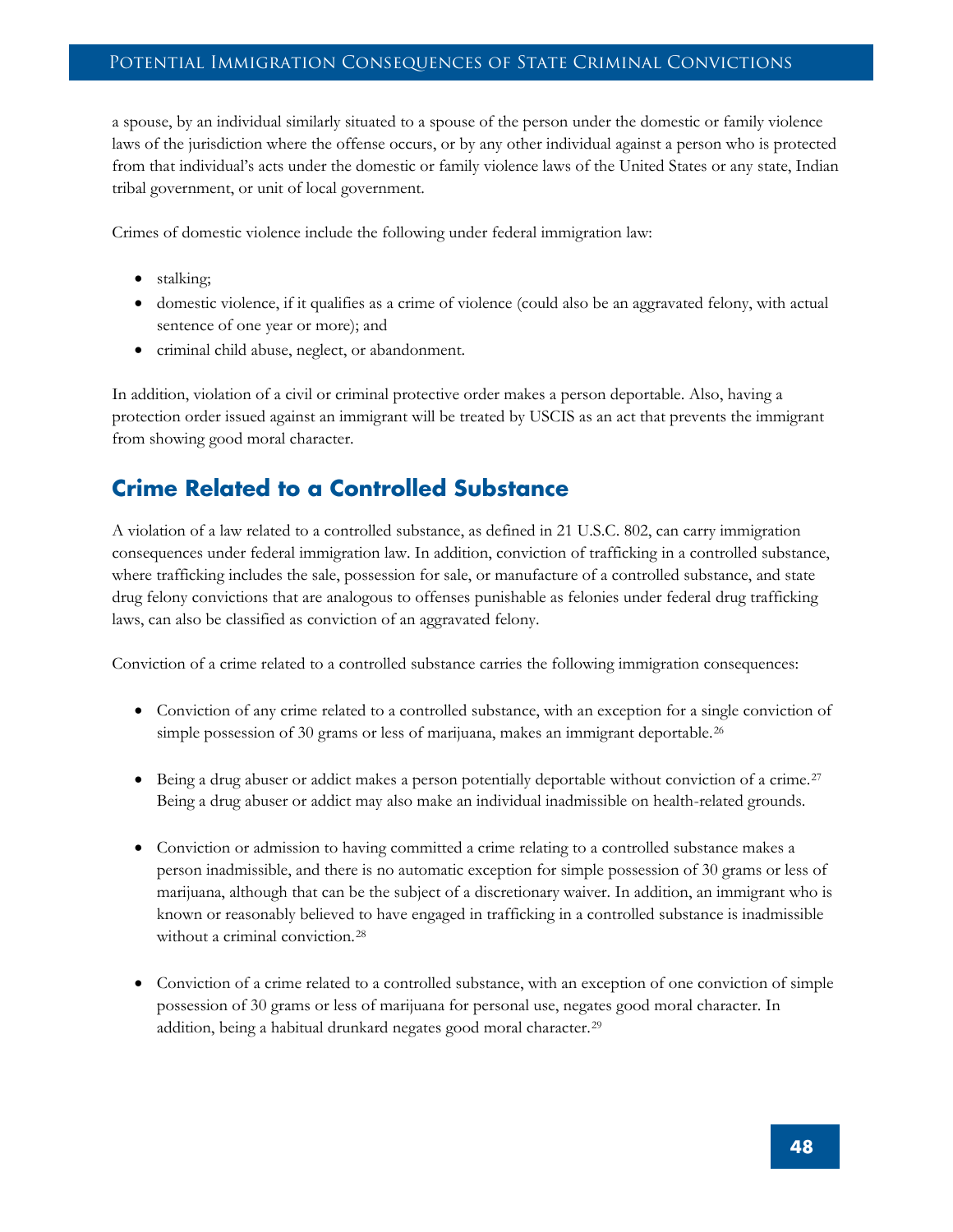### **Firearm Offense**

Conviction of a firearm offense makes a person deportable.[30](#page-72-7) The following are defined as firearm offenses under federal immigration law:

- purchase, sale, exchange, use, ownership, possession, or carrying a firearm or attempting or conspiring to do any of the above in violation of any law; or
- the use of a firearm in the commission of another crime.

The firearm need not be actually fired to constitute a firearm offense. The use of the firearm must be either a separate offense or a required element of the crime for which the individual has been convicted, or a necessary fact for the conviction. Where the presence of a firearm causes enhancement of sentence, but is not an element of the offense for which the defendant is convicted, there is no conviction of a firearm offense for immigration purposes.

## **RECOMMENDATIONS**

There are a number of areas where criminal convictions under federal immigration law operate in a manner that is unpredictable and have consequences that appear disproportionate to the level of seriousness of the criminal offenses involved. In particular, there can be devastating collateral consequences of a conviction for even a minor crime on the family of an immigrant defendant. The following areas of criminal convictions should, we believe, be important candidates for consideration in any serious attempt to reform federal immigration law.

- Crimes for which one day in the length of a sentence imposed by a state court judge (364 days as opposed to 365 days) that can have dramatically different immigration consequences are not grounded in the reality of how state court judges are supposed to determine sentences. A state court judge is required to take into account the whole circumstance of the defendant, including mitigating circumstances such as family stability and community connections, and not just the actual criminal act. For crimes that have a maximum sentence of 365 days, it is common for a judge to use the maximum sentence and suspend it all, thinking that he or she is being lenient, whereas the one extra day can be a lifetime bar to living in the United States for an immigrant defendant, even one who is a lawful permanent resident. One focus of immigration reform that we propose is to eliminate this disconnect.
- As the discussion above indicates, there are many minor crimes that can carry severe immigration consequences, particularly with regard to the ill-defined category of CIMT. Some crimes that fall into that category can be governed by state statutes that provide for a wide range of possible sentences, and it is the maximum possible sentence and not the actual sentence that matters under federal immigration law. Further, some crimes that can result in deportation are so minor that indigent defendants do not have a right to appointed counsel in state court. We propose that immigration reform consider eliminating immigration consequences for minor crimes and crimes for which a defendant is not incarcerated.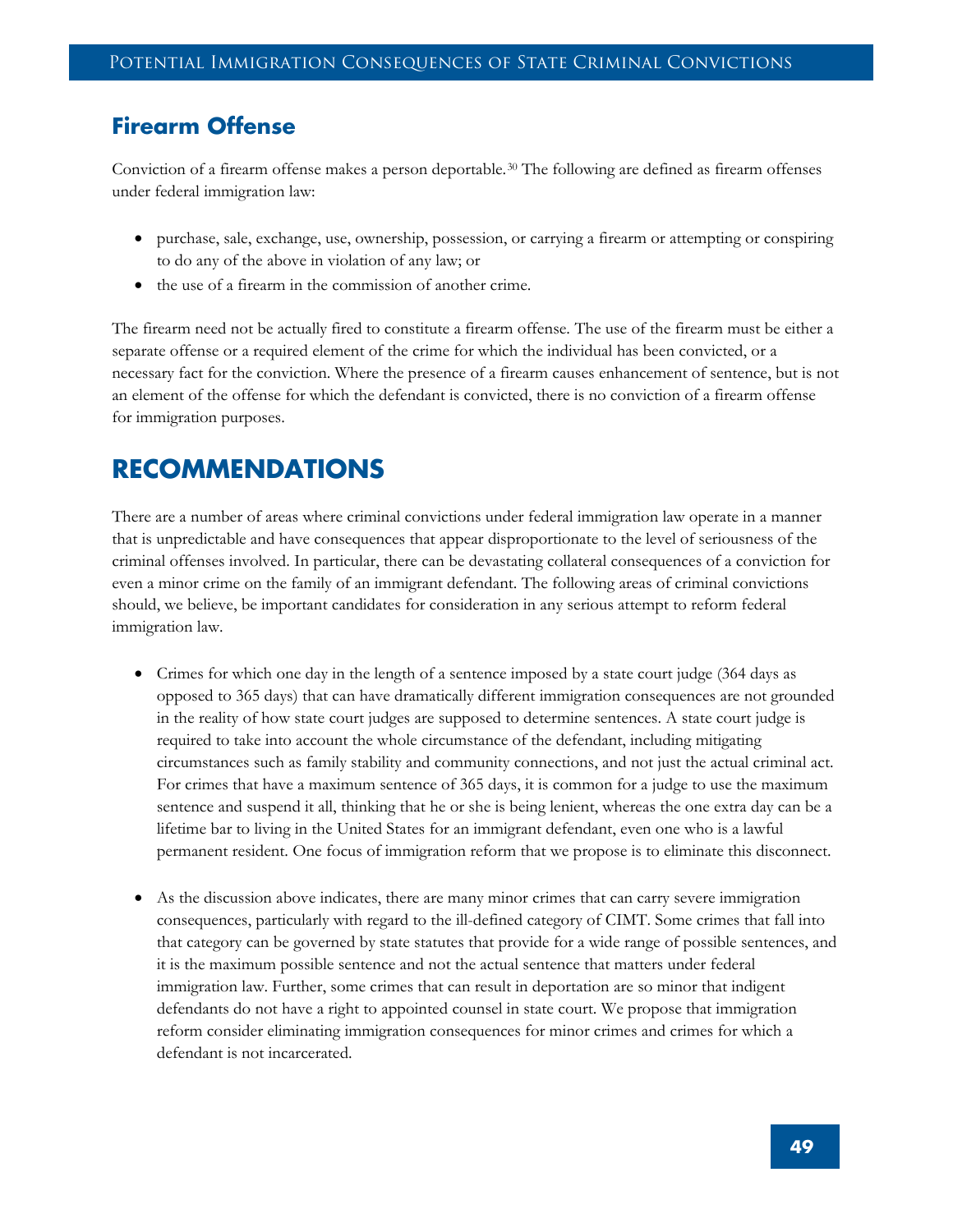• Finally, we propose that federal immigration law be revised to provide that considerations of family stability and the well-being of children be added to the criteria for determining deportability. This might even include a specific provision that an immigration court judge may grant relief from removal based on a determination by a juvenile or family court judge that it is in the best interests of a particular family for all of its members to remain in the United States.

#### **Recommended Citation**

Weller, S. & Martin, J.A. (2013). Potential immigration consequences of state criminal convictions. In Phillips, S.D., Cervantes, W., Lincroft, Y., Dettlaff, A.J., & Bruce, L. (Eds.). *Children in Harm's Way: Criminal Justice, Immigration Enforcement, and Child Welfare* (pp. 41-50). Washington, D.C.: Jointly published by The Sentencing Project and First Focus.

#### **Notes**

Ezer, N. L. (2006). The intersection of immigration law and family law. *Family Law Quarterly*, *40*(3), 339-366.

 U.S. Immigration and Customs Enforcement. (October 18, 2011). FY 2011: ICE announces year-end removal numbers, highlights focus on key priorities including threats to public safety and national security. *News Release*. Retrieved from [http://www.ice.gov/news/releases/1110/111018washingtondc.htm.](http://www.ice.gov/news/releases/1110/111018washingtondc.htm)

 Xu, Q. (2005). In the "best interest" of immigrant and refugee children: Deliberating on their unique circumstances. *Child Welfare*, (5), 747-770.

 Abrams, K. (2006). Immigration status and the best interests of the child standard. *Virginia Journal of Social Policy and the Law*, *14*(1), 87-102.

 Thronson, D.B. (2008). Custody and contradictions: Exploring immigration law as federal family law in the context of child custody. *Hastings Law Journal, 59*(3), 453-513.

Thronson, D.B. & Sullivan, F.P. (2012). Family courts and immigration status. *Juvenile and Family Court Journal*, *63*(1), 1-18.

*Ibid*. 5

*Ibid*. 5

<sup>10</sup> Thronson, D.B. (2005). Of borders and best interests: Examining the experiences of undocumented immigrants in U.S. Family Courts. *Texas Hispanic Journal of Law and Policy11*, 47-77.

*Ibid.* 6

Boye, A.R. (2004). Making sure children find their way home. *Brooklyn Law Review*, *69*(4), 1515-1554.

 Northcott, F.S. & Jeffries, W. (2012). Family finding and engagement beyond the bench: Working across international borders. *Juvenile and Family Court Journal*, *63*(1), 31-47.

*Ibid.*7

 *Ibid*. 5 8 U.S.C. 1227. 8 U.S.C. 1227. 8 U.S.C. 1229b. 8 U.S.C. 1427. 8 U.S.C 1101(f). 8 U.S.C. 1101(a)(48)(A). 8 U.S.C. 1101(a)(48)(B). 8 U.S.C 1101(a)(43). U.S.C.  $1227(a)(2)(A)(i)$ . 8 U.S.C.  $1227(a)(2)(E)$ . 8 U.S.C.  $1227(a)(2)(B)(i)$ . 8 U.S.C. 1227(a)(2)(B)(ii). 8 U.S.C. 1182(a)(2)(A)((i). 8 U.S.C 1101(f). 8 U.S.C. 1227(a)(2)(C).

Thronson, D.B. (2006). Choiceless choices: Deportation and the parent child relationship. *Nevada Law Journal*, *6*(3), 1165-1214.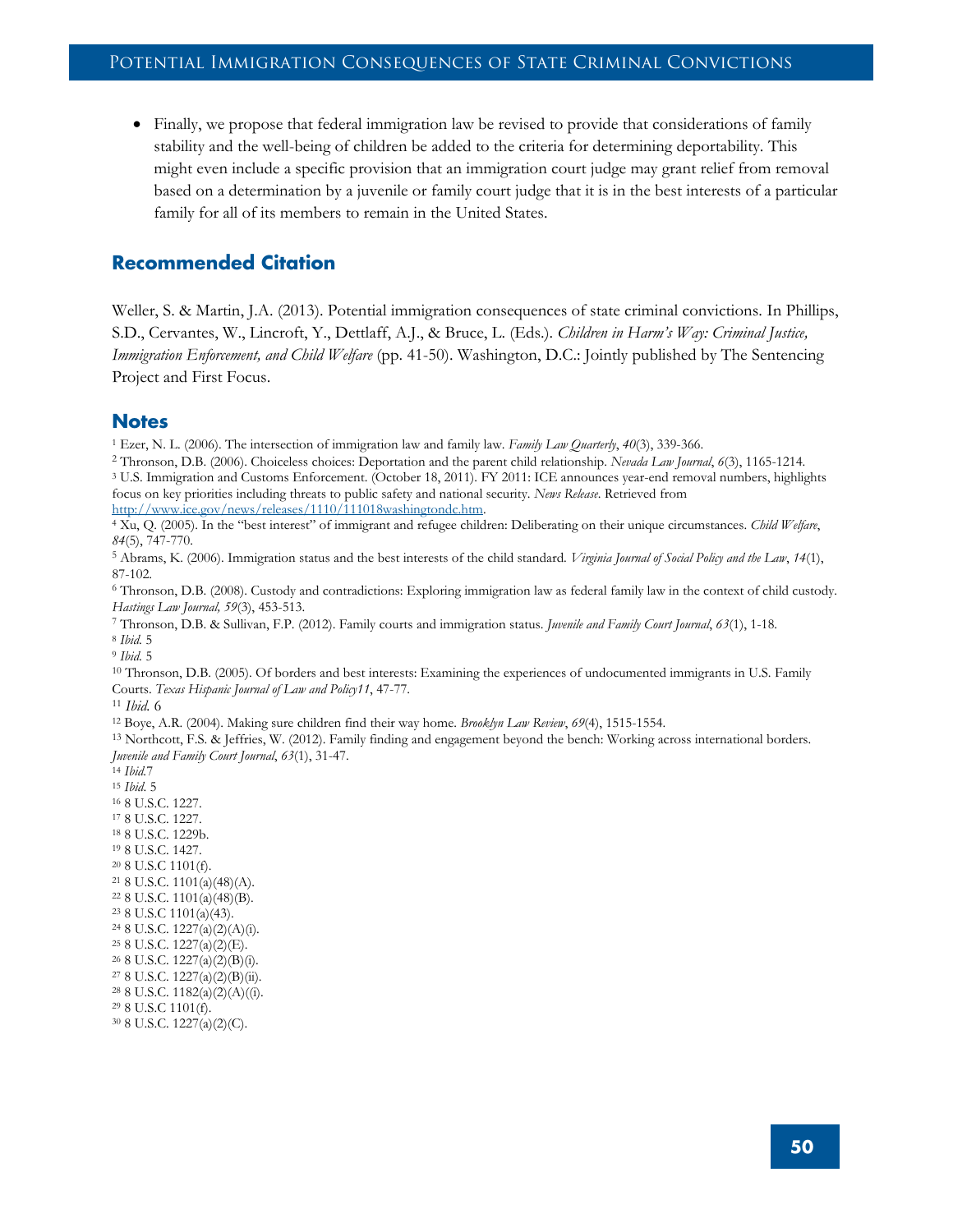## **IMMIGRATION ENFORCEMENT AND FAMILY COURTS**

**David B. Thronson**, Michigan State University College of Law

Deeply rooted ideals regarding the sanctity of families face jarring disconnects when they come into contact with the immigration system. Immigrant parents' fears that they will be deported and lose rights and relationships with their children are common, as is the assumption both in and out of immigrant communities that the deportation of parents inevitably results in legal separation of parents and children. Such fear is not without basis as many family courts struggle to find appropriate ways to balance family law principles with immigration law mandates. Immigrant parents are keenly aware of highly publicized instances in which foreign born parents, even those with legal authorization to stay in the United States, face the prospect of losing their children through interaction with unfamiliar judicial and child welfare systems. When parents actually are deported, immigration concerns can and often do play a direct and critical role in the separation of parents and children, sometimes in ways that are appropriate and often in ways that are not. Parents who are susceptible to deportation, therefore, have understandable cause to worry that expanded enforcement of immigration laws may threaten their ability to maintain family integrity as a practical, if not always legal, matter.

### **FAMILY INTEGRITY FOR MIXED-STATUS FAMILIES**

The ongoing political stalemate surrounding immigration reform in the United States is reflected in the prevalence of mixed-status families (i.e. families in which all members do not share the same immigration or citizenship status).[1](#page-72-8) Existing immigration laws provide potential immigrants with strong disincentives to leave the United States, yet fail to provide mechanisms by which family members who lack authorization to remain in the United States can regularize their immigration status.[2](#page-72-9) With a large unauthorized population in place, record immigration enforcement activities directly impact thousands of families.[3](#page-72-10) Given the large number of unauthorized migrants in the United States, however, most immigrant families continue to live strikingly stable lives in the United States despite the constant shadow of uncertainty that accompanies the lack of lawful status.[4](#page-72-11)

Through narrow laws that restrict access to legal immigration status and increased border enforcement that discourages historical patterns of cyclical migration, the United States has become home to a tremendous population of mixed-status families. Such families include members that have different forms of lawful immigration status, and many are characterized by at least some family members who are not authorized to remain in the United States. A closer look at immigrant families reveals the extent to which immigrants are woven into the national fabric.

Children in immigrant families now account for approximately one-fourth of all children in the United States.[5](#page-72-12) Of these, more than five million have at least one parent who lacks authorization to remain in the United States,<sup>[6](#page-72-2)</sup> and 3.8 million parents of U.S. citizen children lack authorized immigration status.<sup>[7](#page-72-13),[8](#page-72-14)</sup> Parents of U.S. citizen children comprise 37 percent of the adult population of unauthorized immigrants,[9](#page-72-15) while children themselves constitute approximately 13 percent of the unauthorized population in the United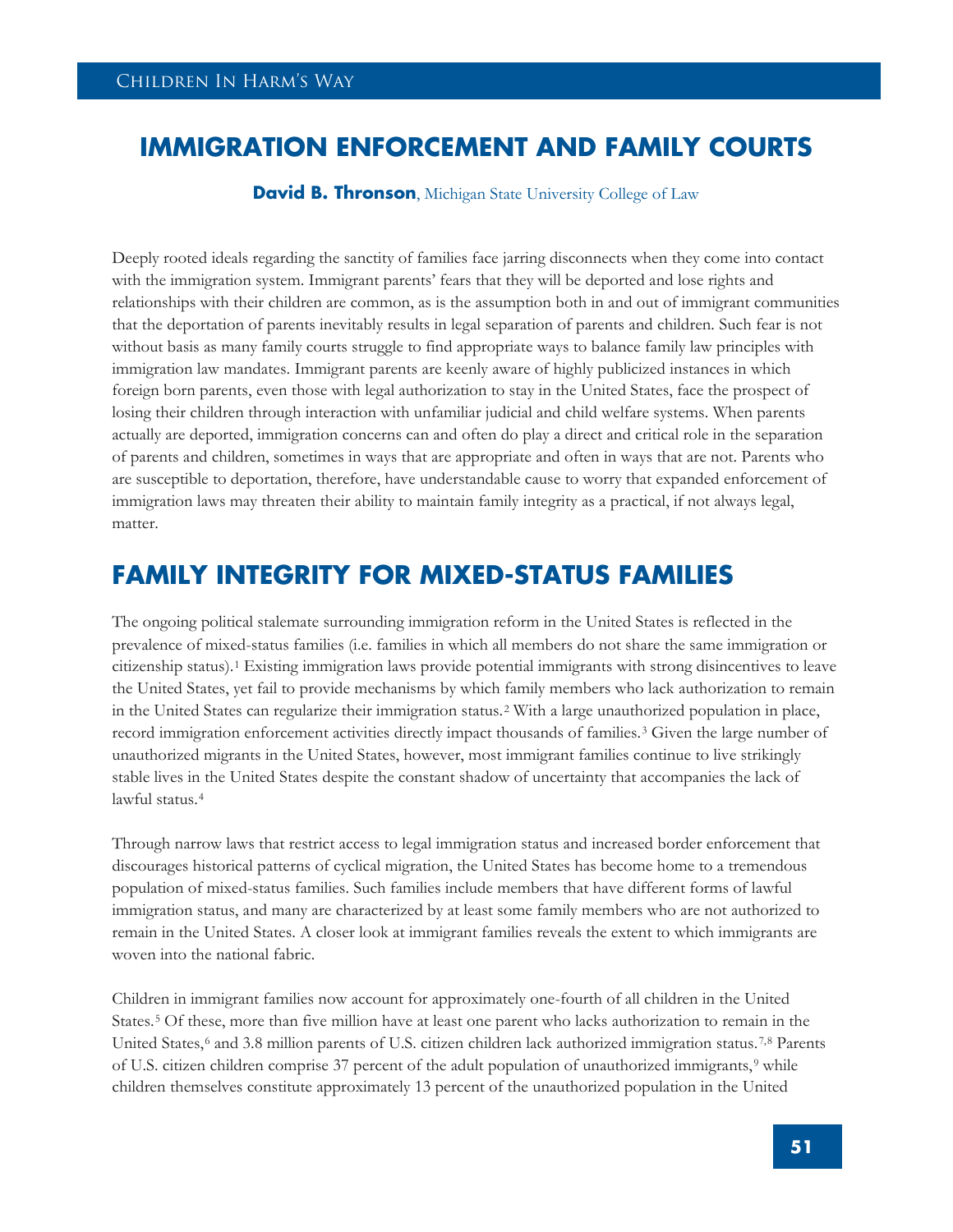States.[10](#page-72-16) Combining the numbers of adults and children living in the United States with authorization, almost 9 million people live in families with at least one unauthorized immigrant.[11](#page-72-17)

Given the presence in so many families of members not authorized to remain in the United States, immigration enforcement against individuals inevitably impacts not just individuals, but rather significant numbers of immigrant children and families. Mixed-status families face difficult choices between family integrity and continued life in the United States. And when children in immigrant families are involved with child welfare systems, issues as central as seeking placements for children can create struggles as child welfare workers grapple with the difficulties, both practical and legal, that arise in the vetting of possible transnational placements, potential placements with undocumented caregivers, and resource limitations related to immigration status that impact reunification planning.

The numbers directly impacted by the intersection of immigration and family law are significant. Between July 1, 2010, and September 30, 2012, U.S. Immigration and Customs Enforcement removed 204,816 parents of U.S. citizen children from the United States.[12](#page-72-18) Meanwhile, the most recent Mexican Census reported 500,000 U.S. citizen children living in Mexico. More than a million people have migrated from the United States to Mexico since 2005, "including about 300,000 U.S.-born children, most [of whom] did so voluntarily, but a significant minority were deported and remained in Mexico."[13](#page-72-19) At the same time, many children are left behind in the United States and "there are at least 5,100 children in foster care whose parents have been deported or detained."[14](#page-72-20)

As immigration law and family law inevitably intersect, the potential for tension and inconsistency is high. Immigration and family law are animated by different values and priorities, and it is common that immigration law will reach a conclusion that an individual should be deported that is starkly contrary to an outcome that would advance the best interests of that person's children. Less dramatically, immigration status also can subtly influence family court decisions as misinformation and misunderstanding of immigration laws lead to questionable outcomes.

The parent-child relationship and the fundamental legal protections that attach to this relationship are not altered by immigration status. Yet when immigrant families find themselves divided across immigration status lines or caught up in immigration enforcement efforts, the potential for family separation is real. The enforcement of immigration law and the failure of family courts to account for the consequences of this enforcement undermine family integrity and create unnecessary separations of children from their parents, threatening children's safety, security, well-being, and long term development.

## **THE DEVALUATION OF CHILDREN IN IMMIGRATION LAW**

Before looking for solutions to the challenges presented by the prevalence of mixed status families in the United States, it is important to understand the laws and policies that created this demographic. The existence of a large population of mixed status families is not a fluke, but rather the predictable outcome of immigration laws and policies that fundamentally devalue children. As such, the distinctions that immigration law makes between lawful immigrants and those labeled "illegal aliens" often are the direct result of immigration law frameworks that operate on principles that are contrary to deeply held societal notions of family and values regarding the treatment of children. To protect core family law values when immigrant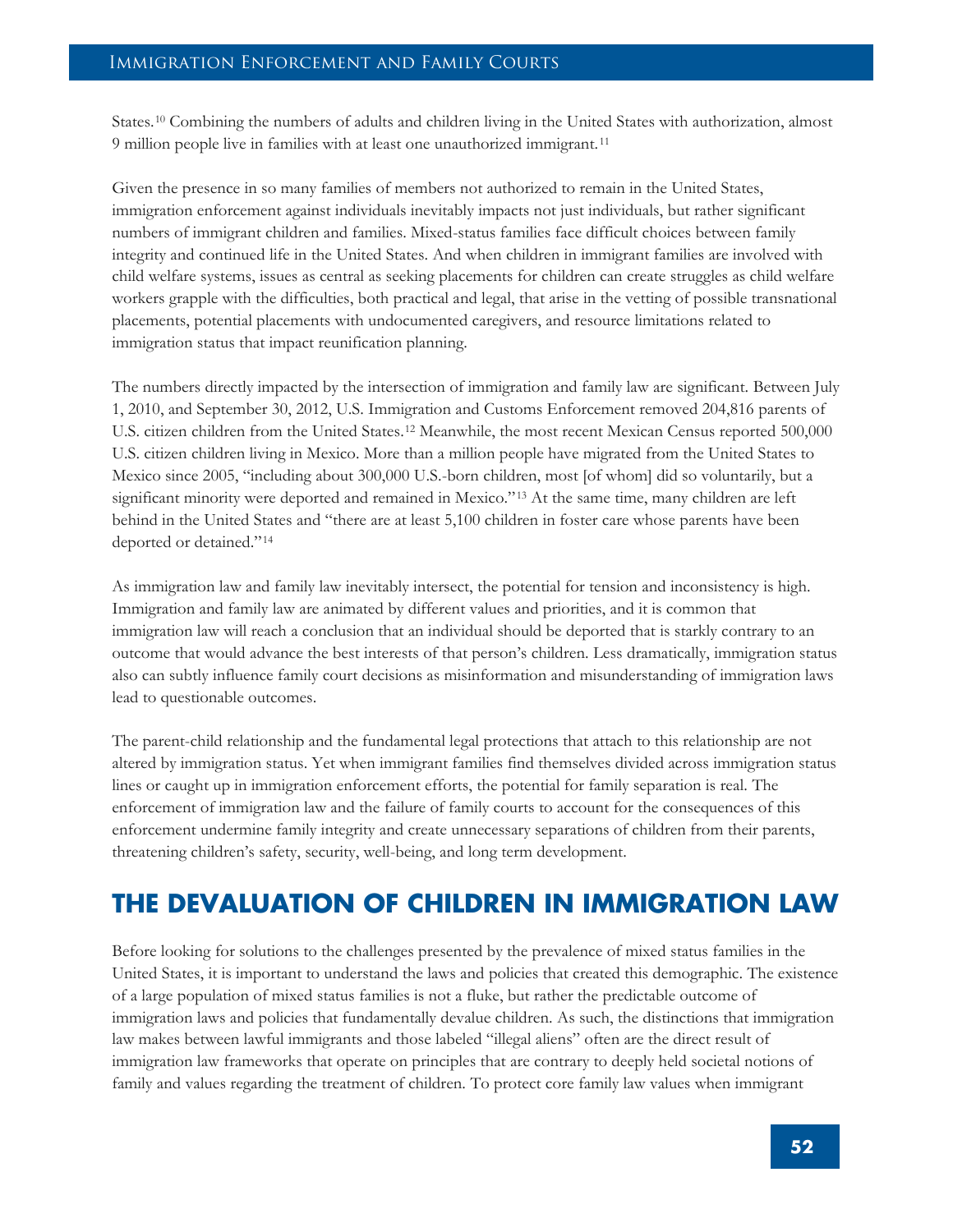families are involved, it is critical to unpack the ways in which immigration law is motivated by principles other than the best interests of children manifest in family law settings.

<span id="page-55-3"></span><span id="page-55-2"></span><span id="page-55-1"></span><span id="page-55-0"></span>U.S. immigration law and policy adopt peculiar assumptions and attitudes regarding children that are critical in shaping the lives of migrant families, yet these attitudes are often masked by the excruciating complexity of immigration law and are completely missing from public dialogue about immigration enforcement and reform. U.S. immigration law has a distinctive veneer of family friendliness that creates an appearance of advancing children's interests and general notions of family unity.[15](#page-72-21) Immigration law includes a complex system of family-sponsored immigration, derivative immigration for the family members of some immigrants, and waivers of bars of admissibility and cancellation of removal based on hardship to specified family members.[16](#page-72-22) Substantial numbers of children do legally immigrate under the provisions of immigration law.[17](#page-72-23) Upon closer inspection, however, immigration law's limited and often antagonistic approach to children is revealed.

<span id="page-55-4"></span>The failures of immigration law to advance, or in most instances even consider the interests of children, place it far from mainstream values and legal conceptions regarding children. In particular, immigration law fails to fully recognize children as individuals with independent rights and interests, effectively and pervasively precludes children from generating immigration rights in their parents or others, and attaches punishing and lasting legal consequences to children for choices of adults in their lives or for choices that children make prior to reaching the age of discretion. These three avenues for devaluing children create a structural imbalance in immigration law that perpetuates the large population of mixed-status families.

### **Treating Children as Objects**

Immigration law fails to fully recognize children as individuals with independent rights and interests. The law uses a restrictive and highly technical definition of who qualifies as a "child," conceptualizing children as passive objects. In immigration law, a "child" is defined with circularity as a child who meets other qualifying conditions, such as being born in wedlock or having a father who has taken specified steps to "legitimate" the child.[18](#page-72-24) Further, an adopted child is not a child for immigration purposes if the adoption is finalized after the child reaches age 16.[19](#page-72-25) When a child is born out of wedlock, a biological relationship with a father that is not accompanied by a "bona fide parent-child relationship" is not recognized for immigration purposes.[20](#page-72-26) As a result, not all children are children for immigration purposes, and the actions that determine who is a child are not in the control of children. In U.S. immigration law, children are "by definition passive objects subject to parental control."[21](#page-72-27)

Second, U.S. immigration law is distinctly parent-centered. Children's lack of agency in influencing whether they are even considered a child for purposes of fitting into the immigration law framework is only the starting point for the law's devaluation of children. Even when a parent-child relationship is satisfactorily established under immigration law, children are treated less favorably than adults in their ability to exercise agency and extend status to other family members. Under the Immigration and Nationality Act's familysponsored immigration framework, legal permanent residents and citizens may petition for immigrant visas for certain family members.[22](#page-72-28) The person having legal immigration status is the "petitioner," and the person wishing to immigrate and who the law presumes is waiting outside the country is the principal "beneficiary." If the principal beneficiary has a spouse or children, in some instances the spouse or children may acquire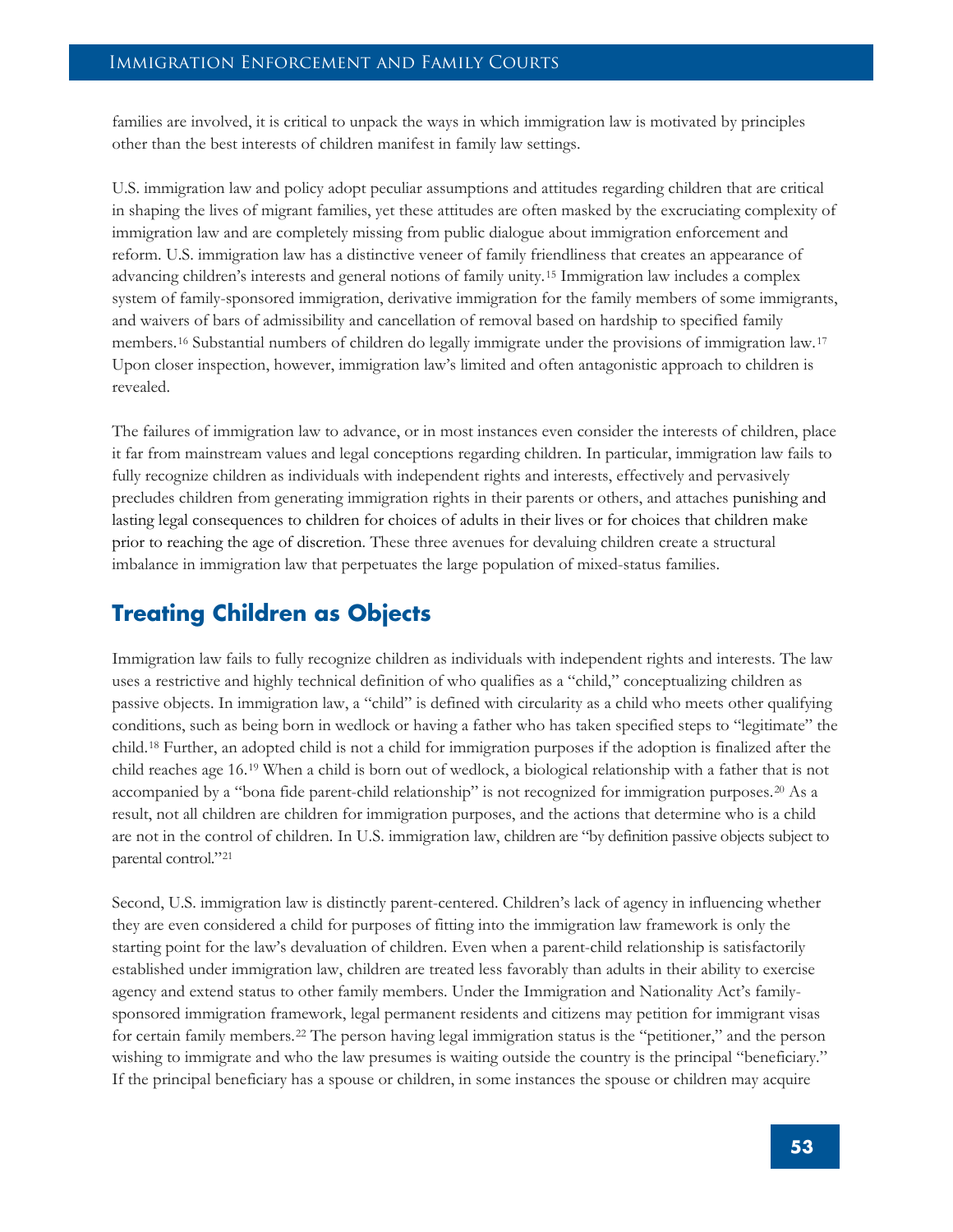immigration status as derivatives.[23](#page-72-29) Through this framework, petitioners with lawful immigration status control the flow of immigration status from themselves to qualifying relatives and their dependents.

Not all family relationships are recognized and immigration law assigns various levels of priority to familysponsored immigration petitions depending on both the immigration status of the sponsoring petitioner and the familial relationship between the beneficiary and the petitioner.[24](#page-72-30) U.S. citizens can petition for their spouses, children, siblings, and parents.[25](#page-72-31) The ability of legal permanent residents to petition for relatives is restricted further and they may petition only for their spouses and unmarried children.<sup>[26](#page-72-32)</sup> Petitions of U.S. citizens receive priority over those of legal permanent residents and petitions based on the parent-child and spousal relationships of traditional nuclear families are privileged over other family relationships.[27](#page-72-33) Petitions filed by U.S. citizens for their spouses and unmarried minor children are not subject to numerical limits and are immediately available.<sup>[28](#page-72-34)</sup> Less favored relationships, such as the relationship between a legal permanent resident parent and a child, are subject to numerical limitations that result in lengthy backlogs.[29](#page-72-35) Immigration petitions relying on the relationship between adult citizens and their siblings, the recognized relationship given lowest priority by immigration law, can be backlogged in excess of 20 years.[30](#page-72-8)

<span id="page-56-0"></span>Under this statutory framework, parent-child relationships receive favored treatment, but only where the parent holds legal immigration status. Children, in contrast to citizen and legal permanent resident parents, may never petition for their parents to obtain lawful immigration status. In fact, U.S. citizens are permitted to petition for their parents only after they reach age 21 and are no longer children.[31](#page-72-9) Immigration law thus subordinates children's status to that of their parents. When parents successfully navigate the immigration system, they may include their children with them or may petition later for their children to join them. But when parents' attempts to immigrate fail, the attempts of their children fail with them. Children are passively advanced through the process by successful parents or held back by unsuccessful parents.

In contrast to its treatment of parents, immigration law does not permit children with legal immigration status, such as children who are U.S. citizens based on their births in the United States, to extend familybased immigration benefits to a parent or other family members. Immigration law assimilates children's status to that of their parents, but does not allow the assimilation of parents' status to that of their child. Only allowing an extension of immigration status if the legal status holder is the parent and not the child is a reflection of the asymmetrical value placed upon the parent-child relationship.<sup>[32](#page-72-36)</sup>

This asymmetry is a central characteristic of immigration law. For example, a child cannot include a parent as a derivative if the child obtains legal immigration status through a family petition.[33](#page-72-37) Also, while adult asylees and refugees may obtain derivative status for their spouses and children, child asylees and refugees cannot petition for derivative status for their parents.[34](#page-72-38) There is no statutory provision for a child granted protection from removal pursuant to the Convention Against Torture to reunify with a parent.[35](#page-72-11)

### **Expecting and Accepting Harm to Children**

U.S. immigration law further devalues children by failing to give weight to their interests in the context of waivers of grounds of inadmissibility and in cancellations of removal. Even if an immigration visa is available, certain grounds of inadmissibility may preclude a beneficiary from being able to immigrate to the United States.[36](#page-72-39) In some instances, grounds of inadmissibility may be overcome by showing hardship to adult family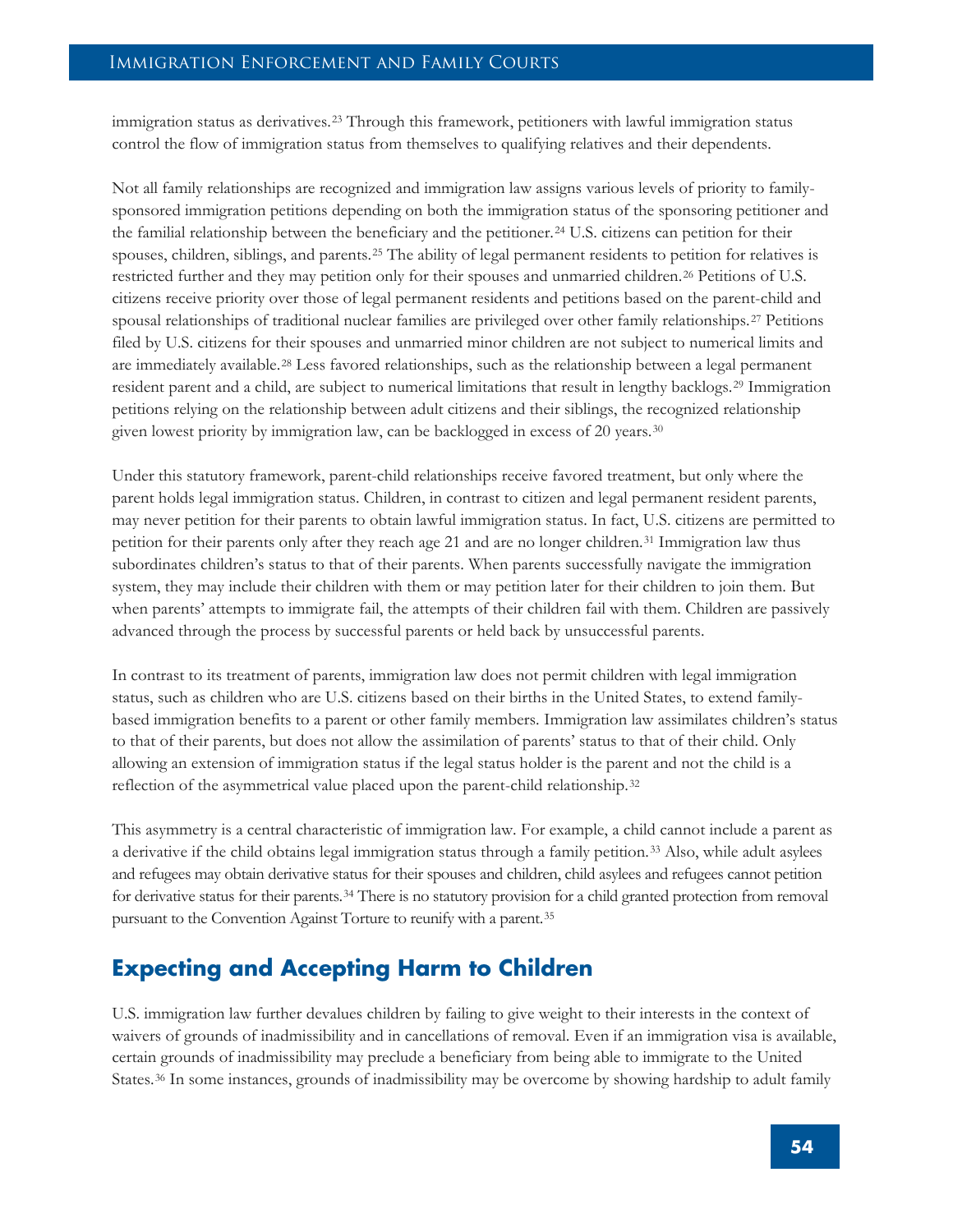members (i.e., spouses and parents).<sup>[37](#page-72-40)</sup> However, the immigration statutes make hardship to children irrelevant.[38](#page-72-12) Children's interests are expressly excluded from the equation.

This failure to provide meaningful consideration of children's best interests extends to immigration removal proceedings. In this context, an individual facing removal may seek cancellation of the removal based, in part, on "exceptional and extremely unusual hardship" to his or her legal permanent resident or U.S. citizen

spouse, parent, or child.[39](#page-72-41) This standard, in practice, is remarkably difficult to meet. To qualify for relief, parents must demonstrate hardship to children "substantially different from, or beyond that, which would normally be expected from the deportation of an alien with close family members here."[40](#page-72-2)

<span id="page-57-0"></span>Parents facing removal generally can argue hardship to their children in one of two ways. …the structure of immigration law creates a serious imbalance that virtually guarantees the perpetuation of a large block of unauthorized migrants who will stay for their children's interests, yet not be able to legalize their own status.

First, they can assert that if children are left behind, separation will cause hardship. However, courts are unlikely to find that hardship is "exceptional and extremely unusual" because a high level of harm is a typical result of removal as "[d]eportation rarely occurs without personal distress and emotional hurt."[41](#page-72-3) Moreover, separation from family members is "simply one of the 'common results of deportation or exclusion [that] are insufficient to prove extreme hardship.'"[42](#page-72-13) Second, parents can argue that if children leave the United States with the parent, the children will face hardship in the destination country. However, the fact that children will not have the same levels of education, health care, and economic opportunities that they would have in the United States also is a common result of deportation and thus insufficient to meet the "exceptional and extremely unusual hardship" standard.<sup>[43](#page-72-5)</sup> Whether children stay behind or accompany parents abroad, the interests of the children influence the outcome only in the rare case in which they rise to an exceptional and extremely level of hardship. As a practical matter, this is incredibly difficult to prove, and the burden of proof lies with the applicant. Therefore, in contrast to societal norms establishing the primacy of children's interests, family separation and potentially significant levels of harm to children are an expected and accepted part of the immigration system.

The devaluation of children and their interests is out of step with mainstream consideration of the best interests of children. One result of this, contrary to popular misconceptions, is that parental decisions to seek a better life in the United States for their children generally will not assist parents in obtaining lawful immigration status. But by stripping immigration law of consideration for the interests of children, immigration law guarantees that actions we generally expect from parents to advance their children's interests are ignored in making immigration determinations.

The result is a misalignment of United States immigration law and policy with the motivations that drive unauthorized migrants to arrive and remain in the United States. Indeed, the structure of immigration law creates a serious imbalance that virtually guarantees the perpetuation of a large block of unauthorized migrants who will stay for their children's interests, yet not be able to legalize their own status. The notion that children's interests in family integrity do not serve as a basis for possible extension of immigration status thus contributes directly to the perpetuation of mixed-status families in the United States. Preventing the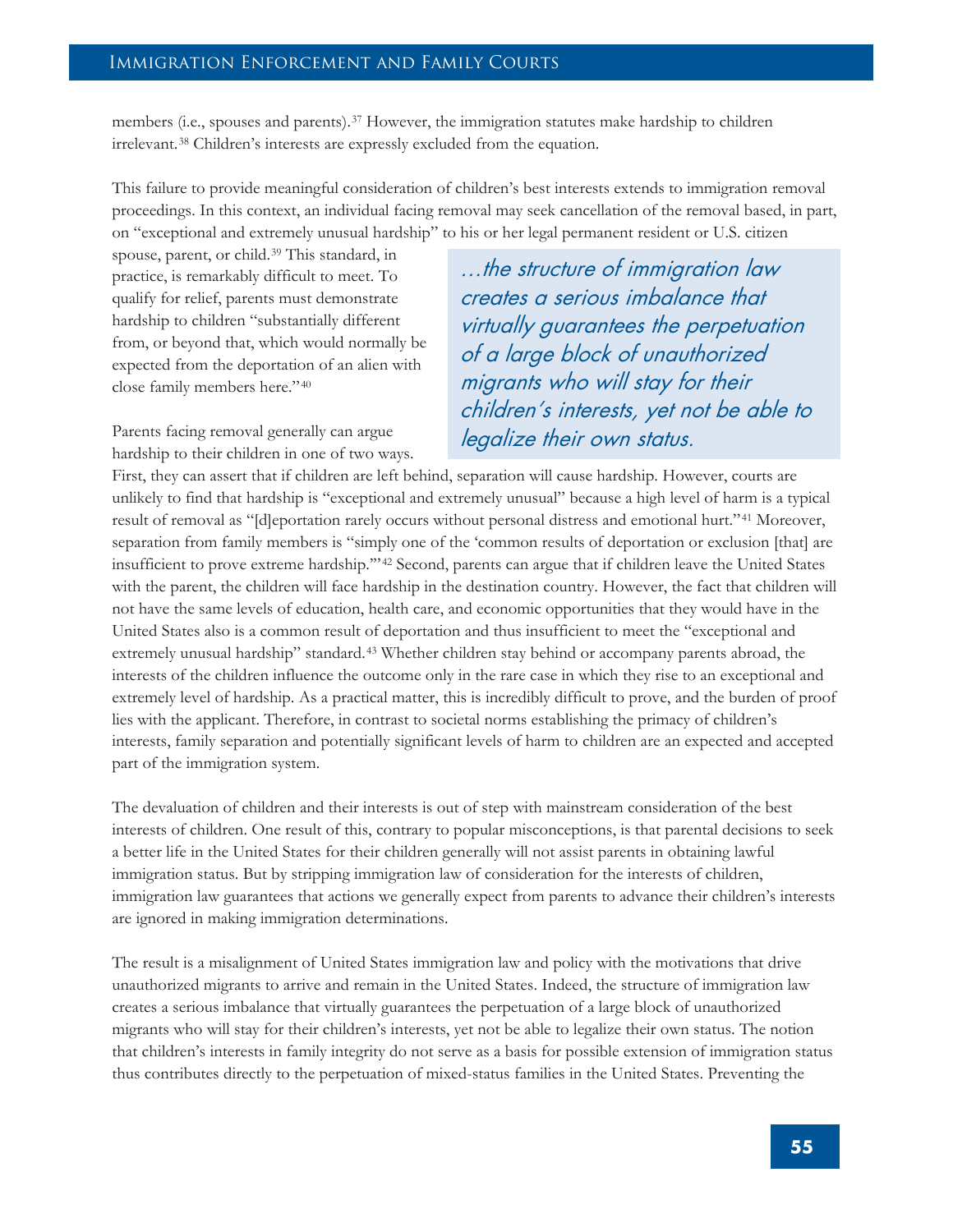legalization of parents has far-reaching effects as it hampers the integration of immigrant children and the children of migrants into United States society.

### **Punishing Children for Adult Decisions**

Immigration law retains the long disfavored idea of punishing children for the sins of their parents. For example, we have long acknowledged that penalizing children for birth out of wedlock is "illogical and unjust."[44](#page-72-6) Outside immigration law, it is clear that attaching punishment to children for circumstances of birth outside their control "is contrary to the basic concept of our system that legal burdens should bear some relationship to individual responsibility or wrongdoing. Obviously, no child is responsible for his birth and penalizing the illegitimate child is an ineffectual, as well as an unjust, way of deterring the parent."[45](#page-72-7) Indeed, the notion of deterring adult behavior by penalizing children runs counter to the mainstream recognition of children as autonomous individuals.[46](#page-72-42)

As to children's own actions, it is generally understood that "juveniles have a 'lack of maturity and an underdeveloped sense of responsibility'; they 'are more vulnerable or susceptible to negative influences and outside pressures, including peer pressure'; and their characters are 'not as well formed.'"[47](#page-72-17) Because "juveniles have lessened culpability they are less deserving of the most severe punishments,"[48](#page-72-43) we do not expect adult levels of maturity from children and do not assign legal consequences to juveniles as they do adults.

U.S. immigration law, however, imposes upon children many of the same severe penalties and barriers that apply to adults who enter the United States without inspection or remain without authorization. Even children too young to be capable of exercising independent judgment and volition in entering the United States, such as infants carried across the border, face the full legal consequences of unauthorized entry. This effectively negates the possibility that children's responsibility for violations of immigration law is proportionate to any perceived culpability.[49](#page-72-18) U.S. immigration law, therefore, often attaches the consequences of adult decisions and actions to children who had no control over the actions for which they are now punished. This approach continues, although it has demonstrably failed as a deterrent to adult behavior.

The devaluation of children and their interests in immigration law plays a large role in a legal system that results in mixed-status families unable to achieve a common immigration status. Understanding this gives rise to caution in mixing immigration and family law in determinations regarding children. At its extreme, immigration law can function as family law by providing a de facto determination of where family members may live, yet immigration operates in a manner that does not take children's interests into account. When family courts allow immigration considerations to overwhelm family law principles and practices, they further enhance the devaluing aspects of immigration law by allowing them to undermine protections for families and children that are foundational in family law. Family law provides a counter to immigration law's devaluation of children only if its own principles and values regarding the centrality of the integrity of family and child's interests are preserved.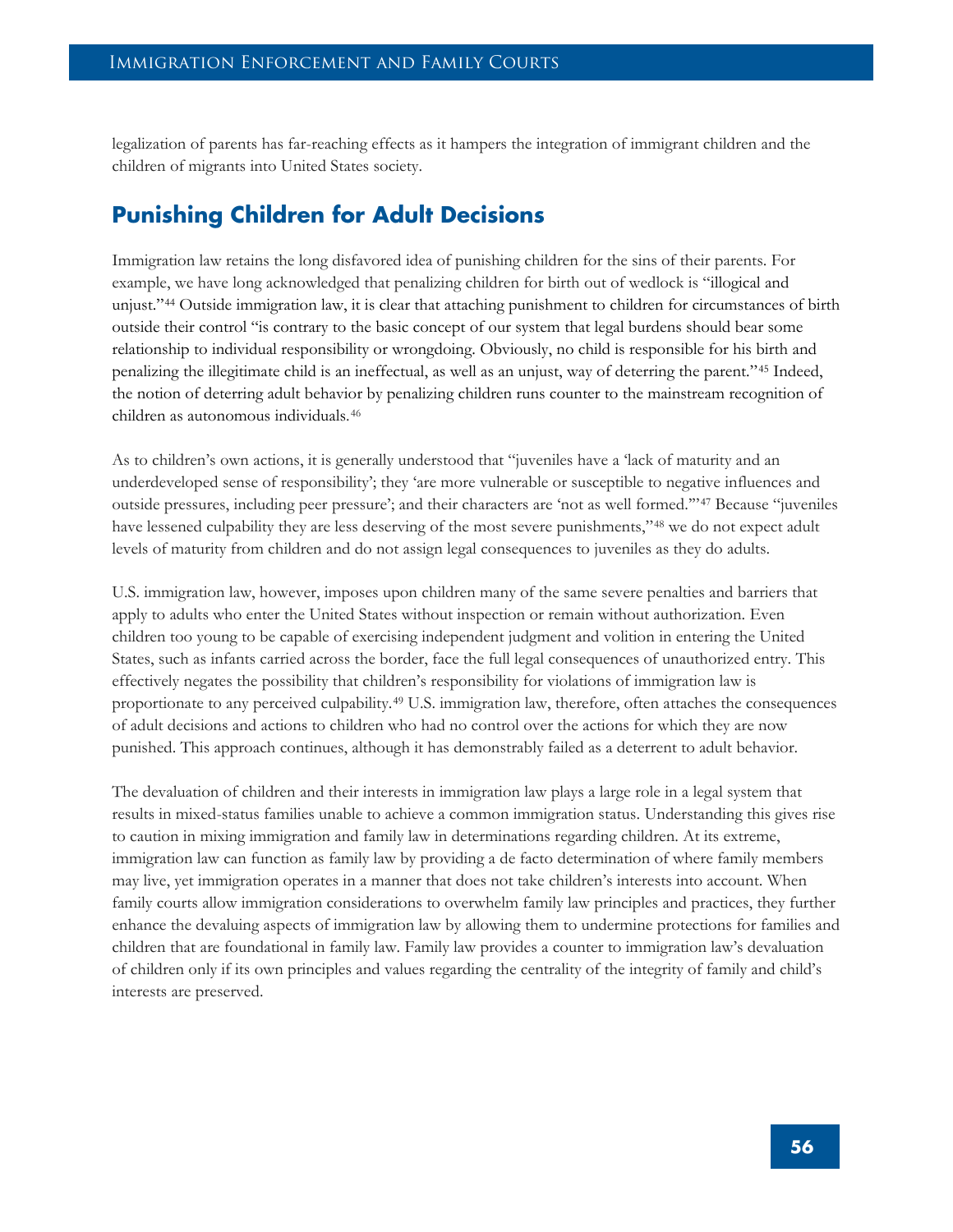## **RECOMMENDATIONS**

#### **Family Courts Must Allow Introduction of Immigration Status Issues in Family Proceedings Only Where the Proponent of the Information can Establish that Specific Facts Have Relevance to the Legal Determination at Hand**

A strict prohibition against any consideration of immigration status in child custody and welfare proceedings would stand as a firewall against discrimination and the intimidation inherent in parties' attempts to raise immigration status matters, but such a rule is both impractical and problematic. The need to prevent bias and discrimination does not necessarily mean that an absolute prohibition on the consideration of immigration status is the answer. While a restriction on any mention of immigration status admittedly has appeal as one way of avoiding discrimination, it has significant downsides as well. One of these is the possibility that discrimination is silently swept under the rug and courts' true rationales are obfuscated.[50](#page-72-44) More broadly, and quite apart from impermissible bias, it is difficult to think that courts motivated by the best interests of children can reasonably ignore the real, tangible, and immediate impacts on the lives of children.<sup>[51](#page-72-45)</sup>

In many situations, moreover, it is parties without legal immigration status who seek to raise concerns related to immigration status in family courts, asking courts to accommodate realities related to their situations or to tailor findings to facilitate desired immigration outcomes, as in the instance of court-dependent children who might be eligible for Special Immigrant Juvenile Status.[52](#page-72-46) More generally, immigration status is an influential force that shapes the life experiences of many immigrants and immigrant families, and the immigration status of parents and children forms an understandably tempting area of inquiry for family judges struggling to make difficult determinations about the interests of children.

A strict prohibition on raising immigration status issues in child custody matters would be difficult to maintain because immigration status does affect the experiences of many immigrants and their families. This impact is especially important for mixed-status families that face daily conundrums as they interface with societal institutions unsure of the implications associated with the array of statuses that such families present. The influence of immigration status in shaping daily life can be logistical and practical, or it can be much more significant. In some cases, the influence of immigration status is vitally relevant to determining a child's interests. Sorting out the real implications of immigration status from the misconceptions and stereotypes that abound is not an easy task.

One common example arises in the manner in which immigration status can play a central role in establishing and perpetuating dynamics of family violence. In such instances, ignoring the power and influence of immigration status may be among the least appropriate choices. Any examination of families where exploitation and control based on immigration status is a strong negative force would be incomplete and misleading without reference to concerns related to immigration. Indeed, as the American Bar Association has noted, "Offering battered immigrant parents and their children a way out of violent homes requires that attorneys, judges, police, child protective service workers and advocates develop an understanding of immigrant parents' life experience, so that they may craft legal relief that will be effective in stopping violence while being respectful of their cultural experiences."<sup>[53](#page-72-47)</sup>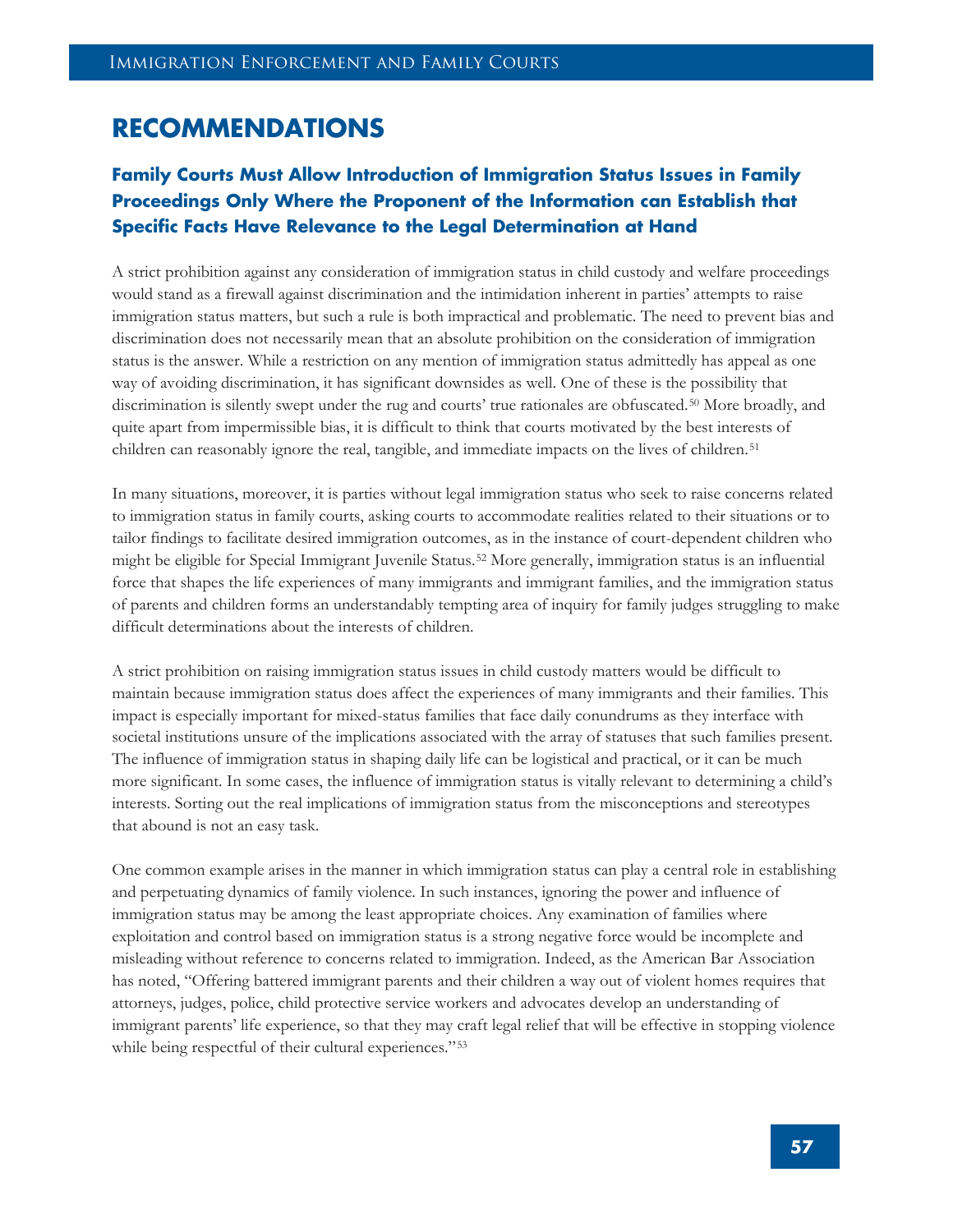Family courts and advocates must realize that "[i]n many instances, the fact that battered immigrant women have no legal immigration status or documentation in the U.S. is a result of the batterer's use of the victim's immigration status as a weapon of abuse."[54](#page-72-48) Moreover, it may well be the case that in some instances an "abuser's attempt to raise the other parent's immigration status ... [itself] is evidence of on-going abuse."[55](#page-72-49) If this is the case, a court's inquiry into the abuser's motives and rationale for attempting to inject the issue of immigration status into the proceeding may be especially telling. Further, the strategic decision of a party or attorney in a particular case to educate a judge regarding the true impact of immigration status ought to not be prohibited or even discouraged.<sup>[56](#page-72-50)</sup> Contrary to attempts to introduce irrelevant status concerns to intimidate a party, in such instances it may well be a person lacking immigration authorization who seeks to bring immigration concerns that are highly relevant to the child's best interests to the court's attention.

Absolute silence about immigration status cannot be, or at least cannot always be, the appropriate line in child custody matters. This conclusion extends outside the realm of domestic violence, as immigration status unquestionably influences the lives of many immigrants and immigrant families in a variety of predictable and unpredictable ways. To argue that concerns related to immigration never impact the interests of children in any situation is not credible, and it is unrealistic to think that judges will or should completely ignore the persistent and pervasive collateral impact of immigration status on some children and families. Practically significant examples include establishing levels of child support or enforcing child support when parties are not unauthorized to work.[57](#page-72-51) Eligibility restrictions for important benefits, such as Supplemental Security Income, Supplemental Nutrition Assistance Program (formerly known as food stamps), and Temporary Assistance for Needy Families may be highly relevant to some families.[58](#page-72-52) If an affidavit of support is executed to support an immigration application, this affidavit may have relevance to support issues.[59](#page-72-53)

As such, an important criterion emerges that limits the consideration of immigration issues in family court and prevents the introduction of immigration status to promote bias in outcomes. Restricting the consideration of immigration issues to instances where immigration concerns are demonstrably relevant on an individualized basis prevents the introduction of material for discriminatory purposes. The proponent of considering immigration status or concerns must establish specific facts and their relevance to the legal determination at hand. Forcing the proponent to articulate a rationale for the consideration of immigration status brings transparency to the reasoning and reduces opportunities for discrimination and obfuscation. At the same time, this approach maintains flexibility in responding to the myriad unseen ways that immigration law impacts lives.<sup>[60](#page-72-54)</sup> The rejection of irrelevant bias based on immigration status per se does not preclude carefully delineated factual analysis of the collateral consequences of the workings of immigration law on children.

#### **Family Courts Must Demand and Ensure Detained and Deported Parents' Participation in Family Court Proceedings**

When parents actually are deported or detained, proceedings related to child welfare become more difficult, but fundamental procedural rights to notice and participation persist. A parent's "location abroad presents many challenges for any child welfare agency assigned by the state to oversee the welfare of the child."<sup>[61](#page-72-55)</sup> There are "many unavoidable obstacles, including information disadvantages, financial limitations, cultural differences, communication barriers, and the involvement of multiple judicial systems."<sup>[62](#page-72-56)</sup> When immigration law prohibits a parent from returning to the United States, these cross-border difficulties are compounded. Yet these barriers are not insurmountable, and certainly the imperative to preserve the parent-child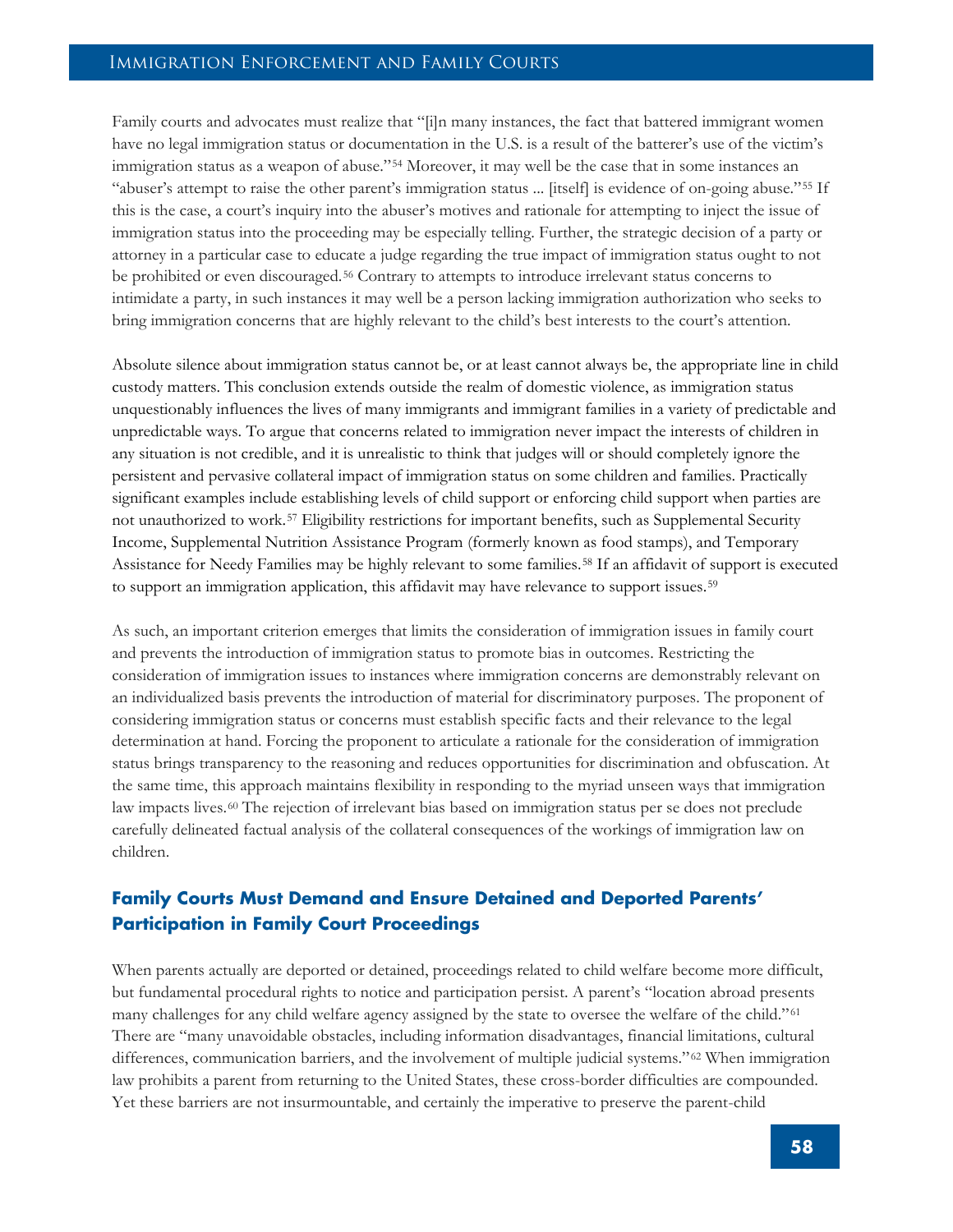relationship requires efforts to overcome them. Notably, the American Bar Association's House of Delegates recently resolved that "the length of one's status as an immigration detainee, or one's removal or pending removal from the country, cannot be the sole basis for a state not to provide legally mandated reasonable efforts to reunify children with their parent, legal guardian, or primary caretaker."[63](#page-72-57)

Parents detained by immigration authorities pending removal proceedings face particular obstacles. A recent study found that "[i]n none of the accounts shared by detained parents with children in foster care or by attorneys, caseworkers and judges was a detained parent allowed to physically appear at their dependency proceedings."[64](#page-72-58) Access to proceedings by phone was also limited.[65](#page-72-59) Distance is sometimes an obstacle, as detainees "are transferred an average of 370 miles from their homes."[66](#page-72-60) Yet distance cannot explain every failure to find means for parents to participate.

In one egregious case, "despite knowledge of the social workers, the guardian ad litem and ultimately the judge that [the mother] was held next door by immigration officials, the county court proceeded in her absence with hearings to adjudicate the fate of the children."[67](#page-72-61) Although overturned on appeal, such cases "send a strong message to immigrant parents that however unassailable their parental rights may be, as a practical matter they are not secure in their relationships with their children in the face of immigration law."[68](#page-72-62) Appellate "vindication of family rights will not counteract perceptions that immigrants are disadvantaged in child custody matters until frontline practices align with appellate articulations of the rights of immigrant children and parents."[69](#page-72-38) This change "will require social service agencies and family courts to commit resources and question existing routines, but the preservation of fundamental family rights requires no less."[70](#page-72-63)

The barriers to parent participation in such instances are often the creation of immigration detention policies and practices. That said, family courts enable immigration actors by failing to demand means to communicate with and ensure the participation of detained parents. Change is unlikely without strong leadership from family courts requiring efforts on the part of child welfare workers and demanding cooperation of immigration officials in vindicating parents' constitutional rights to participation in proceedings regarding their children.<sup>[71](#page-72-64)</sup>

#### **Family Courts Must Consider all Family Reunification Options, Including Placement of Children Outside the United States**

When family members, social workers, and courts assume that U.S. citizen children must remain in the United States, they have essentially decided that a parent or caregiver forced by immigration law to leave the country can no longer care for that child.[72](#page-72-65) In individual cases this conclusion may turn out to be true, but the general proposition that children cannot thrive in other lands is plainly unsustainable. The need to consider options related to life in other countries holds true regardless of the immigration or citizenship status of the children involved.[73](#page-72-66)

Immigration and citizenship laws determine who is permitted to legally remain in the United States, but these laws do not determine who is permitted to leave. Generally, "[e]veryone has the right to leave any country, including his own, and to return to his country."[74](#page-72-67) Children who are not citizens of the United States, even those with permanent permission to reside in the United States, can hardly be thought unable to return to their country of citizenship. Moreover, U.S. citizens have a constitutionally mandated right to leave the United States. The "right to travel is a part of the 'liberty' of which the citizen cannot be deprived without the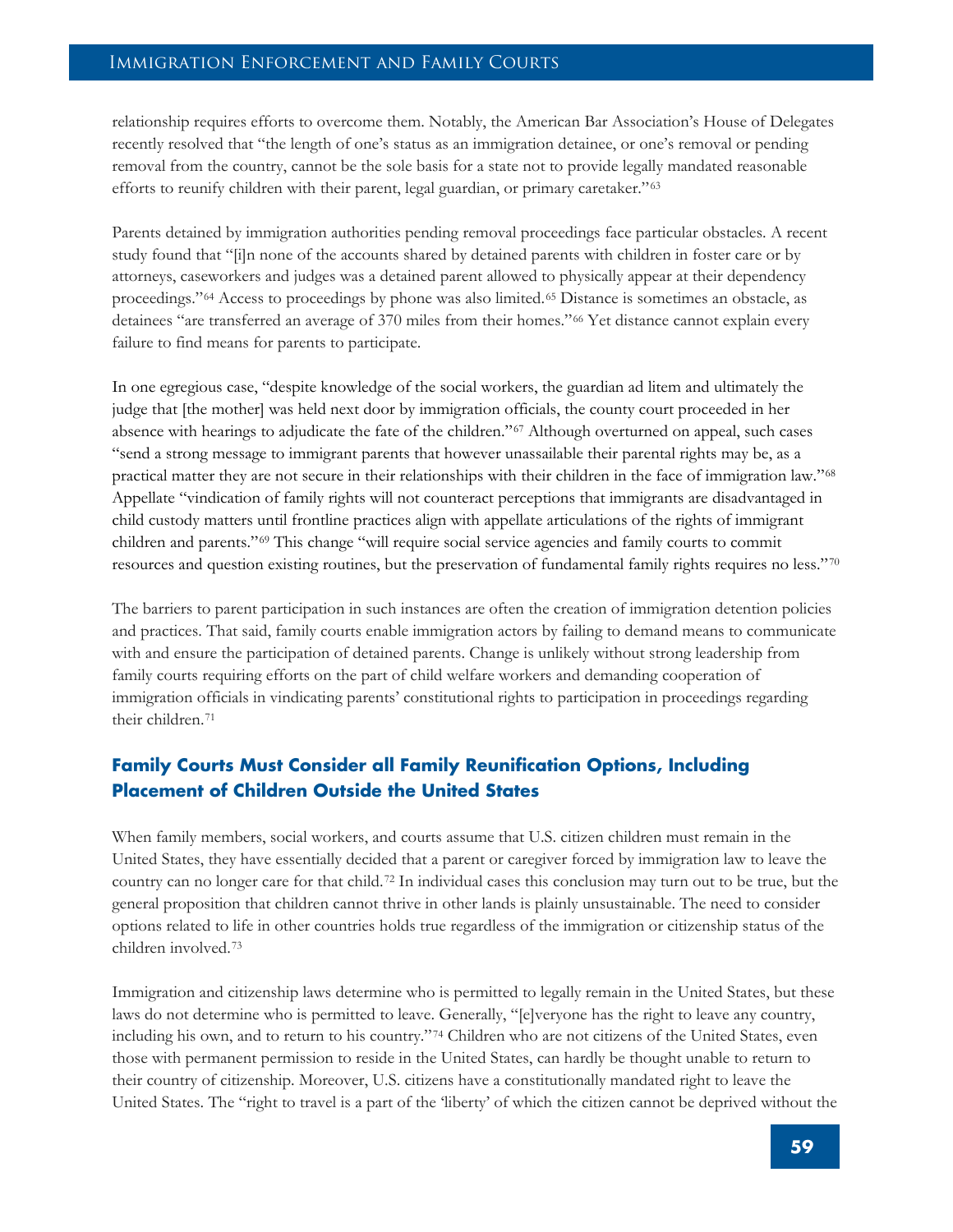due process of law under the Fifth Amendment. Freedom of movement across frontiers in either direction, and inside frontiers as well, was a part of our heritage."[75](#page-72-68) Travel within the United States and "[t]ravel abroad … may be as close to the heart of the individual as the choice of what he eats, or wears, or reads."[76](#page-72-69)

When family courts have been asked to review the possibility of assigning the custody of a child in a manner that might result in the child leaving the United States, they have not balked at ordering children to leave the country. Well over 100 years ago writing for the Kansas Supreme Court, future Supreme Court Justice Brewer wrote, "I cannot agree with counsel that it is never the province of the court to expatriate a citizen. In some cases I think the duty to do so is clear and absolute. As, for instance, where parents moving to a foreign country, and leaving their little child here for a while, come back to claim it, and are hindered by those who have it in possession."[77](#page-72-70) The U.S. citizenship or legal immigration status of children is no impediment to their leaving the United States.[78](#page-72-71)

The real issue, then, is not whether children may leave the United States, but rather how to decide whether they leave or stay, especially when children are too young to exercise agency in influencing this decision. As discussed previously, in the immigration context courts have overwhelmingly turned to parents to make this difficult decision. Parents may adamantly resist the de facto deportation of their children to join them outside the United States, and if so their wishes deserve due consideration. But a parent's wish for a child to remain in the United States cannot be confused with a belief that the child must remain due to her citizenship or immigration status. Similarly, family courts are the best forum to consider the voices and desires of children in decisions about where they will live. An immigration overlay on a case does not override the complex work that courts do in integrating children's wishes into decision making as children gain in maturity and autonomy.

#### **Family Courts Must Consider All Family Reunification Options, Including Placement with Caregivers who Lack Lawful Immigration Status**

Courts too often allow stereotypes regarding immigrant families to prevent placements in the best interests of children. Even when immigration matters are appropriately raised in family law matters, there is a critical need to prevent the introduction of irrelevant stereotypes. Stereotypes cannot replace the case-by-case inquiries about the lives of children required to promote children's best interests. Immigrant families have unique experiences of life in the United States and vigilance is required to combat attempts to essentialize their experiences and replace individualized fact finding with assumption and stereotypes. One of the most pervasive stereotypes regarding immigrants is that they lead unstable and precarious lives.

The insecurity and precariousness of immigrants' continuing presence in the United States are easily overstated.[79](#page-72-72) The presence of a population lacking authorized immigration status in the United States is quite established.[80](#page-72-73) Millions of immigrants, without regard to immigration status, have regular employment and established homes in the United States. In overturning the termination of a father's parental rights, one appellate court noted:

*Essentially, the termination of the father's parental rights was based on the possibility that the father could someday be deported and, … [the child] might be returned to DFAC's custody or sent to Mexico. When we wield the awesome power entrusted to us in these cases, our decisions must be based on clear and convincing evidence of parental misconduct or inability and that termination is in the best interests of the child, and not*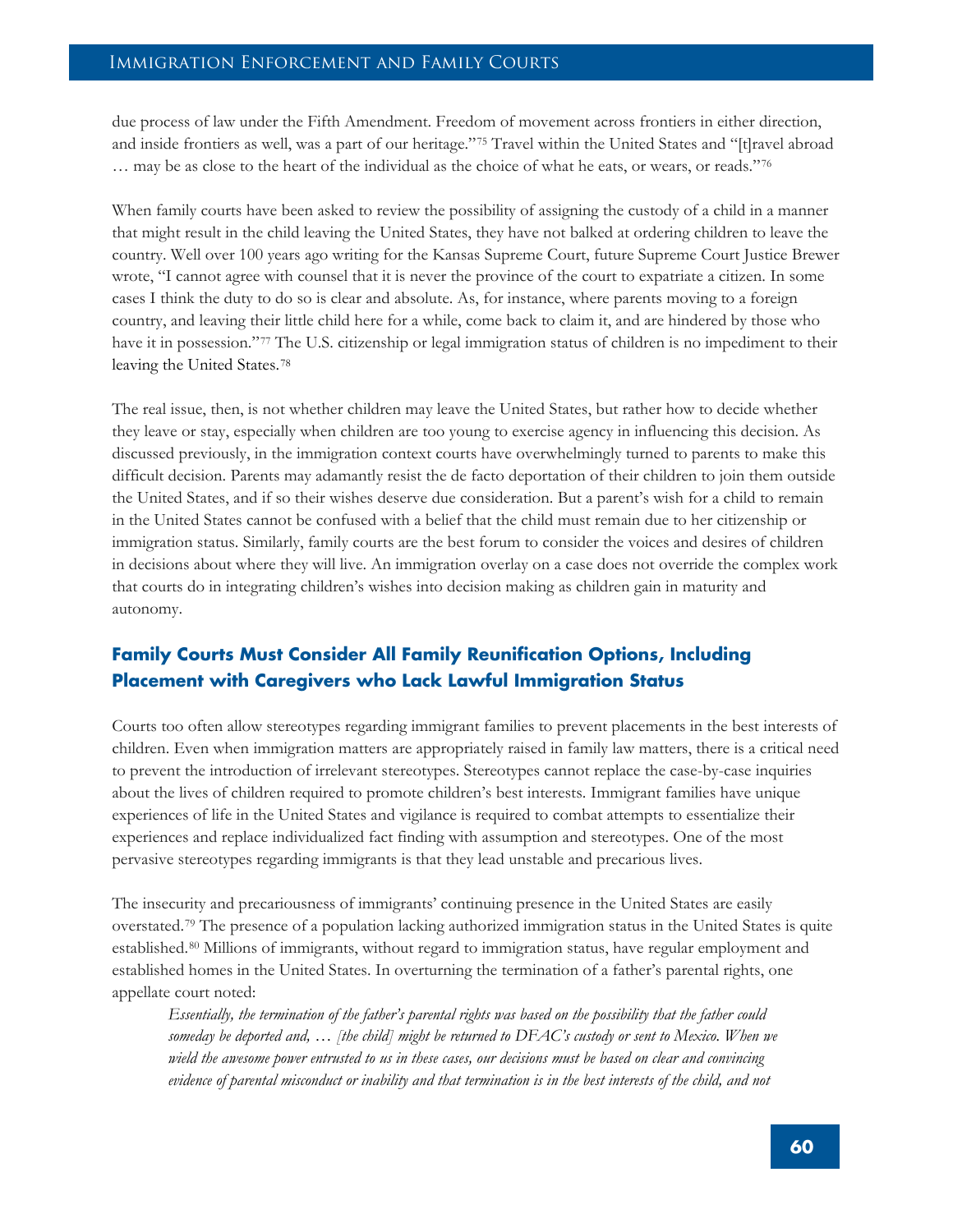*speculation about the vagaries or vicissitudes that beset every family on its journey through the thickets of life.[81](#page-72-47)*

Despite spikes in the enforcement of immigration laws, most unauthorized immigrants are unlikely to face removal.[82](#page-72-48) Even those in removal proceedings may be eligible for relief, such that "a State cannot realistically determine that any particular undocumented [person] will in fact be deported until after deportation proceedings have been completed."[83](#page-72-49) And, of course, immigrants in removal proceedings are entitled to due process protections that provide time from the initiation of removal proceedings to avenues of appeal to possible removal.[84](#page-72-74) Presence in the United States without authorized immigration status is not in and of itself evidence of instability.

The Texas Supreme Court recently emphasized the need for individualized analysis of cases, noting that while "deportation, like incarceration, is a factor that may be considered (albeit an insufficient one in and of itself to establish endangerment), its relevance to endangerment depends on the circumstances."[85](#page-72-50) The court rejected the conclusion of the lower appellate court that "the mere threat of deportation or incarceration resulting from an unlawful act, regardless of severity, would establish endangerment."[86](#page-72-75) Under the lower court's analysis, "virtually any offense that could lead to deportation – even a minor one committed long before the parent's children were born – would create such an unstable and uncertain environment as to establish endangerment, subjecting countless immigrants to the potential loss of their children."[87](#page-72-76) Noting that such broad reasoning would apply to citizen parents as well, the court rejected this approach as unconstitutional, reasoning that under this rationale "[a]ny offense committed by a citizen that could lead to imprisonment or confinement would also apparently establish endangerment, simply because the parent's ability to be present in his children's lives would be uncertain."[88](#page-72-51) Moreover, the court noted that while "there are similarities between incarceration and deportation in that the parent is no longer available to reside with the children in their home in the United States… there are important differences …[because] a person who is deported is able to work, have a home, and support a family. More importantly, it is possible for the person's children to live with him."[89](#page-72-52)

The relative stability of immigrant populations is true not only for parents, but also for other relatives and potential caregivers. Yet routinely, "[c]hild welfare departments and agencies are turning away family members and family friends who wish to care for their young kin because of their immigration status."<sup>[90](#page-72-77)</sup> Even if workers assume that such placements are possible, "the dearth of policy means that biases of caseworkers or the internal policies of case management agencies can derail the maintenance of extended families."<sup>[91](#page-72-78)</sup> In some jurisdictions, such as Illinois, policies establish explicitly that as long as other criteria are met, the "[i]mmigration status of a relative caregiver should not hinder the placement of a relative child in the home."<sup>[92](#page-72-79)</sup> Looking past stereotypes and unfounded assumptions regarding the instability of immigrants provides children with more options and enhances the prospects of non-institutional placements.

#### **Family Courts Must Recognize and Support Opportunities to Regularize Immigration Status through Family Court Involvement**

Awareness in family court of immigration law and sensitivity to its requirements is important to understand the immigration implications that might be associated with various family law outcomes. "In some instances, involvement with family courts and child welfare systems provides unique, often fleeting, opportunities for children to achieve legal immigration status. Recognizing immigration opportunities and seeking timely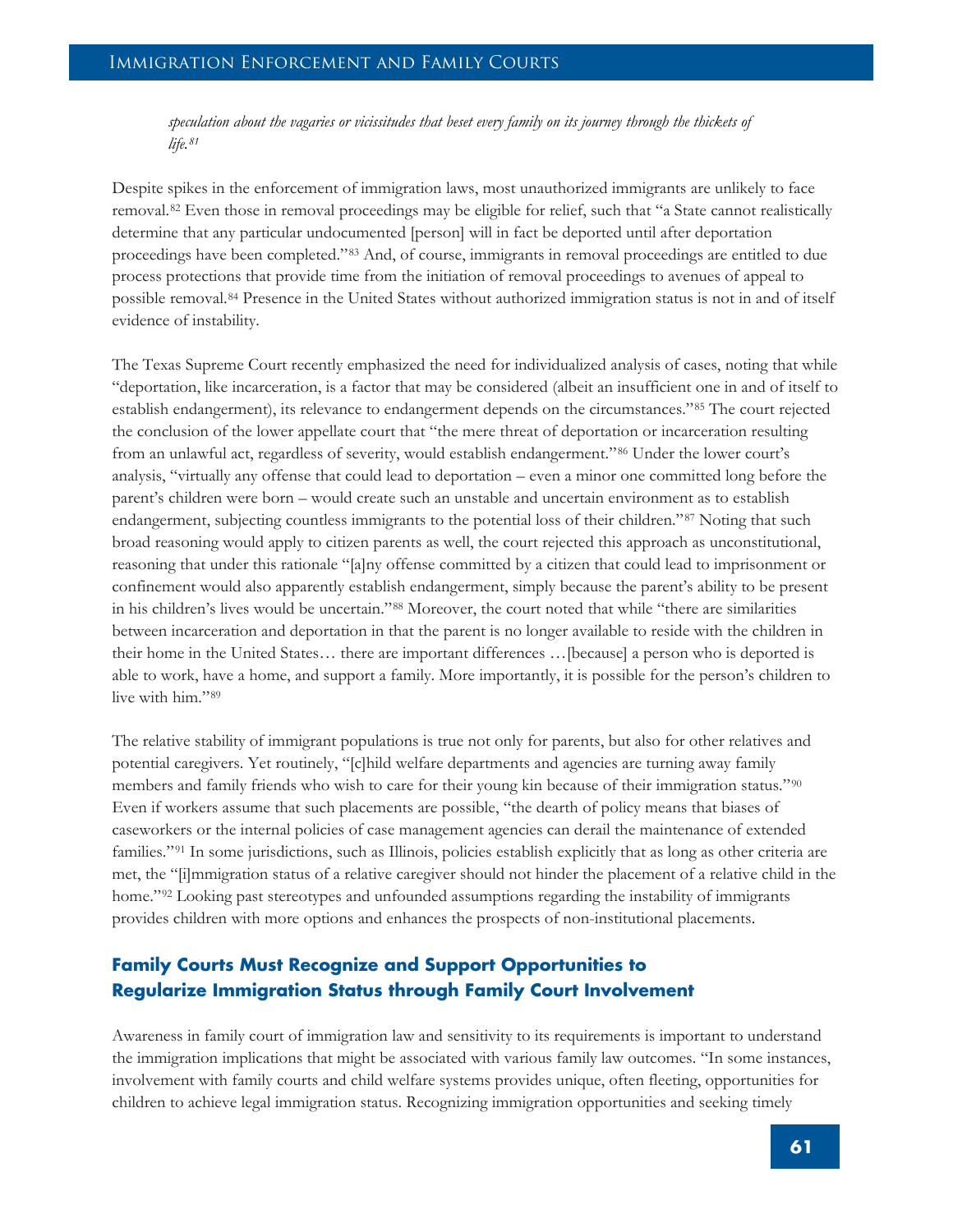assistance from immigration experts may change a child's life."[93](#page-72-80) This is especially true for court-dependent children, including children with court-approved guardians, who may qualify for Special Immigrant Juvenile Status.[94](#page-72-81) In such cases, federal immigration law expressly requires findings that may only be made by state courts empowered to make decisions about the care and custody of children.<sup>[95](#page-72-82)</sup>

In other situations, the requested accommodation for immigration purposes might be less direct, but equally important. For example, parties might request that an adoption proceeding be expedited because an adoption that is finalized after the child reaches age 16 is not recognized for immigration purposes.[96](#page-72-83) Victims of domestic and sexual violence are often eligible for special visas for victims of crimes and human trafficking, and child welfare systems and family courts are among the institutions most likely to flag potential eligibility and leverage resources in the pursuit of such options.<sup>[97](#page-72-84)</sup>

## **CONCLUSION**

Immigrant children and families in the family courts are a reality that cannot be ignored.[98](#page-72-85) Opening the door to the consideration of the collateral consequences of immigration status creates a tremendous challenge for immigrants, their advocates, and the courts to combat stereotypes and assumptions. But addressing these difficult issues head on is absolutely necessary to ensure that the complications of immigration law in the lives of children and families are acknowledged, understood, and, when appropriate, affirmatively addressed in legal representation. Nothing less will protect the fundamental rights of immigrant children and parents.

#### **Recommended Citation**

Thronson, D.C. (2013). Immigration enforcement and family courts. In Phillips, S.D., Cervantes, W., Lincroft, Y., Dettlaff, A.J., & Bruce, L. (Eds.).*Children in Harm's Way: Criminal Justice, Immigration Enforcement, and Child Welfare* (pp. 51-65). Washington, D.C.: Jointly published by The Sentencing Project and First Focus.

#### **Notes**

<sup>1</sup> Fix, M.E. &Zimmerman, W. (1999). All under one roof: Mixed-status families in an Era of Reform. Washington, D.C.: Urban Institute.<br><sup>2</sup> Thronson, D.B. (2006). You can't get here from here: Toward a more child-centered i *& the Law*, *58,* 72-76 (detailing barriers to obtaining legal immigration status for families living in the United States). <sup>3</sup> Immigration Customs and Enforcement (October 18, 2011). *FY 2011: ICE announces year-end removal numbers, highlights focus on key priorities including threats to public safety and national security*. Retrieved from

[http://www.ice.gov/news/releases/1110/111018washingtondc.htm.](http://www.ice.gov/news/releases/1110/111018washingtondc.htm)

[http://trac.syr.edu/immigration /reports/243.](http://trac.syr.edu/immigration%20/reports/243) Even the record 396,906 removals in 2011 represents only 3.6 percent of the estimated population of 11 million undocumented immigrants, and priorities for removal include persons with criminal involvement leaving those who do not come into contact with law enforcement even less likely to face formal removal proceedings.

<sup>4</sup> Transactional Records Access Clearinghouse (TRAC). *ICE seeks to deport the wrong people.* Retrieved from

<sup>5</sup> Cervantes, W. D. & Hernandez, D. (2011). *Children in immigrant families: Ensuring opportunity for every child in America*. Washington, D.C.: First Focus.

<sup>6</sup> Terrazas, A. &Batalova, J. (2009). *Frequently requested statistics on immigrants and immigration in the United States.* Washington, D.C.: Migration Policy Institute. Retrieved fro[m http://www.migrationinformation.org/USfocus/display.cfm?ID=747#7.](http://www.migrationinformation.org/USfocus/display.cfm?ID=747#7)

<sup>7</sup> Passel, J.S. & Cohn, D. (2009). A portrait of unauthorized immigrants in the United States. Washington, D.C.: Pew Hispanic Center. Retrieved from [http://pewhispanic.org/files/reports/107.pdf.](http://pewhispanic.org/files/reports/107.pdf)

<sup>8</sup> Thronson, D.B. (2010). Thinking small: The need for big changes in immigration law's treatment of children. *U.C. Davis Journal of Juvenile Law and Policy, 14,* 239.

<sup>9</sup> *Ibid.* 7 10 Passel, J.S. (2006). *The size and characteristics of the unauthorized migrant population in the U.S.: Estimates based on the March 2005 current Population Survey*. Washington, D.C.: Pew Hispanic Center. Retrieved fro[m http://pewhispanic.org/files/reports/61.pdf.](http://pewhispanic.org/files/reports/61.pdf) <sup>11</sup> *Ibid.* 7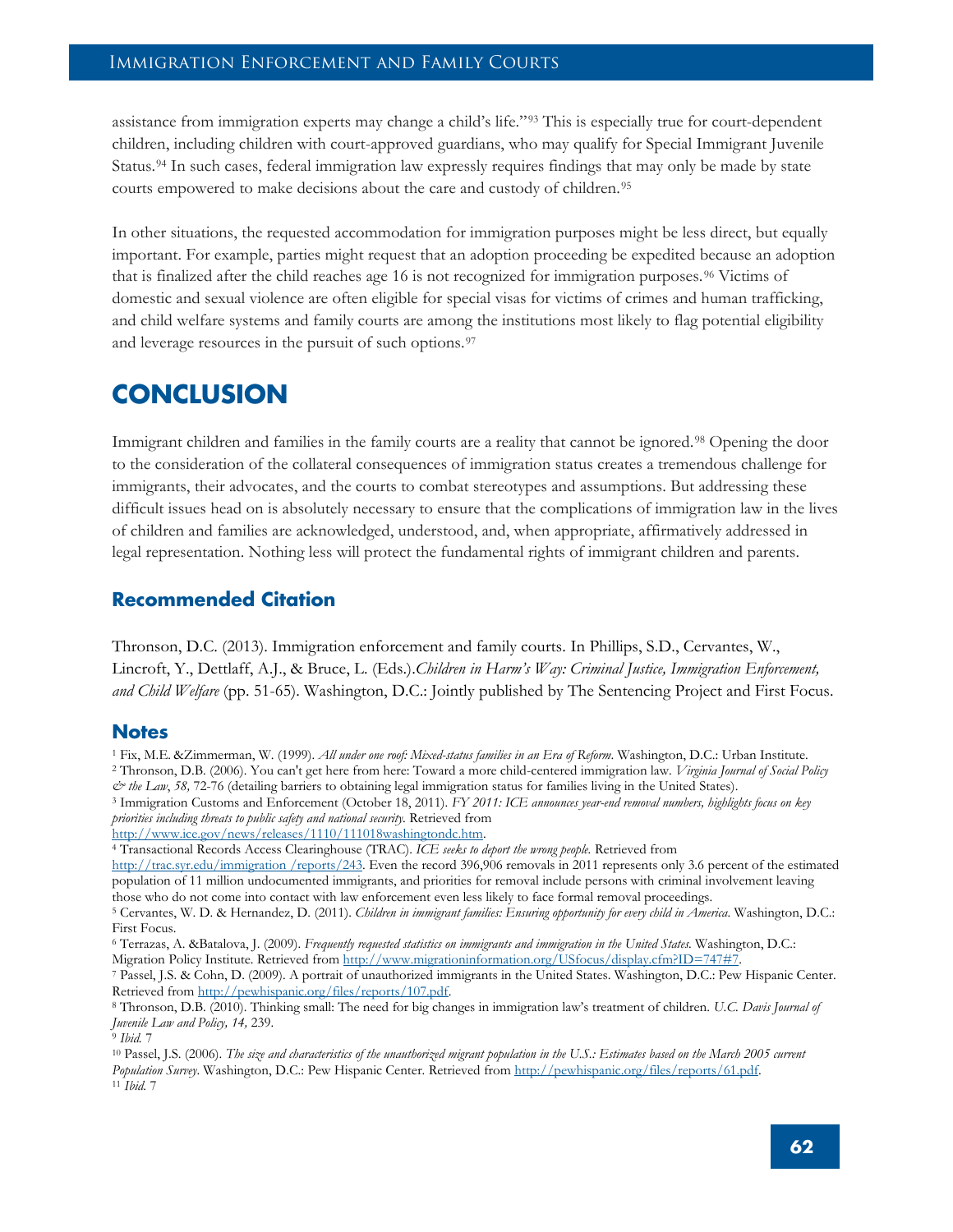<sup>12</sup> U.S. Immigration and Customs Enforcement. *Deportation of Parents of U.C. Citizen Children July 1, 2010- September 30, 2013.* Accessed by Colorlines.com on December 12, 2012.http://colorlines.com/archives/2012/12/deportations\_of\_parents\_of\_usborn\_citizens\_122012.html.

<sup>13</sup> Passell, J., Cohn, D. & Gonzales-Barrera, A. (2012). *Net migration from Mexico falls to zero – and perhaps less*. Washington, D.C.: Pew Hispanic Center.

<sup>14</sup> *Ibid.* 12.

<sup>15</sup> Sanger, C. (1988). Immigration reform and control of the undocumented family. *Georgetown Immigration Law Journal, 295*, 296-97. "Families composed of aliens and citizens have received special attention as '[t]he legislative history of the Immigration and Nationality Act clearly indicates that the Congress intended to provide for a liberal treatment of children and was concerned with the problem of keeping families of United States citizens and immigrants united.'" *Id.* (quoting House Judiciary Comm., Facilitating Entry Into the United States of Certain Adopted Children, and Other Relatives of United States Citizens, H.R. Rep. No. 1199, 85th Cong., 1st Sess. 7, *reprinted in* 1957 U.S. Code Cong. & Admin. News 2016, 2020).

<sup>16</sup> See 8 U.S.C.A. § 1153(a) (establishing preference allocations for family-sponsored immigrants); 8 U.S.C.A. § 1151(b)(2)(A)(i) (excluding "immediate relatives" of U.S citizens from direct numerical limitations on immigrant visas); 8 U.S.C.A. § 1151(c) (establishing numerical levels of family-sponsored immigrants); 8 U.S.C.A. § 1153(d) (establishing who may accompany or follow to join immigrants based on family relationship); 8 U.S.C.A. § 1229(b) (establishing cancellation of removal for lawful permanent residents or nonpermanent residents based on, among other things, a qualifying familial relationship with a U.S citizen or lawful permanent resident).

<sup>17</sup> Thronson, D.B. (2010). Entering the mainstream: Making children matter in immigration law. *Fordham Urban Law Journal, 393*, 397 ("[I]n fiscal year 2009 children as beneficiaries by parents or as derivatives of parents granted immigration visas constituted about 26.6% of all family sponsored immigration.").

<sup>18</sup> 8 U.S.C.A. § 1101(b)(1).

<sup>19</sup> 8 U.S.C.A. § 1101(b)(1)(E-G). A small exception exists for the siblings under age 18 of children adopted while under age 16. *Id.* <sup>20</sup> 8 U.S.C.A. § 1101(b)(1)(D).

<sup>21</sup> Thronson, D.B. (2002). Kids will be kids**?** Reconsidering conceptions of children's rights underlying immigration law. *Ohio State Law Journal, 63*, 979, 992<br><sup>22</sup> *See* 8 U.S.C.A. § 1151(b)(2)(A)(i), 8 U.S.C.A. § 1153(a).

<sup>23</sup> *See* 8 U.S.C.A. § 1153(d).

<sup>24</sup> *See* 8 U.S.C.A. § 1153(a).

<sup>25</sup> *Id.*; *see also* 8 U.S.C.A. § 1151(b)(2)(A)(i).

<sup>26</sup> 8 U.S.C.A. § 1153(a).

<sup>27</sup> *See generally* Romero, V.C. (2005). Asians, gay marriage and immigration: Family unification at a crossroads. *Indiana International & Comparative Law Review*, *15,* 337; Demleitner, N.V. (2003). How much do western democracies value family and marriage? Immigration law's conflicted answer. *Hofstra Law Review, 32,* 273; Kelly, L. (2001). Family planning, American style. *Alabama Law Review, 52,* 943, 955–60; and Motomura, H. (1995). The Family and immigration: A roadmap for the ruritanian lawmaker. *American Journal of Comparative Law,* 43, 511, 528.

<sup>28</sup> *See* 8 U.S.C.A. § 1151(b). The immediate availability of an immigration visa should not be confused with the ability to immigrate immediately given processing times and bureaucratic delays that can be extensive.

<sup>29</sup> See U.S. Dep't of State, Visa Bulletin[, http://travel.state.gov/visa/frvi/bulletin/bulletin\\_1360.html.](http://travel.state.gov/visa/frvi/bulletin/bulletin_1360.html)

<sup>30</sup> *Ibid.* 30

<sup>31</sup> 8 U.S.C.A. § 1151(b)(2)(A)(i).

<sup>32</sup> Bhabha, J. (2004). The "mere fortuity" of birth? Are children citizens? *Differences: A Journal of Feminist Cultural Studies, 15*(2), 91. (discussing the "striking asymmetry in the family reunification rights of similarly placed adults and minor children"). <sup>33</sup> 8 U.S.C.A. § 1153(d).

<sup>34</sup> *See* 8 U.S.C. A §§ 1158(b)(3), 1157(c)(2).

<sup>35</sup> *See generally* Nessel, L.A. (2005). Forced to choose: Torture, family reunification and United States immigration policy. *Temple Law Review, 78*, 897.

<sup>36</sup> 8 U.S.C.A. § 1182.

<sup>37</sup> 8 U.S.C.A. § 1182(a)(9)(B)(v).

<sup>38</sup> *Ibid.* 38

<sup>39</sup> 8 U.S.C.A. § 1229b.

<sup>40</sup> *In re Monreal-Aguinaga*, 23 I & N Dec. 56, 65 (BIA 2001).

<sup>41</sup> *Sullivan v. INS*, 772 F.2d 609, 611 (9th Cir. 1985).

<sup>42</sup> *Jimenez v. INS*, No. 96-70169, 1997 WL 349051 at 1 (9thCir. June 25, 1997) (unpublished decision).

<sup>43</sup> *Ibid.* 43

<sup>44</sup> *[Weber v. Aetna Cas. & Sur. Co.](https://web2.westlaw.com/find/default.wl?referencepositiontype=S&serialnum=1972127110&referenceposition=175&rp=%2ffind%2fdefault.wl&sv=Split&rs=WLW10.08&db=780&tf=-1&findtype=Y&fn=_top&mt=208&vr=2.0&pbc=A0B99AC0&tc=-1&ordoc=0336591239)*, 406 U.S. 164, 175 (1972).

<sup>45</sup> *Ibid.* 45

<sup>46</sup> Brown, R.L. (2005).Disinheriting the "legal orphan": Inheritance rights of children after termination of parental rights. *Missouri Law Review, 70,*125, 150 (arguing that deterring adult activity by punishing children rather than the adults who engaged in that activity is "grossly unfair").

<sup>47</sup> *Graham v. Florida*, 130 S. Ct. 2011, 2026 (2010) (quoting *Roper v. Simmons*, 543 U.S. 551, 569-70 (2005).

<sup>48</sup> *Ibid.*48 (citing *Roper*, 543 U.S. at 551).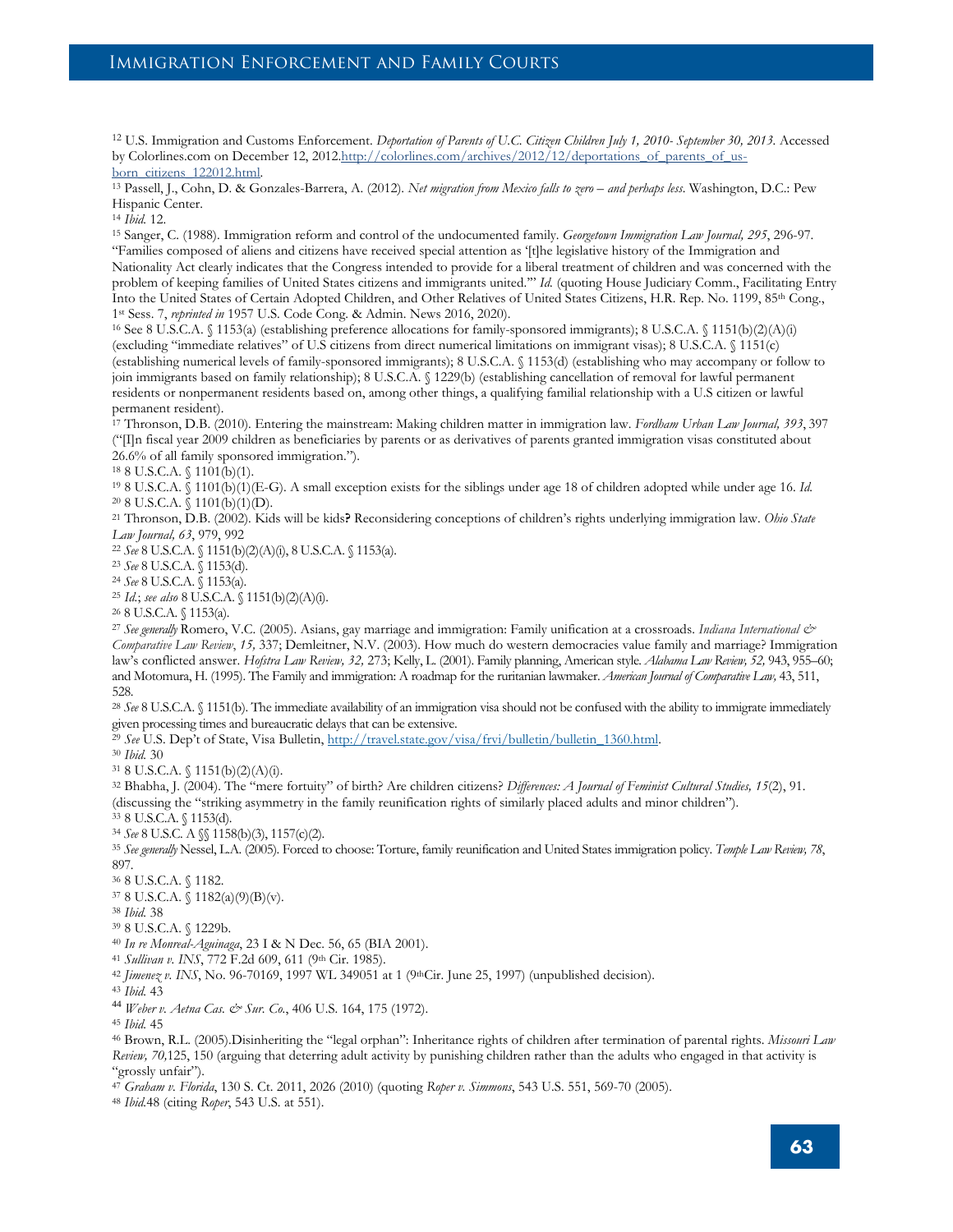<sup>49</sup> *Ibid.* 33

<sup>50</sup> Thronson, D.B. (2005). Of borders and best interests: Examining the experiences of undocumented immigrants in U.S. family courts. *Texas Hispanic Journal of Law and Policy, 45,* 67-72 (providing examples of courts obfuscating importance actually placed on immigration considerations).

<sup>51</sup> *Rico v. Rodriguez*, 120 P.3d 812 (Nev. 2005) (recognizing the propriety of considering a parent's immigration status, but only "to determine its derivative effects on the children").

<sup>52</sup> The federal statutory scheme to obtain special immigrant juvenile status specifically requires that some factual findings be made in state court. *See* Brady & Thronson, *supra* note 22 at 415. The factual findings concerning the child that are required "may only be made by the juvenile court." Special Immigrant Status; Certain Aliens Declared Dependent on a Juvenile Court, Final Rule, Department of Justice, Immigration and Naturalization Service, Supplementary Information, 58 Fed. Reg. 42,847 (Aug. 12, 1993). Specifically, the federal government has noted that in implementing the special immigrant juvenile statutory scheme it "does not intend to make determinations in the course of deportation proceedings regarding the 'best interest' of a child for the purpose of establishing eligibility for special immigrant juvenile classification." *Id.*

<sup>53</sup> Davidson, H. (1994). *The impact of domestic violence on children. A report to the President of the American Bar Association.*

<sup>54</sup> Orloff, L.E., Dutton, M.A., Hass, G.A., & Ammar, N. (2003). Battered immigrant women's willingness to call for help and police response.*UCLA Women's Law Journal, 15*, 55.

<sup>55</sup> Orloff, L. et al. (2002).*Countering abusers' attempts to raise immigration status of the victim in custody cases*, Ch. 6.1 at 6. Courts "have generally recognized the *interrorem* effect of inquiring into a party's immigration status when irrelevant to any material claim." *Topo v. Dhir*, 210 F.R.D. 76, 78 (S.D.N.Y. 2002).

<sup>56</sup> The "pervasive lack of understanding of the life experiences of battered immigrant women by the systems designed to protect battered women and immigrant victims greatly reduces the likelihood that immigrant victims will be able to escape the violence in their lives." Orloff et al., *supra* note 56 at 46.

<sup>57</sup> See Gomez v. Fernandez, No. R-120399 (Nev. Eighth Jud. Dist. Ct. Fam. Div. hearing Mar. 22, 2004) (copy on file with author). <sup>58</sup> *See In re Kittridge*, 714 N.Y.S.2d 653, 654 (N.Y. Fam. Ct. 2000). *See also,* National Immigrant Law Center, *Overview of Immigrant Eligibility for Federal Programs*[, http://www.nilc.org/immspbs/special/overview-immeligfedprograms-2011-10.pdf.](http://www.nilc.org/immspbs/special/overview-immeligfedprograms-2011-10.pdf)

<sup>59</sup> *See* 8 U.S.C. § 1182(a)(4)(C) (requiring affidavits of support in the context of family-sponsored immigration); Abrams, K. (2007). Immigration law and the regulation of marriage. Minnesota Law Review, 91, 1625, 1700-07 (discussing enforceability of affidavits of support in the context of immigration based on marriage).

<sup>60</sup> Given the many ways, some of which are unpredictable, that immigration issues can impact the lives of children and families, a flexible approach to the introduction of immigration status is more in line with the general ability of family courts to craft equitable responses to peculiar situations. *But see* Abrams, K. (2006). Immigration status and the best interests of the child standard., 14 *Virginia Journal of Social Policy and Law, 14, 87, 98* (proposing "a presumption that immigration status is not relevant in child custody disputes, coupled with specific classes of cases in which the presumption could be rebutted").

<sup>61</sup> Boye, A.R. (2004). Making sure children find their way home: Obligating states under international law to return dependent children to family members abroad. *Brooklyn Law Review, 69,* 1515, 1517 (2004).

<sup>62</sup> *Ibid.* 62

<sup>63</sup> *See* American Bar Association, House of Delegates, Resolution 103B (Aug. 8, 2011).

<sup>64</sup> *Ibid.* 62

<sup>65</sup> *Ibid.* 34

<sup>66</sup> *Ibid.* 36

<sup>67</sup> Thronson, D.B. (2008). Creating crisis: Immigration raids and the destabilization of immigrant families. *Wake Forest Law Review*, *43*,391, 408 (describing the proceeding in *In re Mainor T.*, 674 N.W.2d 442 (Neb. 2004) which overturned the termination of mother's parental rights).

<sup>68</sup> *Ibid.*68at 410.

<sup>69</sup> *Ibid.*68at 416-17.

<sup>70</sup> *Ibid.*68at 417.

<sup>71</sup> *See* American Bar Association, House of Delegates, Resolution 103C (Aug. 8, 2011) (calling for detained parents to have access to attorneys and representation in state court custody, dependency, and other legal actions related to their children, together with the opportunity to participate meaningfully in all state judicial proceedings involving their children and to access court-mandated services related to their parenting).

*<sup>72</sup> See In re D.R.*, 204 Conn. Super. LEXIS 325, at \*34, 2004 WL 423993 (Conn.Super.Feb. 9, 2004) (stating without support that a mother's "return to Honduras renders her effectively unable to serve as a responsible parent").

<sup>73</sup> Importantly, many children in immigrant families may hold citizenship of other countries, sometimes along with U.S. citizenship. On the other hand, the child's ability to lawfully reside in a parent's country of citizenship cannot be presumed.

<sup>74</sup> Declaration of Human Rights art.13(2), G.A. Res. 217A, at 71, U.N. GAOR, 3d sess., 1st plen.mtg., U.N. Doc A/810 (Dec. 12, 1948).

<sup>75</sup> *Kent v. Dulles*, 357 U.S. 116, 125 (1958).

<sup>76</sup> *Ibid.*76 at 125-26.

<sup>77</sup> *In re Bullen*, 28 Kan. 781, 1882 WL 1125, at \*3 (1882).

<sup>78</sup> *See State ex rel. Graveley v. Dist. Ct. 3d Jud. Dist.*, 174 P.2d 565, 572 (Mont. 1946) ("the court may properly permit a parent ... to take it [a child] to another state, or even to a foreign country"); *Lane v. Lane*, 186 S.W.2d 47 (Mo.App. 1945) (finding no obstacle to mother's decision "to take the child out of the state and to a foreign country [Mexico]"); *Church v. Church-Corbett*, 625 N.Y.S.2d 367 (N.Y. App.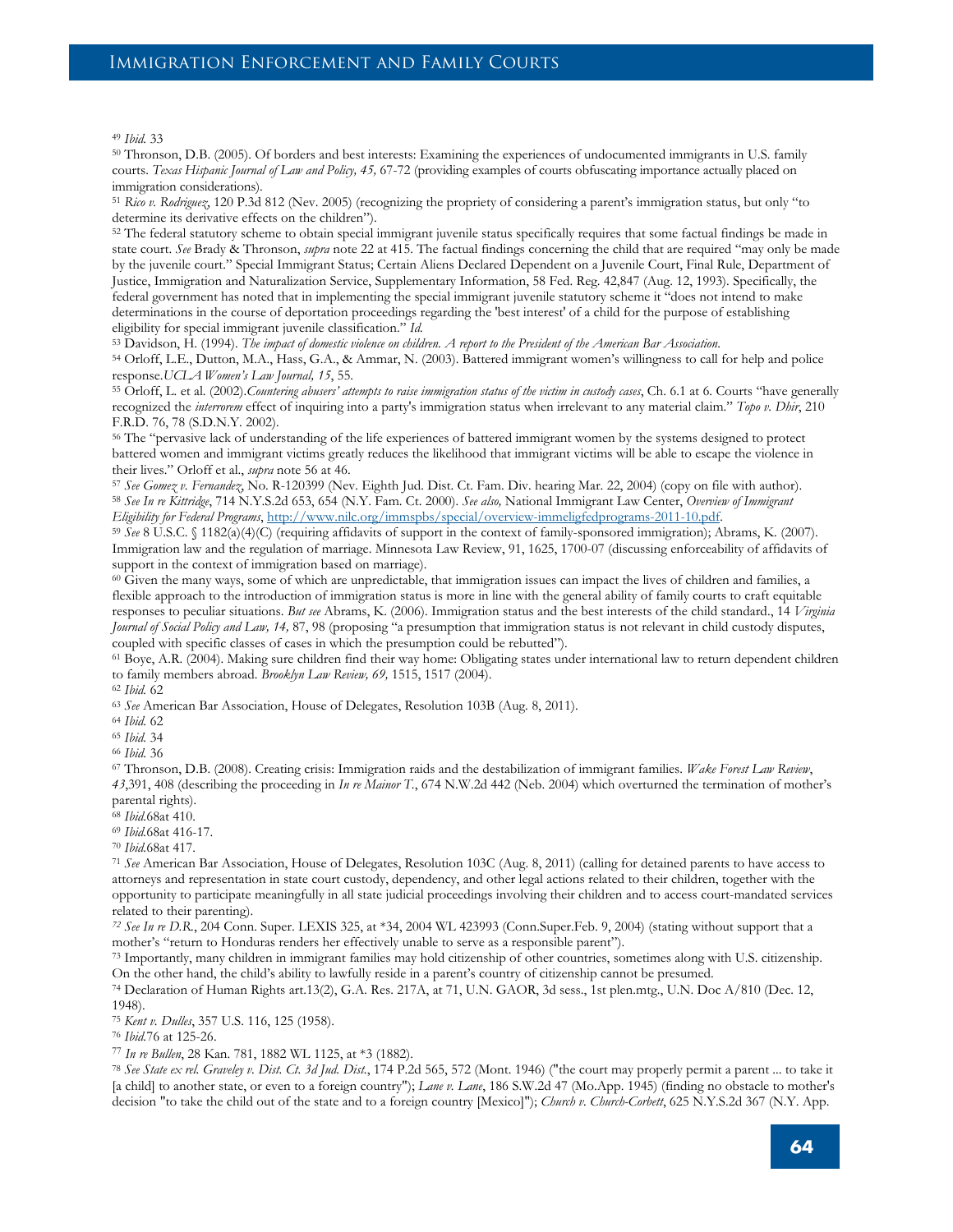#### [Immigration Enforcement and Family Courts](#page-1-0)

Div, 1995) (permitting parent to take child to Italy during three-year Naval assignment abroad); *Blackwell v. Blackwell*, 12 Cal. Rptr. 201 (Cal. Ct. App. 1961) (finding no error in trial judge's decision allowing parent to move with children outside United States); *Viltzv. Viltz*, 384 So.2d 1348 (Fla. Dist. Ct. App. 1980) (allowing parent to take children to Venezuela); *Tamari v. Turko-Tamari*, 599 So.2d 680 (Fla. Dist. Ct. App. 1992) (granting permission for parent to relocate with child to Israel); *Byers v. Byers*, 370 S.W.2d 193 (Ky 1963) (permitting parent to permanently relocate to South Africa with children).

<sup>79</sup> *In re Margarita T.*, No. A-95-530, 1995 Neb. App. LEXIS 397, at \*3 (Neb. Ct. App. Dec. 19, 1995) (finding that a father's "illegal immigration status in the country renders his presence here to supervise his child temporal, at best"). For a more grounded review of the possibilities of immigration enforcement, *see* Wessler *supra* note 12 at 52).

<sup>80</sup> *See In re B. del C.S.B.*, 559 F.3d 999, 1012 (9th Cir. 2009) (noting that "the likelihood of deportation of law-abiding aliens . . . is small, both because of the sheer number of undocumented immigrants and because the government has set a priority to deport those with criminal records"). This is, of course, not a new situation. In 1980, the U.S. Supreme Court noted testimony of the U.S. Attorney General that "[w]e has neither the resources, the capability, nor the motivation to uproot and deport millions of illegal aliens, many of whom have become, in effect, members of the community." *Plyler v. Doe*, 457 U.S. 202, 219 n.17 (1982).

<sup>81</sup> *Interest of M.M.*, 587 S.E.2d 825, 832 (Ga. Ct. App. 2003) (internal citations omitted).

82 In fact, for some demographic groups, the statistical probability of immigration removal generally is significantly less than the probability of incarceration for a crime. Abrams, *supra* note 5 at 93. 83 *Plyler v. Doe*, 457 U.S. 202, 226 (1982).

<sup>84</sup> Persons "who have once passed through our gates, even illegally, may be expelled only after proceedings conforming to traditional standards of fairness, encompassed in due process of law." *Shaughnessy v. U.S. ex rel. Maze*, 345 U.S. 206, 212 (1953). <sup>85</sup> In re E.N.C., \_\_ S.W.3d \_\_, 2012 WL 4840710 at \*7 (Tex. Oct. 12, 2012).

<sup>86</sup> *Ibid.*

<sup>87</sup> *Ibid.*

<sup>88</sup> *Ibid.*

<sup>89</sup> *Ibid.*

<sup>90</sup> Wessler, *supra* note 12 at 54.

<sup>91</sup> *Ibid.*

92 Illinois Department of Children and Family Services, Policy Guide 2008.01, Licensing, Payment and Placement of Children with Undocumented Relatives (noting that "[p]lacement practices shall be consistent with the child's best interest and special needs"). <sup>93</sup> Brady, K. & Thronson, D.B. (2010). Immigration issues—Representing children who are not United States citizens*.* In Duguette, D.N. &Haralambie, A.M. (Eds).*Child Welfare Law and Practice: Representing Children, Parents and State Agencies in Abuse, Neglect and Dependency Cases*, 2nd Edition (pp. 416-422), CO: Bradford Publishing. 94 *See ibid.* at 416-422. *See also* American Bar Association, House of Delegates, Resolution 103C (Aug. 8, 2011) (urging that

unaccompanied and undocumented children "be screened promptly upon apprehension by immigration authorities or placement in foster care, or upon other entry to a child welfare system, to determine whether the child is eligible for immigration relief…."). <sup>95</sup> 8 U.S.C. § 1101(a)(27)(J).

<sup>96</sup> 8 U.S.C. § 1101(b)(1)(E)-(G)

<sup>97</sup> *See* Brady & Thronson, *supra* note 94 at 422-24 (discussing the Violence Against Women Act, T visas, and U visas).

<sup>98</sup> *See In the matter of D.M.T.-R, M.C.* (June 27, 2011, Minn. Ct of App.).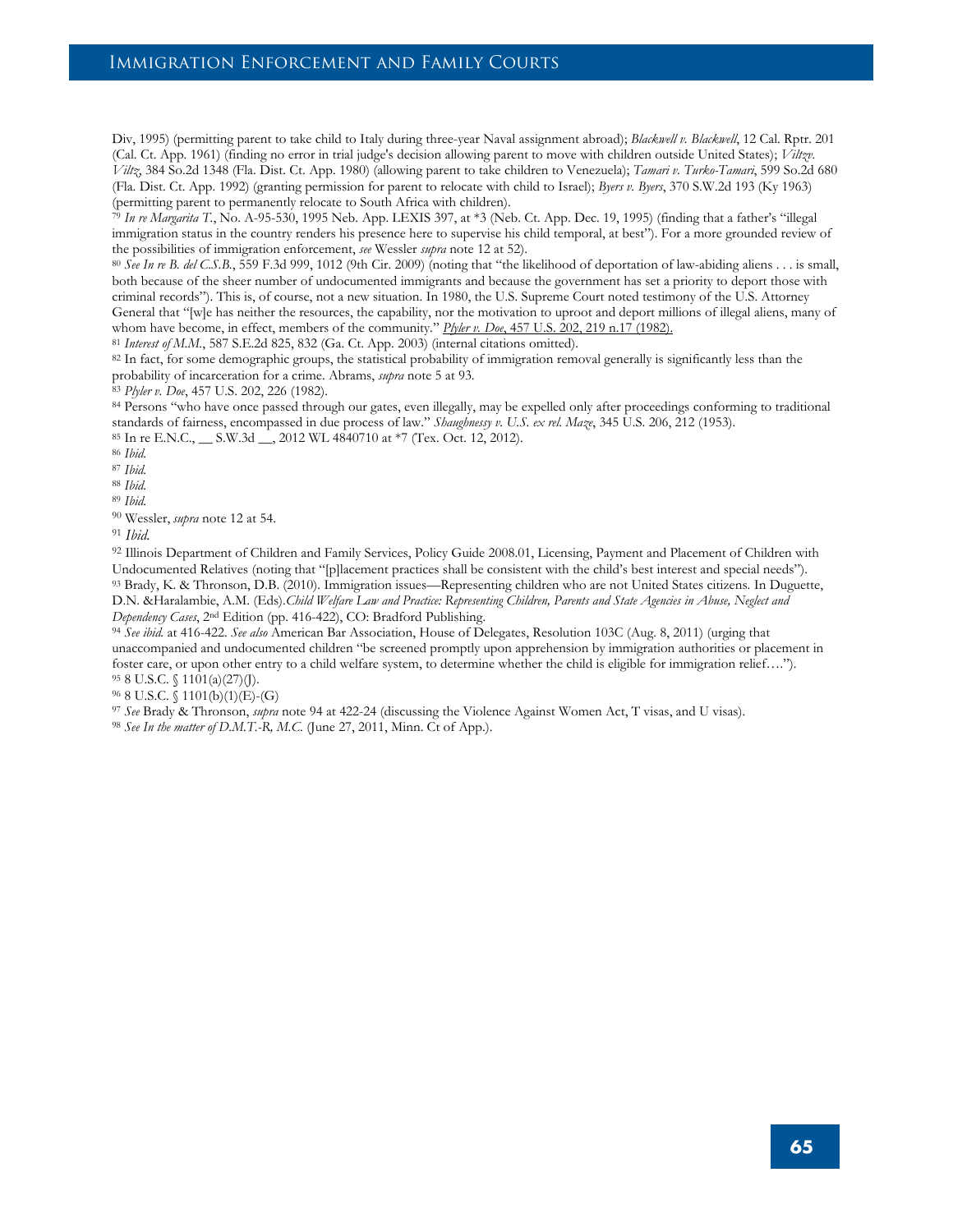# **UNANSWERED QUESTIONS ABOUT IMMIGRATION ENFORCEMENT AND CHILDREN'S WELL-BEING**

**Alan J. Dettlaff**, Jane Addams College of Social Work, University of Illinois, Chicago **Yali Lincroft**, Migration and Child Welfare National Network

Immigration enforcement activities conducted by U.S. Immigration and Customs Enforcement (ICE) have increased significantly over the past decade. The period between 2005 and 2008 saw a particularly large increase in enforcement efforts, most notably with several large, highly publicized worksite enforcement operations. Although worksite raids have been suspended under the Obama Administration, the high levels of detentions and deportations have remained consistent. In 2009, ICE detained a record total of 383,524 immigrants. Additionally, more than 393,000 immigrants were removed from the United States in 2009, the seventh consecutive record yearly total.<sup>[1](#page-72-86)</sup>

<span id="page-68-2"></span><span id="page-68-1"></span><span id="page-68-0"></span>To some extent, these numbers can be attributed to increased cooperation between ICE and local law enforcement. Beginning in 2007, a new strategy was adopted to prioritize the apprehension of immigrants who have committed criminal offenses, resulting in the merging of several programs under the ICE Agreements of Cooperation in Communities to Enhance Safety and Security (ACCESS) initiative. One of the most well known of these is the 287(g) program, which establishes collaborations between ICE and local officials that allow local police to be deputized to enforce immigration laws. Currently ICE has 287(g) agreements with 68 law enforcement agencies in 24 states, and ICE officers have certified more than 1,500 local officers to enforce immigration law.[2](#page-72-45) A related program, Secure Communities, uses local jails to identify immigrants for deportation by forwarding fingerprint data from the FBI to ICE, which determines the arrested person's immigration status. If the arrested person is identified as a non-citizen, ICE can request that local authorities detain that person until ICE moves him or her to an immigration detention center.

The stated goal of these programs is the removal of individuals who pose a threat to national security and public safety. This includes, in order or priority, immigrants convicted of an aggravated felony or multiple felonies (Level 1), those convicted of a felony or multiple misdemeanors (Level 2), or misdemeanors (Level 3). Recent data have demonstrated that Secure Communities has resulted in the deportation of thousands of immigrants who do not fall in these priority areas. Over one-quarter of deportees who come to the attention of ICE through Secure Communities have no criminal conviction at all. Another 30 percent are Level 2 or 3 offenders, including people charged with misdemeanors such as driving without a license.[3](#page-72-87) In fact, data from ICE indicate that less than 30 percent of individuals who have been deported since the implementation of Secure Communities were convicted of Level 1 offenses.[4](#page-72-88) Nevertheless, Secure Communities operates as a partnership between local law enforcement and ICE throughout the country and is scheduled to be fully implemented by 2013.[5](#page-72-89)

## **UNANSWERED QUESTIONS**

To date, it has been difficult to quantify the impact of immigration enforcement on children in immigrant families, as data on these children are not collected in a systematic way within any local or federal system. Thus, many questions regarding the impact that immigration enforcement has on children remain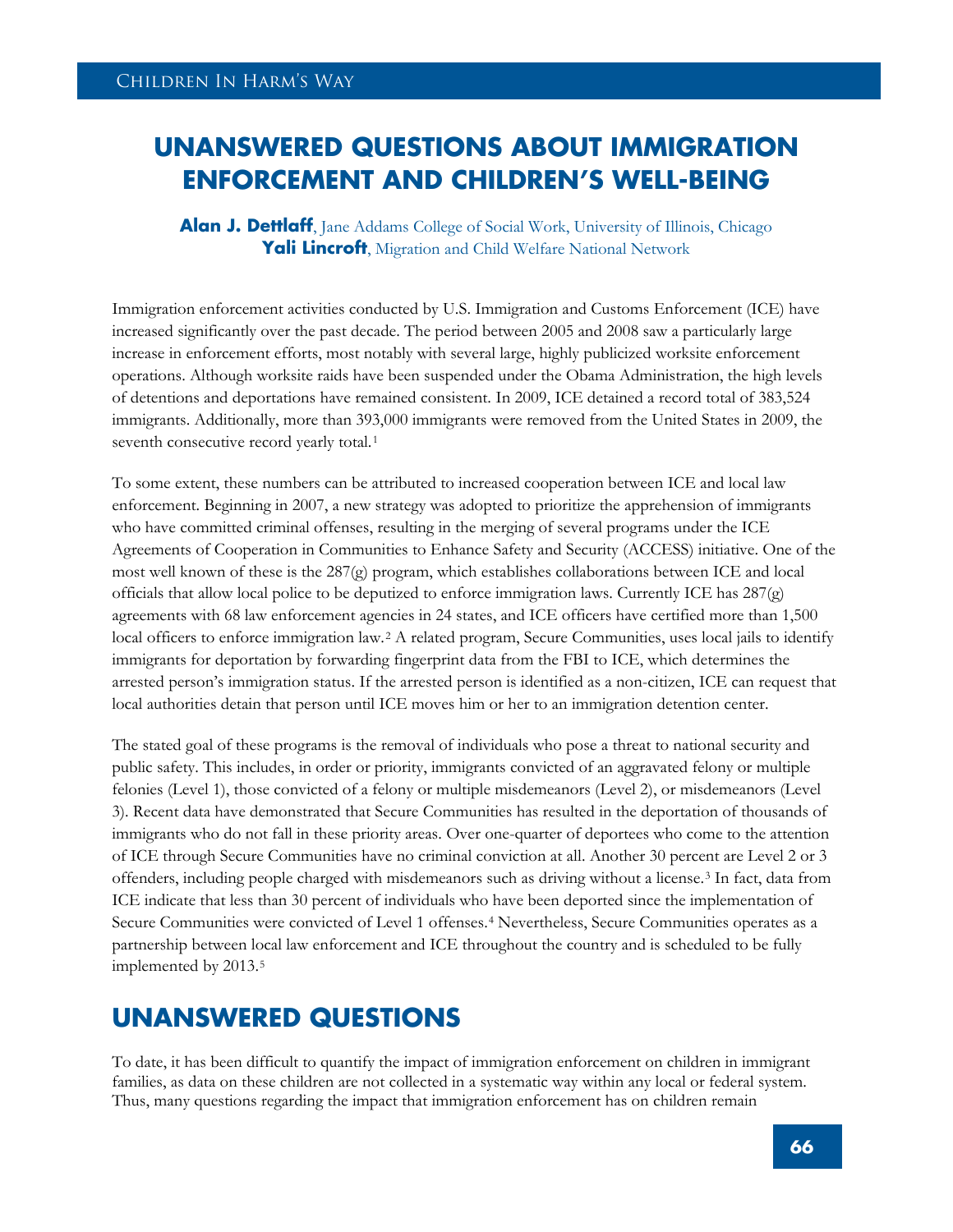unanswered, including:

- the number of children affected by immigration enforcement,
- the impact of immigration enforcement on children's well-being, and
- the extent to which children impacted by immigration enforcement are served by formal systems such as the child welfare system or other public or private human services agencies.

### **Number of Affected Children**

Although specific data remain elusive, it is clear that children are being impacted by immigration enforcement efforts. In 2009, the U.S. Department of Homeland Security estimated that between 1998 and 2007, more than 108,000 immigrant parents of U.S. citizen children were removed from the United States.[6](#page-72-90) Another study exploring the aftermath of worksite enforcement operations in the mid-2000s estimated that for every two adults arrested in these operations, one child was affected.[7](#page-72-47)

### **Impact on Children's Well-being**

<span id="page-69-0"></span>In response to the growing awareness of children affected by these operations, ICE developed humanitarian policies for enforcement activities involving more than 25 apprehensions.[8](#page-72-91) These guidelines included screening and expedited release of pregnant women, nursing mothers, and parents who are the sole caretakers of minor children, and coordination with relevant federal and local social service agencies to determine the

<span id="page-69-6"></span><span id="page-69-5"></span><span id="page-69-4"></span><span id="page-69-3"></span><span id="page-69-2"></span><span id="page-69-1"></span>humanitarian needs of arrestees. When conducted properly during larger enforcement operations, these humanitarian guidelines have generally proven effective in minimizing the duration of parent-child separations or preventing separation altogether.[9](#page-72-49) However, these guidelines do not apply to enforcement activities targeting individuals or small groups, which are typically the types of arrests

To date, it has been difficult to quantify the impact of immigration enforcement on children in immigrant families, as data on these children are not collected in a systematic way within any local or federal system.

<span id="page-69-10"></span><span id="page-69-9"></span><span id="page-69-8"></span><span id="page-69-7"></span>associated with local law enforcement's partnerships with ICE. Thus, parents arrested under these programs are left vulnerable to separation from their children. The possibility of a child being present during these smaller enforcement operations is also much higher, creating the risk for increased emotional trauma.

While few studies have examined the effects of family separation on children impacted by immigration enforcement, a large body of research has documented the adverse effects of separation that occurs when children are removed from their parents and placed into the foster care system. These include the psychological and neurobiological effects associated with disrupted attachment, increased mental health problems, symptoms of posttraumatic stress disorder, developmental delays, and poor academic performance.[10](#page-72-92)

Research examining the impact of immigration enforcement suggests that, much like the trauma associated with foster care placement, children separated from their parents experience not only significant emotional trauma, but also threats to their safety and economic well-being. For example, in a study following children affected by worksite enforcement operations in three communities, housing insecurity and food shortages were common hardships experienced by children due to the loss of one or more parents' incomes.[11](#page-72-93) Adverse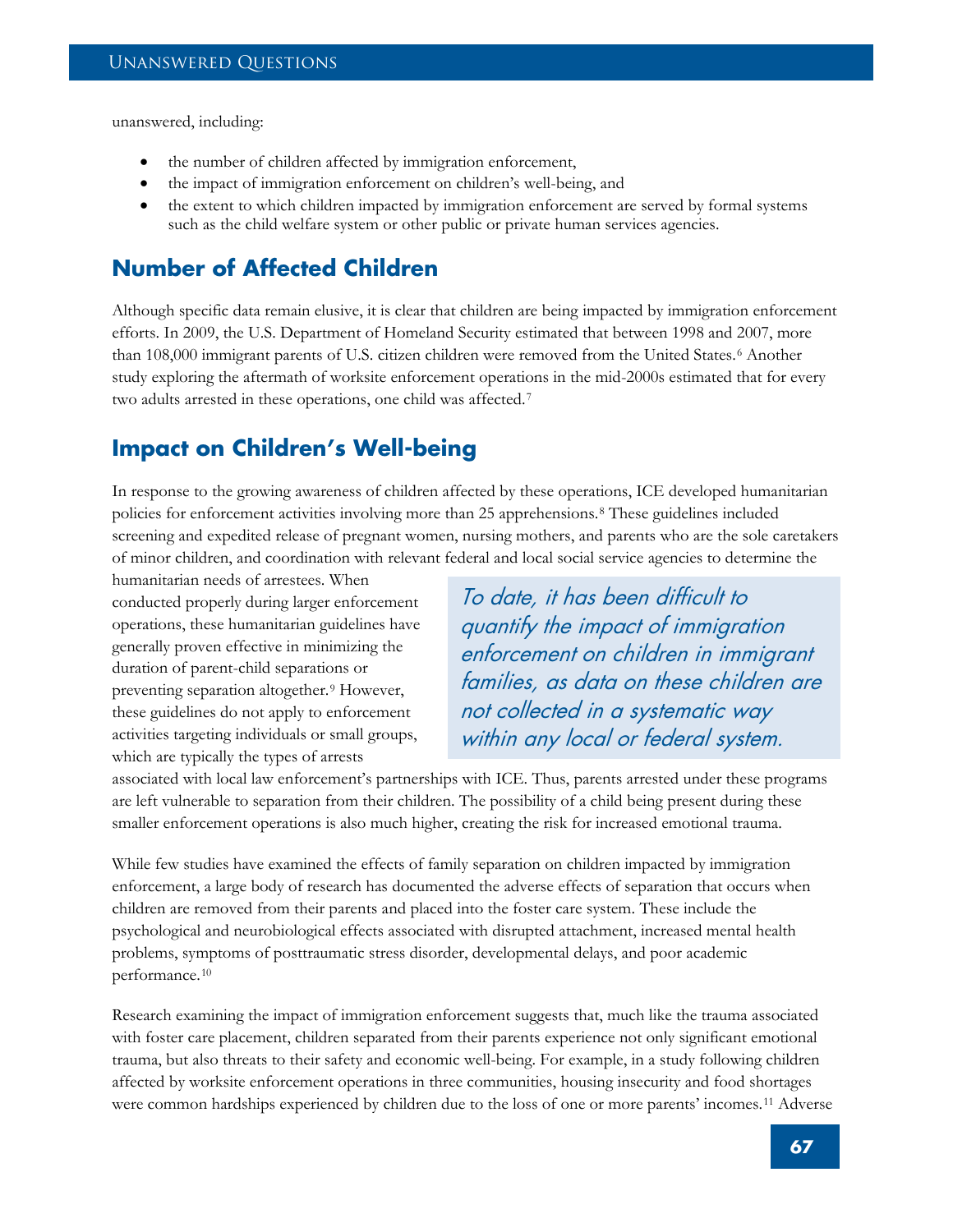behavior changes such as more frequent crying and increased fear and anxiety were also noted in two-thirds of children in the six months following a parental arrest, and these changes were most significant in children who witnessed a parental arrest in the home. Nearly one-quarter of families included in the study had to make the difficult decision whether children, many of whom were U.S. citizens, would accompany a deported parent or remain behind in the United States.[12](#page-72-94) Another study following a worksite raid in Postville, Iowa, documented increased behavioral problems in schools and increased need for mental health services.[13](#page-72-52) In another example, a study in Georgia found that 71 percent of children of a deported parent remained in the United States, with many of those children suffering harmful consequences including negative educational and mental health outcomes.[14](#page-72-77)

In addition to children who experience family separation following parental detention, there is a growing population of children who are themselves detained by ICE officials. According to the U.S. Department of Health and Human Services, 8,327 unaccompanied minors were taken into the care of Office of Refugee Resettlement from October 2011 to May 2012, more than double the 4,016 unaccompanied children detained during the same period in the previous year.[15](#page-72-53) Although many issues facing unaccompanied children are different, there is a growing body of research that has documented the serious mental health needs of this population of separated children.[16](#page-72-28)

#### **Involvement with Systems and Service Agencies**

Despite the growing awareness of children affected by immigration enforcement and the impact to their wellbeing that may result, statistics made available from ICE in late 2012 showed that between July 1, 2010, and September 30, 2012, ICE removed 204,816 parents of U.S. citizen children from the United States.[17](#page-72-54) While these figures were concerning, equally concerning was that no data were provided on the whereabouts of the children from these families or the consequences they faced as a result of separation from their parents. While anecdotal data suggest that many children whose parents are detained or deported are likely cared for by relatives or family friends, it is likely that some of these children enter the formal foster care system because there is no one immediately available to care for them. A recent study estimated that as many as 5,100 children in foster care have parents who have been detained or deported.[18](#page-72-95) Although this study could not determine whether these children entered foster care as a direct result of their parents' detention or deportation, anecdotal information suggests that this is indeed a growing problem.

<span id="page-70-3"></span><span id="page-70-2"></span><span id="page-70-1"></span><span id="page-70-0"></span>Ultimately, although evidence is limited, it is clear that children who experience family separation following immigration enforcement, whether they become involved in the child welfare system or not, have multiple and complex needs that must to be addressed to facilitate positive outcomes. Yet, very little is known about the specific impact of immigration enforcement on children's well-being and the responses that are necessary to address their needs.

Available evidence and anecdotal information indicate that there are multiple barriers to ensuring positive outcomes for this vulnerable population. Although children's well-being has always been an issue addressed by child welfare systems, a recent information memorandum from the Children's Bureau has re-emphasized the importance of addressing the well-being of children receiving child welfare services. Given this emphasis, it is imperative that the unique well-being needs of children affected by immigration enforcement are understood so that efforts to address those needs are undertaken. It cannot be assumed that the well-being needs of this population are equivalent to the majority of children who enter the child welfare system due to child maltreatment. Thus, in order to address the well-being needs of children affected by immigration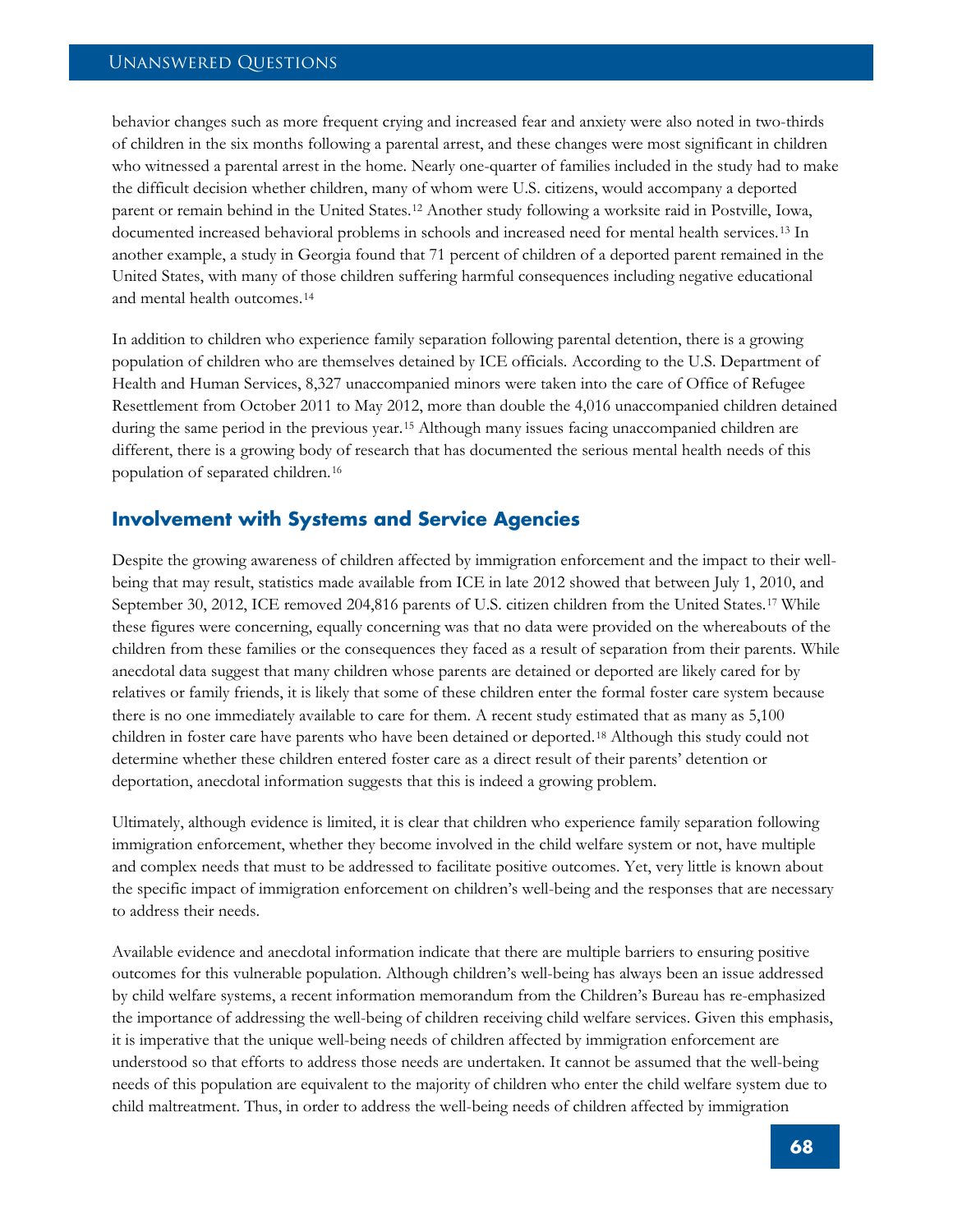enforcement, whether those children enter the child welfare system or not, it is necessary for research to examine the extent to which immigration enforcement affects children in immigrant families and the unique concerns to their well-being that result.

# **RECOMMENDATION**

Specifically, in order to improve the understanding of and response to children affected by immigration enforcement, research is needed to determine:

- the extent to which children have been separated from one or both parents by immigration enforcement;
- the living situations of children impacted by enforcement;
- the unique needs of children and families impacted by immigration enforcement and how those needs differ from those of other children and families;
- the effects of immigration enforcement and family separation on children's health, mental health, education, and material needs (e.g., income, housing, living conditions);
- the extent to which children impacted by immigration enforcement have contact with child welfare and other human service systems;
- the adequacy of efforts made by those systems to either reunite children with their parents or ensure permanency for those children who remain in the United States; and
- the extent to which U.S. citizen children depart with their deported parents, and the impact of this departure on child outcomes and later re-entry.

Collecting data on this population is difficult given the lack of data collected by formal systems and the challenges to identifying this population. Nonetheless, understanding the experiences and needs of this vulnerable group of children is essential to ensuring that appropriate responses are developed to address their needs. Research on these issues may best be facilitated through partnerships between researchers and the service systems that come into contact with this population. This would assist programs in identifying children's needs and developing appropriate responses. Collaboration with immigrant communities may also facilitate connections that can lead to both research and to the development of prevention programs and other supportive services. Researchers should further explore these collaborations across disciplines and transnationally in order to develop a body of knowledge that can be used to facilitate positive outcomes for this population of vulnerable children.

#### <span id="page-71-3"></span><span id="page-71-2"></span><span id="page-71-1"></span><span id="page-71-0"></span>**Recommended Citation**

Dettlaff, A.J. & Lincroft, Y. (2013). Unanswered questions about immigration enforcement and family courts. In Phillips, S.D., Cervantes, W., Lincroft, Y., Dettlaff, A.J., & Bruce, L. (Eds.).*Children in Harm's Way: Criminal Justice, Immigration Enforcement, and Child Welfare* (pp. 66-70). Washington, D.C.: Jointly published by The Sentencing Project and First Focus.